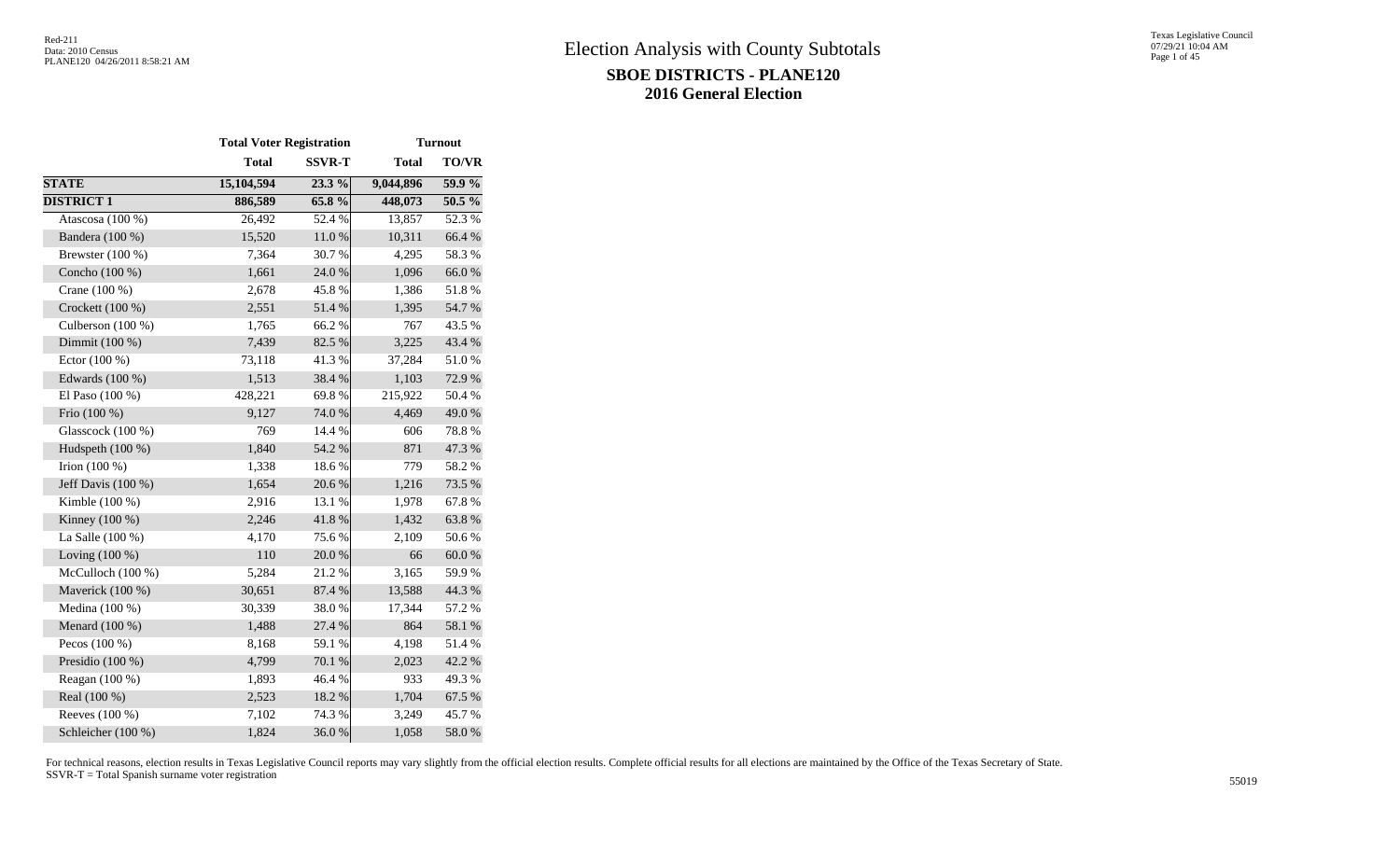|                      |              | <b>Total Voter Registration</b> |              | <b>Turnout</b> |  |
|----------------------|--------------|---------------------------------|--------------|----------------|--|
|                      | <b>Total</b> | <b>SSVR-T</b>                   | <b>Total</b> | <b>TO/VR</b>   |  |
| Sutton (100 %)       | 2,534        | 46.0%                           | 1,430        | 56.4%          |  |
| Terrell (100 %)      | 700          | 39.4 %                          | 439          | 62.7%          |  |
| Upton (100 %)        | 2,244        | 40.4 %                          | 1,349        | 60.1%          |  |
| Uvalde (100 %)       | 16,843       | 58.1 %                          | 9,106        | 54.1 %         |  |
| Val Verde (100 %)    | 27,707       | 65.3%                           | 13,945       | 50.3 %         |  |
| Ward (100 %)         | 6,476        | 40.0%                           | 3,443        | 53.2 %         |  |
| Webb (100 %)         | 123,460      | 87.9%                           | 57,603       | 46.7%          |  |
| Winkler (100 %)      | 3,815        | 39.8%                           | 1,881        | 49.3%          |  |
| Zapata (100 %)       | 7,645        | 87.2%                           | 3,194        | 41.8%          |  |
| Zavala (100 %)       | 8,602        | 88.4%                           | 3,390        | 39.4 %         |  |
| <b>DISTRICT 2</b>    | 881,122      | 61.2%                           | 459,915      | $52.2\%$       |  |
| Aransas (100 %)      | 17,274       | 15.6%                           | 10,761       | 62.3%          |  |
| Calhoun $(100\%)$    | 12,862       | 36.2%                           | 7,077        | 55.0%          |  |
| Cameron $(100\%)$    | 197,684      | 78.8%                           | 93,587       | 47.3%          |  |
| Colorado (100 %)     | 13,869       | 14.6 %                          | 8,591        | 61.9%          |  |
| De Witt $(100\%)$    | 11,861       | 22.9%                           | 6,912        | 58.3%          |  |
| Goliad (100 %)       | 5,577        | 28.9%                           | 3,778        | 67.7%          |  |
| Hidalgo $(67%)$      | 234,970      | 82.9%                           | 120,515      | 51.3%          |  |
| Jackson (100 %)      | 9,097        | 21.0%                           | 5,325        | 58.5 %         |  |
| Kenedy (100 %)       | 318          | 69.8%                           | 186          | 58.5%          |  |
| Kleberg (100 %)      | 18,009       | 62.6%                           | 9,679        | 53.7%          |  |
| Matagorda (100 %)    | 21,587       | 24.6 %                          | 12,415       | 57.5 %         |  |
| Nueces (100 %)       | 199,471      | 49.9%                           | 104,553      | 52.4 %         |  |
| Refugio (100 %)      | 5,092        | 41.6%                           | 3,022        | 59.3%          |  |
| San Patricio (100 %) | 41,436       | 47.0%                           | 22,023       | 53.1 %         |  |
| Victoria (100 %)     | 54,507       | 34.0%                           | 31,476       | 57.7 %         |  |
| Wharton $(100\%)$    | 25,203       | 25.5 %                          | 14,871       | 59.0 %         |  |
| Willacy (100 %)      | 12,305       | 84.7%                           | 5,144        | 41.8 %         |  |
| <b>DISTRICT 3</b>    | 910,621      | 59.9 %                          | 472,885      | 51.9%          |  |
| Bee (100 %)          | 15,713       | 55.6%                           | 8,486        | 54.0%          |  |
| Bexar (68 %)         | 641,505      | 57.0 %                          | 331,585      | $51.7\ \%$     |  |
| Brooks (100 %)       | 6,426        | 89.0%                           | 2,660        | 41.4%          |  |
|                      |              |                                 |              |                |  |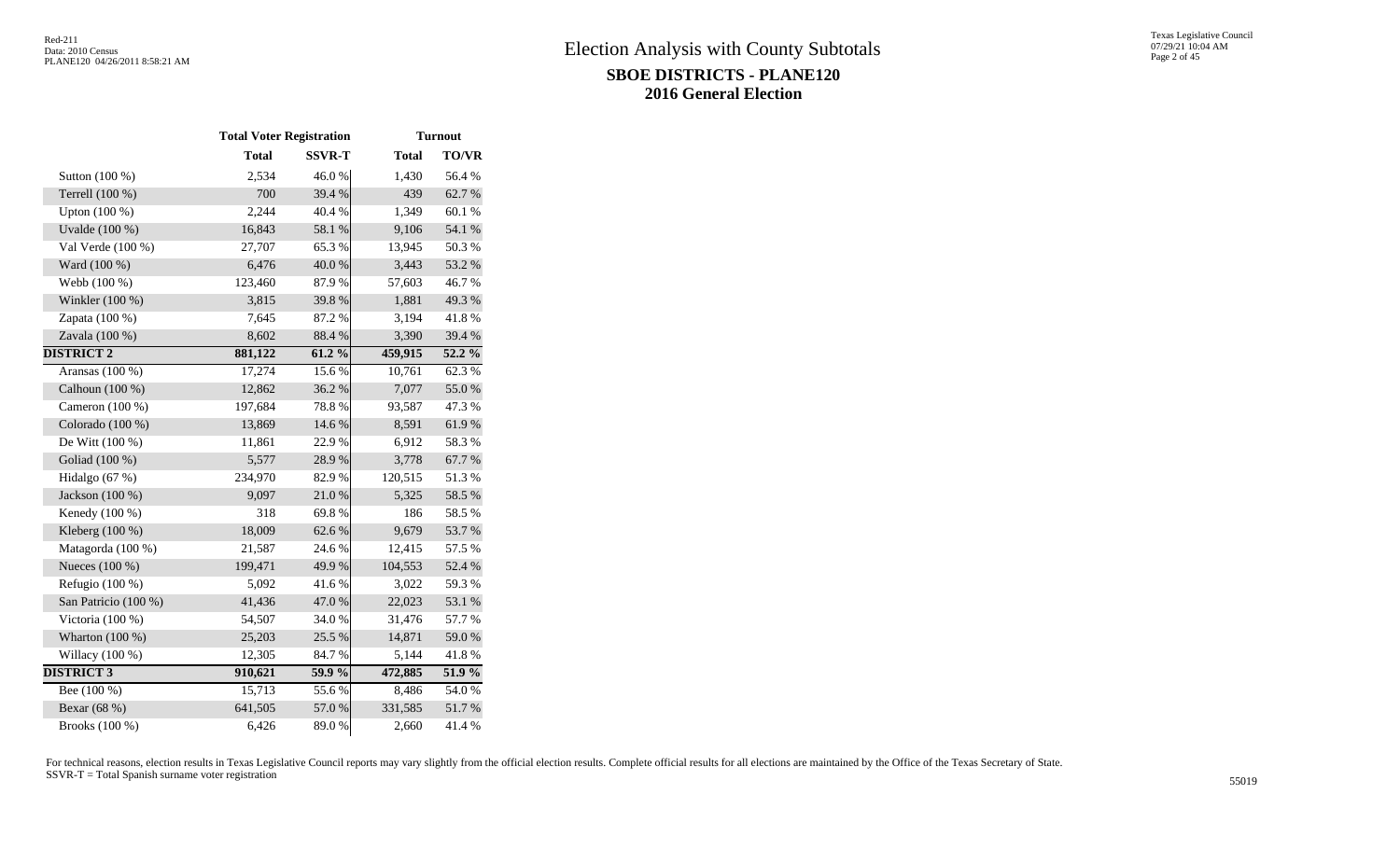|                    | <b>Total Voter Registration</b> |               | <b>Turnout</b> |           |  |  |  |
|--------------------|---------------------------------|---------------|----------------|-----------|--|--|--|
|                    | <b>Total</b>                    | <b>SSVR-T</b> | <b>Total</b>   | TO/VR     |  |  |  |
| Duval (100 %)      | 8,352                           | 86.0%         | 4,277          | 51.2%     |  |  |  |
| Gonzales (100 %)   | 12,270                          | 31.4%         | 6,349          | 51.7%     |  |  |  |
| Hidalgo (33 %)     | 103,549                         | 81.5 %        | 55,645         | 53.7%     |  |  |  |
| Jim Hogg (100 %)   | 3,942                           | 90.2%         | 2,186          | 55.5 %    |  |  |  |
| Jim Wells (100 %)  | 26,511                          | 74.2 %        | 12,555         | 47.4 %    |  |  |  |
| Karnes (100 %)     | 7,934                           | 44.8%         | 4,281          | 54.0 %    |  |  |  |
| Lavaca (100 %)     | 13,259                          | 9.4%          | 8,733          | 65.9%     |  |  |  |
| Live Oak $(100\%)$ | 7,260                           | 30.3%         | 4,302          | 59.3%     |  |  |  |
| McMullen (100 %)   | 708                             | 28.0%         | 499            | 70.5 %    |  |  |  |
| Starr (100 %)      | 31,985                          | 94.3%         | 11,851         | 37.1 %    |  |  |  |
| Wilson (100 %)     | 31,207                          | 29.5 %        | 19,476         | 62.4%     |  |  |  |
| <b>DISTRICT 4</b>  | 809,756                         | 30.3 %        | 423,581        | 52.3 %    |  |  |  |
| Fort Bend (16 %)   | 61,446                          | 15.1 %        | 37,014         | 60.2%     |  |  |  |
| Harris (39 %)      | 748,310                         | 31.5%         | 386,567        | 51.7%     |  |  |  |
| <b>DISTRICT 5</b>  | 1,248,519                       | 20.8%         | 808,649        | $64.8\%$  |  |  |  |
| Bexar (32 %)       | 403,236                         | 24.7%         | 267,106        | 66.2%     |  |  |  |
| Blanco (100 %)     | 8,038                           | 8.7%          | 5,816          | 72.4 %    |  |  |  |
| Caldwell (100 %)   | 22,533                          | 33.3%         | 12,294         | 54.6%     |  |  |  |
| Comal (100 %)      | 92,385                          | 15.5 %        | 63,136         | 68.3%     |  |  |  |
| Gillespie (100 %)  | 18,959                          | 9.5%          | 13,375         | 70.5 %    |  |  |  |
| Guadalupe (100 %)  | 93,537                          | 24.0 %        | 58,127         | 62.1 %    |  |  |  |
| Hays (100 %)       | 121,593                         | 22.7 %        | 73,589         | 60.5%     |  |  |  |
| Kendall (100 %)    | 29,072                          | 11.3 %        | 20,435         | $70.3~\%$ |  |  |  |
| Kerr (100 %)       | 34,639                          | 12.9%         | 23,297         | 67.3%     |  |  |  |
| Llano (100 %)      | 15,154                          | 4.1 %         | 10,630         | $70.1~\%$ |  |  |  |
| Mason (100 %)      | 2,962                           | 14.5 %        | 2,063          | 69.6%     |  |  |  |
| San Saba (100 %)   | 3,776                           | 16.6%         | 2,357          | 62.4 %    |  |  |  |
| Travis $(54%$      | 402,635                         | 19.1 %        | 256,424        | 63.7%     |  |  |  |
| <b>DISTRICT 6</b>  | 984,198                         | 15.4%         | 620,128        | $63.0\%$  |  |  |  |
| Harris $(41\%)$    | 984,198                         | 15.4 %        | 620,128        | 63.0%     |  |  |  |
| <b>DISTRICT 7</b>  | 1,119,129                       | 12.0 %        | 692,608        | $61.9\%$  |  |  |  |
| Brazoria (100 %)   | 196,645                         | 17.6 %        | 121,190        | 61.6%     |  |  |  |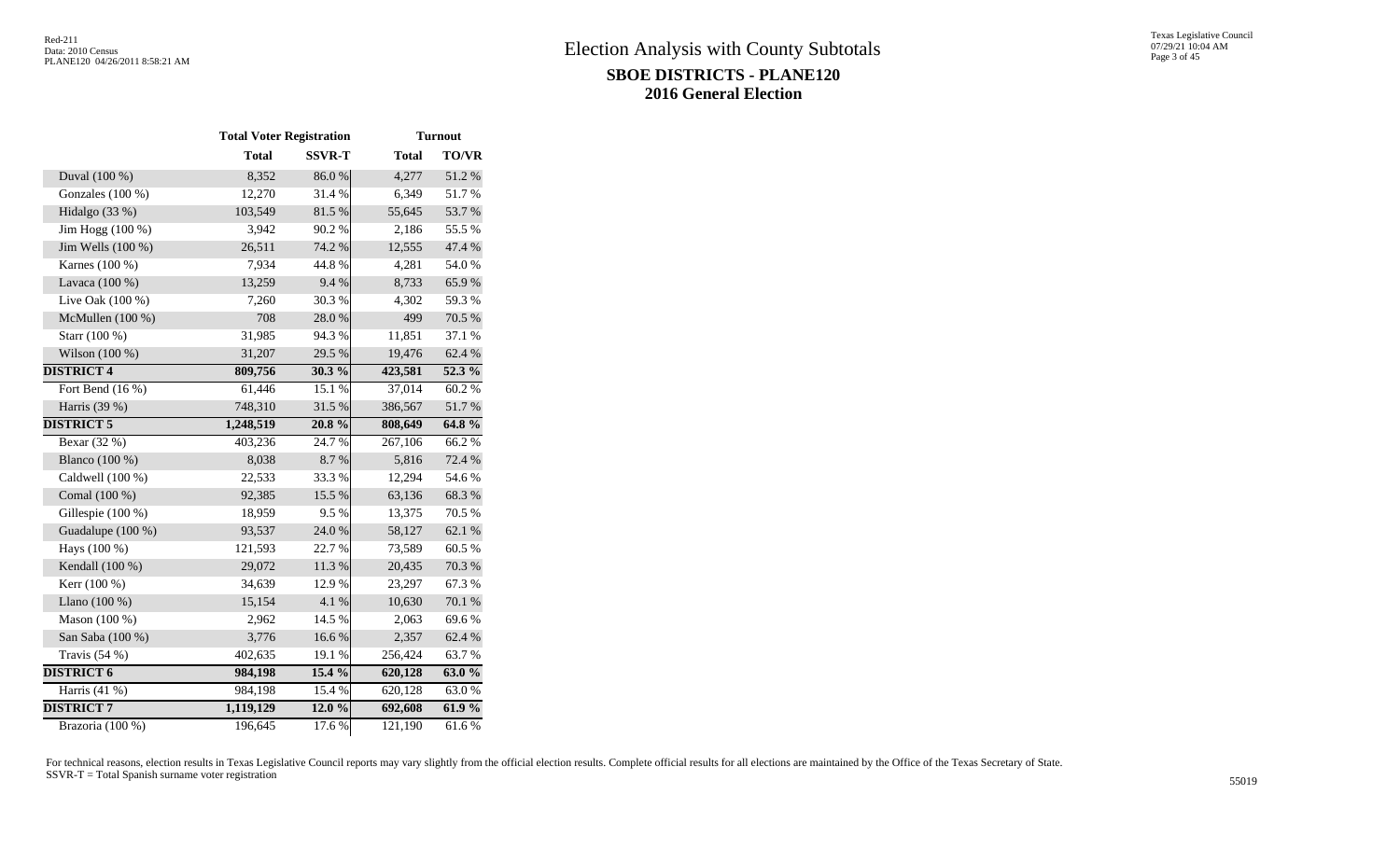|                       | <b>Total Voter Registration</b> |               |              | <b>Turnout</b> |  |
|-----------------------|---------------------------------|---------------|--------------|----------------|--|
|                       | <b>Total</b>                    | <b>SSVR-T</b> | <b>Total</b> | TO/VR          |  |
| Chambers $(100\%)$    | 26,920                          | 9.9%          | 16,923       | 62.9%          |  |
| Fort Bend (84 %)      | 342,505                         | 14.2 %        | 225,343      | 65.8%          |  |
| Galveston (100 %)     | 208,387                         | 13.6 %        | 125,342      | 60.1 %         |  |
| Hardin (100 %)        | 38,168                          | 3.0%          | 22,780       | 59.7%          |  |
| Jasper (100 %)        | 23,624                          | 2.7 %         | 13,491       | 57.1 %         |  |
| Jefferson (100 %)     | 149,203                         | 7.9%          | 88,872       | 59.6%          |  |
| Liberty (100 %)       | 43,674                          | 8.4%          | 24,456       | 56.0%          |  |
| Newton $(100\%)$      | 9,553                           | 2.0%          | 5,604        | 58.7%          |  |
| Orange (100 %)        | 53,069                          | 3.7%          | 32,294       | 60.9%          |  |
| Sabine (100 %)        | 7,707                           | 1.8%          | 4,645        | 60.3%          |  |
| San Augustine (100 %) | 6,180                           | 2.2 %         | 3,579        | 57.9%          |  |
| Tyler (100 %)         | 13,494                          | 1.9%          | 8,089        | 59.9%          |  |
| <b>DISTRICT 8</b>     | 1,049,871                       | $14.3\%$      | 655,143      | 62.4%          |  |
| Brazos (100 %)        | 106,769                         | 13.5 %        | 68,443       | 64.1 %         |  |
| Grimes (100 %)        | 15,729                          | 10.3 %        | 9,764        | 62.1 %         |  |
| Harris (20 %)         | 501,783                         | 19.7%         | 306,280      | 61.0%          |  |
| Houston $(100\%)$     | 13,151                          | 3.3 %         | 8,353        | 63.5 %         |  |
| Montgomery (100 %)    | 312,227                         | 9.5%          | 205,904      | 65.9%          |  |
| Polk (100 %)          | 38,537                          | 4.8 %         | 20,026       | $52.0\;\%$     |  |
| San Jacinto (100 %)   | 17,570                          | 5.4 %         | 10,453       | 59.5 %         |  |
| Trinity (100 %)       | 11,586                          | 3.6%          | 5,965        | 51.5 %         |  |
| Walker (100 %)        | 32,519                          | 8.5%          | 19,955       | 61.4%          |  |
| <b>DISTRICT 9</b>     | 1,073,252                       | $5.6\%$       | 661,609      | 61.6%          |  |
| Anderson (100 %)      | 28,096                          | 6.3%          | 16,981       | 60.4%          |  |
| Angelina (100 %)      | 51,649                          | $10.1~\%$     | 30,246       | 58.6 %         |  |
| Bowie (100 %)         | 59,076                          | 2.1%          | 34,587       | 58.5 %         |  |
| Camp (100 %)          | 7,580                           | 7.8 %         | 4,542        | 59.9%          |  |
| Cass (100 %)          | 20,041                          | 1.7%          | 12,518       | 62.5 %         |  |
| Cherokee $(100\%)$    | 27,785                          | 7.1 %         | 16,790       | 60.4%          |  |
| Delta (100 %)         | 3,844                           | 3.3 %         | 2,331        | 60.6%          |  |
| Fannin (100 %)        | 20,564                          | 3.6%          | 12,283       | 59.7%          |  |
| Franklin (100 %)      | 6,801                           | 4.6%          | 4,381        | 64.4 %         |  |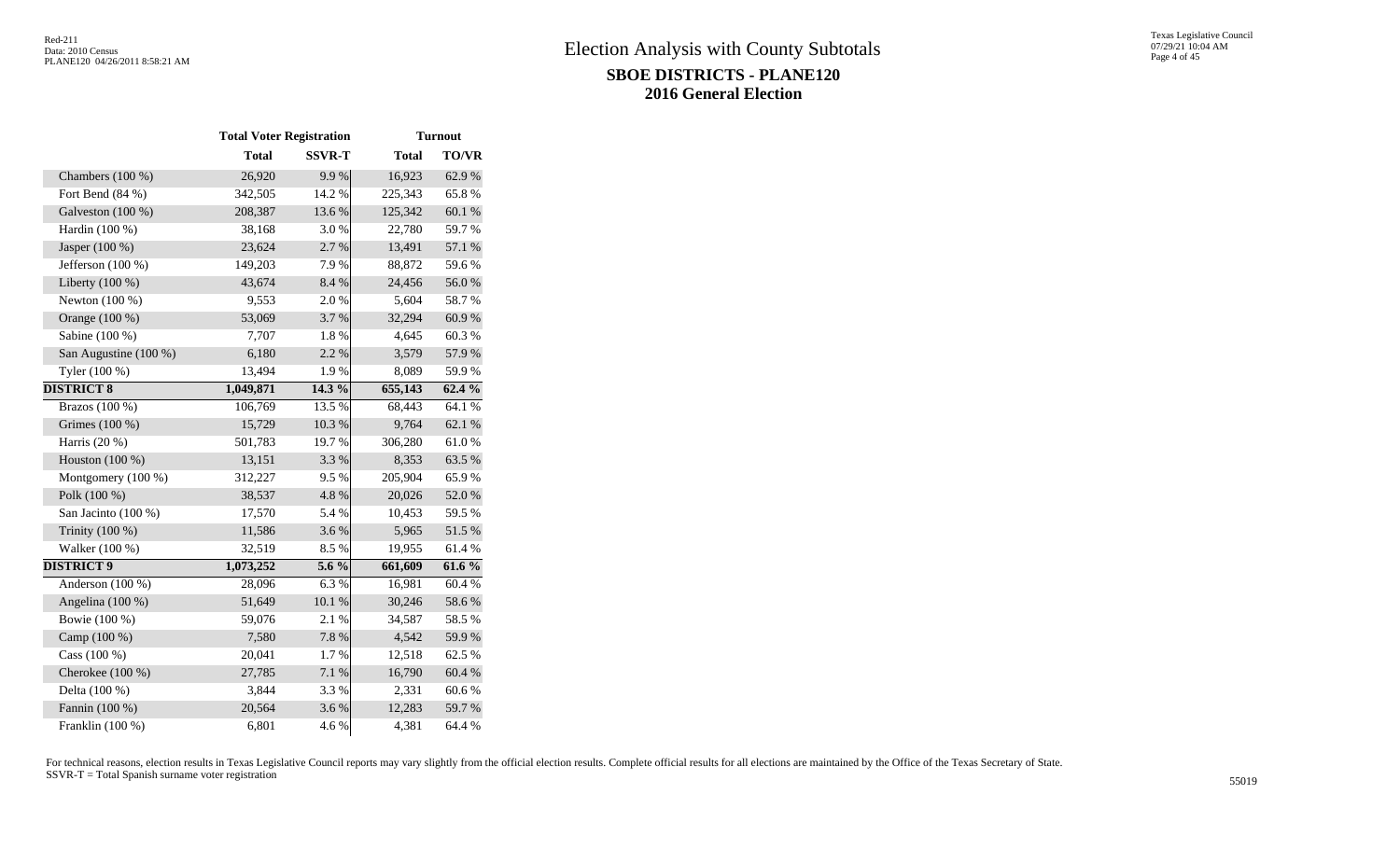|                     | <b>Total Voter Registration</b> |               |              | <b>Turnout</b> |  |
|---------------------|---------------------------------|---------------|--------------|----------------|--|
|                     | <b>Total</b>                    | <b>SSVR-T</b> | <b>Total</b> | TO/VR          |  |
| Grayson $(100\%)$   | 78,723                          | 4.6 %         | 47,819       | 60.7%          |  |
| Gregg (100 %)       | 69,447                          | 5.5 %         | 42,358       | 61.0%          |  |
| Harrison (100 %)    | 44,441                          | 3.6%          | 26,814       | 60.3%          |  |
| Henderson (100 %)   | 50,518                          | 4.9%          | 30,572       | 60.5%          |  |
| Hopkins (100 %)     | 22,495                          | 5.4 %         | 13,804       | 61.4%          |  |
| Hunt (100 %)        | 52,405                          | 6.2%          | 32,062       | 61.2%          |  |
| Kaufman (100 %)     | 67,608                          | 8.8%          | 41,849       | 61.9%          |  |
| Lamar (100 %)       | 31,030                          | 2.2 %         | 18,823       | 60.7%          |  |
| Marion (100 %)      | 7,256                           | 1.6 %         | 4,333        | 59.7 %         |  |
| Morris (100 %)      | 8,558                           | 3.1 %         | 5,026        | 58.7%          |  |
| Nacogdoches (100 %) | 34,678                          | 7.0 %         | 22,870       | 65.9%          |  |
| Panola (100 %)      | 16,344                          | 3.0%          | 10,475       | 64.1 %         |  |
| Rains (100 %)       | 7,221                           | 3.6%          | 4,701        | 65.1 %         |  |
| Red River (100 %)   | 8,248                           | 2.5 %         | 5,228        | 63.4 %         |  |
| Rockwall (100 %)    | 57,404                          | 8.0%          | 40,244       | 70.1 %         |  |
| Rusk (100 %)        | 31,323                          | 5.1 %         | 19,262       | 61.5%          |  |
| Shelby (100 %)      | 15,176                          | 4.6 %         | 9,146        | 60.3 %         |  |
| Smith (100 %)       | 135,211                         | 6.5 %         | 85,230       | 63.0%          |  |
| Titus (100 %)       | 16,603                          | 15.5 %        | 9,419        | 56.7%          |  |
| Upshur (100 %)      | 27,915                          | 2.9%          | 16,286       | 58.3%          |  |
| Van Zandt (100 %)   | 36,086                          | 3.9%          | 21,899       | 60.7%          |  |
| Wood (100 %)        | 29,126                          | 3.5%          | 18,730       | 64.3 %         |  |
| <b>DISTRICT 10</b>  | 1,077,412                       | $12.2\%$      | 680,504      | 63.2 %         |  |
| Austin (100 %)      | 19,275                          | 11.9%         | 12,411       | 64.4 %         |  |
| Bastrop (100 %)     | 45,115                          | 16.8%         | 28,888       | 64.0%          |  |
| Bell (100 %)        | 186,498                         | 12.8%         | 96,148       | 51.6%          |  |
| Burleson (100 %)    | 11,635                          | 9.9%          | 6,964        | 59.9%          |  |
| Burnet (100 %)      | 29,579                          | 9.1%          | 19,517       | 66.0%          |  |
| Falls (100 %)       | 10,140                          | 9.9%          | 5,250        | 51.8%          |  |
| Fayette (100 %)     | 16,273                          | 8.7%          | 11,163       | 68.6%          |  |
| Freestone (100 %)   | 11,997                          | 4.3 %         | 7,735        | 64.5 %         |  |
| Lee (100 %)         | 10,294                          | 9.8%          | 6,558        | 63.7%          |  |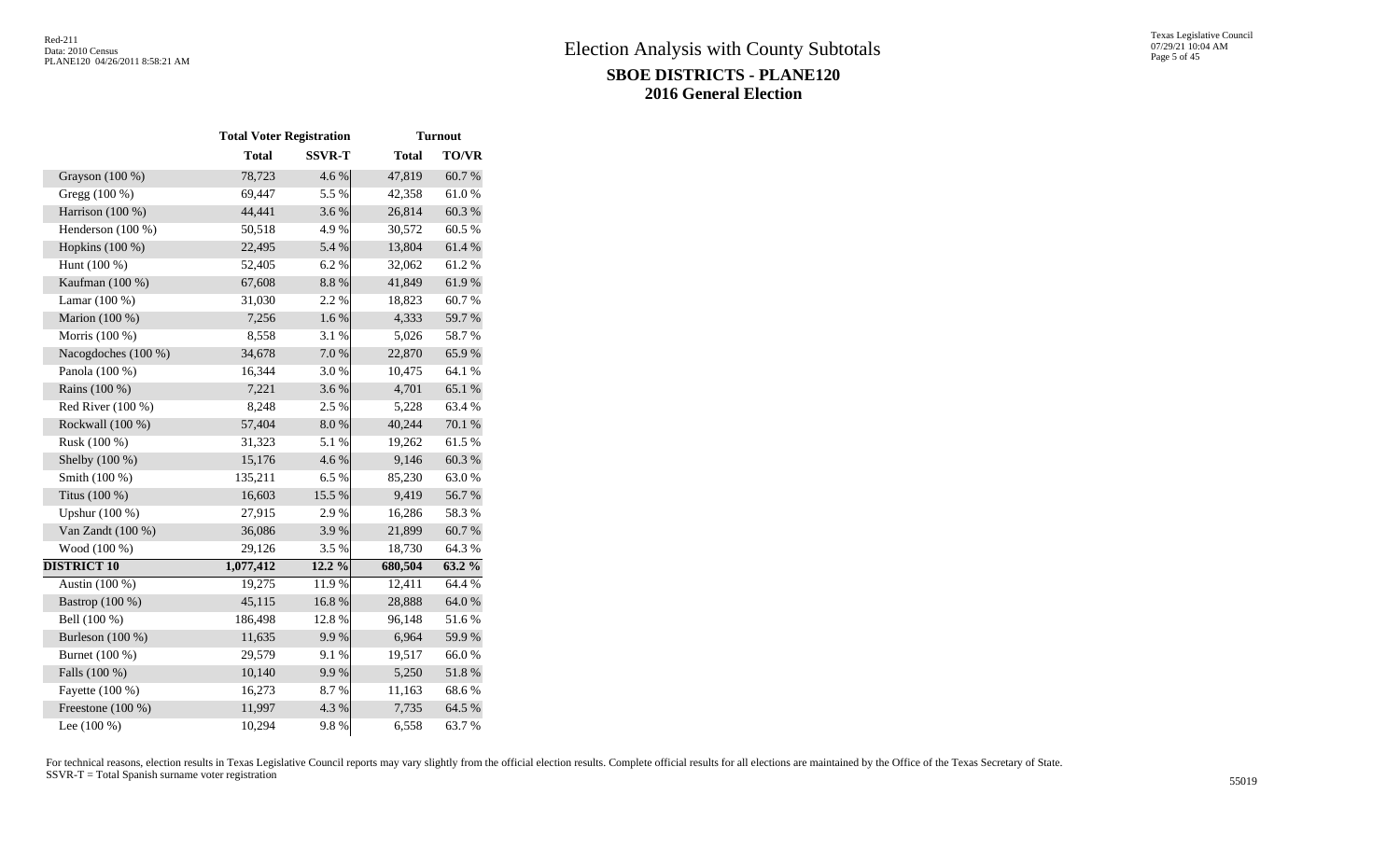|                     | <b>Total Voter Registration</b> |               |              | <b>Turnout</b> |  |  |
|---------------------|---------------------------------|---------------|--------------|----------------|--|--|
|                     | <b>Total</b>                    | <b>SSVR-T</b> | <b>Total</b> | <b>TO/VR</b>   |  |  |
| Leon $(100\%)$      | 11,166                          | 5.1 %         | 7,484        | 67.0 %         |  |  |
| Limestone $(100\%)$ | 13,662                          | 7.3 %         | 7,828        | 57.3 %         |  |  |
| Madison (100 %)     | 7,193                           | 7.7 %         | 4,361        | 60.6%          |  |  |
| Milam (100 %)       | 14,797                          | 13.0%         | 8,808        | 59.5 %         |  |  |
| Robertson (100 %)   | 11,505                          | 11.6 %        | 7,113        | 61.8 %         |  |  |
| Travis $(46%)$      | 324,025                         | 12.8%         | 212,322      | 65.5 %         |  |  |
| Waller (100 %)      | 31,131                          | 11.8%         | 17,092       | 54.9%          |  |  |
| Washington (100 %)  | 22,947                          | 5.8%          | 15,000       | 65.4%          |  |  |
| Williamson (100 %)  | 300,180                         | 12.8 %        | 205,862      | 68.6%          |  |  |
| <b>DISTRICT 11</b>  | 1,073,697                       | 11.0%         | 694,083      | $64.6\%$       |  |  |
| Dallas $(14%)$      | 178,147                         | 13.6 %        | 112,955      | 63.4 %         |  |  |
| Parker (100 %)      | 85,279                          | 5.1 %         | 57,794       | 67.8%          |  |  |
| Tarrant $(69%)$     | 810,271                         | $11.0\ \%$    | 523,334      | 64.6%          |  |  |
| <b>DISTRICT 12</b>  | 1,094,683                       | $9.4\%$       | 721,036      | 65.9%          |  |  |
| Collin $(100\%)$    | 538,395                         | 7.2 %         | 364,432      | 67.7%          |  |  |
| Dallas (39 %)       | 556,288                         | 11.6 %        | 356,604      | 64.1 %         |  |  |
| <b>DISTRICT 13</b>  | 821,856                         | 22.9%         | 446,785      | 54.4 %         |  |  |
| Dallas (47 %)       | 553,906                         | 24.0%         | 301,031      | 54.3%          |  |  |
| Tarrant $(31%)$     | 267,950                         | 20.6%         | 145,754      | 54.4 %         |  |  |
| <b>DISTRICT 14</b>  | 1,094,886                       | $9.9\%$       | 689,639      | 63.0%          |  |  |
| Bosque (100 %)      | 12,000                          | 7.6 %         | 7,906        | 65.9%          |  |  |
| Brown (100 %)       | 23,420                          | 11.8 %        | 14,236       | 60.8%          |  |  |
| Comanche (100 %)    | 8,911                           | 13.1 %        | 5,239        | 58.8%          |  |  |
| Coryell (100 %)     | 37,604                          | 9.6%          | 18,643       | 49.6%          |  |  |
| Denton (100 %)      | 464,507                         | 8.9%          | 302,835      | 65.2%          |  |  |
| Eastland (100 %)    | 11,680                          | 7.8 %         | 7,080        | 60.6%          |  |  |
| Ellis (100 %)       | 102,208                         | 13.5 %        | 64,355       | 63.0%          |  |  |
| Erath (100 %)       | 21,549                          | 8.7%          | 14,101       | 65.4%          |  |  |
| Hamilton (100 %)    | 5,463                           | 4.1 %         | 3,643        | 66.7%          |  |  |
| Hill (100 %)        | 22,825                          | 8.9%          | 13,113       | 57.5 %         |  |  |
| Hood (100 %)        | 38,281                          | 5.1 %         | 26,477       | 69.2 %         |  |  |
| Jack (100 %)        | 5,077                           | 5.2 %         | 3,396        | 66.9%          |  |  |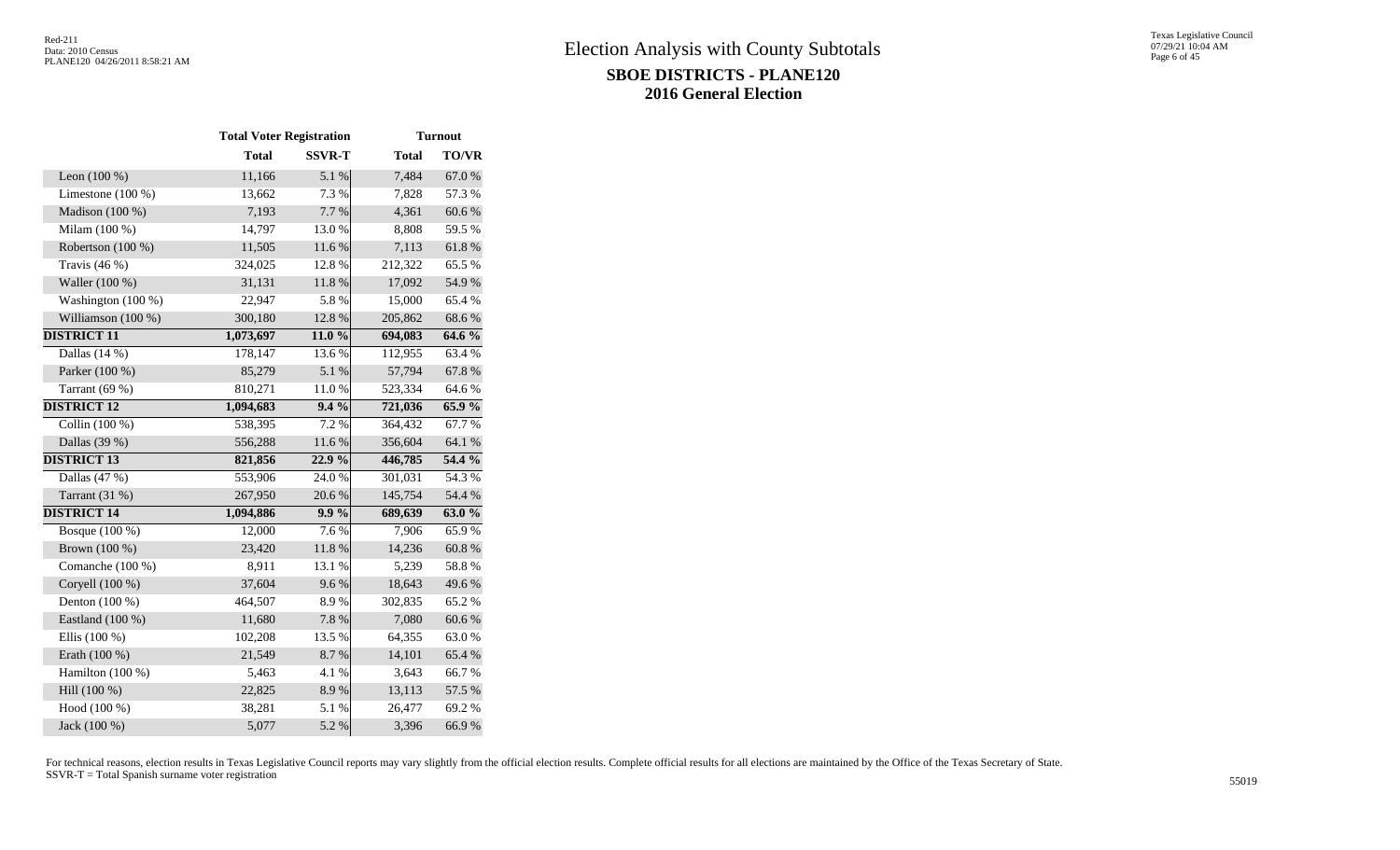|                       | <b>Total Voter Registration</b> |               |              | <b>Turnout</b> |
|-----------------------|---------------------------------|---------------|--------------|----------------|
|                       | <b>Total</b>                    | <b>SSVR-T</b> | <b>Total</b> | <b>TO/VR</b>   |
| Johnson (100 %)       | 91,876                          | 9.9%          | 58,102       | 63.2%          |
| Lampasas $(100\%)$    | 13,786                          | 10.4 %        | 8,413        | $61.0\ \%$     |
| McLennan (100 %)      | 136,082                         | 13.1 %        | 80,544       | 59.2%          |
| Mills (100 %)         | 3,441                           | 8.6%          | 2,247        | 65.3%          |
| Navarro (100 %)       | 27,813                          | 10.1 %        | 16,440       | 59.1 %         |
| Palo Pinto (100 %)    | 17,497                          | 9.5%          | 10,335       | 59.1 %         |
| Somervell (100 %)     | 6,017                           | 8.6%          | 3,896        | 64.7%          |
| Stephens $(100\%)$    | 5,730                           | 11.7%         | 3,457        | 60.3%          |
| Wise (100 %)          | 39,119                          | 7.7 %         | 25,181       | 64.4 %         |
| <b>DISTRICT 15</b>    | 979,003                         | 20.8%         | 570,258      | 58.2 %         |
| Andrews $(100\%)$     | 9,151                           | 37.5 %        | 4,944        | 54.0%          |
| Archer (100 %)        | 6,314                           | 3.2 %         | 4,343        | 68.8%          |
| Armstrong (100 %)     | 1,391                           | 3.2 %         | 959          | 68.9%          |
| Bailey (100 %)        | 3,713                           | 43.3%         | 1,792        | 48.3%          |
| Baylor (100 %)        | 2,433                           | 7.7 %         | 1,513        | 62.2%          |
| Borden (100 %)        | 463                             | 8.2 %         | 371          | 80.1 %         |
| Briscoe $(100\%)$     | 1,096                           | 15.8%         | 744          | 67.9%          |
| Callahan (100 %)      | 9,198                           | 5.0%          | 5,684        | 61.8%          |
| Carson (100 %)        | 4,317                           | 5.6%          | 2,991        | 69.3%          |
| Castro (100 %)        | 3,959                           | 45.4 %        | 2,035        | 51.4 %         |
| Childress (100 %)     | 3,563                           | 14.3 %        | 2,084        | 58.5 %         |
| Clay (100 %)          | 7,656                           | 2.7%          | 5,051        | 66.0%          |
| Cochran (100 %)       | 1,777                           | 42.3%         | 907          | 51.0%          |
| Coke (100 %)          | 2,192                           | 11.6 %        | 1,457        | 66.5 %         |
| Coleman (100 %)       | 5,942                           | 11.0%         | 3,643        | 61.3%          |
| Collingsworth (100 %) | 1,901                           | 16.7%         | 1,157        | 60.9%          |
| Cooke (100 %)         | 25,087                          | 5.7%          | 16,111       | 64.2%          |
| Cottle (100 %)        | 1,072                           | 16.0%         | 612          | 57.1 %         |
| Crosby (100 %)        | 3,605                           | 43.7%         | 1,765        | 49.0%          |
| Dallam (100 %)        | 3,151                           | 26.3%         | 1,558        | 49.4 %         |
| Dawson (100 %)        | 7,342                           | 48.3%         | 3,563        | 48.5 %         |
| Deaf Smith (100 %)    | 8,666                           | 52.6%         | 4,223        | 48.7%          |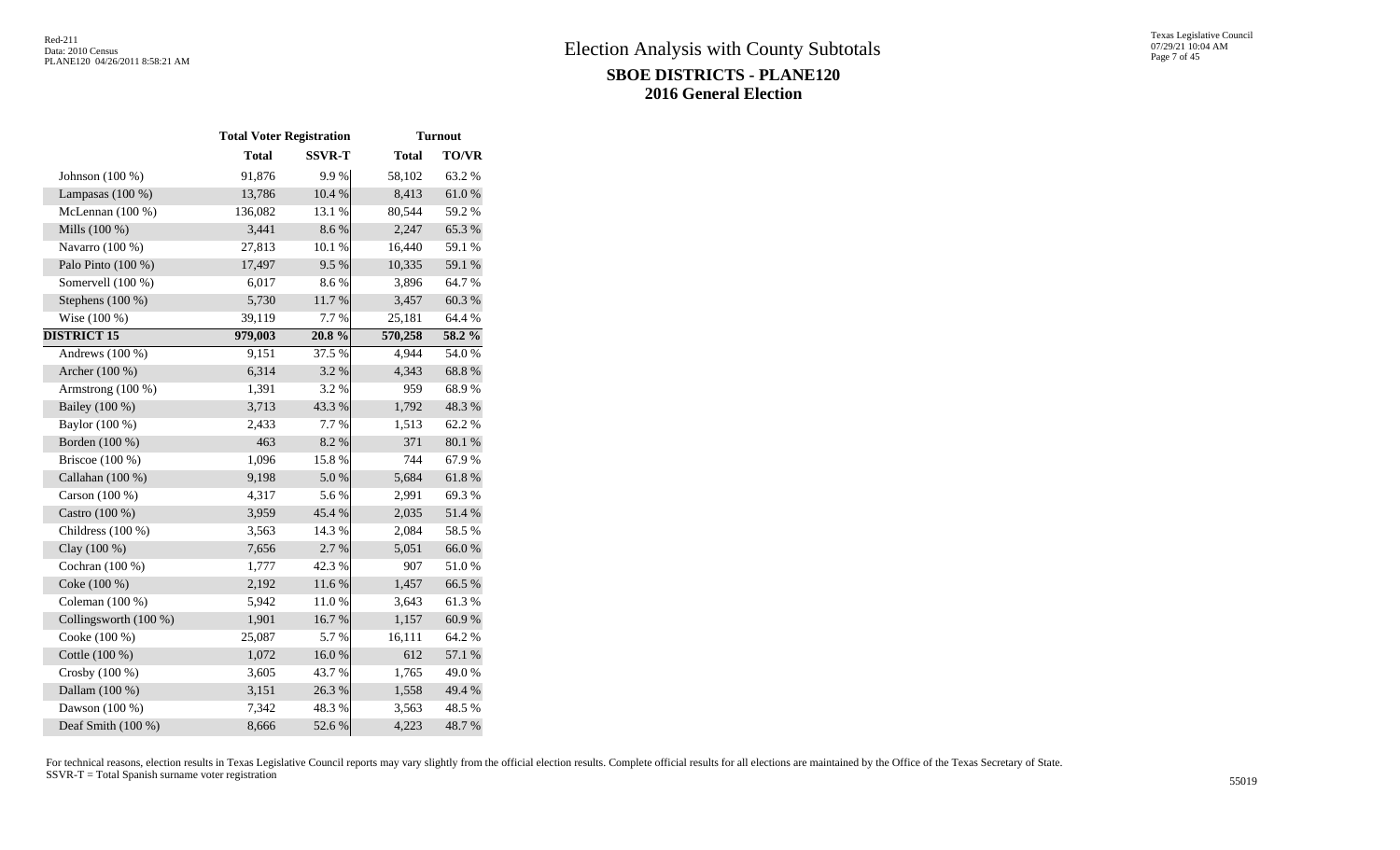|                    | <b>Total Voter Registration</b> |               |              | <b>Turnout</b> |  |  |
|--------------------|---------------------------------|---------------|--------------|----------------|--|--|
|                    | <b>Total</b>                    | <b>SSVR-T</b> | <b>Total</b> | <b>TO/VR</b>   |  |  |
| Dickens (100 %)    | 1,330                           | 18.7%         | 930          | 69.9%          |  |  |
| Donley (100 %)     | 2,312                           | 4.6 %         | 1,465        | 63.4 %         |  |  |
| Fisher (100 %)     | 2,768                           | 19.8%         | 1,730        | 62.5 %         |  |  |
| Floyd (100 %)      | 4,073                           | 44.4 %        | 2,044        | 50.2 %         |  |  |
| Foard (100 %)      | 948                             | 12.7 %        | 524          | 55.3%          |  |  |
| Gaines (100 %)     | 8,617                           | 32.4 %        | 4,715        | 54.7%          |  |  |
| Garza (100 %)      | 2,721                           | 27.5 %        | 1,484        | 54.5 %         |  |  |
| Gray (100 %)       | 12,723                          | 11.5 %        | 7,540        | 59.3%          |  |  |
| Hale (100 %)       | 19,471                          | 45.8%         | 9,051        | 46.5 %         |  |  |
| Hall (100 %)       | 2,021                           | 19.4 %        | 1,091        | 54.0%          |  |  |
| Hansford (100 %)   | 3,066                           | 21.8%         | 1,953        | 63.7%          |  |  |
| Hardeman (100 %)   | 2,536                           | 11.3 %        | 1,515        | 59.7 %         |  |  |
| Hartley (100 %)    | 2,974                           | 8.4 %         | 1,964        | 66.0%          |  |  |
| Haskell (100 %)    | 3,393                           | 17.5 %        | 1,765        | 52.0%          |  |  |
| Hemphill (100 %)   | 2,366                           | 12.1 %        | 1,721        | 72.7 %         |  |  |
| Hockley (100 %)    | 13,720                          | 34.4 %        | 7,363        | 53.7%          |  |  |
| Howard (100 %)     | 17,050                          | 27.2 %        | 8,746        | 51.3 %         |  |  |
| Hutchinson (100 %) | 13,616                          | 12.0 %        | 8,157        | 59.9%          |  |  |
| Jones (100 %)      | 10,100                          | 16.4 %        | 5,990        | 59.3 %         |  |  |
| Kent (100 %)       | 615                             | 9.4%          | 434          | 70.6%          |  |  |
| King $(100\%)$     | 202                             | 8.4%          | 159          | 78.7%          |  |  |
| Knox (100 %)       | 2,444                           | 23.7%         | 1,367        | 55.9%          |  |  |
| Lamb $(100\%)$     | 8,303                           | 39.6%         | 4,003        | 48.2%          |  |  |
| Lipscomb $(100\%)$ | 2,047                           | $14.1\ \%$    | 1,354        | 66.1%          |  |  |
| Lubbock $(100\%)$  | 166,450                         | 24.1 %        | 99,020       | 59.5 %         |  |  |
| Lynn $(100\%)$     | 3,879                           | 39.4 %        | 2,019        | 52.0%          |  |  |
| Martin (100 %)     | 3,127                           | 35.1 %        | 1,794        | 57.4 %         |  |  |
| Midland (100 %)    | 79,900                          | 24.9%         | 49,697       | 62.2%          |  |  |
| Mitchell (100 %)   | 4,494                           | 28.9%         | 2,220        | 49.4 %         |  |  |
| Montague (100 %)   | 13,315                          | 3.8%          | 8,713        | 65.4 %         |  |  |
| Moore (100 %)      | 9,667                           | 36.8%         | 5,302        | 54.8%          |  |  |
| Motley (100 %)     | 824                             | 6.2%          | 628          | 76.2 %         |  |  |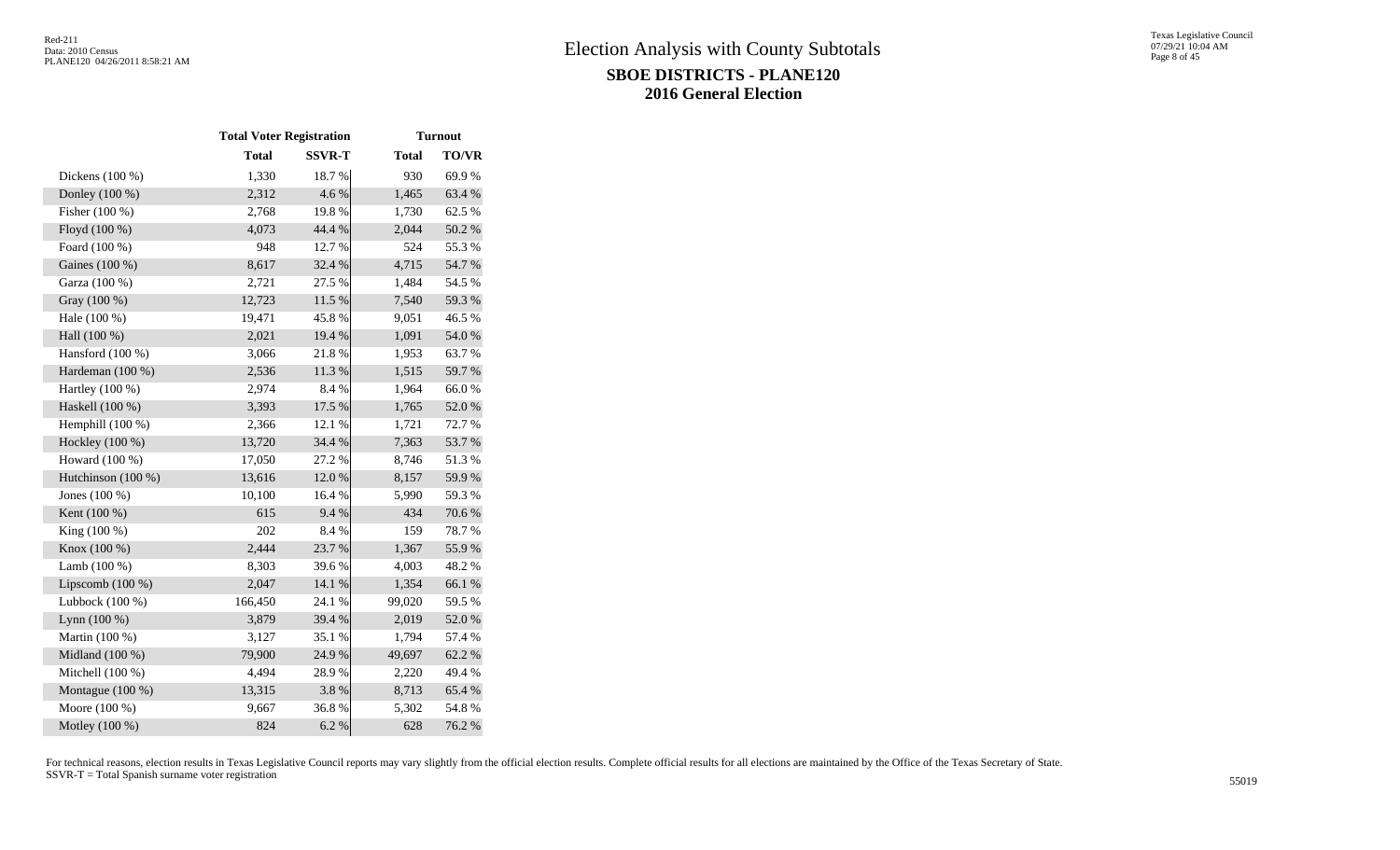|                      | <b>Total Voter Registration</b> |               |              | <b>Turnout</b> |
|----------------------|---------------------------------|---------------|--------------|----------------|
|                      | <b>Total</b>                    | <b>SSVR-T</b> | <b>Total</b> | <b>TO/VR</b>   |
| Nolan (100 %)        | 8,747                           | 24.8%         | 4,851        | 55.5 %         |
| Ochiltree $(100\%)$  | 5,294                           | 25.0%         | 3,028        | 57.2 %         |
| Oldham (100 %)       | 1,410                           | 8.7%          | 961          | 68.2%          |
| Parmer (100 %)       | 4,461                           | 41.6%         | 2,488        | 55.8%          |
| Potter $(100\%)$     | 54,965                          | 22.0%         | 29,016       | 52.8%          |
| Randall (100 %)      | 85,171                          | 11.6 %        | 55,359       | 65.0%          |
| Roberts (100 %)      | 717                             | 3.2 %         | 566          | 78.9%          |
| Runnels (100 %)      | 6,676                           | 23.1 %        | 3,782        | 56.7%          |
| Scurry (100 %)       | 9,484                           | 26.9%         | 5,344        | 56.3%          |
| Shackelford (100 %)  | 2,328                           | 7.0 %         | 1,521        | 65.3%          |
| Sherman $(100\%)$    | 1,518                           | 22.0%         | 935          | 61.6%          |
| Sterling (100 %)     | 935                             | 23.5 %        | 633          | 67.7 %         |
| Stonewall (100 %)    | 998                             | 10.2%         | 701          | 70.2%          |
| Swisher $(100\%)$    | 4,065                           | 30.1 %        | 2,209        | 54.3 %         |
| Taylor (100 %)       | 78,601                          | 14.5 %        | 46,874       | 59.6%          |
| Terry (100 %)        | 6,989                           | 43.1 %        | 3,355        | 48.0%          |
| Throckmorton (100 %) | 1,230                           | 7.4 %         | 808          | 65.7%          |
| Tom Green $(100\%)$  | 64,564                          | 24.9 %        | 38,483       | 59.6%          |
| Wheeler $(100\%)$    | 3,526                           | 8.3%          | 2,339        | 66.3%          |
| Wichita $(100\%)$    | 78,259                          | 9.8%          | 38,709       | 49.5 %         |
| Wilbarger (100 %)    | 8,074                           | 17.6 %        | 4,105        | 50.8%          |
| Yoakum (100 %)       | 4,169                           | 44.3 %        | 2,326        | 55.8%          |
| Young $(100\%)$      | 11,761                          | 7.4 %         | 7,900        | 67.2%          |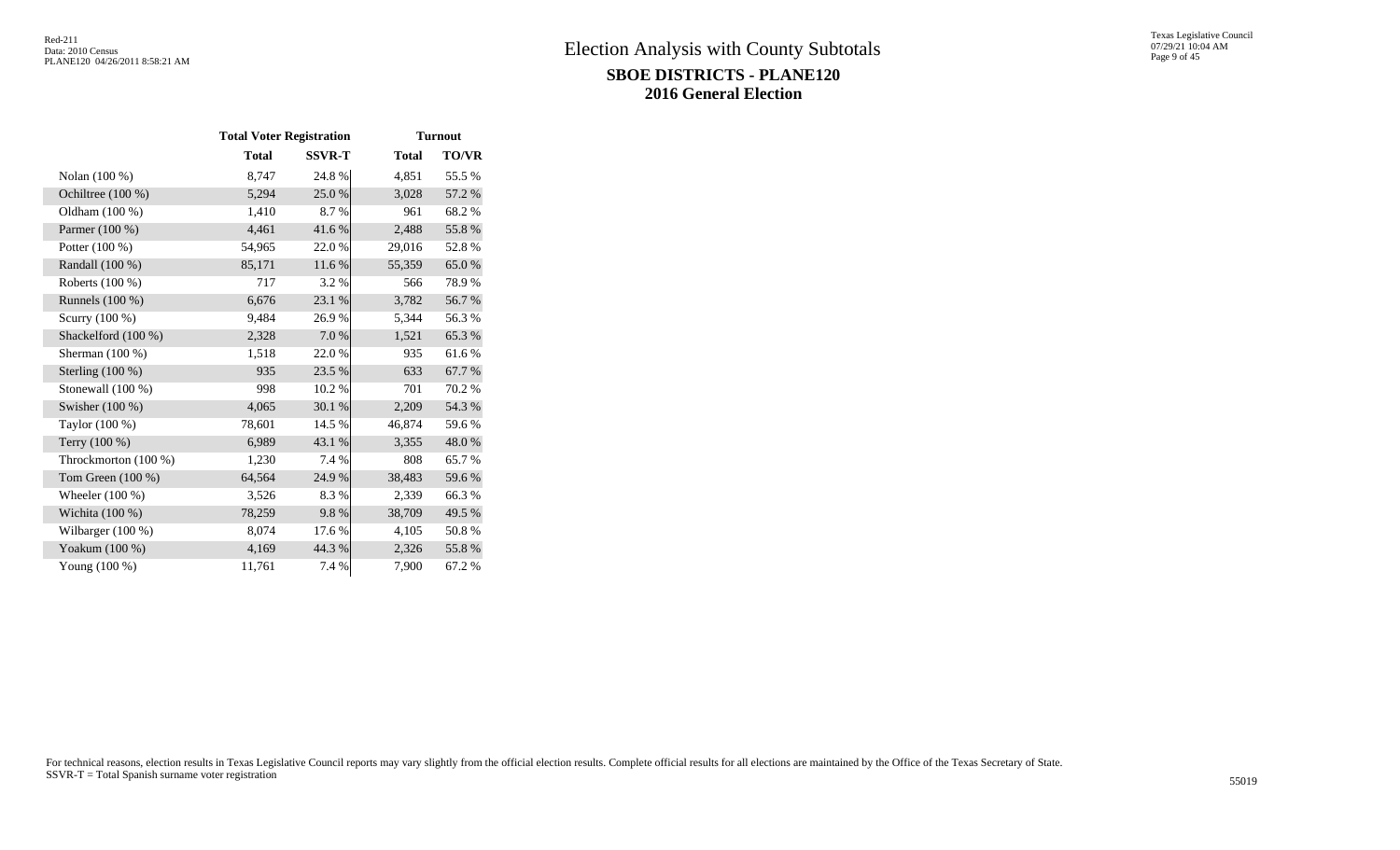|                   |                     |                  |        |           |        | <b>PRESIDENT</b> |           |                 |           | <b>RR COMM 1</b> |           |             |        |                    |        |          |         |
|-------------------|---------------------|------------------|--------|-----------|--------|------------------|-----------|-----------------|-----------|------------------|-----------|-------------|--------|--------------------|--------|----------|---------|
|                   |                     | <b>Clinton-D</b> |        | Trump-R   |        | Johnson-L        |           | Stein-G         |           | Write-In-W       |           | Yarbrough-D |        | <b>Christian-R</b> |        | Miller-L |         |
|                   | <b>STATE</b>        | 3,877,626        | 43.2 % | 4,684,288 | 52.2 % | 283,462          | $3.2\%$   | 71,546          | $0.8 \%$  | 64,938           | $0.7 \%$  | 3,361,857   | 38.4 % | 4,648,357          | 53.1 % | 462,163  | 5.3 %   |
| <b>DISTRICT 1</b> |                     | 255,909          | 57.4 % | 169,214   | 37.9 % | 13,066           | 2.9%      | 4,561           | $1.0\%$   | 3,215            | $0.7 \%$  | 218,466     | 51.3 % | 156,752            | 36.8%  | 19,102   | 4.5 $%$ |
|                   | Atascosa (100 %)    | 4,651            | 34.0%  | 8,618     | 63.0%  | 308              | 2.3 %     | 65              | $0.5~\%$  | 31               | 0.2 %     | 4,459       | 33.6 % | 7,661              | 57.8%  | 566      | 4.3 %   |
|                   | Bandera (100 %)     | 1,726            | 16.9%  | 8,163     | 79.9%  | 262              | 2.6 %     | 66              | $0.6\,\%$ |                  | 0.0 %     | 1,565       | 15.5 % | 7,771              | 76.8%  | 601      | 5.9%    |
|                   | Brewster (100 %)    | 1,873            | 44.0%  | 2,077     | 48.8%  | 210              | 4.9%      | 77              | 1.8 %     | 15               | 0.4 %     | 1,669       | 40.8%  | 1,840              | 45.0%  | 314      | 7.7%    |
|                   | Concho (100 %)      | 148              | 13.9%  | 885       | 82.9%  | 27               | 2.5 %     | $7\phantom{.0}$ | 0.7 %     |                  | 0.1%      | 162         | 15.4 % | 831                | 79.2 % | 30       | 2.9%    |
|                   | Crane (100 %)       | 299              | 21.6%  | 1,049     | 75.7%  | 28               | 2.0%      | $\tau$          | 0.5 %     | 3                | 0.2 %     | 253         | 18.9%  | 983                | 73.6%  | 54       | 4.0%    |
|                   | Crockett (100 %)    | 372              | 26.7%  | 980       | 70.3 % | 39               | 2.8%      | $\overline{4}$  | $0.3~\%$  | $\overline{0}$   | 0.0 %     | 346         | 27.0%  | 777                | 60.6%  | 53       | 4.1 %   |
|                   | Culberson $(100\%)$ | 454              | 59.2%  | 280       | 36.5%  | 23               | 3.0%      | 6               | $0.8\ \%$ | $\overline{4}$   | $0.5\%$   | 345         | 52.8%  | 224                | 34.3 % | 34       | 5.2%    |
|                   | Dimmit (100 %)      | 2,173            | 67.4%  | 974       | 30.2 % | 57               | $1.8\ \%$ | 21              | $0.7\ \%$ | $\overline{0}$   | 0.0 %     | 1,818       | 60.6%  | 780                | 26.0%  | 110      | 3.7%    |
|                   | Ector $(100\%)$     | 10,249           | 28.1 % | 25,020    | 68.5%  | 1,009            | 2.8%      | 167             | $0.5\%$   | 85               | 0.2 %     | 9,188       | 25.5 % | 24,332             | 67.4 % | 1,632    | 4.5 %   |
|                   | Edwards (100 %)     | 303              | 28.1 % | 746       | 69.3%  | 17               | 1.6 %     | 5               | $0.5\ \%$ | 6                | 0.6%      | 213         | 23.1 % | 617                | 66.9%  | 50       | 5.4 %   |
|                   | El Paso (100 %)     | 147,843          | 68.5%  | 55,512    | 25.7 % | 7,607            | 3.5 %     | 2,945           | 1.4 %     | 2,015            | 0.9%      | 127,324     | 62.0%  | 54,139             | 26.4 % | 8,937    | 4.4 %   |
|                   | Frio (100 %)        | 2,444            | 55.5 % | 1,856     | 42.2 % | 76               | 1.7%      | 24              | $0.5\ \%$ | $\overline{0}$   | $0.0\%$   | 2,191       | 53.6%  | 1,494              | 36.5 % | 152      | 3.7%    |
|                   | Glasscock $(100\%)$ | 34               | 5.6 %  | 553       | 91.6 % | 13               | 2.2 %     | 2               | 0.3%      | 2                | 0.3%      | 39          | 6.8%   | 508                | 88.5%  | 23       | 4.0%    |
|                   | Hudspeth (100 %)    | 324              | 37.2 % | 503       | 57.7 % | 38               | 4.4 %     | 6               | 0.7 %     | $\overline{0}$   | 0.0 %     | 270         | 34.5 % | 422                | 53.9%  | 38       | 4.9%    |
|                   | Irion $(100\%)$     | 90               | 11.7%  | 660       | 86.2%  | -9               | 1.2%      |                 | 0.1%      | 6                | 0.8%      | 87          | 11.5 % | 629                | 83.3%  | 30       | 4.0%    |
|                   | Jeff Davis (100 %)  | 422              | 35.5 % | 694       | 58.3%  | 42               | 3.5%      | 17              | 1.4 %     | 15               | 1.3%      | 361         | 31.9%  | 610                | 53.9 % | 82       | 7.2 %   |
|                   | Kimble $(100\%)$    | 206              | 10.6%  | 1,697     | 86.9%  | 37               | 1.9%      | 5               | 0.3 %     | $7\phantom{.0}$  | 0.4%      | 187         | 10.1 % | 1.580              | 85.0%  | 67       | 3.6%    |
|                   | Kinney (100 %)      | 458              | 32.0 % | 936       | 65.5 % | 25               | 1.7%      | 6               | 0.4%      | 5 <sup>5</sup>   | 0.3%      | 388         | 29.6 % | 801                | 61.1%  | 56       | 4.3 %   |
|                   | La Salle (100 %)    | 1,129            | 54.9%  | 871       | 42.3 % | 43               | 2.1 %     | 10              | 0.5 %     | $\overline{4}$   | 0.2 %     | 924         | 52.3 % | 641                | 36.3%  | 47       | 2.7%    |
|                   | Loving (100 %)      | $\overline{4}$   | 6.3%   | 57        | 89.1 % |                  | 1.6%      | 2               | 3.1 %     | $\theta$         | 0.0 %     | 8           | 12.9 % | 45                 | 72.6 % | 6        | 9.7%    |
|                   | McCulloch $(100\%)$ | 482              | 15.5 % | 2,552     | 82.2 % | 51               | $1.6\%$   | $\mathbf{Q}$    | $0.3\%$   | 9                | $0.3\%$   | 467         | 15.6 % | 2.333              | 78.2%  | 111      | 3.7%    |
|                   | Maverick (100 %)    | 10,397           | 76.5%  | 2,816     | 20.7%  | 266              | 2.0%      | 109             | 0.8%      | $\mathbf{0}$     | 0.0 %     | 7,846       | 62.9%  | 2,348              | 18.8%  | 772      | 6.2%    |
|                   | Medina (100 %)      | 4,634            | 26.9%  | 12,085    | 70.1 % | 403              | 2.3%      | 106             | $0.6\,\%$ | 18               | 0.1%      | 4,264       | 25.0%  | 11,605             | 67.9%  | 782      | 4.6%    |
|                   | Menard (100 %)      | 154              | 17.8 % | 682       | 78.9%  | 25               | 2.9%      |                 | $0.1\ \%$ | 2                | 0.2 %     | 134         | 16.0%  | 644                | 76.7%  | 34       | 4.0%    |
|                   | Pecos (100 %)       | 1,554            | 37.2 % | 2,468     | 59.0%  | 126              | 3.0%      | 26              | $0.6\,\%$ | 8                | $0.2~\%$  | 1,403       | 35.6 % | 2,027              | 51.5%  | 161      | 4.1 %   |
|                   | Presidio (100 %)    | 1,458            | 72.2 % | 474       | 23.5 % | 64               | 3.2%      | 19              | $0.9\ \%$ | $5\overline{)}$  | 0.2 %     | 942         | 57.0 % | 386                | 23.4 % | 96       | 5.8%    |
|                   | Reagan (100 %)      | 167              | 18.5 % | 709       | 78.4%  | 22               | 2.4 %     | 2               | $0.2~\%$  | $\overline{4}$   | 0.4%      | 147         | 16.7%  | 678                | 77.2 % | 26       | 3.0%    |
|                   | Real (100 %)        | 262              | 15.5 % | 1,382     | 81.7%  | 28               | 1.7%      | 6               | 0.4%      | 13               | $0.8\ \%$ | 219         | 13.6 % | 1,288              | 79.8%  | 62       | 3.8%    |
|                   | Reeves (100 %)      | 1,659            | 51.8%  | 1,417     | 44.3 % | 98               | 3.1 %     | 10              | $0.3~\%$  | 18               | 0.6 %     | 1,387       | 49.1 % | 1,032              | 36.5%  | 104      | 3.7%    |
|                   | Schleicher (100 %)  | 208              | 19.7%  | 820       | 77.5 % | 24               | 2.3%      | 3               | $0.3~\%$  | 3                | 0.3 %     | 194         | 19.0%  | 762                | 74.8%  | 23       | 2.3 %   |
|                   |                     |                  |        |           |        |                  |           |                 |           |                  |           |             |        |                    |        |          |         |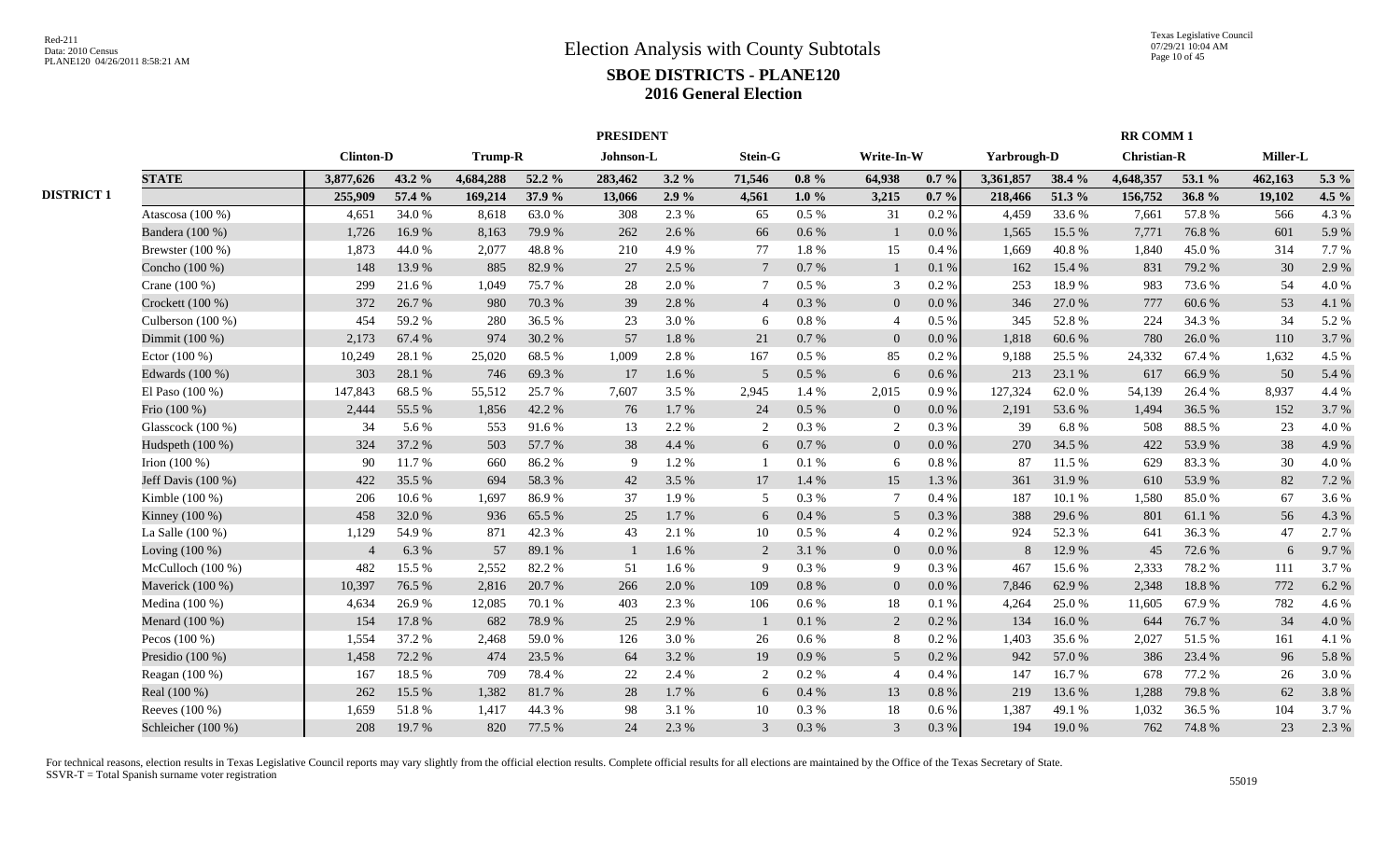|                   |                    |                | <b>RR COMM1</b> |            |        | SUP CT 3     |        |                |         |         |         |           | SUP CT 5 |           |        |          |         |  |
|-------------------|--------------------|----------------|-----------------|------------|--------|--------------|--------|----------------|---------|---------|---------|-----------|----------|-----------|--------|----------|---------|--|
|                   |                    | Salinas-G      |                 | Lehrmann-R |        | Westergren-D |        | <b>Glass-L</b> |         | Munoz-G |         | Green-R   |          | Garza-D   |        | Oxford-L |         |  |
|                   | <b>STATE</b>       | 286,066        | $3.3\%$         | 4,807,466  | 54.8 % | 3,377,983    | 38.5 % | 348,336        | 4.0%    | 232,643 | $2.7\%$ | 4,757,840 | 54.3 %   | 3,608,430 | 41.2%  | 288,474  | $3.3\%$ |  |
| <b>DISTRICT 1</b> |                    | 31,634         | 7.4 %           | 163,418    | 38.3%  | 215,387      | 50.5 % | 17,566         | 4.1 $%$ | 30,218  | $7.1\%$ | 161,912   | 38.0%    | 242,956   | 57.0 % | 13,318   | 3.1%    |  |
|                   | Atascosa (100 %)   | 576            | 4.3 %           | 7.970      | 60.5%  | 4,266        | 32.4 % | 399            | 3.0 %   | 540     | 4.1 %   | 7,907     | 60.0%    | 4,816     | 36.5 % | 309      | 2.3 %   |  |
|                   | Bandera (100 %)    | 188            | 1.9%            | 7,937      | 78.5 % | 1,532        | 15.2 % | 492            | 4.9%    | 146     | 1.4 %   | 7,941     | 78.2%    | 1,657     | 16.3%  | 424      | 4.2 %   |  |
|                   | Brewster $(100\%)$ | 269            | 6.6 %           | 1,950      | 48.0%  | 1,633        | 40.2%  | 266            | 6.5 %   | 214     | 5.3 %   | 1,948     | 48.0%    | 1,788     | 44.1 % | 211      | 5.2%    |  |
|                   | Concho (100 %)     | 26             | 2.5 %           | 850        | 80.4%  | 145          | 13.7 % | 31             | 2.9 %   | 31      | 2.9 %   | 852       | 81.3%    | 160       | 15.3 % | 27       | 2.6 %   |  |
|                   | Crane (100 %)      | 46             | 3.4 %           | 990        | 74.0%  | 262          | 19.6 % | 34             | 2.5 %   | 51      | 3.8%    | 1,007     | 75.6%    | 296       | 22.2 % | 22       | 1.7%    |  |
|                   | Crockett (100 %)   | 106            | 8.3%            | 807        | 63.8%  | 313          | 24.7 % | 43             | 3.4 %   | 102     | 8.1%    | 818       | 64.4 %   | 408       | 32.1 % | 32       | 2.5 %   |  |
|                   | Culberson (100 %)  | 50             | 7.7 %           | 233        | 35.7%  | 337          | 51.6%  | 22             | 3.4 %   | 61      | 9.3%    | 245       | 37.7 %   | 376       | 57.8%  | 22       | 3.4 %   |  |
|                   | Dimmit (100 %)     | 290            | 9.7%            | 824        | 27.8%  | 1,798        | 60.7%  | 91             | 3.1 %   | 251     | 8.5%    | 816       | 27.4 %   | 2,049     | 68.8%  | 73       | 2.5 %   |  |
|                   | Ector $(100\%)$    | 932            | 2.6 %           | 24,640     | 68.1%  | 9,086        | 25.1 % | 1,402          | 3.9%    | 1,051   | 2.9%    | 24,715    | 68.4%    | 9,902     | 27.4 % | 1,192    | 3.3%    |  |
|                   | Edwards (100 %)    | 42             | 4.6%            | 639        | 69.8%  | 205          | 22.4 % | 40             | 4.4 %   | 31      | 3.4 %   | 642       | 70.0%    | 231       | 25.2 % | 34       | 3.7%    |  |
|                   | El Paso $(100\%)$  | 15,017         | 7.3 %           | 57,324     | 27.8%  | 124,724      | 60.5%  | 9,513          | 4.6%    | 14,748  | 7.1 %   | 55,950    | 27.2 %   | 138,057   | 67.0%  | 7,042    | 3.4 %   |  |
|                   | Frio (100 %)       | 253            | 6.2 %           | 1,612      | 39.8%  | 2,091        | 51.6%  | 105            | 2.6 %   | 242     | 6.0%    | 1,572     | 38.8%    | 2,343     | 57.9%  | 91       | 2.2 %   |  |
|                   | Glasscock (100 %)  | $\overline{4}$ | 0.7%            | 516        | 90.4%  | 29           | 5.1 %  | 17             | 3.0%    | 9       | 1.6%    | 522       | 91.6%    | 33        | 5.8%   | 14       | 2.5 %   |  |
|                   | Hudspeth (100 %)   | 53             | 6.8%            | 419        | 54.1 % | 256          | 33.0%  | 45             | 5.8%    | 55      | 7.1 %   | 428       | 55.4 %   | 293       | 38.0%  | 39       | 5.1%    |  |
|                   | Irion $(100\%)$    | 9              | 1.2%            | 626        | 83.7%  | 86           | 11.5 % | 27             | 3.6 %   | -9      | 1.2%    | 640       | 85.4%    | 82        | 10.9%  | 23       | 3.1 %   |  |
|                   | Jeff Davis (100 %) | 79             | 7.0%            | 635        | 55.7%  | 363          | 31.8%  | 88             | 7.7 %   | 55      | 4.8%    | 633       | 56.6%    | 393       | 35.2 % | 57       | 5.1 %   |  |
|                   | Kimble $(100\%)$   | 25             | 1.3%            | 1,616      | 86.0%  | 171          | 9.1 %  | 60             | 3.2 %   | 31      | 1.7%    | 1,618     | 86.2%    | 187       | 10.0%  | 56       | 3.0%    |  |
|                   | Kinney (100 %)     | 65             | 5.0%            | 839        | 64.2%  | 363          | 27.8%  | 48             | 3.7 %   | 56      | 4.3 %   | 831       | 63.9%    | 403       | 31.0%  | 47       | 3.6%    |  |
|                   | La Salle (100 %)   | 156            | 8.8%            | 673        | 38.4%  | 891          | 50.8%  | 66             | 3.8%    | 123     | 7.0%    | 648       | 37.0%    | 1,058     | 60.4 % | 34       | 1.9%    |  |
|                   | Loving (100 %)     | $\overline{3}$ | 4.8%            | 46         | 79.3%  | 9            | 15.5 % | $\mathbf{1}$   | 1.7 %   | 2       | 3.4 %   | 50        | 82.0%    | .5        | 8.2 %  | 2        | 3.3 %   |  |
|                   | McCulloch (100 %)  | 74             | 2.5 %           | 2,380      | 79.4 % | 443          | 14.8%  | 105            | 3.5 %   | 69      | 2.3 %   | 2,393     | 80.4%    | 475       | 16.0%  | 92       | 3.1 %   |  |
|                   | Maverick (100 %)   | 1,509          | 12.1 %          | 2,557      | 20.5 % | 7,911        | 63.5 % | 473            | 3.8%    | 1,513   | 12.1 %  | 2,487     | 19.9 %   | 9,400     | 75.3 % | 366      | 2.9%    |  |
|                   | Medina (100 %)     | 438            | 2.6 %           | 11,903     | 69.7%  | 4,193        | 24.6 % | 596            | 3.5 %   | 386     | 2.3 %   | 11,793    | 69.0%    | 4,619     | 27.0 % | 508      | 3.0%    |  |
|                   | Menard (100 %)     | 28             | 3.3 %           | 656        | 78.2%  | 130          | 15.5 % | 25             | 3.0%    | 28      | 3.3 %   | 662       | 79.7 %   | 138       | 16.6%  | 23       | 2.8%    |  |
|                   | Pecos $(100\%)$    | 346            | 8.8%            | 2,118      | 54.2 % | 1,296        | 33.2 % | 152            | 3.9%    | 341     | 8.7%    | 2,138     | 54.7 %   | 1,586     | 40.6 % | 125      | 3.2 %   |  |
|                   | Presidio (100 %)   | 229            | 13.9%           | 398        | 23.6 % | 1,036        | 61.3%  | 71             | 4.2 %   | 184     | 10.9%   | 423       | 25.0%    | 1,165     | 68.7%  | 58       | 3.4 %   |  |
|                   | Reagan (100 %)     | 27             | 3.1 %           | 674        | 77.0%  | 146          | 16.7%  | 30             | 3.4 %   | 25      | 2.9 %   | 676       | 77.4 %   | 167       | 19.1 % | 27       | 3.1%    |  |
|                   | Real (100 %)       | 46             | 2.8 %           | 1,283      | 80.2%  | 222          | 13.9%  | 58             | 3.6 %   | 36      | 2.3 %   | 1,302     | 81.4%    | 237       | 14.8 % | 40       | 2.5 %   |  |
|                   | Reeves (100 %)     | 304            | 10.8%           | 1,061      | 38.1%  | 1,293        | 46.4%  | 103            | 3.7%    | 331     | 11.9%   | 1,087     | 38.7%    | 1,605     | 57.1 % | 81       | 2.9%    |  |
|                   | Schleicher (100 %) | 40             | 3.9%            | 755        | 74.4 % | 196          | 19.3%  | 18             | 1.8%    | 46      | 4.5 %   | 747       | 73.7 %   | 230       | 22.7 % | 22       | 2.2 %   |  |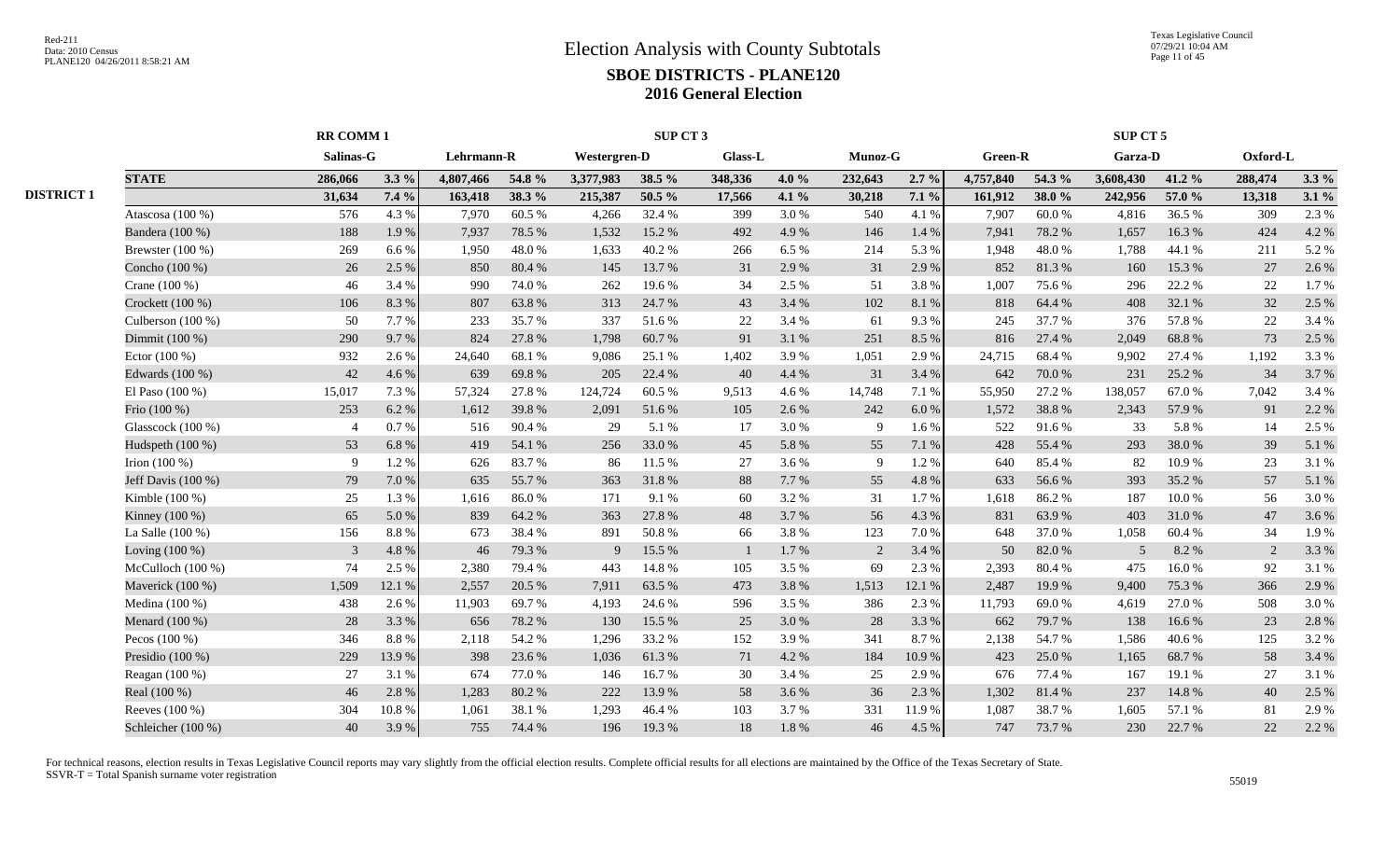Texas Legislative Council 07/29/21 10:04 AM Page 12 of 45

|                   |                      |                 | SUP CT 5  |                 |        | SUP CT 9          |        |                 |         |                   |           | CCA <sub>2</sub> |        |           |        |         |          |
|-------------------|----------------------|-----------------|-----------|-----------------|--------|-------------------|--------|-----------------|---------|-------------------|-----------|------------------|--------|-----------|--------|---------|----------|
|                   |                      | Waterbury-G     |           | <b>Guzman-R</b> |        | <b>Robinson-D</b> |        | <b>Fulton-L</b> |         | <b>Chisholm-G</b> |           | <b>Mevers-D</b>  |        | Keel-R    |        | Ash-L   |          |
|                   | <b>STATE</b>         | 107,722         | 1.2 $%$   | 4,883,916       | 55.8 % | 3,445,814         | 39.4 % | 304,559         | $3.5\%$ | 118.968           | $1.4\%$   | 3,496,038        | 40.0%  | 4,790,280 | 54.9 % | 321,601 | 3.7%     |
| <b>DISTRICT 1</b> |                      | 8,004           | $1.9\%$   | 181,108         | 42.5 % | 221,874           | 52.1 % | 14,000          | $3.3\%$ | 9,096             | $2.1\%$   | 232,339          | 54.8 % | 166,030   | 39.1 % | 15,629  | $3.7 \%$ |
|                   | Atascosa (100 %)     | 145             | 1.1 %     | 8,147           | 61.9%  | 4,441             | 33.7 % | 373             | 2.8%    | 206               | 1.6 %     | 4,640            | 35.4 % | 7,930     | 60.4%  | 368     | 2.8%     |
|                   | Bandera (100 %)      | 136             | 1.3%      | 7,873           | 77.9%  | 1.639             | 16.2 % | 442             | 4.4 %   | 154               | 1.5 %     | 1,589            | 15.7 % | 7.954     | 78.8%  | 438     | 4.3 %    |
|                   | Brewster (100 %)     | 112             | 2.8%      | 1,994           | 49.2%  | 1,679             | 41.5%  | 248             | 6.1%    | 129               | 3.2%      | 1,708            | 42.4 % | 1,971     | 48.9%  | 229     | 5.7%     |
|                   | Concho (100 %)       | 9               | 0.9%      | 844             | 80.4%  | 163               | 15.5 % | 30              | 2.9 %   | 13                | 1.2%      | 163              | 15.6%  | 837       | 80.2%  | 30      | 2.9 %    |
|                   | Crane (100 %)        | -7              | 0.5 %     | 1,008           | 76.4 % | 273               | 20.7%  | 28              | 2.1 %   | 11                | 0.8%      | 276              | 20.8%  | 998       | 75.4 % | 34      | 2.6 %    |
|                   | Crockett (100 %)     | 12              | 0.9%      | 888             | 70.2 % | 319               | 25.2 % | 38              | 3.0%    | 20                | 1.6%      | 382              | 30.4 % | 808       | 64.3 % | 44      | 3.5 %    |
|                   | Culberson (100 %)    | $7\phantom{.0}$ | 1.1 %     | 255             | 39.4 % | 355               | 54.8%  | 28              | 4.3 %   | 10                | 1.5 %     | 357              | 55.3%  | 245       | 38.0%  | 35      | 5.4 %    |
|                   | Dimmit (100 %)       | 39              | 1.3%      | 1,023           | 34.4 % | 1.833             | 61.6%  | 73              | 2.5 %   | 46                | 1.5 %     | 1,944            | 65.8%  | 862       | 29.2 % | 85      | 2.9%     |
|                   | Ector $(100\%)$      | 318             | 0.9%      | 25,004          | 69.2%  | 9.344             | 25.9%  | 1,393           | 3.9%    | 376               | $1.0\%$   | 9,592            | 26.6 % | 24,698    | 68.4%  | 1,446   | 4.0%     |
|                   | Edwards (100 %)      | 10              | 1.1%      | 646             | 71.4 % | 203               | 22.4 % | 41              | 4.5 %   | 15                | 1.7%      | 218              | 24.2 % | 636       | 70.5 % | 36      | 4.0%     |
|                   | El Paso $(100\%)$    | 4,906           | 2.4 %     | 64,362          | 31.3%  | 128,886           | 62.6 % | 7,116           | 3.5 %   | 5,456             | 2.7%      | 132,871          | 64.8%  | 58,209    | 28.4%  | 8,003   | 3.9%     |
|                   | Frio (100 %)         | 42              | 1.0 %     | 1,718           | 42.3 % | 2,184             | 53.8%  | 97              | 2.4 %   | 62                | 1.5 %     | 2,234            | 55.6%  | 1,621     | 40.3 % | 100     | 2.5 %    |
|                   | Glasscock (100 %)    |                 | 0.2 %     | 516             | 91.0%  | 33                | 5.8%   | 13              | 2.3 %   | 5                 | $0.9\ \%$ | 35               | 6.2%   | 506       | 89.7%  | 20      | 3.5 %    |
|                   | Hudspeth (100 %)     | 12              | 1.6 %     | 467             | 59.6%  | 259               | 33.0%  | 40              | 5.1 %   | 18                | 2.3 %     | 266              | 35.0%  | 450       | 59.1 % | 41      | 5.4 %    |
|                   | Irion $(100\%)$      | $\overline{4}$  | 0.5%      | 623             | 83.6%  | 91                | 12.2 % | 26              | 3.5 %   | 5                 | 0.7%      | 88               | 11.8%  | 632       | 84.5 % | 22      | 2.9%     |
|                   | Jeff Davis $(100\%)$ | 35              | 3.1%      | 660             | 58.5 % | 381               | 33.8%  | 57              | 5.1 %   | 30                | 2.7%      | 368              | 33.1 % | 645       | 58.0%  | 70      | 6.3 %    |
|                   | Kimble (100 %)       | 15              | 0.8%      | 1,605           | 85.6%  | 184               | 9.8%   | 65              | 3.5 %   | 20                | 1.1 %     | 199              | 10.6 % | 1,596     | 85.3%  | 63      | 3.4 %    |
|                   | Kinney (100 %)       | 19              | 1.5 %     | 855             | 65.5%  | 379               | 29.0%  | 51              | 3.9%    | 21                | 1.6%      | 395              | 30.6 % | 824       | 63.8%  | 58      | 4.5 %    |
|                   | La Salle (100 %)     | 12              | 0.7%      | 772             | 44.2 % | 924               | 52.9%  | 29              | 1.7%    | 23                | 1.3 %     | 987              | 57.3 % | 666       | 38.7%  | 47      | 2.7 %    |
|                   | Loving $(100\%)$     | $\overline{4}$  | 6.6%      | 47              | 75.8%  | $\overline{5}$    | 8.1 %  | 5               | 8.1 %   | $5\overline{)}$   | 8.1 %     | 10               | 16.4 % | 44        | 72.1 % | 6       | 9.8%     |
|                   | McCulloch $(100\%)$  | 15              | 0.5 %     | 2,381           | 80.1%  | 462               | 15.5 % | 98              | 3.3 %   | 33                | 1.1 %     | 472              | 15.9%  | 2,364     | 79.6%  | 104     | 3.5 %    |
|                   | Maverick (100 %)     | 228             | 1.8%      | 3,540           | 28.3 % | 8,366             | 67.0%  | 317             | 2.5 %   | 267               | 2.1 %     | 8,877            | 71.8%  | 2,665     | 21.5 % | 451     | 3.6 %    |
|                   | Medina (100 %)       | 165             | 1.0%      | 11,964          | 69.9%  | 4,382             | 25.6 % | 541             | 3.2 %   | 217               | 1.3 %     | 4,471            | 26.3%  | 11,835    | 69.5 % | 545     | 3.2 %    |
|                   | Menard (100 %)       | 8               | $1.0\ \%$ | 668             | 80.1 % | 126               | 15.1 % | 26              | 3.1 %   | 14                | 1.7%      | 131              | 15.8%  | 662       | 79.8%  | 32      | 3.9%     |
|                   | Pecos $(100\%)$      | 57              | 1.5 %     | 2,339           | 59.8%  | 1,335             | 34.1 % | 147             | 3.8%    | 92                | 2.4 %     | 1,503            | 38.7%  | 2,142     | 55.1 % | 170     | 4.4 %    |
|                   | Presidio $(100\%)$   | 49              | 2.9%      | 518             | 30.3%  | 1.080             | 63.3%  | 61              | 3.6%    | 48                | 2.8%      | 1,094            | 66.2%  | 421       | 25.5 % | 72      | 4.4 %    |
|                   | Reagan $(100\%)$     | 3               | 0.3%      | 690             | 79.3 % | 149               | 17.1 % | 23              | 2.6 %   | 8                 | 0.9%      | 159              | 18.4%  | 675       | 78.1 % | 24      | 2.8%     |
|                   | Real (100 %)         | 20              | 1.3%      | 1,279           | 79.8%  | 217               | 13.5 % | 66              | 4.1 %   | 41                | 2.6 %     | 224              | 14.1 % | 1,294     | 81.5%  | 56      | 3.5 %    |
|                   | Reeves (100 %)       | 37              | 1.3 %     | 1,326           | 47.3 % | 1,326             | 47.3 % | 104             | 3.7%    | 49                | 1.7 %     | 1,480            | 53.8%  | 1,107     | 40.3%  | 100     | 3.6 %    |
|                   | Schleicher (100 %)   | 14              | 1.4 %     | 770             | 76.0%  | 200               | 19.7 % | 26              | 2.6 %   | 17                | 1.7 %     | 210              | 20.9%  | 755       | 75.2 % | 29      | 2.9 %    |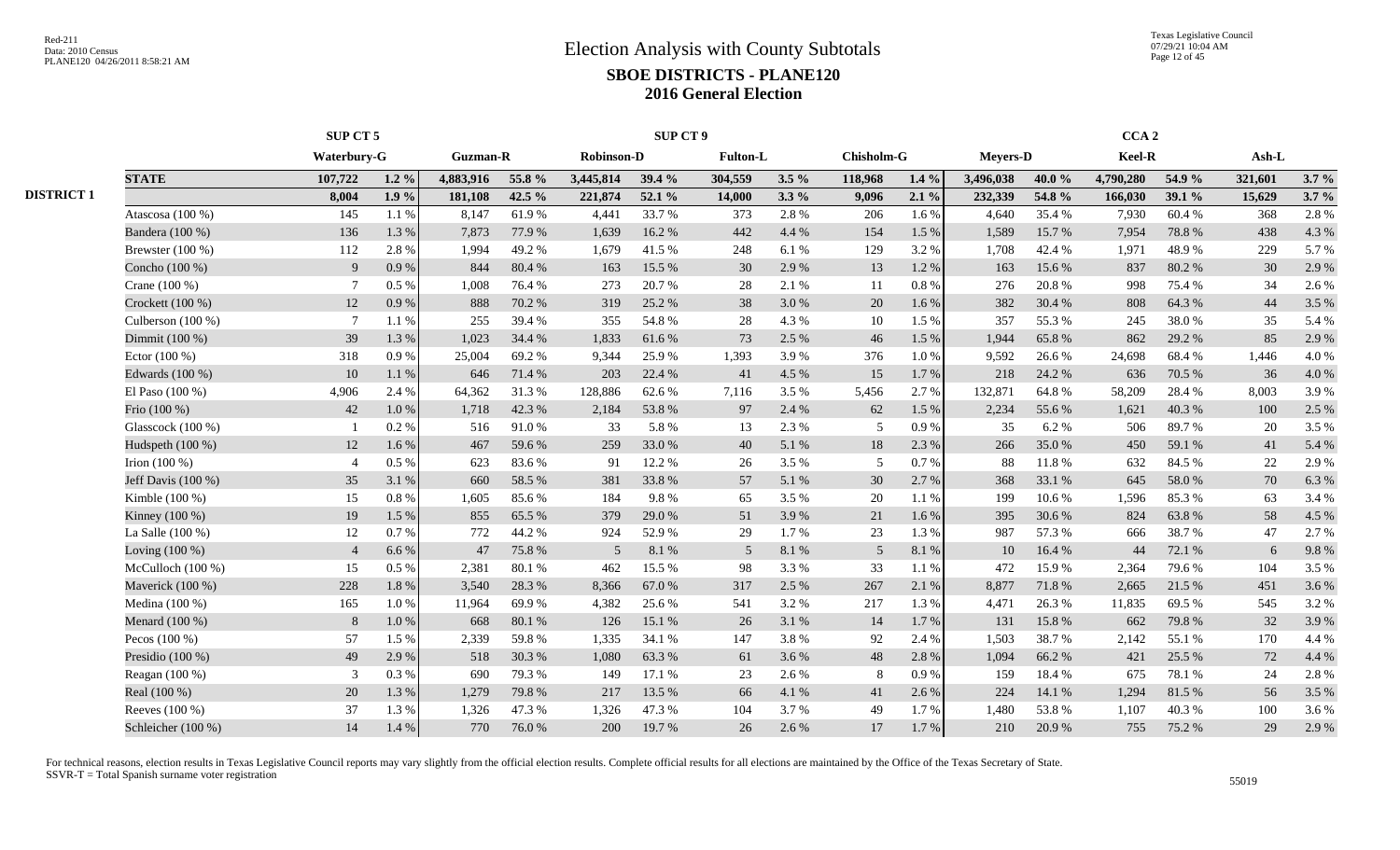|                   |                      | CCA <sub>2</sub> |         |                |        |                 | CCA <sub>5</sub> |                  |           |                  |         |                  |        | CCA <sub>6</sub> |        |                  |       |
|-------------------|----------------------|------------------|---------|----------------|--------|-----------------|------------------|------------------|-----------|------------------|---------|------------------|--------|------------------|--------|------------------|-------|
|                   |                      | Reposa-G         |         | Johnson-D      |        | <b>Walker-R</b> |                  | <b>Strange-L</b> |           | Sanders-Castro-G |         | <b>Keasler-R</b> |        | <b>Burns-D</b>   |        | <b>Bennett-L</b> |       |
|                   | <b>STATE</b>         | 121,412          | $1.4\%$ | 3,511,747      | 40.2%  | 4,781,627       | 54.7 %           | 248,075          | $2.8\%$   | 192.895          | $2.2\%$ | 4,784,500        | 55.0 % | 3,558,650        | 40.9%  | 360,127          | 4.1 % |
| <b>DISTRICT 1</b> |                      | 10,215           | $2.4\%$ | 229,625        | 54.0 % | 162,713         | 38.3 %           | 11,689           | $2.8\%$   | 20,967           | 4.9 %   | 165,341          | 39.1 % | 236,461          | 56.0%  | 20,725           | 4.9 % |
|                   | Atascosa (100 %)     | 183              | 1.4 %   | 4,523          | 34.3 % | 7,958           | 60.3%            | 266              | 2.0 %     | 440              | 3.3%    | 7,946            | 60.9%  | 4,647            | 35.6 % | 449              | 3.4 % |
|                   | Bandera (100 %)      | 111              | 1.1%    | 1,613          | 16.0%  | 7,984           | 79.1 %           | 351              | 3.5 %     | 151              | 1.5 %   | 7,966            | 79.0%  | 1,663            | 16.5 % | 455              | 4.5 % |
|                   | Brewster $(100\%)$   | 119              | 3.0%    | 1,742          | 43.1 % | 1,948           | 48.2%            | 181              | 4.5 %     | 168              | 4.2 %   | 1,935            | 48.2%  | 1,798            | 44.8%  | 278              | 6.9%  |
|                   | Concho (100 %)       | 14               | 1.3%    | 153            | 14.5 % | 856             | 81.4%            | 26               | 2.5 %     | 17               | 1.6%    | 836              | 80.9%  | 162              | 15.7%  | 35               | 3.4 % |
|                   | Crane (100 %)        | 16               | 1.2%    | 275            | 20.7%  | 1,012           | 76.2%            | 15               | 1.1%      | 26               | 2.0%    | 1,008            | 76.4%  | 277              | 21.0%  | 34               | 2.6 % |
|                   | Crockett $(100\%)$   | 23               | 1.8%    | 345            | 27.3 % | 818             | 64.8%            | 28               | 2.2 %     | 71               | 5.6%    | 822              | 65.5%  | 375              | 29.9%  | 58               | 4.6 % |
|                   | Culberson (100 %)    | 8                | 1.2%    | 364            | 56.4 % | 242             | 37.5 %           | 16               | 2.5 %     | 23               | 3.6 %   | 235              | 36.8%  | 374              | 58.6%  | 29               | 4.5 % |
|                   | Dimmit (100 %)       | 63               | 2.1 %   | 1,915          | 64.5 % | 826             | 27.8%            | 56               | 1.9%      | 172              | 5.8%    | 836              | 28.4 % | 1,997            | 67.9%  | 107              | 3.6 % |
|                   | Ector $(100\%)$      | 362              | 1.0%    | 9,660          | 26.7%  | 24,861          | 68.6%            | 1,037            | 2.9%      | 676              | 1.9 %   | 24,983           | 69.2%  | 9,640            | 26.7 % | 1,462            | 4.1 % |
|                   | Edwards (100 %)      | 12               | 1.3 %   | 218            | 23.9%  | 648             | 71.1 %           | 26               | 2.9%      | 20               | 2.2 %   | 630              | 69.8%  | 225              | 24.9 % | 48               | 5.3 % |
|                   | El Paso $(100\%)$    | 6,015            | 2.9%    | 132,298        | 64.4 % | 56,132          | 27.3 %           | 6,445            | 3.1 %     | 10,441           | 5.1 %   | 57,577           | 28.2%  | 135,095          | 66.3%  | 11,228           | 5.5 % |
|                   | Frio (100 %)         | 65               | 1.6%    | 2,214          | 55.0%  | 1,546           | 38.4 %           | 77               | 1.9%      | 186              | 4.6%    | 1,593            | 39.7 % | 2,272            | 56.6%  | 149              | 3.7%  |
|                   | Glasscock (100 %)    | $\mathfrak{Z}$   | 0.5 %   | 29             | 5.1 %  | 519             | 91.4%            | 14               | 2.5 %     | 6                | 1.1%    | 509              | 90.4%  | 33               | 5.9%   | 21               | 3.7%  |
|                   | Hudspeth (100 %)     | $\overline{4}$   | 0.5%    | 270            | 35.7 % | 427             | 56.5 %           | 28               | 3.7 %     | 31               | 4.1 %   | 410              | 55.0%  | 288              | 38.7%  | 47               | 6.3 % |
|                   | Irion $(100\%)$      | -6               | 0.8%    | 88             | 11.7 % | 636             | 84.9%            | 17               | 2.3 %     | 8                | 1.1 %   | 635              | 84.9%  | 84               | 11.2 % | 29               | 3.9%  |
|                   | Jeff Davis $(100\%)$ | 29               | 2.6 %   | 375            | 33.5 % | 649             | 58.1 %           | 51               | 4.6 %     | 43               | 3.8%    | 640              | 57.7 % | 395              | 35.6%  | 75               | 6.8%  |
|                   | Kimble (100 %)       | 12               | 0.6%    | 188            | 10.0%  | 1.628           | 86.7%            | 41               | 2.2 %     | 21               | 1.1%    | 1,623            | 87.2%  | 182              | 9.8%   | 56               | 3.0%  |
|                   | Kinney (100 %)       | 15               | 1.2%    | 376            | 29.0%  | 842             | 65.0%            | 41               | 3.2 %     | 37               | 2.9%    | 846              | 65.3%  | 389              | 30.0%  | 61               | 4.7%  |
|                   | La Salle $(100\%)$   | 23               | 1.3%    | 958            | 55.1 % | 664             | 38.2 %           | 29               | 1.7 %     | 87               | 5.0 %   | 663              | 38.7%  | 996              | 58.2 % | 53               | 3.1 % |
|                   | Loving $(100\%)$     |                  | 1.6 %   | $\overline{7}$ | 11.7 % | 51              | 85.0%            | $\overline{0}$   | $0.0\ \%$ | 2                | 3.3%    | 50               | 82.0%  |                  | 13.1 % | 3                | 4.9%  |
|                   | McCulloch $(100\%)$  | 29               | 1.0%    | 472            | 15.8%  | 2,413           | 80.6%            | 59               | 2.0%      | 49               | 1.6%    | 2,379            | 80.2%  | 486              | 16.4%  | 101              | 3.4 % |
|                   | Maverick (100 %)     | 379              | 3.1%    | 8,621          | 69.5%  | 2,490           | 20.1 %           | 319              | 2.6 %     | 966              | 7.8 %   | 2,626            | 21.2%  | 9,116            | 73.7%  | 627              | 5.1 % |
|                   | Medina (100 %)       | 172              | 1.0%    | 4,463          | 26.2 % | 11,850          | 69.5%            | 444              | 2.6 %     | 292              | 1.7%    | 11,848           | 69.7%  | 4,518            | 26.6%  | 633              | 3.7%  |
|                   | Menard (100 %)       | 5                | 0.6%    | 132            | 15.6 % | 676             | 80.1 %           | 18               | 2.1 %     | 18               | 2.1 %   | 666              | 80.0%  | 137              | 16.5%  | 29               | 3.5 % |
|                   | Pecos $(100\%)$      | 69               | 1.8%    | 1,442          | 37.1 % | 2,155           | 55.4 %           | 94               | 2.4 %     | 200              | 5.1 %   | 2,141            | 55.4 % | 1.535            | 39.7%  | 192              | 5.0%  |
|                   | Presidio $(100\%)$   | 66               | 4.0%    | 1,076          | 64.2%  | 421             | 25.1 %           | 55               | 3.3 %     | 123              | 7.3 %   | 408              | 24.5 % | 1,172            | 70.3 % | 87               | 5.2 % |
|                   | Reagan (100 %)       | 6                | 0.7%    | 154            | 17.6 % | 687             | 78.5%            | 19               | 2.2 %     | 15               | 1.7%    | 683              | 79.4 % | 155              | 18.0%  | 22               | 2.6 % |
|                   | Real (100 %)         | 14               | 0.9%    | 225            | 14.2 % | 1,287           | 81.0%            | 44               | 2.8 %     | 33               | 2.1 %   | 1,286            | 81.2%  | 229              | 14.5 % | 69               | 4.4 % |
|                   | Reeves (100 %)       | 63               | 2.3 %   | 1,439          | 51.9%  | 1,118           | 40.3%            | 61               | 2.2 %     | 156              | 5.6%    | 1,119            | 40.5 % | 1,521            | 55.0%  | 125              | 4.5 % |
|                   | Schleicher (100 %)   | 10               | 1.0 %   | 196            | 19.4 % | 765             | 75.9%            | 16               | 1.6 %     | 31               | 3.1 %   | 770              | 76.5%  | 212              | 21.1 % | 24               | 2.4 % |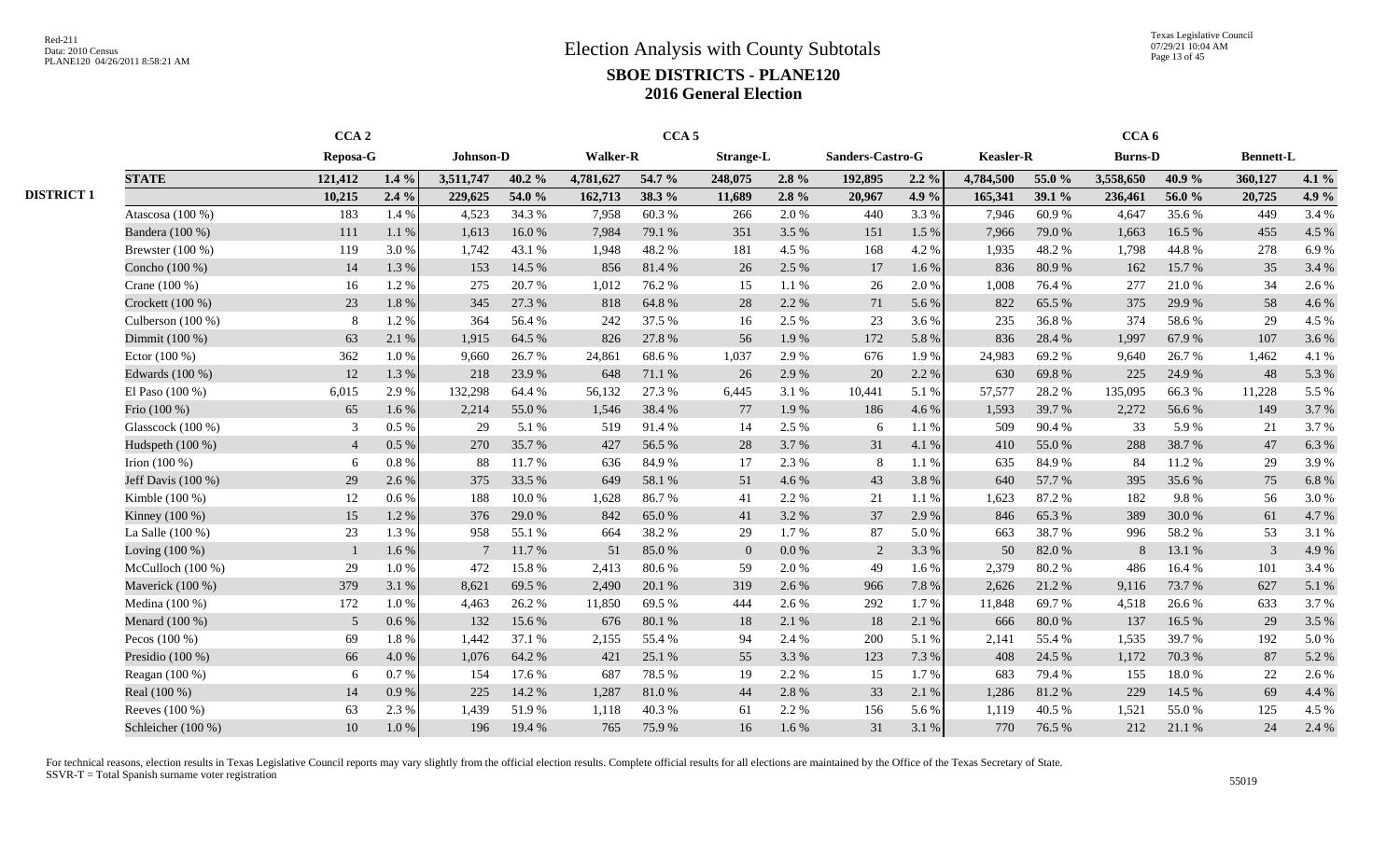|                   |                      |                  |           |         |        | <b>PRESIDENT</b> |           |                |          |                |           |             |        | <b>RR COMM 1</b>   |        |          |         |
|-------------------|----------------------|------------------|-----------|---------|--------|------------------|-----------|----------------|----------|----------------|-----------|-------------|--------|--------------------|--------|----------|---------|
|                   |                      | <b>Clinton-D</b> |           | Trump-R |        | Johnson-L        |           | Stein-G        |          | Write-In-W     |           | Yarbrough-D |        | <b>Christian-R</b> |        | Miller-L |         |
| <b>DISTRICT 1</b> | Sutton (100 %)       | 313              | 22.1 %    | 1,075   | 75.9%  | 22               | 1.6%      | 5              | 0.4%     |                | 0.1%      | 264         | 19.4 % | 1,007              | 73.8%  | 37       | 2.7 %   |
|                   | Terrell (100 %)      | 140              | 32.0%     | 287     | 65.7%  | 10               | 2.3%      | $\overline{0}$ | 0.0 %    | $\mathbf{0}$   | $0.0\,\%$ | 131         | 32.0%  | 240                | 58.7%  | 19       | 4.6%    |
|                   | Upton (100 %)        | 286              | 21.2%     | 1,007   | 74.6 % | 49               | 3.6%      | 3              | 0.2%     | $\overline{4}$ | 0.3%      | 239         | 19.6 % | 869                | 71.1 % | 60       | 4.9%    |
|                   | Uvalde (100 %)       | 3,867            | 43.1 %    | 4,835   | 53.9%  | 191              | 2.1 %     | 54             | 0.6 %    | 17             | 0.2 %     | 3,604       | 41.5 % | 4,263              | 49.1 % | 317      | 3.7%    |
|                   | Val Verde (100 %)    | 6,920            | 50.7%     | 5,856   | 42.9%  | 569              | 4.2%      | 131            | 1.0%     | 186            | 1.4 %     | 6,107       | 46.8%  | 5,236              | 40.1%  | 583      | 4.5 %   |
|                   | Ward (100 %)         | 783              | 22.8%     | 2,547   | 74.1 % | 82               | 2.4 %     | 10             | 0.3%     | 17             | $0.5\%$   | 760         | 22.9 % | 2,276              | 68.7%  | 150      | 4.5 %   |
|                   | Webb (100 %)         | 42,307           | 73.5 %    | 12,947  | 22.5 % | 1,033            | 1.8%      | 591            | 1.0%     | 707            | 1.2%      | 34,301      | 62.0%  | 10,588             | 19.1 % | 2,621    | 4.7%    |
|                   | Winkler (100 %)      | 420              | 22.4 %    | 1,403   | 74.8 % | 49               | 2.6%      | $\mathbf{1}$   | 0.1%     | 3              | $0.2~\%$  | 388         | 21.5 % | 1,293              | 71.6%  | 71       | 3.9%    |
|                   | Zapata (100 %)       | 2,063            | 65.7%     | 1,029   | 32.7%  | 34               | $1.1\ \%$ | 16             | $0.5\%$  | $\overline{0}$ | 0.0 %     | 1,611       | 57.2 % | 698                | 24.8%  | 121      | 4.3 %   |
|                   | Zavala (100 %)       | 2,633            | 77.7 %    | 692     | 20.4 % | 49               | 1.4 %     | 16             | 0.5%     | $\Omega$       | 0.0 %     | 2,261       | 73.5 % | 494                | 16.0%  | 70       | 2.3 %   |
| <b>DISTRICT 2</b> |                      | 234,172          | 51.4 %    | 204,262 | 44.9 % | 11,243           | $2.5\%$   | 3,626          | $0.8 \%$ | 1,897          | $0.4\%$   | 203,846     | 46.7%  | 185,987            | 42.7 % | 20,018   | 4.6 $%$ |
|                   | Aransas (100 %)      | 2,465            | 23.3 %    | 7,740   | 73.2 % | 238              | 2.3 %     | 41             | 0.4%     | 88             | 0.8%      | 2,248       | 21.7 % | 7,422              | 71.6%  | 515      | 5.0%    |
|                   | Calhoun (100 %)      | 2,118            | 30.4 %    | 4,638   | 66.7%  | 168              | 2.4 %     | 33             | 0.5 %    | $\overline{0}$ | 0.0 %     | 2,093       | 31.3%  | 4,074              | 61.0%  | 254      | 3.8%    |
|                   | Cameron $(100\%)$    | 59,319           | 64.6%     | 29,432  | 32.1 % | 2,231            | 2.4 %     | 822            | 0.9%     | $\overline{0}$ | 0.0 %     | 48,115      | 54.9%  | 25,779             | 29.4 % | 4,551    | 5.2 %   |
|                   | Colorado (100 %)     | 1,987            | 23.3 %    | 6,325   | 74.0%  | 144              | 1.7%      | 37             | 0.4%     | 52             | 0.6 %     | 1,832       | 22.2 % | 6,004              | 72.9 % | 257      | 3.1%    |
|                   | De Witt (100 %)      | 1,163            | 17.0%     | 5,519   | 80.6%  | 124              | 1.8%      | 27             | 0.4%     | 11             | $0.2\%$   | 1,147       | 17.2 % | 5,096              | 76.6%  | 300      | 4.5 %   |
|                   | Goliad (100 %)       | 973              | 26.1 %    | 2,620   | 70.3%  | 101              | 2.7 %     | 10             | 0.3%     | 22             | 0.6 %     | 955         | 27.4 % | 2,285              | 65.6%  | 144      | 4.1%    |
|                   | Hidalgo $(67%)$      | 82,302           | 69.0%     | 32,310  | 27.1 % | 2,490            | 2.1%      | 1,276          | 1.1 %    | 927            | 0.8%      | 72,246      | 64.5 % | 29,062             | 26.0%  | 3,114    | 2.8%    |
|                   | Jackson (100 %)      | 904              | 17.0 %    | 4,266   | 80.4%  | 78               | 1.5%      | 27             | $0.5\%$  | 28             | $0.5\%$   | 916         | 18.1%  | 3,933              | 77.7 % | 138      | 2.7 %   |
|                   | Kenedy (100 %)       | 99               | 53.2 %    | 84      | 45.2%  | $\mathcal{R}$    | 1.6 %     | $\theta$       | $0.0\%$  | $\theta$       | 0.0 %     | 80          | 50.6%  | 58                 | 36.7%  | 8        | 5.1 %   |
|                   | Kleberg (100 %)      | 4,713            | 49.2%     | 4,364   | 45.5 % | 314              | 3.3 %     | 92             | 1.0%     | 98             | 1.0%      | 4,258       | 46.6%  | 3,776              | 41.3%  | 437      | 4.8%    |
|                   | Matagorda (100 %)    | 3,500            | 28.8%     | 8,366   | 68.8%  | 239              | 2.0%      | 53             | 0.4%     | $\overline{7}$ | 0.1%      | 3,363       | 28.8%  | 7,555              | 64.6 % | 455      | 3.9%    |
|                   | Nueces (100 %)       | 49,198           | 47.1 %    | 50,766  | 48.6%  | 3,324            | 3.2%      | 847            | 0.8%     | 270            | 0.3%      | 43,116      | 42.4 % | 47,010             | 46.2%  | 6,736    | 6.6%    |
|                   | Refugio (100 %)      | 1,034            | 35.1 %    | 1,830   | 62.1 % | 71               | 2.4 %     | 10             | 0.3%     | 3              | 0.1%      | 976         | 35.3 % | 1,611              | 58.3%  | 97       | 3.5 %   |
|                   | San Patricio (100 %) | 7,871            | 36.3%     | 13,030  | 60.2%  | 573              | 2.6%      | 113            | $0.5\%$  | 69             | 0.3 %     | 7,221       | 34.3 % | 11,841             | 56.3%  | 1,200    | 5.7%    |
|                   | Victoria (100 %)     | 8,866            | 28.3%     | 21,275  | 67.9%  | 782              | 2.5 %     | 156            | $0.5\%$  | 245            | 0.8%      | 8,390       | 27.6 % | 19,905             | 65.5%  | 1,174    | 3.9%    |
|                   | Wharton (100 %)      | 4,238            | 28.7%     | 10,149  | 68.6%  | 269              | 1.8%      | 51             | 0.3%     | $77\,$         | $0.5\%$   | 4,113       | 28.8%  | 9,333              | 65.5%  | 465      | 3.3%    |
|                   | Willacy $(100\%)$    | 3,422            | 67.2%     | 1,548   | 30.4 % | 94               | 1.8%      | 31             | $0.6\%$  | $\Omega$       | 0.0 %     | 2,777       | 59.0%  | 1,243              | 26.4 % | 173      | 3.7%    |
| <b>DISTRICT 3</b> |                      | 282,715          | $60.2 \%$ | 163,940 | 34.9 % | 13,075           | $2.8 \%$  | 5,190          | $1.1\%$  | 4,348          | $0.9\%$   | 249,027     | 55.4 % | 152,902            | 34.0 % | 20,647   | 4.6 $%$ |
|                   | Bee $(100\%)$        | 3,444            | 40.6%     | 4,744   | 55.9%  | 238              | 2.8%      | 34             | 0.4 %    | 25             | 0.3%      | 3,264       | 40.7%  | 3,992              | 49.8%  | 334      | 4.2%    |
|                   | Bexar (68 %)         | 210,974          | 64.1 %    | 100,055 | 30.4 % | 10,280           | 3.1 %     | 4,275          | 1.3%     | 3,691          | $1.1\ \%$ | 185,780     | 58.4 % | 96,987             | 30.5 % | 15,930   | 5.0%    |
|                   | Brooks (100 %)       | 1,937            | 74.6%     | 613     | 23.6 % | 32               | 1.2%      | 14             | 0.5%     | $\Omega$       | $0.0\,\%$ | 1,658       | 68.3%  | 428                | 17.6 % | 61       | 2.5 %   |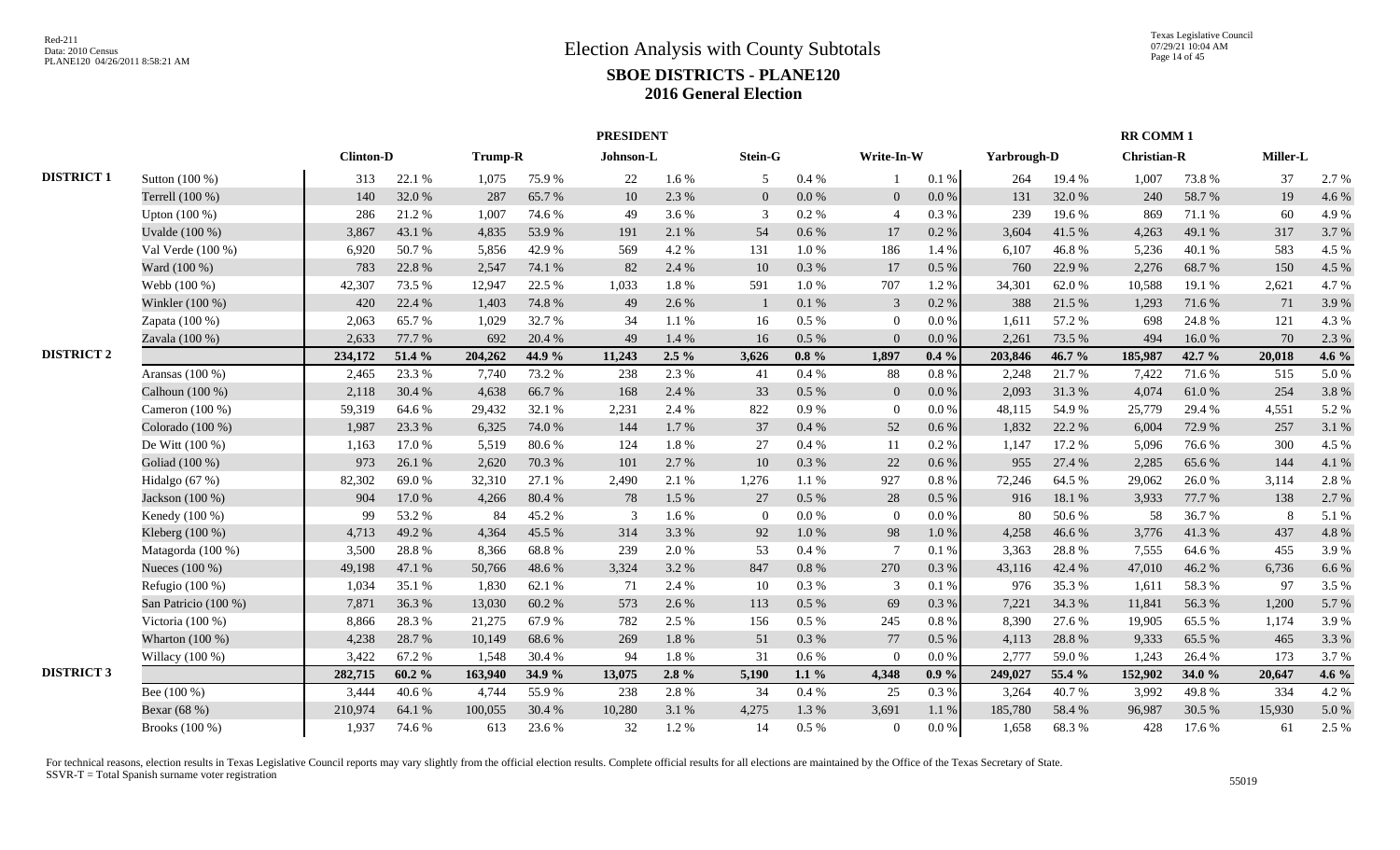|                   |                      |           | <b>RR COMM1</b> |            |        |                     | SUP CT 3 |         |           |                |         |                |        | SUP CT 5 |           |                |         |
|-------------------|----------------------|-----------|-----------------|------------|--------|---------------------|----------|---------|-----------|----------------|---------|----------------|--------|----------|-----------|----------------|---------|
|                   |                      | Salinas-G |                 | Lehrmann-R |        | <b>Westergren-D</b> |          | Glass-L |           | <b>Munoz-G</b> |         | <b>Green-R</b> |        | Garza-D  |           | Oxford-L       |         |
| <b>DISTRICT 1</b> | Sutton (100 %)       | 56        | 4.1 %           | 1,021      | 74.8%  | 256                 | 18.8%    | 35      | 2.6 %     | 53             | 3.9%    | 1,023          | 75.2 % | 310      | 22.8%     | 22             | 1.6%    |
|                   | Terrell (100 %)      | 19        | 4.6%            | 236        | 58.1 % | 122                 | 30.0%    | 22      | 5.4 %     | 26             | 6.4%    | 253            | 61.9%  | 138      | 33.7%     | 13             | 3.2%    |
|                   | Upton (100 %)        | 54        | 4.4 %           | 893        | 73.9%  | 212                 | 17.5 %   | 54      | 4.5 %     | 49             | 4.1%    | 874            | 73.1 % | 267      | 22.3 %    | 47             | 3.9%    |
|                   | Uvalde (100 %)       | 500       | 5.8%            | 4,375      | 50.3%  | 3,449               | 39.7%    | 267     | 3.1 %     | 602            | 6.9%    | 4,397          | 50.8%  | 3,966    | 45.8%     | 199            | 2.3 %   |
|                   | Val Verde (100 %)    | 1,126     | 8.6%            | 5,481      | 41.9%  | 6.088               | 46.5 %   | 516     | 3.9%      | 994            | 7.6 %   | 5.381          | 41.1 % | 7.103    | 54.3 %    | 407            | 3.1%    |
|                   | Ward (100 %)         | 129       | 3.9%            | 2,303      | 69.7%  | 748                 | 22.7 %   | 127     | 3.8%      | 124            | 3.8%    | 2,343          | 71.1 % | 820      | 24.9%     | 103            | 3.1%    |
|                   | Webb (100 %)         | 7,828     | 14.1 %          | 11,620     | 21.0%  | 34,812              | 62.9%    | 1,928   | 3.5 %     | 6,954          | 12.6 %  | 11,587         | 20.9%  | 41,335   | 74.7%     | 1,278          | 2.3 %   |
|                   | Winkler (100 %)      | 55        | 3.0%            | 1,292      | 71.9%  | 393                 | 21.9%    | 53      | 2.9%      | 60             | 3.3 %   | 1,307          | 72.9 % | 418      | 23.3 %    | 51             | 2.8%    |
|                   | Zapata (100 %)       | 384       | 13.6 %          | 737        | 26.2%  | 1,621               | 57.7 %   | 61      | 2.2 %     | 392            | 13.9%   | 730            | 26.1%  | 1,967    | 70.5 %    | 60             | 2.1%    |
|                   | Zavala (100 %)       | 253       | 8.2%            | 529        | 17.2 % | 2,260               | 73.7 %   | 82      | 2.7%      | 197            | 6.4%    | 526            | 17.1 % | 2,473    | 80.4%     | 45             | 1.5 %   |
| <b>DISTRICT 2</b> |                      | 26,215    | 6.0%            | 191,771    | 43.9%  | 207,997             | 47.6 %   | 14,640  | $3.3\%$   | 22,923         | 5.2 %   | 189,820        | 43.4 % | 230,354  | 52.7 %    | 11,251         | $2.6\%$ |
|                   | Aransas (100 %)      | 184       | 1.8 %           | 7,568      | 72.7%  | 2,330               | 22.4 %   | 371     | 3.6 %     | 146            | 1.4 %   | 7,625          | 73.5 % | 2,346    | 22.6 %    | 301            | 2.9%    |
|                   | Calhoun (100 %)      | 262       | 3.9%            | 4,242      | 63.6%  | 2,000               | 30.0%    | 195     | 2.9%      | 237            | 3.6%    | 4,313          | 64.5 % | 2,186    | 32.7%     | 133            | 2.0%    |
|                   | Cameron $(100\%)$    | 9,227     | 10.5 %          | 28.147     | 32.1 % | 47.863              | 54.6%    | 3,720   | 4.2 %     | 7,884          | 9.0%    | 26,295         | 30.0%  | 57,340   | 65.4%     | 2,585          | 2.9%    |
|                   | Colorado (100 %)     | 143       | 1.7%            | 6,096      | 74.2 % | 1,815               | 22.1 %   | 178     | 2.2 %     | 125            | 1.5 %   | 6,157          | 75.0%  | 1,856    | 22.6 %    | 142            | 1.7%    |
|                   | De Witt (100 %)      | 112       | 1.7%            | 5,233      | 78.8%  | 1,126               | 17.0%    | 180     | 2.7%      | 98             | 1.5 %   | 5,278          | 79.7%  | 1,160    | 17.5 %    | 138            | 2.1%    |
|                   | Goliad (100 %)       | 100       | 2.9%            | 2,328      | 67.5 % | 936                 | 27.1 %   | 114     | 3.3 %     | 70             | 2.0 %   | 2,359          | 68.1 % | 1,014    | 29.3 %    | 66             | 1.9%    |
|                   | Hidalgo (67 %)       | 7,570     | 6.8%            | 30,215     | 26.9%  | 72,106              | 64.3%    | 2,857   | 2.5 %     | 6,992          | 6.2%    | 28,087         | 24.9%  | 80,666   | 71.6%     | 2,226          | 2.0%    |
|                   | Jackson (100 %)      | 78        | 1.5 %           | 3,994      | 79.2 % | 853                 | 16.9%    | 116     | 2.3 %     | 80             | 1.6%    | 4,023          | 79.7%  | 883      | 17.5 %    | 103            | 2.0%    |
|                   | Kenedy (100 %)       | 12        | 7.6%            | 65         | 40.9%  | 76                  | 47.8%    | 6       | 3.8%      | 12             | 7.5 %   | 67             | 42.9%  | 85       | 54.5 %    | $\overline{4}$ | 2.6 %   |
|                   | Kleberg (100 %)      | 672       | 7.3 %           | 3,945      | 43.5 % | 4,186               | 46.1%    | 333     | 3.7%      | 607            | 6.7%    | 3,895          | 42.9%  | 4,822    | 53.1 %    | 241            | 2.7 %   |
|                   | Matagorda (100 %)    | 317       | 2.7%            | 7,797      | 66.4%  | 3,304               | 28.1 %   | 345     | 2.9%      | 295            | 2.5 %   | 7,888          | 67.3%  | 3,472    | 29.6%     | 273            | 2.3 %   |
|                   | Nueces (100 %)       | 4,916     | 4.8%            | 47,079     | 45.7%  | 48,089              | 46.7%    | 3,871   | 3.8%      | 3,958          | 3.8%    | 48,548         | 47.4 % | 49,143   | 48.0%     | 3,254          | 3.2%    |
|                   | Refugio (100 %)      | 79        | 2.9%            | 1,599      | 57.6%  | 1,032               | 37.2 %   | 66      | 2.4 %     | 78             | 2.8%    | 1,657          | 59.8%  | 1,044    | 37.7 %    | 50             | 1.8%    |
|                   | San Patricio (100 %) | 766       | 3.6%            | 12,000     | 56.8%  | 7,687               | 36.4 %   | 769     | 3.6%      | 658            | 3.1%    | 12,270         | 58.2%  | 7,937    | 37.6%     | 649            | 3.1 %   |
|                   | Victoria (100 %)     | 915       | 3.0%            | 20,447     | 67.4 % | 7,932               | 26.1 %   | 1,064   | 3.5 %     | 902            | 3.0%    | 20,360         | 67.2%  | 8,933    | 29.5 %    | 787            | 2.6%    |
|                   | Wharton (100 %)      | 347       | 2.4 %           | 9,645      | 67.8%  | 3,932               | 27.6 %   | 315     | 2.2 %     | 330            | 2.3 %   | 9,722          | 68.5 % | 4,194    | 29.5 %    | 200            | 1.4 %   |
|                   | Willacy $(100\%)$    | 515       | 10.9%           | 1,371      | 29.2%  | 2,730               | 58.2%    | 140     | 3.0%      | 451            | 9.6%    | 1,276          | 27.1 % | 3,273    | 69.5%     | 99             | 2.1 %   |
| <b>DISTRICT 3</b> |                      | 27,147    | 6.0%            | 161,444    | 35.9%  | 247,244             | 55.1 %   | 18,003  | 4.0%      | 22,393         | 5.0 $%$ | 156,145        | 34.7 % | 273,454  | $60.7 \%$ | 13,251         | $2.9\%$ |
|                   | Bee $(100\%)$        | 428       | 5.3 %           | 4,261      | 53.1 % | 3,125               | 38.9%    | 234     | 2.9 %     | 405            | 5.0 %   | 4,195          | 52.0%  | 3,593    | 44.6 %    | 196            | 2.4 %   |
|                   | Bexar (68 %)         | 19,520    | 6.1%            | 103,433    | 32.5 % | 184,452             | 58.0%    | 14,414  | 4.5 %     | 15,491         | 4.9%    | 99,286         | 31.1 % | 203,148  | 63.7%     | 10,432         | 3.3 %   |
|                   | Brooks (100 %)       | 282       | 11.6%           | 475        | 19.6%  | 1,600               | 66.1%    | 49      | $2.0\ \%$ | 295            | 12.2 %  | 456            | 18.9%  | 1,875    | 77.9%     | 43             | 1.8%    |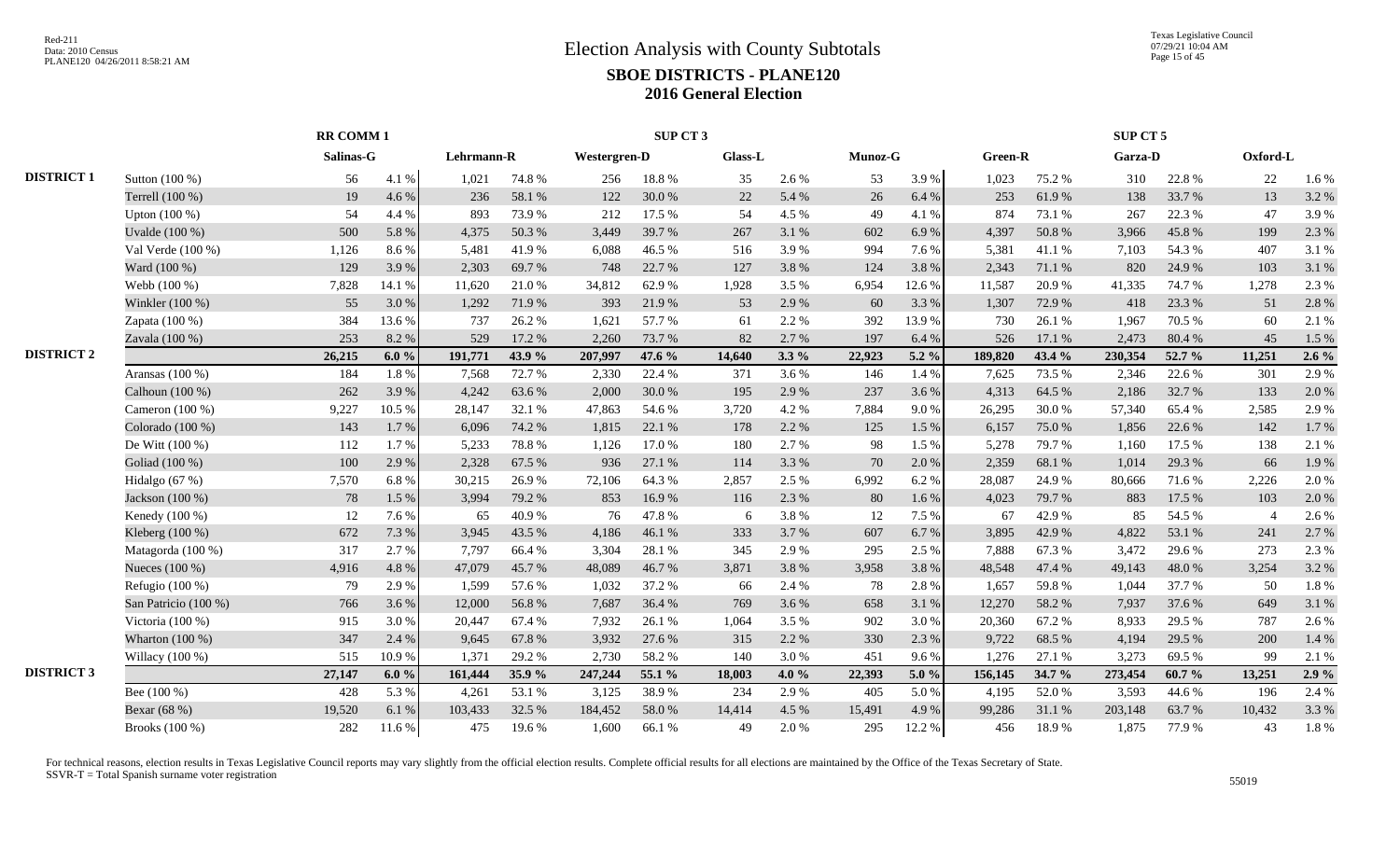|                   |                      | SUP CT 5       |          |                 |        |                   | <b>SUP CT 9</b> |                 |       |                   |           |                 |        | CCA <sub>2</sub> |        |        |         |
|-------------------|----------------------|----------------|----------|-----------------|--------|-------------------|-----------------|-----------------|-------|-------------------|-----------|-----------------|--------|------------------|--------|--------|---------|
|                   |                      | Waterbury-G    |          | <b>Guzman-R</b> |        | <b>Robinson-D</b> |                 | <b>Fulton-L</b> |       | <b>Chisholm-G</b> |           | <b>Meyers-D</b> |        | Keel-R           |        | Ash-L  |         |
| <b>DISTRICT 1</b> | Sutton (100 %)       | 5              | 0.4%     | 1.055           | 77.6 % | 257               | 18.9%           | 30              | 2.2 % | 18                | 1.3%      | 285             | 21.1 % | 1,033            | 76.4 % | 23     | 1.7 %   |
|                   | Terrell (100 %)      | 5 <sup>5</sup> | 1.2%     | 252             | 61.3%  | 132               | 32.1 %          | 22              | 5.4 % | 5 <sup>5</sup>    | 1.2%      | 135             | 33.3 % | 239              | 59.0%  | 23     | 5.7%    |
|                   | Upton (100 %)        | 8              | 0.7%     | 890             | 74.5 % | 227               | 19.0%           | 57              | 4.8%  | 21                | 1.8%      | 244             | 20.6 % | 864              | 72.9 % | 59     | 5.0%    |
|                   | Uvalde $(100\%)$     | 102            | 1.2 %    | 4,642           | 53.8%  | 3,593             | 41.6 %          | 261             | 3.0 % | 138               | 1.6 %     | 3,758           | 43.7%  | 4,450            | 51.7%  | 257    | 3.0%    |
|                   | Val Verde (100 %)    | 197            | 1.5 %    | 6,319           | 48.3%  | 6.098             | 46.6%           | 453             | 3.5 % | 221               | 1.7 %     | 6,634           | 50.9%  | 5,623            | 43.2 % | 493    | 3.8%    |
|                   | Ward (100 %)         | 31             | 0.9%     | 2,362           | 71.7%  | 748               | 22.7 %          | 126             | 3.8%  | 58                | $1.8\ \%$ | 803             | 24.5 % | 2,304            | 70.4 % | 132    | 4.0%    |
|                   | Webb (100 %)         | 1,132          | 2.0%     | 17,684          | 31.9%  | 35,314            | 63.7%           | 1,285           | 2.3 % | 1,128             | 2.0%      | 38,959          | 70.7%  | 12,787           | 23.2 % | 1,686  | 3.1 %   |
|                   | Winkler (100 %)      | 16             | 0.9%     | 1,331           | 74.2 % | 377               | 21.0%           | 58              | 3.2 % | 29                | 1.6%      | 404             | 22.5 % | 1,311            | 73.2 % | 60     | 3.3 %   |
|                   | Zapata (100 %)       | 35             | 1.3%     | 1,086           | 38.9%  | 1,621             | 58.0%           | 54              | 1.9%  | 33                | 1.2%      | 1,805           | 65.4 % | 821              | 29.7%  | 74     | 2.7%    |
|                   | Zavala (100 %)       | 32             | 1.0%     | 705             | 22.9 % | 2,289             | 74.3 %          | 52              | 1.7%  | 34                | 1.1%      | 2,369           | 77.8 % | 546              | 17.9 % | 64     | 2.1 %   |
| <b>DISTRICT 2</b> |                      | 5,665          | $1.3\%$  | 208,917         | 48.0 % | 207,188           | 47.6 %          | 12,936          | 3.0%  | 6,643             | $1.5\%$   | 216,433         | 49.9%  | 195,740          | 45.1 % | 13,853 | $3.2\%$ |
|                   | Aransas (100 %)      | 104            | 1.0%     | 7,569           | 72.9 % | 2,310             | 22.3 %          | 378             | 3.6%  | 122               | 1.2%      | 2,312           | 22.3 % | 7,607            | 73.4 % | 353    | 3.4 %   |
|                   | Calhoun (100 %)      | 57             | 0.9%     | 4,303           | 64.5 % | 2,082             | 31.2%           | 204             | 3.1 % | 79                | 1.2%      | 2,164           | 32.6 % | 4,239            | 63.9%  | 158    | 2.4 %   |
|                   | Cameron (100 %)      | 1,458          | 1.7 %    | 33,398          | 38.3%  | 49,542            | 56.8%           | 2,774           | 3.2 % | 1,521             | 1.7 %     | 52,632          | 60.6%  | 28,890           | 33.3 % | 3,269  | 3.8%    |
|                   | Colorado (100 %)     | 55             | 0.7%     | 6,117           | 74.6%  | 1,820             | 22.2 %          | 185             | 2.3 % | 80                | $1.0\ \%$ | 1,874           | 22.9%  | 6,086            | 74.3 % | 174    | 2.1 %   |
|                   | De Witt (100 %)      | 48             | 0.7%     | 5,198           | 78.6%  | 1,158             | 17.5 %          | 181             | 2.7%  | 77                | 1.2 %     | 1,175           | 17.8%  | 5,161            | 78.4%  | 172    | 2.6 %   |
|                   | Goliad (100 %)       | 26             | 0.8%     | 2,347           | 68.0%  | 955               | 27.7 %          | 104             | 3.0%  | 47                | 1.4 %     | 985             | 28.7%  | 2,317            | 67.5 % | 104    | 3.0%    |
|                   | Hidalgo (67 %)       | 1,627          | 1.4 %    | 35,011          | 31.2%  | 73,005            | 65.2%           | 2,238           | 2.0 % | 1,800             | 1.6 %     | 75,451          | 67.6 % | 30,845           | 27.6 % | 2,724  | 2.4 %   |
|                   | Jackson (100 %)      | 38             | 0.8%     | 3,941           | 78.4%  | 885               | 17.6 %          | 128             | 2.5 % | 72                | 1.4 %     | 926             | 18.4 % | 3,936            | 78.4%  | 109    | 2.2 %   |
|                   | Kenedy (100 %)       | $\Omega$       | 0.0 %    | 72              | 46.8%  | 78                | 50.6%           | 3               | 1.9%  |                   | 0.6 %     | 82              | 53.6%  | 66               | 43.1 % | 3      | 2.0%    |
|                   | Kleberg (100 %)      | 124            | 1.4 %    | 4,517           | 49.9%  | 4,056             | 44.8%           | 305             | 3.4 % | 175               | 1.9%      | 4,455           | 49.5 % | 4.010            | 44.5 % | 365    | 4.1 %   |
|                   | Matagorda (100 %)    | 96             | 0.8 %    | 7,872           | 67.2%  | 3,394             | 29.0%           | 319             | 2.7%  | 121               | $1.0\ \%$ | 3,488           | 29.9%  | 7,739            | 66.3%  | 321    | 2.7 %   |
|                   | Nueces (100 %)       | 1,402          | 1.4 %    | 51,980          | 50.9%  | 44,626            | 43.7%           | 3,868           | 3.8%  | 1,725             | 1.7%      | 46,722          | 45.9%  | 49,429           | 48.6%  | 3,904  | 3.8%    |
|                   | Refugio $(100\%)$    | 21             | 0.8%     | 1,684           | 61.0%  | 969               | 35.1 %          | 73              | 2.6 % | 34                | 1.2%      | 993             | 36.4 % | 1,644            | 60.2%  | 61     | 2.2 %   |
|                   | San Patricio (100 %) | 234            | 1.1 %    | 12,684          | 60.2%  | 7,306             | 34.7%           | 777             | 3.7%  | 318               | 1.5 %     | 7,570           | 36.1 % | 12,332           | 58.8%  | 795    | 3.8%    |
|                   | Victoria (100 %)     | 237            | $0.8~\%$ | 20,841          | 68.9%  | 8,158             | 27.0%           | 968             | 3.2 % | 285               | 0.9%      | 8,465           | 28.0%  | 20,448           | 67.7%  | 918    | 3.0%    |
|                   | Wharton (100 %)      | 80             | $0.6\%$  | 9,723           | 68.6%  | 4,032             | 28.5 %          | 304             | 2.1 % | 111               | $0.8 \%$  | 4,181           | 29.6 % | 9.568            | 67.7 % | 271    | 1.9%    |
|                   | Willacy $(100\%)$    | 58             | 1.2%     | 1,660           | 35.5 % | 2,812             | 60.2%           | 127             | 2.7 % | 75                | 1.6 %     | 2,958           | 63.7%  | 1,423            | 30.6%  | 152    | 3.3 %   |
| <b>DISTRICT 3</b> |                      | 7,495          | $1.7\%$  | 174,251         | 38.8%  | 253,232           | 56.4 %          | 13,486          | 3.0%  | 7,830             | $1.7\%$   | 260,918         | 58.2 % | 161,944          | 36.1%  | 15,664 | $3.5\%$ |
|                   | Bee (100 %)          | 77             | 1.0%     | 4,538           | 56.9%  | 3,075             | 38.5 %          | 253             | 3.2 % | 111               | 1.4 %     | 3,312           | 41.6 % | 4,280            | 53.7%  | 253    | 3.2%    |
|                   | Bexar (68 %)         | 6,003          | 1.9%     | 111,704         | 35.1 % | 189,837           | 59.7%           | 10,283          | 3.2 % | 6,003             | 1.9%      | 194,659         | 61.2%  | 103,434          | 32.5 % | 12,121 | 3.8%    |
|                   | Brooks (100 %)       | 34             | 1.4 %    | 706             | 29.3%  | 1,633             | 67.9%           | 40              | 1.7%  | 27                | 1.1%      | 1,746           | 73.1 % | 521              | 21.8%  | 60     | 2.5 %   |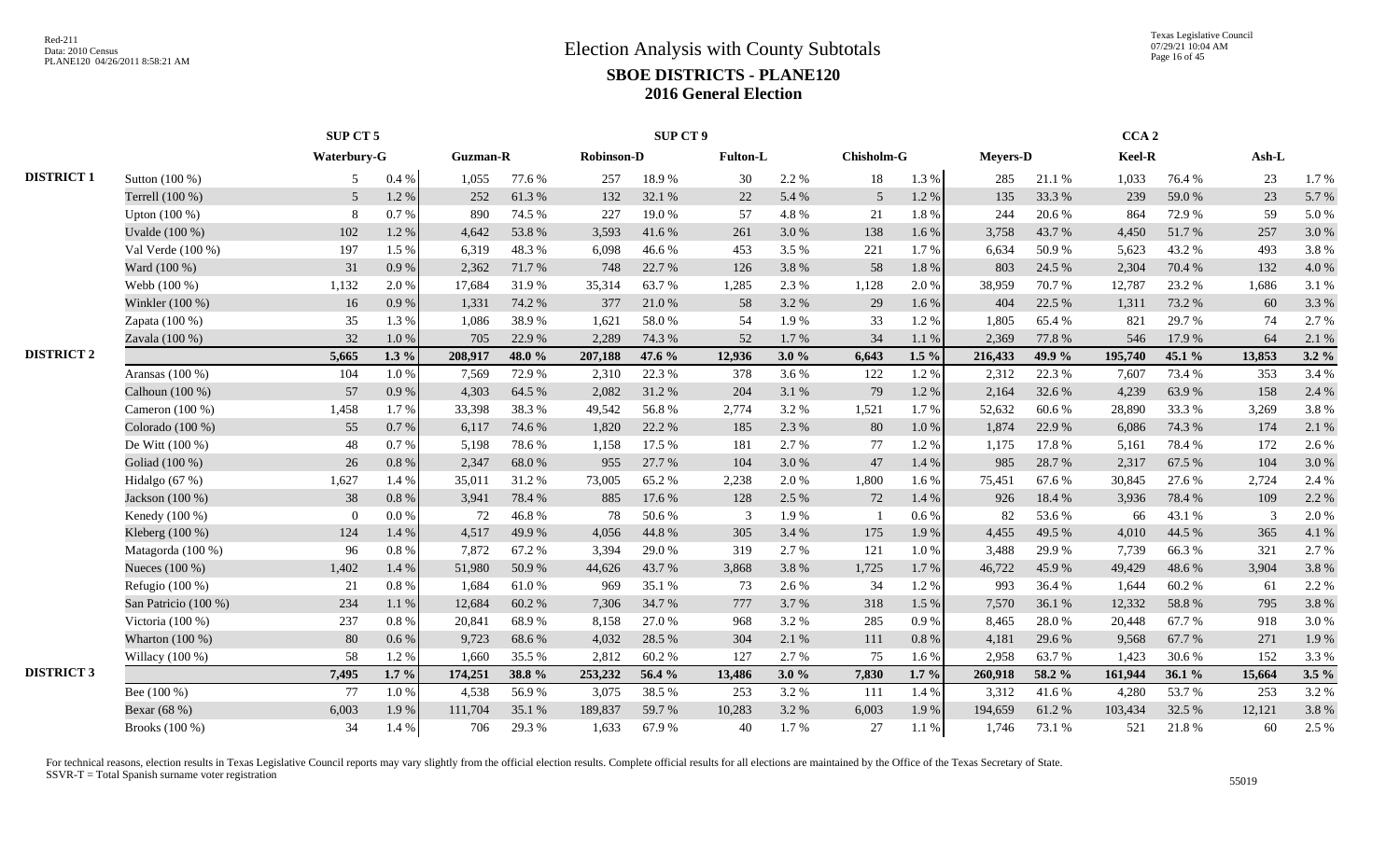Texas Legislative Council 07/29/21 10:04 AM Page 17 of 45

|                   |                      |          | CCA <sub>2</sub> |           |        |                 | CCA <sub>5</sub> |                  |         |                  |       |                  |        | CCA <sub>6</sub> |        |                          |         |
|-------------------|----------------------|----------|------------------|-----------|--------|-----------------|------------------|------------------|---------|------------------|-------|------------------|--------|------------------|--------|--------------------------|---------|
|                   |                      | Reposa-G |                  | Johnson-D |        | <b>Walker-R</b> |                  | <b>Strange-L</b> |         | Sanders-Castro-G |       | <b>Keasler-R</b> |        | <b>Burns-D</b>   |        | <b>Bennett-L</b>         |         |
| <b>DISTRICT 1</b> | Sutton (100 %)       | 11       | $0.8\%$          | 291       | 21.4%  | 1,025           | 75.3 %           | 18               | 1.3%    | 27               | 2.0%  | 1,024            | 76.2 % | 284              | 21.1 % | 36                       | 2.7 %   |
|                   | Terrell (100 %)      | 8        | 2.0 %            | 130       | 32.0%  | 246             | 60.6%            | 11               | 2.7 %   | 19               | 4.7%  | 241              | 59.5 % | 145              | 35.8%  | 19                       | 4.7%    |
|                   | Upton $(100\%)$      | 18       | 1.5 %            | 245       | 20.6%  | 867             | 73.0%            | 37               | 3.1 %   | 39               | 3.3%  | 872              | 74.1 % | 239              | 20.3 % | 66                       | 5.6%    |
|                   | Uvalde (100 %)       | 139      | $1.6\%$          | 3,669     | 42.6 % | 4,418           | 51.2%            | 151              | 1.8%    | 384              | 4.5 % | 4,466            | 52.4 % | 3,756            | 44.0%  | 306                      | 3.6%    |
|                   | Val Verde (100 %)    | 279      | 2.1 %            | 6,451     | 49.6%  | 5,512           | 42.4 %           | 360              | 2.8%    | 690              | 5.3%  | 5,615            | 43.2%  | 6,721            | 51.7%  | 672                      | 5.2 %   |
|                   | Ward (100 %)         | 35       | 1.1 %            | 771       | 23.5 % | 2,365           | 72.0 %           | 79               | 2.4 %   | 70               | 2.1%  | 2,316            | 70.7%  | 830              | 25.3 % | 132                      | 4.0%    |
|                   | Webb (100 %)         | 1,685    | 3.1 %            | 37,748    | 68.4%  | 11,541          | 20.9%            | 1,030            | 1.9%    | 4,857            | 8.8%  | 12,488           | 22.7 % | 39,869           | 72.5 % | 2,633                    | 4.8 %   |
|                   | Winkler (100 %)      | 17       | 0.9%             | 401       | 22.4 % | 1,324           | 73.8%            | 34               | 1.9%    | 35               | 2.0%  | 1,312            | 73.3 % | 411              | 23.0%  | 66                       | 3.7%    |
|                   | Zapata (100 %)       | 60       | 2.2 %            | 1,748     | 63.0%  | 771             | 27.8%            | 49               | 1.8%    | 205              | 7.4 % | 768              | 28.2 % | 1,843            | 67.8%  | 108                      | 4.0%    |
|                   | Zavala (100 %)       | 66       | 2.2 %            | 2,340     | 76.6%  | 535             | 17.5 %           | 46               | 1.5%    | 132              | 4.3 % | 570              | 18.7%  | 2,382            | 78.0%  | 101                      | 3.3 %   |
| <b>DISTRICT 2</b> |                      | 7,821    | $1.8 \%$         | 213,585   | 49.1 % | 195,176         | 44.8 %           | 9,992            | $2.3\%$ | 16,430           | 3.8%  | 195,140          | 45.1 % | 219,198          | 50.7%  | 18,131                   | 4.2 $%$ |
|                   | Aransas (100 %)      | 92       | 0.9%             | 2,328     | 22.4 % | 7,684           | 73.8%            | 267              | 2.6 %   | 135              | 1.3 % | 7,638            | 73.8%  | 2,334            | 22.6 % | 374                      | 3.6%    |
|                   | Calhoun (100 %)      | 73       | 1.1 %            | 2,110     | 31.8 % | 4,259           | 64.1 %           | 116              | 1.7%    | 160              | 2.4 % | 4,298            | 64.7%  | 2,138            | 32.2 % | 208                      | 3.1%    |
|                   | Cameron (100 %)      | 1,999    | 2.3 %            | 52,044    | 59.7%  | 27,331          | 31.4 %           | 2,226            | 2.6 %   | 5,540            | 6.4 % | 27,338           | 31.6%  | 54,471           | 62.9%  | 4,739                    | 5.5 %   |
|                   | Colorado (100 %)     | 56       | 0.7 %            | 1,856     | 22.7 % | 6,094           | 74.5 %           | 127              | 1.6 %   | 101              | 1.2 % | 6,098            | 74.6 % | 1,870            | 22.9 % | 203                      | 2.5 %   |
|                   | De Witt $(100\%)$    | 78       | 1.2%             | 1,147     | 17.4 % | 5,255           | 79.5 %           | 115              | 1.7%    | 90               | 1.4 % | 5,209            | 79.6%  | 1,152            | 17.6 % | 186                      | 2.8%    |
|                   | Goliad (100 %)       | 29       | 0.8%             | 934       | 27.2 % | 2,374           | 69.1 %           | 63               | 1.8%    | 65               | 1.9%  | 2,326            | 67.5 % | 1.024            | 29.7%  | 94                       | 2.7%    |
|                   | Hidalgo $(67%)$      | 2,537    | 2.3 %            | 74,798    | 67.0%  | 29,971          | 26.8%            | 2,142            | 1.9%    | 4,767            | 4.3 % | 30,665           | 27.6 % | 76,661           | 69.0%  | 3,821                    | 3.4 %   |
|                   | Jackson (100 %)      | 51       | 1.0%             | 868       | 17.3 % | 4,008           | 79.7%            | 86               | 1.7%    | 66               | 1.3%  | 3,987            | 79.6%  | 881              | 17.6 % | 138                      | 2.8%    |
|                   | Kenedy (100 %)       | 2        | 1.3%             | 87        | 55.1 % | 66              | 41.8%            | 3                | 1.9%    | 2                | 1.3%  | 68               | 43.3%  | 85               | 54.1 % | $\overline{\mathcal{A}}$ | 2.5 %   |
|                   | Kleberg (100 %)      | 173      | 1.9%             | 4,321     | 47.9%  | 4,063           | 45.0%            | 215              | 2.4 %   | 420              | 4.7%  | 4,091            | 45.6 % | 4,453            | 49.6%  | 437                      | 4.9%    |
|                   | Matagorda (100 %)    | 126      | 1.1%             | 3,430     | 29.3 % | 7,828           | 66.9%            | 238              | 2.0 %   | 209              | 1.8%  | 7,842            | 67.3%  | 3,449            | 29.6%  | 364                      | 3.1 %   |
|                   | Nueces (100 %)       | 1,718    | 1.7%             | 45,854    | 44.8%  | 50,587          | 49.4 %           | 2,773            | 2.7 %   | 3,157            | 3.1 % | 50,245           | 49.6%  | 46,231           | 45.6%  | 4,880                    | 4.8%    |
|                   | Refugio (100 %)      | 33       | 1.2%             | 1,003     | 36.2%  | 1.669           | 60.2%            | 43               | 1.6 %   | 56               | 2.0%  | 1,656            | 60.8%  | 1.005            | 36.9%  | 61                       | 2.2 %   |
|                   | San Patricio (100 %) | 269      | 1.3 %            | 7,504     | 35.8%  | 12,406          | 59.1 %           | 566              | 2.7 %   | 501              | 2.4 % | 12,326           | 59.0%  | 7,566            | 36.2%  | 995                      | 4.8%    |
|                   | Victoria (100 %)     | 351      | 1.2 %            | 8,272     | 27.4 % | 20,612          | 68.2%            | 714              | 2.4 %   | 639              | 2.1 % | 20,383           | 67.7 % | 8,745            | 29.0%  | 995                      | 3.3 %   |
|                   | Wharton (100 %)      | 121      | 0.9%             | 4,092     | 28.9%  | 9,621           | 68.0%            | 189              | 1.3%    | 243              | 1.7 % | 9,627            | 68.2%  | 4,136            | 29.3 % | 345                      | 2.4 %   |
|                   | Willacy $(100\%)$    | 113      | 2.4 %            | 2.937     | 62.9%  | 1.348           | 28.8%            | 109              | 2.3 %   | 279              | 6.0%  | 1.343            | 29.0%  | 2.997            | 64.8%  | 287                      | 6.2%    |
| <b>DISTRICT 3</b> |                      | 10,032   | $2.2\%$          | 258,360   | 57.6 % | 158,041         | 35.2 %           | 11,713           | $2.6\%$ | 20,336           | 4.5 % | 160,827          | 36.0%  | 265,925          | 59.5 % | 19,872                   | 4.4 %   |
|                   | Bee (100 %)          | 120      | 1.5 %            | 3,243     | 40.5 % | 4,307           | 53.8%            | 165              | 2.1%    | 296              | 3.7%  | 4,285            | 53.9%  | 3,308            | 41.6%  | 354                      | 4.5 %   |
|                   | Bexar (68 %)         | 7,867    | 2.5 %            | 193,160   | 60.8%  | 99,717          | 31.4 %           | 9,190            | 2.9 %   | 15,576           | 4.9%  | 102,494          | 32.4 % | 198,834          | 62.8%  | 15,182                   | 4.8%    |
|                   | Brooks (100 %)       | 62       | 2.6 %            | 1,738     | 72.0 % | 497             | 20.6 %           | 34               | 1.4 %   | 144              | 6.0%  | 490              | 20.5 % | 1.777            | 74.5 % | 119                      | 5.0%    |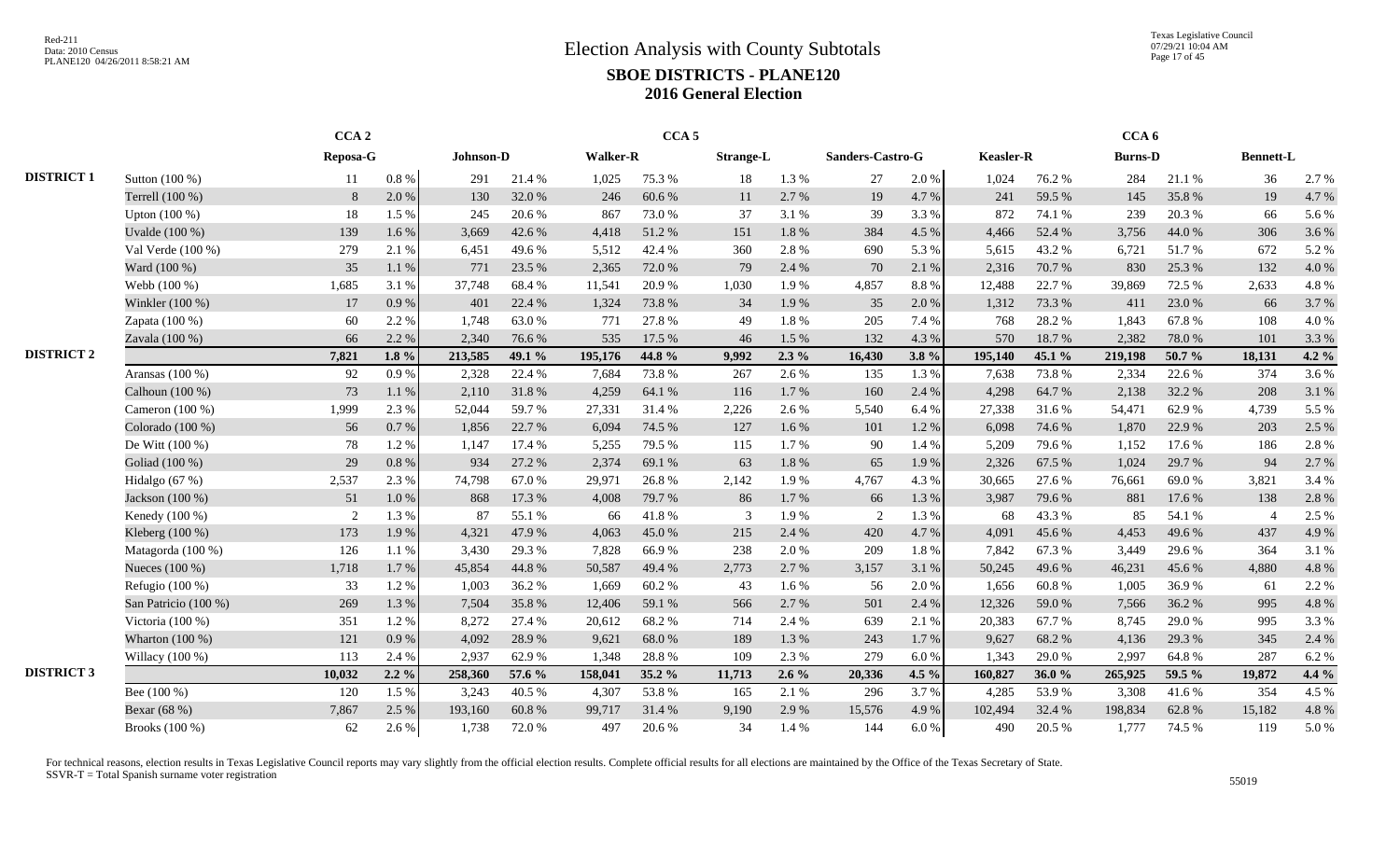|                   |                    |                  |        |         |        | <b>PRESIDENT</b> |         |                |           |                 |           |             |        | <b>RR COMM 1</b>   |        |          |         |
|-------------------|--------------------|------------------|--------|---------|--------|------------------|---------|----------------|-----------|-----------------|-----------|-------------|--------|--------------------|--------|----------|---------|
|                   |                    | <b>Clinton-D</b> |        | Trump-R |        | Johnson-L        |         | Stein-G        |           | Write-In-W      |           | Yarbrough-D |        | <b>Christian-R</b> |        | Miller-L |         |
| <b>DISTRICT 3</b> | Duval (100 %)      | 2,783            | 66.8%  | 1,316   | 31.6%  | 49               | 1.2%    | 19             | $0.5\%$   |                 | $0.0\,\%$ | 2,573       | 67.6 % | 832                | 21.9%  | 92       | 2.4 %   |
|                   | Gonzales (100 %)   | 1,571            | 24.7%  | 4,587   | 72.2 % | 129              | 2.0%    | 28             | 0.4%      | 34              | $0.5\%$   | 1,402       | 23.1 % | 4,289              | 70.6%  | 232      | 3.8%    |
|                   | Hidalgo (33 %)     | 36,507           | 66.3%  | 16,332  | 29.6%  | 1,298            | 2.4 %   | 580            | 1.1%      | 386             | 0.7 %     | 31,959      | 61.6%  | 14,566             | 28.1%  | 1,620    | 3.1 %   |
|                   | Jim Hogg (100 %)   | 1,635            | 77.2 % | 430     | 20.3%  | 42               | 2.0%    | 12             | $0.6\,\%$ | $\theta$        | $0.0\,\%$ | 1,439       | 74.5 % | 278                | 14.4 % | 36       | 1.9%    |
|                   | Jim Wells (100 %)  | 6,688            | 54.1 % | 5,411   | 43.8%  | 207              | 1.7%    | 40             | 0.3 %     | $5\overline{)}$ | $0.0\,\%$ | 6,153       | 52.9%  | 4,319              | 37.1 % | 429      | 3.7%    |
|                   | Karnes (100 %)     | 1,145            | 27.3 % | 2,965   | 70.6%  | 70               | 1.7%    | 12             | 0.3%      | 6               | 0.1%      | 1,178       | 29.1 % | 2,612              | 64.6 % | 147      | 3.6 %   |
|                   | Lavaca (100 %)     | 1,170            | 13.5 % | 7,347   | 84.8%  | 112              | 1.3%    | 12             | 0.1 %     | 24              | 0.3%      | 1,290       | 15.3 % | 6,730              | 80.0%  | 330      | 3.9%    |
|                   | Live Oak (100 %)   | 742              | 17.2 % | 3,464   | 80.5 % | 65               | 1.5%    | 13             | $0.3~\%$  | 18              | 0.4%      | 754         | 18.2%  | 3,179              | 76.5 % | 145      | 3.5 %   |
|                   | McMullen (100 %)   | 40               | 8.0%   | 454     | 91.0%  | $\overline{2}$   | 0.4%    | $\mathbf{1}$   | 0.2 %     | 2               | 0.4%      | 44          | 9.7%   | 389                | 85.7%  | 17       | 3.7%    |
|                   | Starr (100 %)      | 9,289            | 79.0%  | 2,224   | 18.9%  | 159              | 1.4 %   | 68             | 0.6 %     | 23              | 0.2 %     | 7,212       | 72.8%  | 1.625              | 16.4%  | 251      | 2.5 %   |
|                   | Wilson (100 %)     | 4,790            | 24.7 % | 13,998  | 72.2 % | 392              | 2.0%    | 82             | 0.4%      | 133             | 0.7%      | 4,321       | 23.1 % | 12,676             | 67.6%  | 1,023    | 5.5 %   |
| <b>DISTRICT 4</b> |                    | 333,156          | 78.7 % | 76,478  | 18.1 % | 8.402            | 2.0%    | 4.196          | $1.0\%$   | 988             | $0.2 \%$  | 308,714     | 74.1 % | 77,977             | 18.7 % | 14,057   | 3.4%    |
|                   | Fort Bend $(16\%)$ | 31,348           | 84.9%  | 4,768   | 12.9%  | 470              | 1.3%    | 273            | 0.7%      | 59              | $0.2~\%$  | 30,537      | 82.7%  | 4,943              | 13.4 % | 708      | 1.9%    |
|                   | Harris (39 %)      | 301,808          | 78.1 % | 71,710  | 18.6%  | 7,932            | 2.1 %   | 3,923          | 1.0%      | 929             | 0.2 %     | 278,177     | 73.3 % | 73,034             | 19.2 % | 13,349   | 3.5 %   |
| <b>DISTRICT 5</b> |                    | 377,928          | 47.0 % | 376,417 | 46.8%  | 31,754           | 4.0%    | 9,327          | $1.2\%$   | 8,321           | $1.0 \%$  | 308,195     | 39.5 % | 380,843            | 48.8%  | 57,886   | 7.4 %   |
|                   | Bexar (32 %)       | 108,576          | 40.9%  | 140,278 | 52.9%  | 9,811            | 3.7%    | 2,370          | 0.9%      | 4,264           | 1.6 %     | 87,469      | 34.0%  | 142,558            | 55.5 % | 17,843   | 6.9%    |
|                   | Blanco (100 %)     | 1,244            | 21.7%  | 4,212   | 73.3 % | 180              | 3.1 %   | 33             | 0.6 %     | 76              | 1.3 %     | 1,132       | 20.1 % | 3,997              | 70.9%  | 367      | 6.5 %   |
|                   | Caldwell (100 %)   | 4,795            | 39.4%  | 6,691   | 54.9%  | 446              | 3.7%    | 105            | 0.9%      | 141             | 1.2%      | 4,530       | 38.5 % | 6,020              | 51.1 % | 719      | 6.1 %   |
|                   | Comal (100 %)      | 14,238           | 22.9%  | 45,136  | 72.6 % | 2.068            | 3.3 %   | 343            | 0.6 %     | 393             | 0.6 %     | 11,886      | 19.5 % | 44,204             | 72.4 % | 3,909    | 6.4 %   |
|                   | Gillespie (100 %)  | 2,288            | 17.3 % | 10,446  | 79.1 % | 333              | 2.5 %   | 61             | 0.5%      | 86              | 0.7%      | 1,832       | 14.1 % | 10.141             | 78.2 % | 775      | 6.0%    |
|                   | Guadalupe (100 %)  | 18,391           | 31.6%  | 36,632  | 63.0%  | 2,022            | 3.5 %   | 412            | 0.7%      | 666             | 1.1%      | 16,022      | 28.5 % | 35,445             | 63.1 % | 3,206    | 5.7%    |
|                   | Hays (100 %)       | 33,224           | 46.0%  | 33,826  | 46.9%  | 3,630            | 5.0%    | 1,061          | 1.5 %     | 423             | 0.6 %     | 28,598      | 40.5 % | 33,878             | 48.0%  | 5,171    | 7.3 %   |
|                   | Kendall (100 %)    | 3,643            | 18.0%  | 15,700  | 77.4 % | 555              | 2.7 %   | 87             | 0.4%      | 298             | 1.5 %     | 2.974       | 15.0%  | 15,263             | 77.1 % | 1,257    | 6.4 %   |
|                   | Kerr (100 %)       | 4,681            | 20.1 % | 17,727  | 76.1 % | 657              | 2.8%    | 116            | 0.5 %     | 116             | $0.5\%$   | 4,078       | 17.9%  | 17,042             | 74.9%  | 1,110    | 4.9 %   |
|                   | Llano (100 %)      | 1,825            | 17.5 % | 8,299   | 79.4 % | 205              | 2.0%    | 65             | $0.6\,\%$ | 53              | 0.5 %     | 1,630       | 15.9%  | 8,064              | 78.5 % | 455      | 4.4 %   |
|                   | Mason (100 %)      | 354              | 17.2 % | 1,656   | 80.5%  | 37               | 1.8%    | $\overline{7}$ | $0.3~\%$  | $\mathcal{R}$   | 0.1%      | 320         | 15.9%  | 1,554              | 77.3 % | 104      | 5.2%    |
|                   | San Saba (100 %)   | 293              | 12.4 % | 2,025   | 85.9%  | 32               | 1.4 %   | $\overline{4}$ | $0.2~\%$  | 3               | $0.1\ \%$ | 262         | 11.5 % | 1,900              | 83.6%  | 79       | 3.5 %   |
|                   | Travis $(54%)$     | 184,376          | 71.9%  | 53,789  | 21.0%  | 11,778           | 4.6%    | 4,663          | 1.8 %     | 1,799           | $0.7\%$   | 147,462     | 59.3%  | 60,777             | 24.5 % | 22,891   | 9.2%    |
| <b>DISTRICT 6</b> |                    | 286,931          | 46.3%  | 301,142 | 48.6 % | 22,256           | 3.6%    | 5,396          | $0.9\%$   | 4,053           | $0.7 \%$  | 228,483     | 37.5 % | 319,999            | 52.6 % | 44,361   | $7.3\%$ |
|                   | Harris $(41\% )$   | 286,931          | 46.3%  | 301,142 | 48.6%  | 22,256           | 3.6%    | 5,396          | 0.9%      | 4,053           | $0.7\%$   | 228,483     | 37.5 % | 319,999            | 52.6%  | 44,361   | 7.3 %   |
| <b>DISTRICT 7</b> |                    | 255,474          | 37.1 % | 407,386 | 59.2 % | 17,996           | $2.6\%$ | 4,012          | $0.6\%$   | 3,218           | $0.5\%$   | 233,700     | 34.5 % | 401,489            | 59.3 % | 29,372   | 4.3 $%$ |
|                   | Brazoria (100 %)   | 43,200           | 35.6%  | 72,791  | 60.1%  | 3,768            | 3.1%    | 806            | 0.7%      | 616             | $0.5\%$   | 38,671      | 32.5 % | 71,842             | 60.3%  | 5,854    | 4.9%    |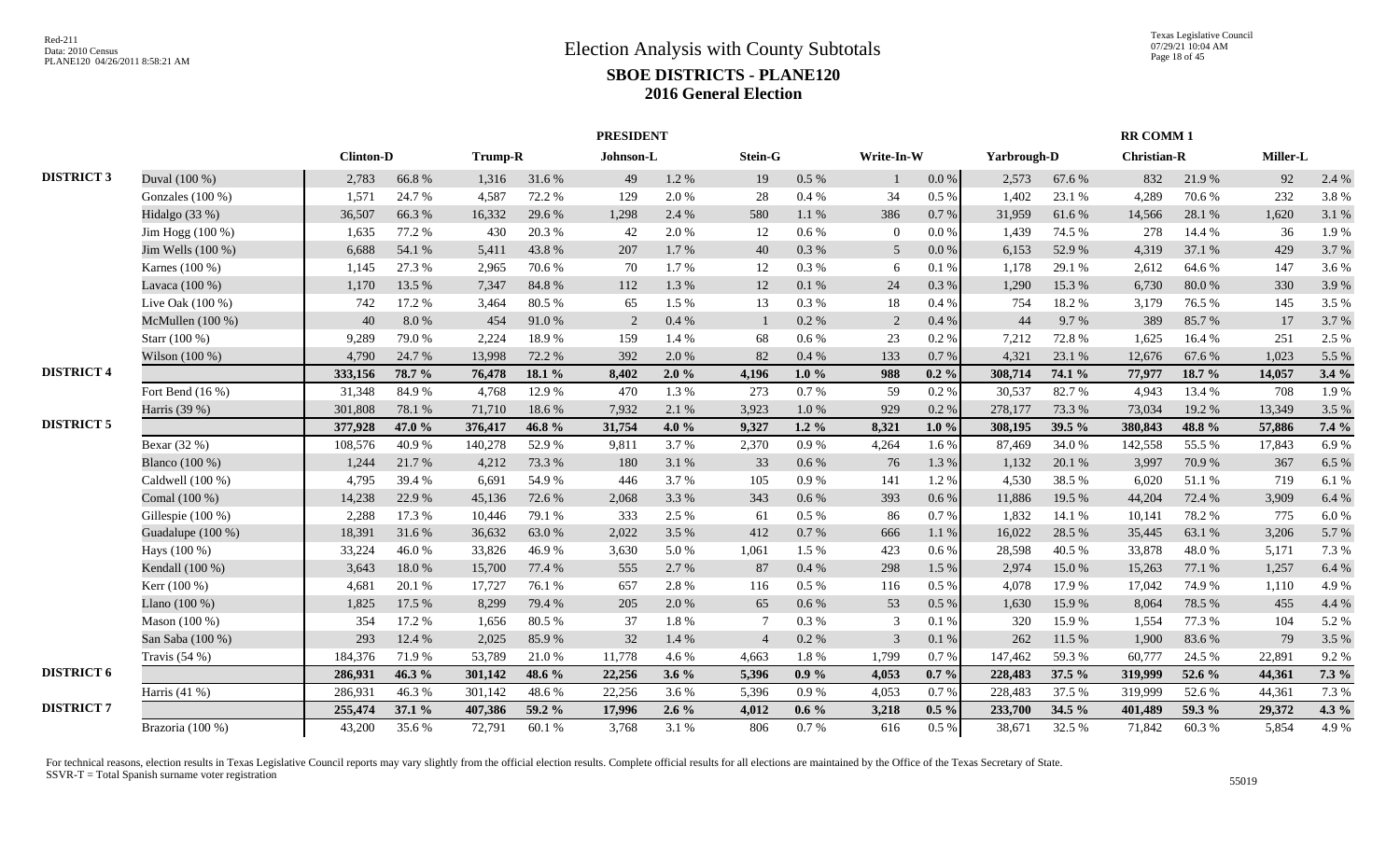|                   |                       |                | <b>RR COMM1</b><br>Salinas-G |            |        |                     | SUP CT 3 |                |         |                |           |         |            | SUP CT 5       |        |          |         |
|-------------------|-----------------------|----------------|------------------------------|------------|--------|---------------------|----------|----------------|---------|----------------|-----------|---------|------------|----------------|--------|----------|---------|
|                   |                       |                |                              | Lehrmann-R |        | <b>Westergren-D</b> |          | <b>Glass-L</b> |         | Munoz-G        |           | Green-R |            | <b>Garza-D</b> |        | Oxford-L |         |
| <b>DISTRICT 3</b> | Duval (100 %)         | 308            | 8.1 %                        | 893        | 23.5 % | 2,550               | 67.2%    | 67             | 1.8%    | 282            | 7.4 %     | 868     | 23.0%      | 2,803          | 74.4 % | 58       | 1.5 %   |
|                   | Gonzales $(100\%)$    | 156            | 2.6 %                        | 4.306      | 71.1 % | 1,382               | 22.8%    | 244            | 4.0%    | 123            | 2.0%      | 4.408   | 72.7%      | 1.467          | 24.2 % | 151      | 2.5 %   |
|                   | Hidalgo $(33%)$       | 3,749          | 7.2 %                        | 15,175     | 29.2 % | 31,955              | 61.5%    | 1,470          | 2.8%    | 3,349          | 6.4%      | 13,990  | 26.8%      | 36,330         | 69.6%  | 1,126    | 2.2 %   |
|                   | Jim Hogg (100 %)      | 178            | 9.2%                         | 307        | 15.9%  | 1,404               | 72.9%    | 30             | $1.6\%$ | 185            | 9.6%      | 273     | 14.2 %     | 1,606          | 83.6%  | 24       | 1.2%    |
|                   | Jim Wells $(100\%)$   | 735            | 6.3%                         | 4,390      | 37.8%  | 6,251               | 53.8%    | 256            | 2.2 %   | 730            | 6.3 %     | 4,460   | 38.5 %     | 6,807          | 58.8%  | 197      | 1.7%    |
|                   | Karnes (100 %)        | 105            | 2.6 %                        | 2,733      | 67.8%  | 1.112               | 27.6 %   | 76             | 1.9%    | 111            | 2.8%      | 2,739   | 68.2%      | 1,185          | 29.5 % | 56       | 1.4 %   |
|                   | Lavaca (100 %)        | 58             | 0.7%                         | 6,890      | 82.3%  | 1,251               | 14.9%    | 178            | 2.1%    | 49             | $0.6\,\%$ | 6,971   | 83.3%      | 1,190          | 14.2 % | 161      | 1.9%    |
|                   | Live Oak $(100\%)$    | 76             | 1.8%                         | 3,195      | 77.2 % | 796                 | 19.2%    | 79             | 1.9%    | 70             | 1.7%      | 3,269   | 79.1 %     | 756            | 18.3%  | 76       | 1.8%    |
|                   | McMullen $(100\%)$    | $\overline{4}$ | 0.9%                         | 400        | 88.7%  | 37                  | 8.2%     | 10             | 2.2 %   | $\overline{4}$ | 0.9%      | 400     | 88.9%      | 45             | 10.0%  | 2        | 0.4 %   |
|                   | Starr (100 %)         | 824            | 8.3%                         | 1.743      | 17.6 % | 7.197               | 72.9%    | 203            | 2.1 %   | 734            | 7.4 %     | 1,666   | 16.8%      | 7.989          | 80.7%  | 162      | $1.6\%$ |
|                   | Wilson $(100\%)$      | 724            | 3.9%                         | 13,243     | 71.1 % | 4,132               | 22.2 %   | 693            | 3.7%    | 565            | 3.0%      | 13,164  | 70.8%      | 4,660          | 25.1 % | 567      | 3.0%    |
| <b>DISTRICT 4</b> |                       | 15,702         | 3.8%                         | 82,659     | 19.8 % | 308,654             | 74.1 %   | 10,072         | $2.4\%$ | 15,153         | $3.6\%$   | 81,594  | 19.5 %     | 322,285        | 77.2 % | 7,703    | $1.8\%$ |
|                   | Fort Bend $(16\%)$    | 717            | 1.9%                         | 5,229      | 14.2 % | 30,285              | 82.0%    | 669            | 1.8%    | 734            | 2.0%      | 5,110   | 13.9%      | 30,979         | 84.1 % | 452      | 1.2%    |
|                   | Harris (39 %)         | 14,985         | 3.9%                         | 77,430     | 20.4 % | 278,369             | 73.3 %   | 9,403          | 2.5 %   | 14,419         | 3.8%      | 76,484  | 20.1 %     | 291,306        | 76.5 % | 7,251    | 1.9%    |
| <b>DISTRICT 5</b> |                       | 33,918         | 4.3 $%$                      | 400,495    | 51.2 % | 318,805             | 40.8%    | 41,160         | 5.3 %   | 21,712         | $2.8\%$   | 393,325 | 50.3 %     | 341,550        | 43.7 % | 33,829   | $4.3\%$ |
|                   | Bexar $(32%)$         | 9,176          | 3.6%                         | 151,554    | 59.0%  | 87,670              | 34.1 %   | 11,455         | 4.5 %   | 6,265          | 2.4 %     | 148,661 | 57.8%      | 95,911         | 37.3 % | 9,227    | 3.6%    |
|                   | <b>Blanco</b> (100 %) | 138            | 2.4 %                        | 4,128      | 73.6%  | 1,110               | 19.8%    | 283            | 5.0 %   | 89             | 1.6 %     | 4,132   | 73.5 %     | 1,168          | 20.8%  | 239      | 4.3%    |
|                   | Caldwell (100 %)      | 502            | 4.3 %                        | 6,330      | 53.9%  | 4.360               | 37.2 %   | 595            | 5.1 %   | 450            | 3.8%      | 6.376   | 54.4 %     | 4.715          | 40.2%  | 450      | 3.8%    |
|                   | Comal (100 %)         | 1,077          | $1.8\ \%$                    | 45,703     | 74.6%  | 12,023              | 19.6%    | 2,630          | 4.3 %   | 890            | 1.5 %     | 45,349  | 74.3 %     | 12,948         | 21.2%  | 2,201    | 3.6%    |
|                   | Gillespie (100 %)     | 225            | 1.7%                         | 10,400     | 80.4%  | 1,889               | 14.6 %   | 510            | 3.9%    | 133            | 1.0%      | 10,349  | 80.2%      | 2,001          | 15.5 % | 441      | 3.4 %   |
|                   | Guadalupe (100 %)     | 1,495          | 2.7%                         | 36,801     | 65.5 % | 15,897              | 28.3 %   | 2,382          | 4.2 %   | 1,121          | 2.0 %     | 36,515  | 65.0%      | 17,207         | 30.6%  | 1,916    | 3.4 %   |
|                   | Hays (100 %)          | 2,956          | 4.2 %                        | 35,255     | 49.8%  | 28,736              | 40.6 %   | 4,420          | 6.2%    | 2,415          | 3.4 %     | 34,871  | 49.3%      | 30,819         | 43.6 % | 3,719    | 5.3 %   |
|                   | Kendall (100 %)       | 293            | 1.5 %                        | 15,948     | 80.6%  | 2,922               | 14.8 %   | 736            | 3.7%    | 182            | 0.9%      | 15,870  | 80.3%      | 3,106          | 15.7%  | 663      | 3.4 %   |
|                   | Kerr (100 %)          | 521            | 2.3 %                        | 17,586     | 77.1 % | 3,935               | 17.3 %   | 952            | 4.2 %   | 325            | 1.4 %     | 17,376  | 76.4%      | 4,269          | 18.8%  | 856      | 3.8%    |
|                   | Llano $(100\%)$       | 128            | 1.2%                         | 8,207      | 79.9%  | 1,586               | 15.4 %   | 386            | 3.8%    | 94             | 0.9%      | 8,193   | 79.9%      | 1,619          | 15.8%  | 330      | 3.2%    |
|                   | Mason $(100\%)$       | 32             | 1.6%                         | 1.604      | 79.8%  | 321                 | 16.0%    | 57             | 2.8%    | 28             | 1.4 %     | 1,614   | 80.3%      | 332            | 16.5%  | 53       | 2.6 %   |
|                   | San Saba (100 %)      | 33             | 1.5 %                        | 1,938      | 85.4%  | 246                 | 10.8 %   | 52             | 2.3 %   | 34             | 1.5 %     | 1,933   | 85.2%      | 270            | 11.9%  | 51       | 2.2 %   |
|                   | Travis $(54%)$        | 17,342         | 7.0%                         | 65,041     | 26.1%  | 158,110             | 63.4 %   | 16,702         | 6.7%    | 9,686          | 3.9%      | 62,086  | 24.9%      | 167,185        | 67.1 % | 13,683   | 5.5 %   |
| <b>DISTRICT 6</b> |                       | 15,714         | $2.6\%$                      | 339,024    | 55.7 % | 236,125             | 38.8%    | 21,538         | $3.5\%$ | 12,473         | 2.0%      | 330,023 | 54.1 %     | 253,961        | 41.7%  | 18,444   | 3.0%    |
|                   | Harris $(41 \%)$      | 15,714         | 2.6 %                        | 339,024    | 55.7%  | 236,125             | 38.8%    | 21,538         | 3.5 %   | 12,473         | 2.0%      | 330,023 | 54.1 %     | 253,961        | 41.7%  | 18,444   | 3.0%    |
| <b>DISTRICT 7</b> |                       | 12,381         | $1.8 \%$                     | 412,664    | 60.9%  | 233,237             | 34.4 %   | 21,320         | $3.1\%$ | 10,164         | $1.5 \%$  | 411,619 | $60.8\ \%$ | 240,508        | 35.5 % | 18,895   | $2.8\%$ |
|                   | Brazoria (100 %)      | 2,757          | 2.3 %                        | 74,045     | 62.0%  | 38,605              | 32.3 %   | 4,440          | 3.7%    | 2,251          | 1.9%      | 73,870  | 61.9%      | 40,569         | 34.0%  | 3,716    | 3.1%    |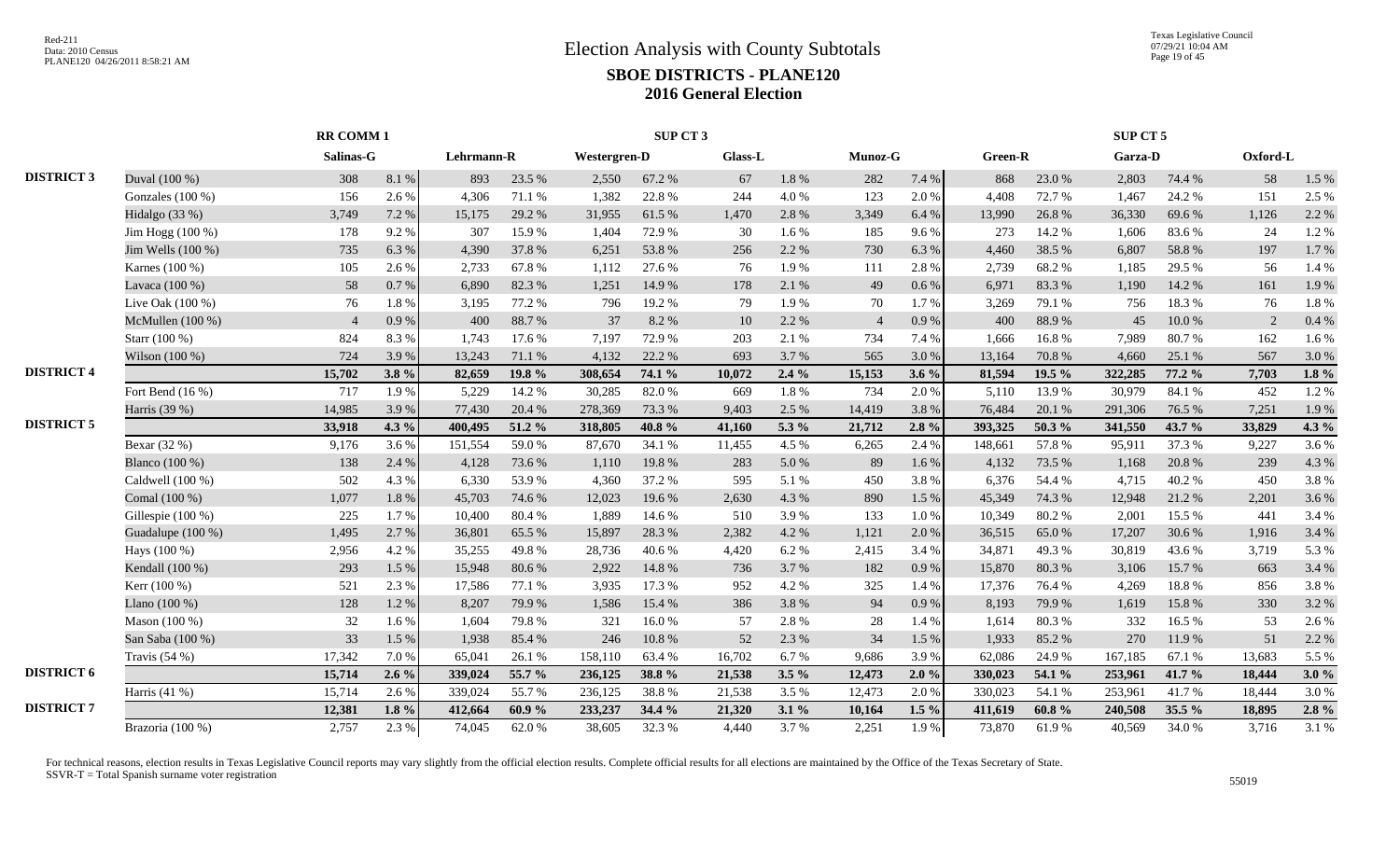|                   |                       |             | SUP CT 5  |                 |        |                   | SUP CT 9 |                 |           |                |          |                 |          | CCA <sub>2</sub> |        |        |         |
|-------------------|-----------------------|-------------|-----------|-----------------|--------|-------------------|----------|-----------------|-----------|----------------|----------|-----------------|----------|------------------|--------|--------|---------|
|                   |                       | Waterbury-G |           | <b>Guzman-R</b> |        | <b>Robinson-D</b> |          | <b>Fulton-L</b> |           | Chisholm-G     |          | <b>Meyers-D</b> |          | Keel-R           |        | Ash-L  |         |
| <b>DISTRICT 3</b> | Duval (100 %)         | 37          | $1.0\ \%$ | 1,159           | 30.8%  | 2,515             | 66.8%    | 45              | 1.2%      | 46             | $1.2 \%$ | 2,647           | 70.7%    | 941              | 25.1 % | 96     | 2.6 %   |
|                   | Gonzales $(100\%)$    | 34          | $0.6\%$   | 4,311           | 71.4 % | 1,462             | 24.2 %   | 195             | 3.2 %     | 74             | 1.2%     | 1,485           | 24.7 %   | 4,300            | 71.5 % | 165    | 2.7 %   |
|                   | Hidalgo (33 %)        | 767         | 1.5 %     | 17,541          | 33.8%  | 32,395            | 62.4 %   | 1,161           | 2.2 %     | 815            | 1.6%     | 33,535          | 64.9%    | 15,553           | 30.1 % | 1,399  | 2.7 %   |
|                   | Jim Hogg (100 %)      | 19          | 1.0%      | 454             | 23.7%  | 1,414             | 73.7%    | 36              | 1.9%      | 14             | 0.7%     | 1,502           | 78.5 %   | 343              | 17.9%  | 32     | 1.7%    |
|                   | Jim Wells (100 %)     | 122         | 1.1%      | 5,045           | 43.7%  | 6,108             | 52.9%    | 252             | 2.2 %     | 137            | 1.2%     | 6,500           | 56.4%    | 4,553            | 39.5 % | 322    | 2.8%    |
|                   | Karnes (100 %)        | 34          | 0.8 %     | 2,714           | 67.8%  | 1,171             | 29.3 %   | 81              | 2.0 %     | 36             | 0.9%     | 1,189           | 29.8%    | 2,679            | 67.1 % | 88     | 2.2 %   |
|                   | Lavaca (100 %)        | 43          | 0.5 %     | 6,750           | 80.8%  | 1,288             | 15.4 %   | 226             | 2.7%      | 88             | 1.1 %    | 1,351           | 16.2%    | 6,773            | 81.2%  | 182    | 2.2 %   |
|                   | Live Oak (100 %)      | 31          | 0.8%      | 3,193           | 77.3 % | 742               | 18.0%    | 125             | $3.0\,\%$ | 73             | 1.8%     | 786             | 19.1 %   | 3,208            | 78.0%  | 97     | 2.4 %   |
|                   | McMullen $(100\%)$    | 3           | 0.7%      | 398             | 88.6%  | 42                | 9.4 %    | 6               | 1.3 %     | $\overline{3}$ | 0.7%     | 47              | 10.5 %   | 392              | 87.9%  | 6      | 1.3%    |
|                   | Starr (100 %)         | 86          | 0.9%      | 2,440           | 24.6 % | 7,209             | 72.7%    | 161             | 1.6 %     | 112            | 1.1 %    | 7,573           | 77.0%    | 1,871            | 19.0%  | 219    | 2.2 %   |
|                   | Wilson (100 %)        | 205         | 1.1%      | 13,298          | 71.7%  | 4.341             | 23.4 %   | 622             | 3.4 %     | 291            | 1.6 %    | 4,586           | 24.8%    | 13,096           | 70.8%  | 624    | 3.4 %   |
| <b>DISTRICT 4</b> |                       | 5,863       | $1.4\%$   | 92,069          | 22.1%  | 311,669           | 74.8%    | 7,728           | 1.9%      | 5,144          | $1.2\%$  | 317,746         | 76.5 %   | 82,610           | 19.9 % | 8,660  | $2.1\%$ |
|                   | Fort Bend $(16\%)$    | 313         | 0.8 %     | 5,432           | 14.7%  | 30,710            | 83.2%    | 469             | 1.3 %     | 292            | 0.8%     | 30,875          | 83.7%    | 5,170            | 14.0%  | 500    | 1.4 %   |
|                   | Harris (39 %)         | 5,550       | 1.5 %     | 86,637          | 22.8 % | 280,959           | 74.0 %   | 7,259           | 1.9%      | 4,852          | 1.3%     | 286,871         | 75.8%    | 77,440           | 20.5 % | 8,160  | 2.2 %   |
| <b>DISTRICT 5</b> |                       | 13,198      | $1.7\%$   | 404,807         | 51.9 % | 326,861           | 41.9%    | 35,085          | 4.5 $\%$  | 13,840         | $1.8\%$  | 327,091         | 42.0%    | 398,461          | 51.2 % | 37,999 | $4.9\%$ |
|                   | Bexar (32 %)          | 3,572       | 1.4 %     | 153,257         | 59.7%  | 90,086            | 35.1 %   | 9,406           | 3.7%      | 3,889          | 1.5 %    | 92,064          | 35.9%    | 150,089          | 58.5%  | 10,294 | 4.0%    |
|                   | <b>Blanco</b> (100 %) | 80          | 1.4 %     | 4,074           | 72.7 % | 1,171             | 20.9%    | 271             | 4.8%      | 91             | 1.6%     | 1,146           | 20.5 %   | 4,079            | 73.0%  | 283    | 5.1 %   |
|                   | Caldwell (100 %)      | 188         | 1.6%      | 6,322           | 53.9%  | 4,637             | 39.6 %   | 480             | 4.1 %     | 284            | 2.4 %    | 4.699           | 40.3%    | 6,226            | 53.4 % | 536    | 4.6%    |
|                   | Comal (100 %)         | 569         | 0.9%      | 45,657          | 74.7%  | 12,460            | 20.4 %   | 2,389           | 3.9%      | 593            | 1.0%     | 12,348          | 20.3 %   | 45,675           | 74.9%  | 2,442  | 4.0%    |
|                   | Gillespie (100 %)     | 114         | 0.9%      | 10,311          | 80.0%  | 1.945             | 15.1 %   | 499             | 3.9%      | 141            | 1.1%     | 1,933           | 15.0%    | 10.354           | 80.5%  | 484    | 3.8%    |
|                   | Guadalupe (100 %)     | 568         | 1.0%      | 36,835          | 65.7%  | 16,521            | 29.5 %   | 2,042           | 3.6%      | 680            | 1.2%     | 16,554          | 29.6 %   | 36,725           | 65.6%  | 2,089  | 3.7%    |
|                   | Hays (100 %)          | 1,296       | 1.8%      | 35,778          | 50.7%  | 29.592            | 41.9%    | 3,879           | 5.5 %     | 1,345          | 1.9%     | 29.489          | 41.9%    | 35,212           | 50.0%  | 4,179  | 5.9%    |
|                   | Kendall (100 %)       | 132         | 0.7 %     | 15,824          | 80.1 % | 2,998             | 15.2 %   | 735             | 3.7%      | 189            | 1.0%     | 2,976           | 15.1 %   | 15,883           | 80.5%  | 711    | 3.6%    |
|                   | Kerr (100 %)          | 248         | 1.1%      | 17,352          | 76.4%  | 4,139             | 18.2%    | 945             | 4.2 %     | 280            | 1.2%     | 4,033           | 17.8%    | 17,491           | 77.2 % | 922    | 4.1%    |
|                   | Llano $(100\%)$       | 112         | 1.1%      | 8,058           | 78.6%  | 1,683             | 16.4 %   | 367             | 3.6%      | 142            | 1.4 %    | 1,617           | 15.8 %   | 8,187            | 80.1 % | 333    | 3.3%    |
|                   | Mason (100 %)         | 10          | $0.5\%$   | 1,589           | 79.3%  | 323               | 16.1%    | 71              | 3.5 %     | 20             | 1.0%     | 340             | 17.1 %   | 1,561            | 78.4%  | 77     | 3.9%    |
|                   | San Saba (100 %)      | 14          | $0.6\,\%$ | 1,910           | 84.1 % | 271               | 11.9%    | 60              | 2.6 %     | 29             | 1.3 %    | 266             | 11.8 %   | 1,911            | 84.8%  | 62     | 2.8%    |
|                   | Travis $(54%)$        | 6,295       | 2.5 %     | 67,840          | 27.2 % | 161,035           | 64.7%    | 13,941          | 5.6%      | 6,157          | 2.5 %    | 159,626         | 64.3%    | 65,068           | 26.2%  | 15,587 | 6.3%    |
| <b>DISTRICT 6</b> |                       | 7,234       | $1.2\%$   | 346,805         | 56.9%  | 236,132           | 38.8%    | 18,801          | $3.1\%$   | 7,288          | $1.2\%$  | 245,893         | 40.6 $%$ | 332,744          | 54.9 % | 19,786 | $3.3\%$ |
|                   | Harris (41 %)         | 7,234       | 1.2%      | 346,805         | 56.9%  | 236,132           | 38.8%    | 18,801          | 3.1 %     | 7,288          | 1.2%     | 245,893         | 40.6%    | 332,744          | 54.9%  | 19,786 | 3.3%    |
| <b>DISTRICT 7</b> |                       | 5,965       | $0.9\%$   | 413,599         | 61.1 % | 236,444           | 34.9 %   | 19,522          | 2.9%      | 7,133          | $1.1\%$  | 239,987         | 35.6 %   | 409,608          | 60.7%  | 19,207 | $2.8\%$ |
|                   | Brazoria (100 %)      | 1,240       | 1.0 %     | 74,568          | 62.6%  | 39,483            | 33.1 %   | 3,881           | 3.3 %     | 1,209          | 1.0 %    | 40,089          | 33.7%    | 73,616           | 61.9%  | 3,954  | 3.3 %   |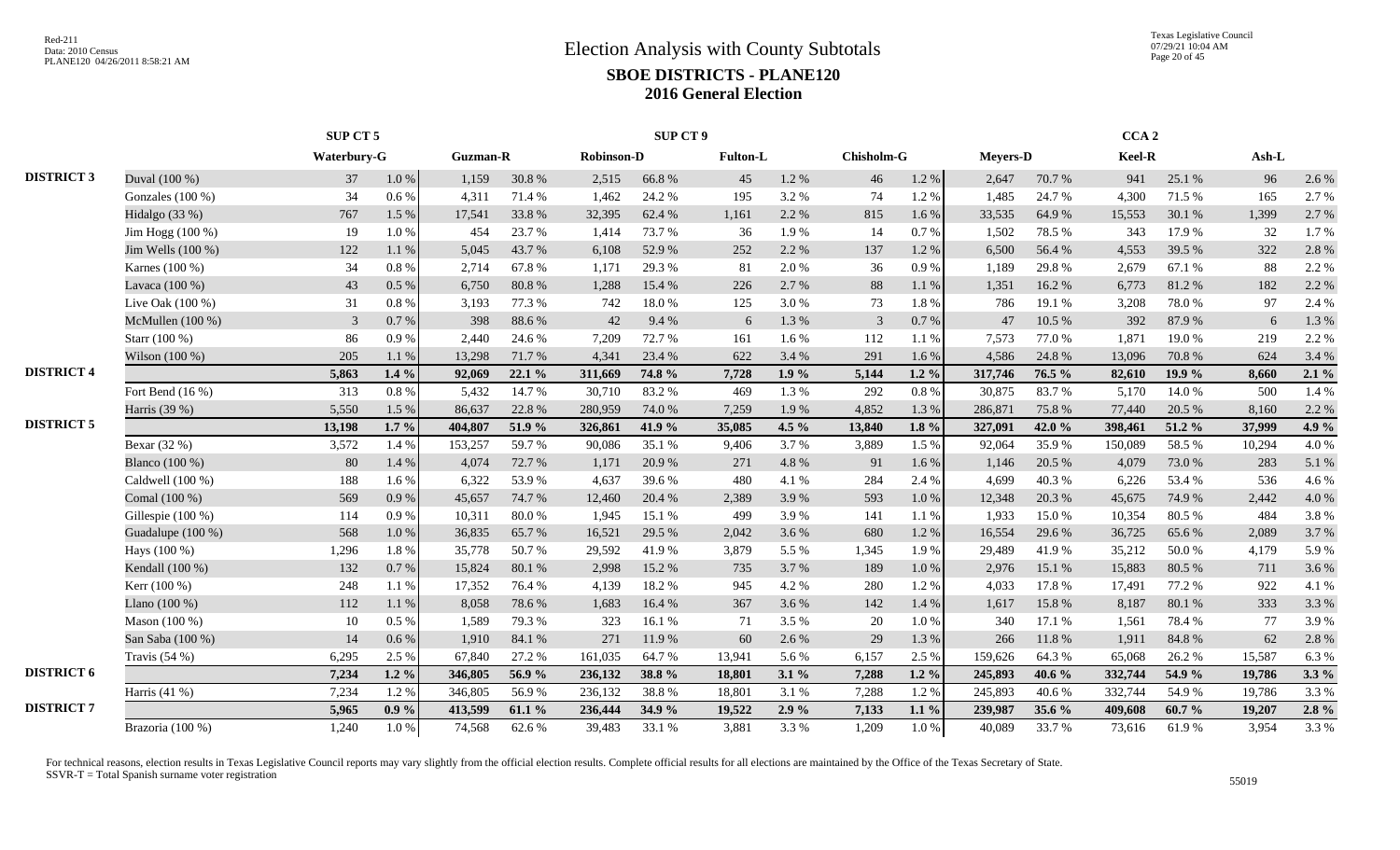Texas Legislative Council 07/29/21 10:04 AM Page 21 of 45

|                   |                    | CCA <sub>2</sub> |         |           |        |                 | CCA <sub>5</sub> |                  |         |                  |          |                  |        | CCA <sub>6</sub> |        |                  |         |
|-------------------|--------------------|------------------|---------|-----------|--------|-----------------|------------------|------------------|---------|------------------|----------|------------------|--------|------------------|--------|------------------|---------|
|                   |                    | Reposa-G         |         | Johnson-D |        | <b>Walker-R</b> |                  | <b>Strange-L</b> |         | Sanders-Castro-G |          | <b>Keasler-R</b> |        | <b>Burns-D</b>   |        | <b>Bennett-L</b> |         |
| <b>DISTRICT 3</b> | Duval (100 %)      | 59               | 1.6%    | 2,632     | 69.7%  | 919             | 24.4 %           | 51               | 1.4 %   | 172              | 4.6 %    | 903              | 24.2 % | 2,696            | 72.3 % | 131              | 3.5 %   |
|                   | Gonzales (100 %)   | 66               | 1.1 %   | 1.459     | 24.2 % | 4.360           | 72.3 %           | 127              | 2.1 %   | 88               | 1.5 %    | 4,289            | 71.1 % | 1,537            | 25.5 % | 203              | 3.4 %   |
|                   | Hidalgo $(33%)$    | 1,209            | 2.3 %   | 33,276    | 64.3 % | 15,074          | 29.1 %           | 1,096            | 2.1 %   | 2,312            | 4.5 %    | 15,429           | 29.9%  | 34,225           | 66.4%  | 1,913            | 3.7%    |
|                   | Jim Hogg $(100\%)$ | 37               | 1.9%    | 1,475     | 77.1 % | 306             | 16.0%            | 23               | 1.2%    | 109              | 5.7%     | 301              | 15.9%  | 1,541            | 81.4%  | 52               | 2.7%    |
|                   | Jim Wells (100 %)  | 144              | 1.3 %   | 6,345     | 54.8%  | 4,642           | 40.1 %           | 173              | 1.5 %   | 414              | 3.6 %    | 4,511            | 39.5 % | 6,485            | 56.8%  | 413              | 3.6%    |
|                   | Karnes (100 %)     | 35               | 0.9%    | 1,131     | 28.1%  | 2,753           | 68.5 %           | 51               | 1.3 %   | 85               | 2.1 %    | 2,729            | 68.5%  | 1,160            | 29.1 % | 94               | 2.4 %   |
|                   | Lavaca (100 %)     | 32               | 0.4%    | 1,206     | 14.5 % | 6,950           | 83.4 %           | 135              | 1.6 %   | 45               | 0.5 %    | 6,835            | 82.1 % | 1,281            | 15.4 % | 213              | 2.6%    |
|                   | Live Oak $(100\%)$ | 24               | 0.6 %   | 733       | 17.8%  | 3,264           | 79.1 %           | 61               | 1.5 %   | 70               | 1.7%     | 3,268            | 79.3 % | 748              | 18.2%  | 103              | 2.5 %   |
|                   | McMullen (100 %)   |                  | 0.2 %   | 42        | 9.4 %  | 396             | 88.4%            | 6                | 1.3 %   | $\overline{4}$   | 0.9%     | 401              | 89.7%  | 40               | 8.9%   | 6                | 1.3%    |
|                   | Starr (100 %)      | 172              | 1.7%    | 7,465     | 75.8%  | 1,734           | 17.6 %           | 154              | 1.6 %   | 492              | 5.0%     | 1,832            | 18.7%  | 7,702            | 78.4%  | 284              | 2.9%    |
|                   | Wilson (100 %)     | 204              | 1.1 %   | 4,455     | 24.0 % | 13,122          | 70.7%            | 447              | 2.4 %   | 529              | 2.9%     | 13,060           | 70.8%  | 4,591            | 24.9%  | 805              | 4.4 %   |
| <b>DISTRICT 4</b> |                    | 6,510            | 1.6 $%$ | 316,501   | 76.1 % | 81,518          | 19.6 %           | 6,752            | 1.6 $%$ | 10,864           | $2.6\%$  | 82,264           | 19.9 % | 320,459          | 77.4 % | 11,561           | 2.8%    |
|                   | Fort Bend (16 %)   | 327              | 0.9%    | 30.909    | 83.7%  | 5,100           | 13.8%            | 418              | 1.1%    | 512              | 1.4 %    | 5,147            | 14.0%  | 30,997           | 84.3%  | 622              | 1.7%    |
|                   | Harris (39 %)      | 6,183            | 1.6%    | 285,592   | 75.4 % | 76,418          | 20.2 %           | 6,334            | 1.7%    | 10,352           | 2.7 %    | 77,117           | 20.4 % | 289,462          | 76.7%  | 10,939           | 2.9%    |
| <b>DISTRICT 5</b> |                    | 15,296           | 2.0%    | 332,172   | 42.7 % | 394,834         | 50.7 %           | 29,225           | $3.8\%$ | 21,974           | $2.8\%$  | 397,480          | 51.3%  | 336,721          | 43.5 % | 40,689           | 5.3 %   |
|                   | Bexar (32 %)       | 3,997            | 1.6%    | 92,659    | 36.2%  | 148,559         | 58.0%            | 8,161            | 3.2%    | 6,927            | 2.7%     | 149,795          | 58.6%  | 94,053           | 36.8%  | 11,682           | 4.6%    |
|                   | Blanco (100 %)     | 76               | 1.4%    | 1,172     | 21.0%  | 4,108           | 73.5 %           | 219              | 3.9%    | 88               | 1.6%     | 4,105            | 73.7%  | 1,159            | 20.8%  | 308              | 5.5 %   |
|                   | Caldwell (100 %)   | 198              | 1.7%    | 4.660     | 39.9%  | 6.292           | 53.8%            | 388              | 3.3 %   | 353              | 3.0%     | 6,288            | 54.0%  | 4.710            | 40.5 % | 643              | 5.5 %   |
|                   | Comal (100 %)      | 489              | 0.8%    | 12,640    | 20.7%  | 45,718          | 74.8%            | 1,846            | 3.0%    | 902              | 1.5 %    | 45,754           | 75.2 % | 12,559           | 20.7%  | 2,499            | 4.1%    |
|                   | Gillespie (100 %)  | 94               | 0.7%    | 1,989     | 15.5 % | 10,349          | 80.5%            | 361              | 2.8%    | 160              | 1.2%     | 10,326           | 80.4%  | 1,957            | 15.2 % | 558              | 4.3%    |
|                   | Guadalupe (100 %)  | 598              | 1.1 %   | 16,664    | 29.7 % | 36,511          | 65.2 %           | 1,744            | 3.1 %   | 1,117            | 2.0%     | 36,605           | 65.6%  | 16,806           | 30.1 % | 2,401            | 4.3%    |
|                   | Hays (100 %)       | 1,477            | 2.1 %   | 30,100    | 42.7 % | 35,024          | 49.7%            | 3,260            | 4.6%    | 2,085            | 3.0%     | 35,204           | 50.3%  | 30,371           | 43.4 % | 4,390            | 6.3%    |
|                   | Kendall (100 %)    | 160              | 0.8%    | 3,034     | 15.4 % | 15,835          | 80.2%            | 660              | 3.3%    | 207              | 1.0%     | 15,878           | 80.6%  | 3,035            | 15.4 % | 778              | 4.0%    |
|                   | Kerr (100 %)       | 225              | 1.0%    | 4,226     | 18.6%  | 17,405          | 76.7%            | 675              | 3.0%    | 384              | 1.7%     | 17,339           | 77.2 % | 4,176            | 18.6%  | 951              | 4.2%    |
|                   | Llano (100 %)      | 80               | 0.8%    | 1,662     | 16.3%  | 8,177           | 80.0%            | 270              | 2.6 %   | 106              | 1.0 %    | 8,181            | 80.3%  | 1,636            | 16.1%  | 365              | 3.6%    |
|                   | Mason $(100\%)$    | 13               | 0.7%    | 325       | 16.2%  | 1,613           | 80.5%            | 46               | 2.3 %   | 20               | 1.0%     | 1,588            | 79.5 % | 342              | 17.1 % | 67               | 3.4 %   |
|                   | San Saba (100 %)   | 15               | 0.7%    | 276       | 12.2 % | 1,927           | 85.1 %           | 42               | 1.9%    | 19               | 0.8%     | 1,926            | 85.3%  | 268              | 11.9%  | 64               | 2.8%    |
|                   | Travis $(54%)$     | 7,874            | 3.2 %   | 162,765   | 65.8%  | 63,316          | 25.6%            | 11,553           | 4.7%    | 9,606            | 3.9%     | 64,491           | 26.2%  | 165,649          | 67.3%  | 15,983           | 6.5 %   |
| <b>DISTRICT 6</b> |                    | 7,608            | $1.3\%$ | 242,874   | 40.1 % | 335,701         | 55.4 %           | 15,921           | $2.6\%$ | 10,985           | $1.8 \%$ | 331,253          | 54.8 % | 250,673          | 41.5 % | 22,282           | $3.7\%$ |
|                   | Harris (41 %)      | 7,608            | 1.3%    | 242,874   | 40.1%  | 335,701         | 55.4 %           | 15,921           | 2.6%    | 10,985           | 1.8%     | 331,253          | 54.8%  | 250,673          | 41.5%  | 22,282           | 3.7%    |
| <b>DISTRICT 7</b> |                    | 6,113            | $0.9\%$ | 238,667   | 35.3 % | 413,118         | 61.1 %           | 15,577           | $2.3\%$ | 8,579            | $1.3\%$  | 410,230          | 60.9%  | 241,612          | 35.9%  | 21,925           | $3.3\%$ |
|                   | Brazoria (100 %)   | 1,238            | 1.0%    | 40,043    | 33.7%  | 73,715          | 62.0%            | 3,302            | 2.8%    | 1,831            | 1.5 %    | 73,850           | 62.2%  | 40,371           | 34.0%  | 4,533            | 3.8%    |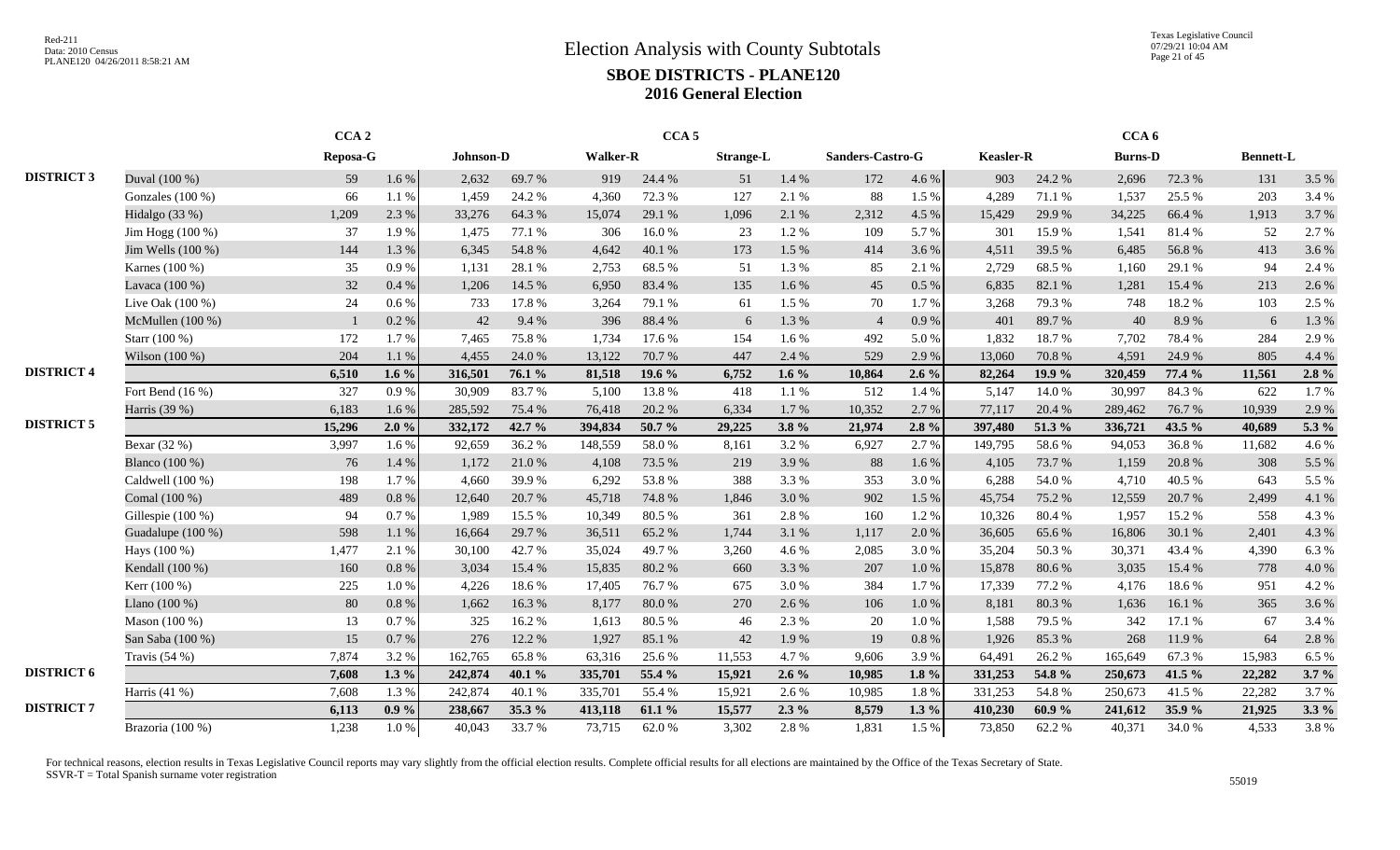|                   |                       |                  |        |                |        | <b>PRESIDENT</b> |           |                 |          |                |          |             |        | <b>RR COMM1</b>    |        |          |         |
|-------------------|-----------------------|------------------|--------|----------------|--------|------------------|-----------|-----------------|----------|----------------|----------|-------------|--------|--------------------|--------|----------|---------|
|                   |                       | <b>Clinton-D</b> |        | <b>Trump-R</b> |        | Johnson-L        |           | Stein-G         |          | Write-In-W     |          | Yarbrough-D |        | <b>Christian-R</b> |        | Miller-L |         |
| <b>DISTRICT 7</b> | Chambers $(100\%)$    | 2,948            | 17.5 % | 13,339         | 79.2 % | 385              | 2.3%      | 59              | 0.4%     | 105            | $0.6\%$  | 2,754       | 16.8%  | 12,811             | 78.3%  | 570      | 3.5 %   |
|                   | Fort Bend (84 %)      | 103,338          | 45.9%  | 112,523        | 50.0%  | 6.437            | 2.9%      | 1,510           | 0.7 %    | 1,340          | 0.6%     | 89,727      | 40.1%  | 119,250            | 53.3%  | 10,391   | 4.6 %   |
|                   | Galveston $(100\%)$   | 43,658           | 35.5 % | 73,757         | 60.0%  | 4.045            | 3.3 %     | 889             | 0.7 %    | 554            | $0.5\%$  | 40,015      | 33.0%  | 72,067             | 59.5 % | 6,381    | 5.3 %   |
|                   | Hardin (100 %)        | 2,780            | 12.2 % | 19,606         | 86.1%  | 353              | 1.5 %     | 41              | 0.2 %    | $\Omega$       | $0.0\%$  | 2,956       | 13.3 % | 18,290             | 82.1 % | 807      | 3.6 %   |
|                   | Jasper (100 %)        | 2,582            | 19.2%  | 10,577         | 78.8%  | 154              | 1.1%      | 37              | 0.3 %    | 76             | 0.6%     | 2,546       | 19.4 % | 10,081             | 77.0 % | 331      | 2.5 %   |
|                   | Jefferson $(100\%)$   | 42,443           | 48.4%  | 42,862         | 48.9%  | 1.714            | 2.0%      | 420             | $0.5\%$  | 179            | 0.2%     | 42,047      | 49.1 % | 40,111             | 46.9%  | 2,420    | 2.8%    |
|                   | Liberty (100 %)       | 4,862            | 20.0%  | 18,892         | 77.9 % | 364              | 1.5 %     | 85              | 0.4%     | 64             | 0.3%     | 4,741       | 20.2 % | 17,409             | 74.3 % | 887      | 3.8%    |
|                   | Newton (100 %)        | 1,156            | 20.9%  | 4,288          | 77.5 % | 66               | 1.2%      | 13              | 0.2 %    | 11             | 0.2 %    | 1,355       | 25.8%  | 3.641              | 69.3%  | 194      | 3.7%    |
|                   | Orange (100 %)        | 5,735            | 17.8%  | 25,513         | 79.4 % | 550              | 1.7%      | 115             | 0.4%     | 229            | 0.7%     | 6,056       | 19.4 % | 23,683             | 75.7%  | 1,120    | 3.6%    |
|                   | Sabine (100 %)        | 614              | 13.2 % | 3,992          | 86.0%  | 27               | $0.6\%$   | 9               | 0.2 %    | $\Omega$       | 0.0 %    | 588         | 13.0%  | 3,819              | 84.3%  | 91       | 2.0%    |
|                   | San Augustine (100 %) | 910              | 25.4 % | 2,622          | 73.3 % | 30               | $0.8\ \%$ | 6               | 0.2 %    | 11             | 0.3%     | 867         | 25.4 % | 2.462              | 72.0%  | 70       | 2.0 %   |
|                   | Tyler (100 %)         | 1,248            | 15.5 % | 6,624          | 82.5 % | 103              | 1.3%      | 22              | 0.3%     | 33             | 0.4%     | 1,377       | 17.8 % | 6.023              | 77.9 % | 256      | 3.3 %   |
| <b>DISTRICT 8</b> |                       | 205,760          | 31.5 % | 416,239        | 63.7 % | 21,034           | $3.2\%$   | 4,408           | $0.7 \%$ | 5,811          | $0.9\%$  | 177,223     | 27.7 % | 416,077            | 65.1 % | 31,838   | 5.0 $%$ |
|                   | Brazos (100 %)        | 23,120           | 34.4 % | 38,734         | 57.6 % | 3,813            | 5.7%      | 536             | $0.8~\%$ | 1,003          | 1.5%     | 18,608      | 28.5 % | 40,281             | 61.7%  | 4,463    | 6.8%    |
|                   | Grimes (100 %)        | 2,194            | 23.0%  | 7,065          | 74.1 % | 219              | 2.3 %     | 50              | $0.5\%$  | 5              | 0.1 %    | 2,131       | 22.8%  | 6,792              | 72.7 % | 307      | 3.3 %   |
|                   | Harris $(20\%)$       | 119,175          | 38.9%  | 173,103        | 56.6%  | 9,593            | 3.1 %     | 2,465           | $0.8 \%$ | 1,696          | $0.6\%$  | 103,988     | 34.5 % | 174,928            | 58.0%  | 14,908   | 4.9 %   |
|                   | Houston $(100\%)$     | 1,978            | 23.7 % | 6,205          | 74.3 % | 90               | 1.1%      | 29              | 0.3 %    | 51             | 0.6%     | 1,943       | 24.0 % | 5,890              | 72.9 % | 181      | 2.2 %   |
|                   | Montgomery (100 %)    | 45,835           | 22.3 % | 150,314        | 73.0%  | 6,142            | 3.0%      | 1,018           | $0.5\%$  | 2,595          | 1.3%     | 37,983      | 18.9%  | 150,340            | 74.9%  | 9,648    | 4.8%    |
|                   | Polk (100 %)          | 4,187            | 21.0%  | 15,176         | 76.1 % | 367              | 1.8%      | 86              | 0.4%     | 116            | 0.6%     | 3,887       | 20.7%  | 13,855             | 73.7%  | 771      | 4.1 %   |
|                   | San Jacinto (100 %)   | 2,038            | 19.6%  | 8,059          | 77.7 % | 170              | 1.6 %     | 52              | $0.5\%$  | 53             | 0.5%     | 2.060       | 20.9 % | 7.304              | 74.0%  | 392      | 4.0%    |
|                   | Trinity (100 %)       | 1,142            | 19.1 % | 4,699          | 78.8 % | 80               | 1.3%      | 11              | 0.2 %    | 33             | 0.6 %    | 1,149       | 20.1 % | 4,324              | 75.6%  | 177      | 3.1 %   |
|                   | Walker (100 %)        | 6,091            | 30.5 % | 12,884         | 64.6 % | 560              | 2.8%      | 161             | 0.8%     | 259            | 1.3%     | 5,474       | 28.4 % | 12,363             | 64.1 % | 991      | 5.1 %   |
| <b>DISTRICT 9</b> |                       | 148,687          | 22.7 % | 486,392        | 74.1 % | 13,987           | 2.1%      | 2,621           | $0.4\%$  | 4,542          | $0.7 \%$ | 139,938     | 21.9 % | 467,142            | 73.1 % | 23,935   | 3.7%    |
|                   | Anderson $(100\%)$    | 3,369            | 19.8%  | 13,206         | 77.8 % | 308              | 1.8%      | 57              | 0.3 %    | 41             | 0.2%     | 3,329       | 20.1 % | 12,344             | 74.5 % | 650      | 3.9%    |
|                   | Angelina (100 %)      | 7,538            | 25.1 % | 21,666         | 72.0 % | 560              | 1.9%      | 106             | 0.4 %    | 205            | 0.7%     | 7,056       | 24.0 % | 21,379             | 72.6 % | 702      | 2.4 %   |
|                   | Bowie (100 %)         | 8,831            | 25.5 % | 24,913         | 72.0%  | 582              | 1.7%      | 143             | 0.4 %    | 113            | 0.3%     | 8,678       | 25.7%  | 23,304             | 69.1 % | 1,279    | 3.8%    |
|                   | Camp (100 %)          | 1,260            | 27.7 % | 3,201          | 70.5 % | 66               | 1.5%      | 15              | 0.3%     | $\overline{0}$ | 0.0 %    | 1,214       | 27.4 % | 3,013              | 67.9%  | 143      | 3.2 %   |
|                   | Cass $(100\%)$        | 2,387            | 19.4 % | 9,670          | 78.7%  | 144              | 1.2%      | 34              | 0.3%     | 48             | 0.4%     | 2,485       | 20.6%  | 9,152              | 75.9%  | 325      | 2.7 %   |
|                   | Cherokee (100 %)      | 3,469            | 20.7%  | 12,919         | 76.9%  | 305              | 1.8%      | 34              | 0.2 %    | 63             | 0.4%     | 3,426       | 20.9%  | 12,246             | 74.7%  | 526      | 3.2 %   |
|                   | Delta (100 %)         | 400              | 17.5 % | 1,836          | 80.5 % | 36               | 1.6%      | $7\phantom{.0}$ | 0.3 %    | 2              | 0.1 %    | 366         | 16.7%  | 1,696              | 77.5 % | 94       | 4.3%    |
|                   | Fannin (100 %)        | 2,123            | 17.7 % | 9,536          | 79.3 % | 267              | 2.2%      | 46              | $0.4~\%$ | 49             | 0.4 %    | 2,105       | 17.9%  | 8,969              | 76.3%  | 503      | 4.3 %   |
|                   | Franklin $(100\%)$    | 665              | 15.2%  | 3,583          | 81.9%  | 96               | 2.2%      | 12              | 0.3%     | 21             | $0.5\%$  | 635         | 14.8 % | 3,364              | 78.6%  | 244      | 5.7 %   |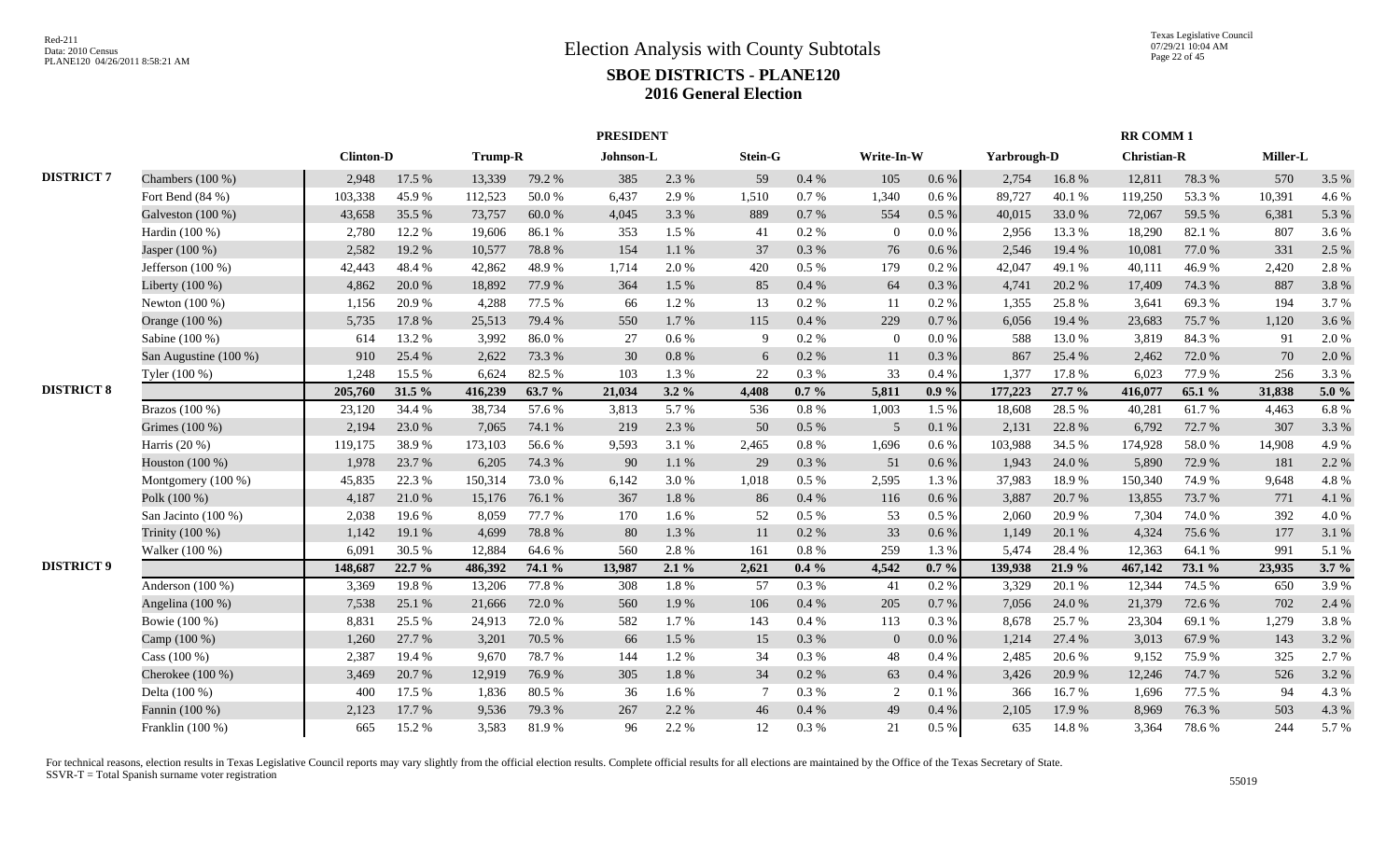|                   |                       |           | <b>RR COMM1</b> |            |        |                     | SUP CT <sub>3</sub> |         |         |         |           |         |        | SUP CT 5 |        |          |         |
|-------------------|-----------------------|-----------|-----------------|------------|--------|---------------------|---------------------|---------|---------|---------|-----------|---------|--------|----------|--------|----------|---------|
|                   |                       | Salinas-G |                 | Lehrmann-R |        | <b>Westergren-D</b> |                     | Glass-L |         | Munoz-G |           | Green-R |        | Garza-D  |        | Oxford-L |         |
| <b>DISTRICT 7</b> | Chambers (100 %)      | 226       | 1.4%            | 12,918     | 79.5 % | 2,649               | 16.3%               | 491     | 3.0%    | 189     | $1.2 \%$  | 13,037  | 79.8%  | 2,780    | 17.0%  | 412      | 2.5 %   |
|                   | Fort Bend $(84%)$     | 4,309     | 1.9%            | 123,457    | 55.1 % | 90,549              | 40.4 %              | 6,439   | 2.9 %   | 3,766   | 1.7 %     | 121,852 | 54.5 % | 94,579   | 42.3 % | 5,463    | 2.4 %   |
|                   | Galveston $(100\%)$   | 2,698     | 2.2 %           | 74,973     | 61.8%  | 39,159              | 32.3 %              | 4,991   | 4.1 %   | 2,099   | 1.7 %     | 74,821  | 61.7%  | 40,893   | 33.7 % | 4,114    | 3.4 %   |
|                   | Hardin (100 %)        | 222       | 1.0%            | 18,595     | 83.4%  | 2,912               | 13.1 %              | 621     | 2.8%    | 170     | 0.8%      | 18,707  | 84.1 % | 2,743    | 12.3 % | 663      | 3.0%    |
|                   | Jasper (100 %)        | 140       | 1.1 %           | 9,883      | 76.1%  | 2,685               | 20.7%               | 300     | 2.3 %   | 119     | $0.9\ \%$ | 10,008  | 77.2 % | 2,575    | 19.9%  | 291      | 2.2 %   |
|                   | Jefferson $(100\%)$   | 1,037     | 1.2%            | 41,217     | 48.0%  | 41,873              | 48.8%               | 1,881   | 2.2 %   | 814     | 0.9%      | 40.919  | 47.7 % | 42,092   | 49.0%  | 2,296    | 2.7%    |
|                   | Liberty $(100\%)$     | 391       | 1.7%            | 17,684     | 75.6%  | 4,646               | 19.9%               | 718     | 3.1 %   | 339     | 1.4 %     | 18,081  | 77.3 % | 4,515    | 19.3 % | 582      | 2.5 %   |
|                   | Newton $(100\%)$      | 64        | 1.2%            | 3,638      | 70.1%  | 1,359               | 26.2%               | 149     | 2.9%    | 47      | $0.9\ \%$ | 3,785   | 72.9%  | 1,238    | 23.9%  | 109      | 2.1 %   |
|                   | Orange (100 %)        | 416       | 1.3%            | 24,191     | 77.4 % | 5,856               | 18.7%               | 933     | 3.0%    | 272     | 0.9%      | 24,274  | 77.6 % | 5,776    | 18.5 % | 928      | 3.0%    |
|                   | Sabine (100 %)        | 30        | 0.7%            | 3,683      | 82.8%  | 645                 | 14.5 %              | 90      | 2.0 %   | 28      | 0.6%      | 3,729   | 84.1 % | 606      | 13.7 % | 71       | 1.6%    |
|                   | San Augustine (100 %) | 19        | $0.6\%$         | 2,331      | 69.7%  | 940                 | 28.1 %              | 54      | 1.6 %   | 20      | 0.6 %     | 2,369   | 71.1 % | 884      | 26.5 % | 55       | 1.7%    |
|                   | Tyler (100 %)         | 72        | 0.9%            | 6,049      | 78.9%  | 1,359               | 17.7 %              | 213     | 2.8%    | 50      | 0.7%      | 6,167   | 80.4%  | 1,258    | 16.4 % | 195      | 2.5 %   |
| <b>DISTRICT 8</b> |                       | 13,650    | $2.1\%$         | 425,067    | 66.5 % | 177,632             | 27.8 %              | 23,600  | 3.7%    | 12,630  | 2.0%      | 424,338 | 66.4 % | 188,199  | 29.5 % | 19,804   | 3.1%    |
|                   | Brazos $(100\%)$      | 1,933     | 3.0%            | 40,484     | 63.1 % | 18,581              | 29.0%               | 3,570   | 5.6 %   | 1,540   | 2.4 %     | 40,003  | 62.4 % | 20,190   | 31.5 % | 3,104    | 4.8%    |
|                   | Grimes (100 %)        | 118       | 1.3%            | 6,874      | 73.2 % | 2,103               | 22.4 %              | 277     | 3.0%    | 135     | 1.4 %     | 6,916   | 73.8%  | 2.126    | 22.7 % | 244      | 2.6 %   |
|                   | Harris (20 %)         | 7,805     | 2.6%            | 180,032    | 59.7%  | 104,404             | 34.6 %              | 10,351  | 3.4 %   | 6,988   | 2.3 %     | 179,117 | 59.3%  | 111,050  | 36.7%  | 8,561    | 2.8%    |
|                   | Houston (100 %)       | 70        | 0.9%            | 5,837      | 72.6%  | 1,961               | 24.4 %              | 183     | 2.3 %   | 54      | $0.7~\%$  | 5,901   | 73.5 % | 1,922    | 24.0%  | 136      | 1.7%    |
|                   | Montgomery $(100\%)$  | 2,797     | 1.4 %           | 153,403    | 75.9%  | 38,248              | 18.9%               | 7,175   | 3.6 %   | 3,167   | 1.6%      | 153,475 | 76.1 % | 40,391   | 20.0%  | 6,232    | 3.1 %   |
|                   | Polk (100 %)          | 284       | 1.5 %           | 14,037     | 74.8%  | 3,830               | 20.4 %              | 678     | 3.6 %   | 223     | 1.2%      | 14,233  | 75.8%  | 3,815    | 20.3 % | 491      | 2.6 %   |
|                   | San Jacinto (100 %)   | 118       | 1.2%            | 7,430      | 75.4 % | 1,985               | 20.1 %              | 320     | 3.2%    | 119     | 1.2%      | 7,571   | 76.8%  | 1,954    | 19.8%  | 256      | 2.6 %   |
|                   | Trinity (100 %)       | 71        | 1.2%            | 4,318      | 76.0%  | 1,140               | 20.1 %              | 174     | 3.1 %   | 46      | $0.8~\%$  | 4,407   | 77.6 % | 1,101    | 19.4 % | 122      | 2.1 %   |
|                   | Walker (100 %)        | 454       | 2.4 %           | 12,652     | 65.7%  | 5,380               | 27.9%               | 872     | 4.5 %   | 358     | 1.9%      | 12,715  | 66.1%  | 5,650    | 29.4 % | 658      | 3.4 %   |
| <b>DISTRICT 9</b> |                       | 8,376     | $1.3\%$         | 472,529    | 74.0 % | 138,756             | 21.7 %              | 20,622  | $3.2\%$ | 6,852   | $1.1\%$   | 475,509 | 74.5 % | 140,276  | 22.0%  | 17,447   | $2.7\%$ |
|                   | Anderson (100 %)      | 237       | 1.4 %           | 12,534     | 75.8%  | 3,225               | 19.5 %              | 593     | 3.6%    | 189     | 1.1%      | 12,671  | 76.6%  | 3,256    | 19.7%  | 501      | 3.0%    |
|                   | Angelina (100 %)      | 291       | 1.0%            | 21,064     | 72.0%  | 7,207               | 24.6 %              | 712     | 2.4 %   | 288     | 1.0 %     | 21,249  | 72.6%  | 7,232    | 24.7 % | 582      | 2.0%    |
|                   | Bowie (100 %)         | 459       | 1.4 %           | 23,661     | 70.2%  | 8,506               | 25.3 %              | 1,222   | 3.6 %   | 293     | 0.9%      | 23,980  | 71.2%  | 8,423    | 25.0%  | 988      | 2.9 %   |
|                   | Camp (100 %)          | 67        | 1.5 %           | 3,049      | 68.9%  | 1,189               | 26.9%               | 125     | 2.8%    | 63      | 1.4 %     | 3,081   | 69.6%  | 1,215    | 27.5 % | 99       | 2.2 %   |
|                   | Cass (100 %)          | 102       | 0.8%            | 9,215      | 76.3%  | 2,450               | 20.3 %              | 325     | 2.7%    | 94      | $0.8~\%$  | 9,369   | 77.6 % | 2,392    | 19.8%  | 244      | 2.0%    |
|                   | Cherokee (100 %)      | 195       | 1.2%            | 12,308     | 75.1 % | 3,320               | 20.3 %              | 555     | 3.4 %   | 203     | 1.2 %     | 12,513  | 76.5 % | 3,309    | 20.2 % | 418      | 2.6 %   |
|                   | Delta (100 %)         | 31        | 1.4 %           | 1,718      | 78.1 % | 389                 | 17.7 %              | 66      | 3.0 %   | 28      | 1.3 %     | 1,750   | 80.0%  | 363      | 16.6 % | 57       | 2.6 %   |
|                   | Fannin (100 %)        | 182       | 1.5 %           | 9,072      | 76.8%  | 2,138               | 18.1 %              | 438     | 3.7 %   | 160     | 1.4 %     | 9,203   | 77.9 % | 2,124    | 18.0%  | 361      | 3.1 %   |
|                   | Franklin $(100\%)$    | 37        | 0.9%            | 3,438      | 80.6%  | 626                 | 14.7%               | 170     | 4.0 %   | 32      | $0.8~\%$  | 3,484   | 81.7%  | 614      | 14.4 % | 145      | 3.4 %   |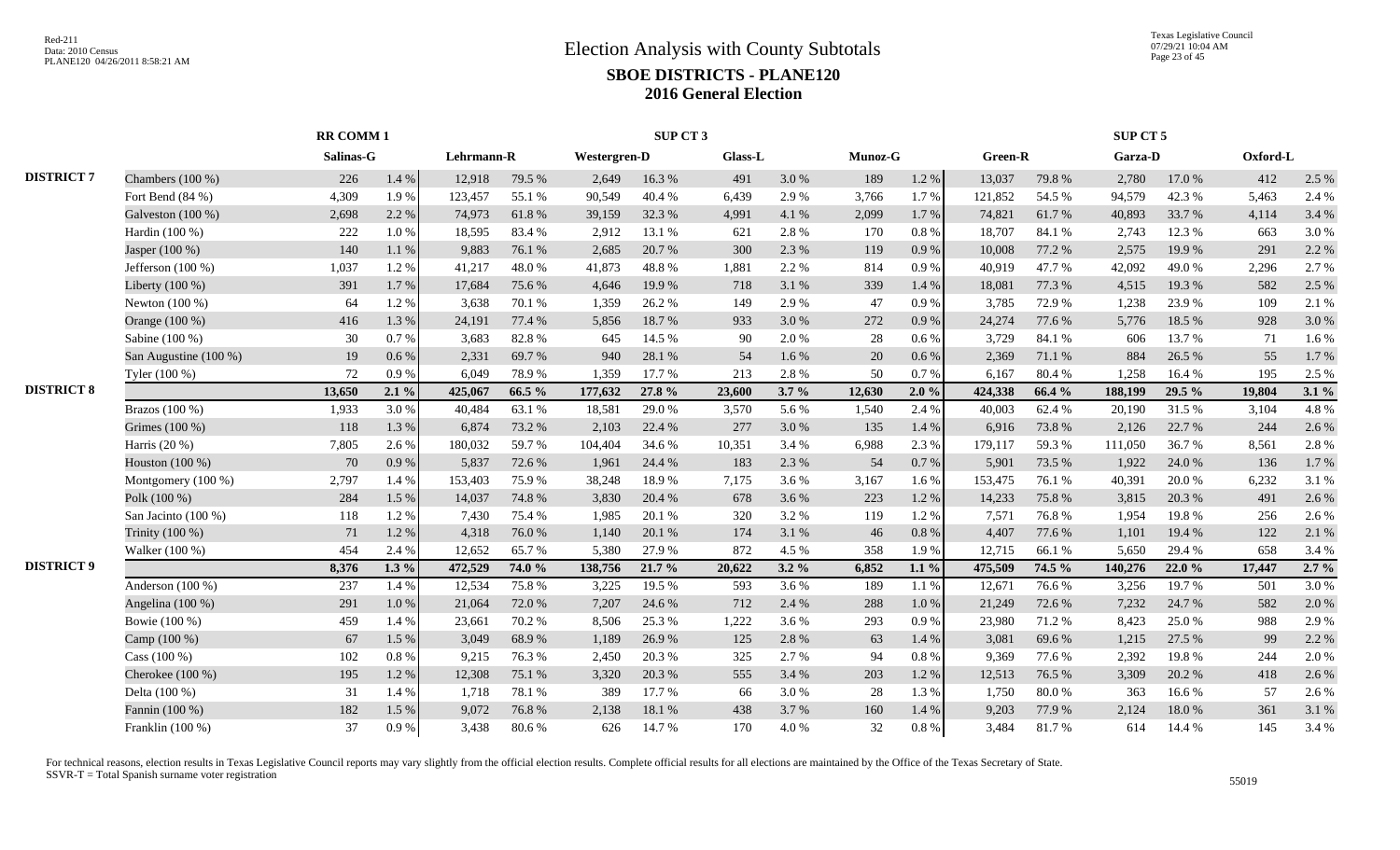Texas Legislative Council 07/29/21 10:04 AM Page 24 of 45

|                   |                       | SUP CT 5    |          |                 |        |                   | <b>SUP CT 9</b> |                 |         |            |           |                 |          | CCA <sub>2</sub> |        |         |         |
|-------------------|-----------------------|-------------|----------|-----------------|--------|-------------------|-----------------|-----------------|---------|------------|-----------|-----------------|----------|------------------|--------|---------|---------|
|                   |                       | Waterbury-G |          | <b>Guzman-R</b> |        | <b>Robinson-D</b> |                 | <b>Fulton-L</b> |         | Chisholm-G |           | <b>Meyers-D</b> |          | Keel-R           |        | $Ash-L$ |         |
| <b>DISTRICT 7</b> | Chambers (100 %)      | 117         | 0.7 %    | 12,849          | 79.2 % | 2,732             | 16.8%           | 485             | 3.0%    | 156        | $1.0\ \%$ | 2,851           | 17.5 %   | 12,873           | 79.0%  | 474     | 2.9 %   |
|                   | Fort Bend (84 %)      | 1,843       | 0.8%     | 124,656         | 55.7%  | 91,434            | 40.9%           | 5,701           | 2.5 %   | 1,928      | 0.9%      | 92,899          | 41.6%    | 122,613          | 54.9%  | 5,768   | 2.6%    |
|                   | Galveston $(100\%)$   | 1,348       | 1.1%     | 75,159          | 61.9%  | 40,135            | 33.1 %          | 4,497           | 3.7 %   | 1,625      | 1.3 %     | 40,608          | 33.6 %   | 74,541           | 61.7%  | 4,247   | 3.5 %   |
|                   | Hardin (100 %)        | 135         | 0.6 %    | 18,427          | 82.9%  | 2,903             | 13.1 %          | 645             | 2.9 %   | 262        | 1.2%      | 2,989           | 13.5 %   | 18,442           | 83.1 % | 626     | 2.8%    |
|                   | Jasper (100 %)        | 98          | 0.8%     | 9,712           | 75.0 % | 2,757             | 21.3%           | 301             | 2.3 %   | 180        | 1.4 %     | 2,637           | 20.7%    | 9,723            | 76.4 % | 296     | 2.3 %   |
|                   | Jefferson $(100\%)$   | 530         | 0.6%     | 41,337          | 48.2%  | 42,044            | 49.0%           | 1,724           | 2.0 %   | 653        | $0.8\%$   | 42,623          | 49.7%    | 40,792           | 47.6 % | 1,665   | 1.9%    |
|                   | Liberty $(100\%)$     | 208         | 0.9%     | 17,513          | 74.9%  | 4,729             | 20.2 %          | 775             | 3.3 %   | 379        | 1.6 %     | 4,759           | 20.4 %   | 17,596           | 75.5 % | 760     | 3.3 %   |
|                   | Newton (100 %)        | 58          | 1.1%     | 3,513           | 68.0%  | 1,356             | 26.3%           | 182             | 3.5 %   | 114        | 2.2 %     | 1,401           | 27.2 %   | 3,564            | 69.2%  | 138     | 2.7%    |
|                   | Orange (100 %)        | 284         | 0.9 %    | 23,984          | 76.8%  | 5,950             | 19.0%           | 905             | 2.9 %   | 397        | 1.3%      | 6,149           | 19.7%    | 23,948           | 76.8%  | 878     | 2.8%    |
|                   | Sabine (100 %)        | 29          | 0.7 %    | 3,638           | 81.9%  | 639               | 14.4 %          | 106             | 2.4 %   | 60         | 1.4 %     | 659             | 14.9%    | 3,651            | 82.4%  | 86      | 1.9%    |
|                   | San Augustine (100 %) | 22          | 0.7%     | 2,282           | 68.3%  | 919               | 27.5 %          | 86              | 2.6 %   | 52         | 1.6%      | 932             | 28.1 %   | 2,274            | 68.6%  | 93      | 2.8%    |
|                   | Tyler (100 %)         | 53          | 0.7%     | 5,961           | 77.7 % | 1,363             | 17.8%           | 234             | 3.0%    | 118        | 1.5 %     | 1,391           | 18.2 %   | 5,975            | 78.2%  | 222     | 2.9%    |
| <b>DISTRICT 8</b> |                       | 6,539       | $1.0 \%$ | 428,863         | 67.2 % | 181,152           | 28.4 %          | 21,281          | $3.3\%$ | 7,204      | $1.1\%$   | 184,657         | 29.0 %   | 423,448          | 66.5 % | 21,658  | 3.4%    |
|                   | Brazos (100 %)        | 762         | 1.2%     | 40,741          | 63.6%  | 19,128            | 29.9%           | 3,369           | 5.3 %   | 826        | 1.3%      | 19,840          | 31.2%    | 39,577           | 62.2%  | 3,400   | 5.3 %   |
|                   | Grimes (100 %)        | 81          | 0.9%     | 6,824           | 72.9 % | 2,156             | 23.0%           | 292             | 3.1 %   | 91         | 1.0%      | 2,159           | 23.1 %   | 6,859            | 73.3 % | 262     | 2.8%    |
|                   | Harris $(20\%)$       | 3,483       | 1.2%     | 183,203         | 60.7%  | 105,964           | 35.1 %          | 9,133           | 3.0%    | 3,530      | 1.2%      | 108,276         | 36.0%    | 179,445          | 59.6%  | 9,441   | 3.1%    |
|                   | Houston (100 %)       | 66          | 0.8 %    | 5,781           | 72.1 % | 1.946             | 24.3 %          | 197             | 2.5 %   | 89         | 1.1%      | 2,055           | 25.6%    | 5.748            | 71.6%  | 184     | 2.3 %   |
|                   | Montgomery (100 %)    | 1,578       | 0.8 %    | 154,202         | 76.4%  | 39,274            | 19.5 %          | 6,506           | 3.2 %   | 1,816      | 0.9%      | 39,511          | 19.6%    | 153,552          | 76.3%  | 6,591   | 3.3%    |
|                   | Polk (100 %)          | 236         | 1.3%     | 13,880          | 74.1 % | 3,934             | 21.0%           | 595             | 3.2 %   | 325        | 1.7%      | 3,903           | 20.9%    | 14,011           | 75.0%  | 591     | 3.2%    |
|                   | San Jacinto (100 %)   | 78          | 0.8%     | 7,350           | 74.8%  | 2,033             | 20.7%           | 317             | 3.2%    | 126        | 1.3%      | 2,028           | 20.6%    | 7,419            | 75.5 % | 295     | 3.0%    |
|                   | Trinity (100 %)       | 46          | 0.8%     | 4,257           | 75.3 % | 1,153             | 20.4 %          | 141             | 2.5 %   | 102        | 1.8%      | 1,160           | 20.5 %   | 4,304            | 76.0%  | 169     | 3.0%    |
|                   | Walker (100 %)        | 209         | 1.1%     | 12,625          | 65.7%  | 5,564             | 29.0 %          | 731             | 3.8%    | 299        | 1.6%      | 5,725           | 29.8%    | 12,533           | 65.3%  | 725     | 3.8%    |
| <b>DISTRICT 9</b> |                       | 4,720       | $0.7 \%$ | 468,450         | 73.5 % | 142,185           | 22.3 %          | 19,811          | $3.1\%$ | 7,090      | $1.1\%$   | 142,699         | $22.4\%$ | 469.330          | 73.8%  | 19,884  | $3.1\%$ |
|                   | Anderson $(100\%)$    | 119         | 0.7%     | 12,417          | 75.2 % | 3,329             | 20.2 %          | 586             | 3.5 %   | 185        | 1.1 %     | 3,415           | 20.7%    | 12,335           | 74.9%  | 611     | 3.7%    |
|                   | Angelina $(100\%)$    | 198         | 0.7%     | 21,009          | 71.9%  | 7,243             | 24.8%           | 658             | 2.3 %   | 317        | 1.1%      | 7,414           | 25.4 %   | 20,950           | 71.8%  | 683     | 2.3 %   |
|                   | Bowie (100 %)         | 279         | $0.8 \%$ | 23,378          | 69.5 % | 8,754             | 26.0%           | 1,107           | 3.3 %   | 409        | 1.2%      | 8,694           | 25.9%    | 23,481           | 69.9%  | 1,141   | 3.4 %   |
|                   | Camp (100 %)          | 30          | 0.7 %    | 3,009           | 68.0%  | 1,229             | 27.8%           | 140             | 3.2%    | 46         | 1.0%      | 1,247           | 28.2 %   | 3,007            | 68.0%  | 135     | 3.1%    |
|                   | Cass (100 %)          | 67          | $0.6\%$  | 9,158           | 75.9%  | 2,505             | 20.8%           | 307             | 2.5 %   | 102        | 0.8 %     | 2,520           | 20.9%    | 9,211            | 76.4%  | 271     | 2.2 %   |
|                   | Cherokee (100 %)      | 112         | 0.7%     | 12,132          | 74.3 % | 3,445             | 21.1 %          | 565             | 3.5 %   | 186        | 1.1%      | 3,434           | 21.1 %   | 12,219           | 75.1 % | 524     | 3.2%    |
|                   | Delta (100 %)         | 18          | $0.8~\%$ | 1,692           | 77.7 % | 383               | 17.6 %          | 70              | 3.2%    | 34         | 1.6%      | 380             | 17.5 %   | 1,701            | 78.4%  | 67      | 3.1%    |
|                   | Fannin (100 %)        | 121         | 1.0%     | 9,042           | 76.6%  | 2,211             | 18.7%           | 398             | 3.4 %   | 146        | 1.2%      | 2,228           | 18.9%    | 9,082            | 77.1 % | 388     | 3.3 %   |
|                   | Franklin (100 %)      | 23          | $0.5\%$  | 3,361           | 79.0%  | 656               | 15.4 %          | 171             | 4.0%    | 68         | 1.6%      | 685             | 16.2%    | 3,359            | 79.2 % | 174     | 4.1 %   |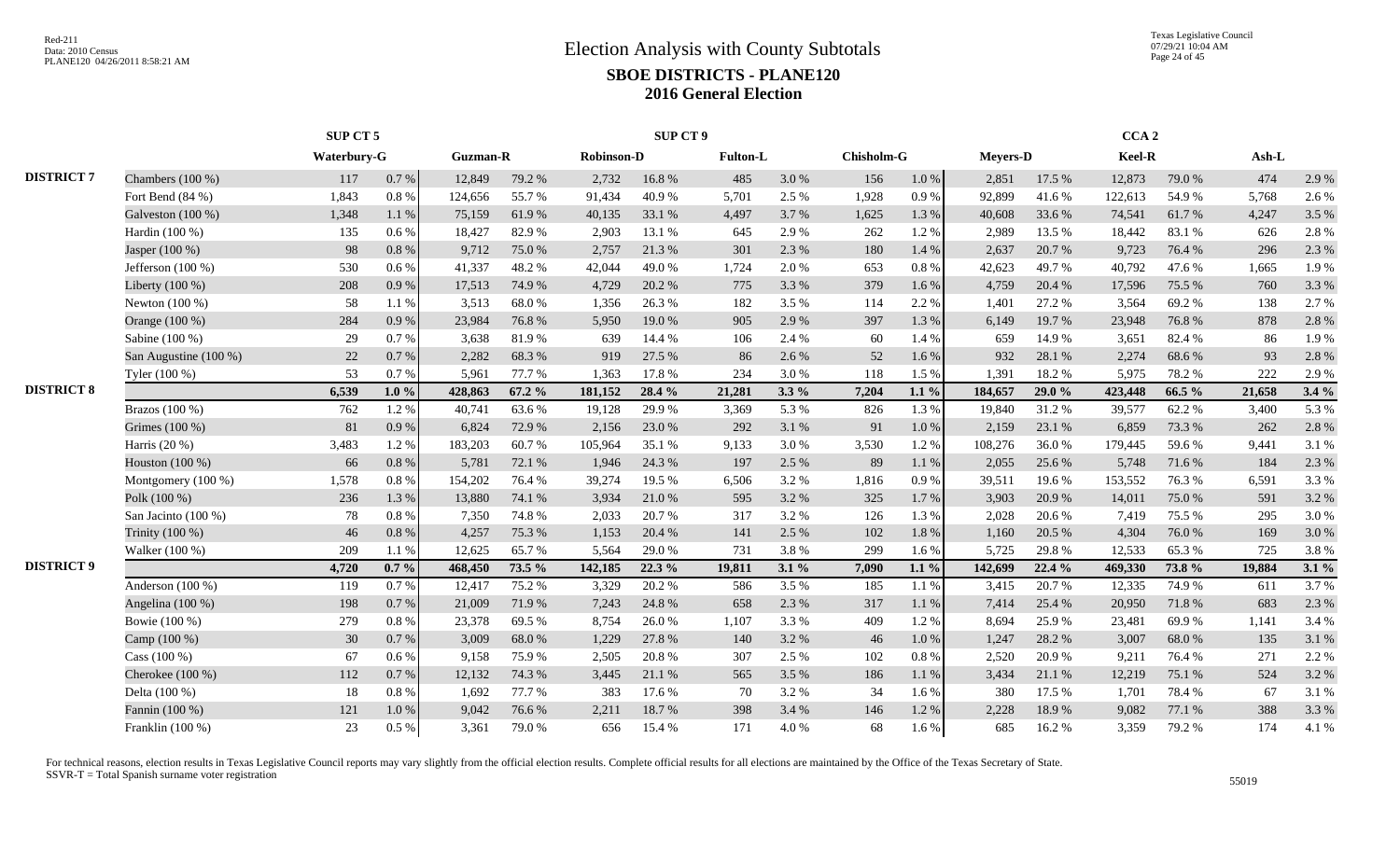Texas Legislative Council 07/29/21 10:04 AM Page 25 of 45

|                   |                       | CCA <sub>2</sub> |          |           |        |                 | CCA <sub>5</sub> |                  |           |                  |           |                  |        | CCA <sub>6</sub> |          |                  |         |
|-------------------|-----------------------|------------------|----------|-----------|--------|-----------------|------------------|------------------|-----------|------------------|-----------|------------------|--------|------------------|----------|------------------|---------|
|                   |                       | Reposa-G         |          | Johnson-D |        | <b>Walker-R</b> |                  | <b>Strange-L</b> |           | Sanders-Castro-G |           | <b>Keasler-R</b> |        | <b>Burns-D</b>   |          | <b>Bennett-L</b> |         |
| <b>DISTRICT 7</b> | Chambers $(100\%)$    | 102              | $0.6\%$  | 2.764     | 17.0 % | 12,987          | 79.9%            | 358              | 2.2 %     | 137              | $0.8\ \%$ | 12,907           | 79.4 % | 2,809            | 17.3 %   | 549              | 3.4 %   |
|                   | Fort Bend $(84%)$     | 2,020            | 0.9%     | 92.830    | 41.5 % | 122,733         | 54.9%            | 4.910            | 2.2 %     | 3.140            | 1.4 %     | 122.423          | 55.0 % | 93.833           | 42.1 %   | 6.428            | 2.9%    |
|                   | Galveston $(100\%)$   | 1,379            | 1.1%     | 40,888    | 33.8%  | 74,673          | 61.8%            | 3,530            | 2.9 %     | 1,819            | 1.5 %     | 74,638           | 61.9%  | 41,040           | 34.1 %   | 4,841            | 4.0%    |
|                   | Hardin (100 %)        | 127              | 0.6 %    | 2,871     | 12.9 % | 18,822          | 84.6 %           | 421              | 1.9%      | 144              | $0.6\%$   | 18,445           | 83.4%  | 2,968            | 13.4 %   | 714              | 3.2 %   |
|                   | Jasper (100 %)        | 76               | $0.6\%$  | 2,632     | 20.3 % | 10,063          | 77.6 %           | 195              | 1.5 %     | 79               | $0.6\%$   | 9,875            | 76.3%  | 2,773            | 21.4 %   | 300              | 2.3 %   |
|                   | Jefferson $(100\%)$   | 619              | 0.7%     | 41,874    | 48.8%  | 41,840          | 48.8%            | 1,361            | 1.6 %     | 712              | 0.8 %     | 40,866           | 47.8%  | 42,528           | 49.7%    | 2,098            | 2.5 %   |
|                   | Liberty $(100\%)$     | 182              | 0.8%     | 4,686     | 20.0 % | 17,914          | 76.6 %           | 484              | 2.1 %     | 303              | 1.3%      | 17,537           | 75.5 % | 4.799            | 20.7 %   | 879              | 3.8%    |
|                   | Newton (100 %)        | 46               | 0.9%     | 1,285     | 24.8%  | 3,770           | 72.7 %           | 88               | 1.7%      | 43               | 0.8%      | 3,605            | 69.9%  | 1.389            | 26.9%    | 163              | 3.2 %   |
|                   | Orange (100 %)        | 224              | 0.7%     | 5,937     | 19.0%  | 24,370          | 78.0%            | 680              | 2.2 %     | 270              | 0.9%      | 24,103           | 77.2 % | 6,105            | 19.6%    | 998              | 3.2%    |
|                   | Sabine (100 %)        | 33               | 0.7%     | 631       | 14.2 % | 3,714           | 83.6%            | 68               | 1.5 %     | 27               | 0.6 %     | 3,664            | 82.7%  | 666              | 15.0%    | 102              | 2.3 %   |
|                   | San Augustine (100 %) | 16               | 0.5 %    | 921       | 27.6 % | 2,351           | 70.6%            | 41               | 1.2%      | 19               | 0.6 %     | 2,315            | 69.6%  | 938              | 28.2 %   | 72               | 2.2 %   |
|                   | Tyler (100 %)         | 51               | 0.7%     | 1.305     | 17.0 % | 6,166           | 80.4%            | 139              | 1.8%      | 55               | 0.7%      | 6.002            | 78.5%  | 1,393            | 18.2%    | 248              | 3.2%    |
| <b>DISTRICT 8</b> |                       | 6,825            | $1.1\%$  | 183,823   | 28.9%  | 425,554         | 66.8%            | 17.666           | $2.8\%$   | 10,065           | $1.6\%$   | 423,845          | 66.7%  | 187,147          | 29.5 %   | 24,130           | $3.8\%$ |
|                   | Brazos (100 %)        | 844              | 1.3%     | 19,416    | 30.5 % | 40,245          | 63.2%            | 2,910            | 4.6 %     | 1,148            | 1.8%      | 40,124           | 63.2%  | 19,838           | 31.2 %   | 3,572            | 5.6%    |
|                   | Grimes (100 %)        | 73               | 0.8%     | 2,162     | 23.1 % | 6,898           | 73.6 %           | 209              | 2.2 %     | 106              | 1.1 %     | 6,904            | 74.0%  | 2,133            | 22.8%    | 298              | 3.2 %   |
|                   | Harris $(20\%)$       | 3,722            | 1.2%     | 108,048   | 35.9%  | 179,659         | 59.7%            | 7,618            | 2.5 %     | 5,532            | 1.8%      | 179,228          | 59.7%  | 110,099          | 36.7%    | 10,985           | 3.7%    |
|                   | Houston $(100\%)$     | 39               | $0.5\%$  | 1,923     | 24.0%  | 5.915           | 73.8%            | 111              | 1.4 %     | 65               | 0.8 %     | 5,786            | 72.4 % | 2.003            | 25.1 %   | 199              | 2.5 %   |
|                   | Montgomery (100 %)    | 1,634            | 0.8%     | 39.697    | 19.7 % | 154,005         | 76.3%            | 5,512            | 2.7 %     | 2,542            | 1.3%      | 153.636          | 76.5%  | 40,161           | 20.0 %   | 7,025            | 3.5%    |
|                   | Polk (100 %)          | 175              | 0.9%     | 3,853     | 20.6 % | 14,218          | 76.0%            | 434              | 2.3 %     | 215              | 1.1 %     | 14,001           | 75.2%  | 3,970            | 21.3%    | 643              | 3.5 %   |
|                   | San Jacinto (100 %)   | 85               | 0.9%     | 2,013     | 20.5 % | 7,492           | 76.2%            | 225              | 2.3 %     | 102              | 1.0%      | 7,365            | 75.3%  | 2,053            | 21.0%    | 361              | 3.7 %   |
|                   | Trinity (100 %)       | 31               | 0.5 %    | 1,132     | 20.0%  | 4,398           | 77.7 %           | 89               | 1.6%      | 41               | 0.7%      | 4,300            | 76.3%  | 1,174            | 20.8%    | 163              | 2.9%    |
|                   | Walker (100 %)        | 222              | 1.2%     | 5,579     | 29.1 % | 12,724          | 66.4%            | 558              | 2.9%      | 314              | 1.6%      | 12,501           | 65.4%  | 5,716            | 29.9%    | 884              | 4.6%    |
| <b>DISTRICT 9</b> |                       | 4,319            | $0.7 \%$ | 142,347   | 22.3 % | 474,236         | 74.4 %           | 14,785           | $2.3\%$   | 5,884            | $0.9\%$   | 471,096          | 74.1 % | 143,298          | $22.5\%$ | 21,127           | $3.3\%$ |
|                   | Anderson (100 %)      | 116              | 0.7 %    | 3,349     | 20.3 % | 12,564          | 76.1 %           | 438              | 2.7%      | 150              | 0.9%      | 12,331           | 74.8%  | 3,340            | 20.3 %   | 807              | 4.9%    |
|                   | Angelina (100 %)      | 151              | 0.5 %    | 7,255     | 24.8%  | 21,242          | 72.6%            | 511              | 1.7%      | 235              | 0.8%      | 21,106           | 72.4 % | 7,386            | 25.3 %   | 679              | 2.3 %   |
|                   | Bowie (100 %)         | 258              | $0.8~\%$ | 8,707     | 25.9%  | 23,865          | 71.0%            | 764              | 2.3 %     | 273              | $0.8\%$   | 23,602           | 70.3%  | 8,752            | 26.1 %   | 1,233            | 3.7%    |
|                   | Camp (100 %)          | 32               | 0.7%     | 1,234     | 27.9 % | 3,060           | 69.2%            | 78               | $1.8\ \%$ | 52               | 1.2%      | 3,016            | 68.4%  | 1,271            | 28.8%    | 125              | 2.8%    |
|                   | Cass (100 %)          | 55               | 0.5 %    | 2,492     | 20.6%  | 9,307           | 76.9%            | 210              | 1.7%      | 94               | $0.8~\%$  | 9,311            | 77.3 % | 2,480            | 20.6%    | 258              | 2.1 %   |
|                   | Cherokee (100 %)      | 102              | 0.6 %    | 3,400     | 20.8 % | 12,426          | 76.1 %           | 362              | 2.2 %     | 144              | 0.9%      | 12,283           | 75.5 % | 3,434            | 21.1 %   | 544              | 3.3 %   |
|                   | Delta (100 %)         | 23               | 1.1 %    | 374       | 17.1 % | 1,748           | 80.0%            | 42               | 1.9%      | 20               | 0.9%      | 1,706            | 79.1 % | 392              | 18.2%    | 59               | 2.7%    |
|                   | Fannin (100 %)        | 87               | 0.7%     | 2,132     | 18.1 % | 9,229           | 78.2 %           | 308              | 2.6 %     | 132              | 1.1%      | 9,090            | 77.3 % | 2,191            | 18.6%    | 472              | 4.0%    |
|                   | Franklin (100 %)      | 22               | $0.5\%$  | 662       | 15.5 % | 3,449           | 81.0%            | 122              | 2.9%      | 27               | 0.6%      | 3,401            | 80.1 % | 653              | 15.4 %   | 193              | 4.5 %   |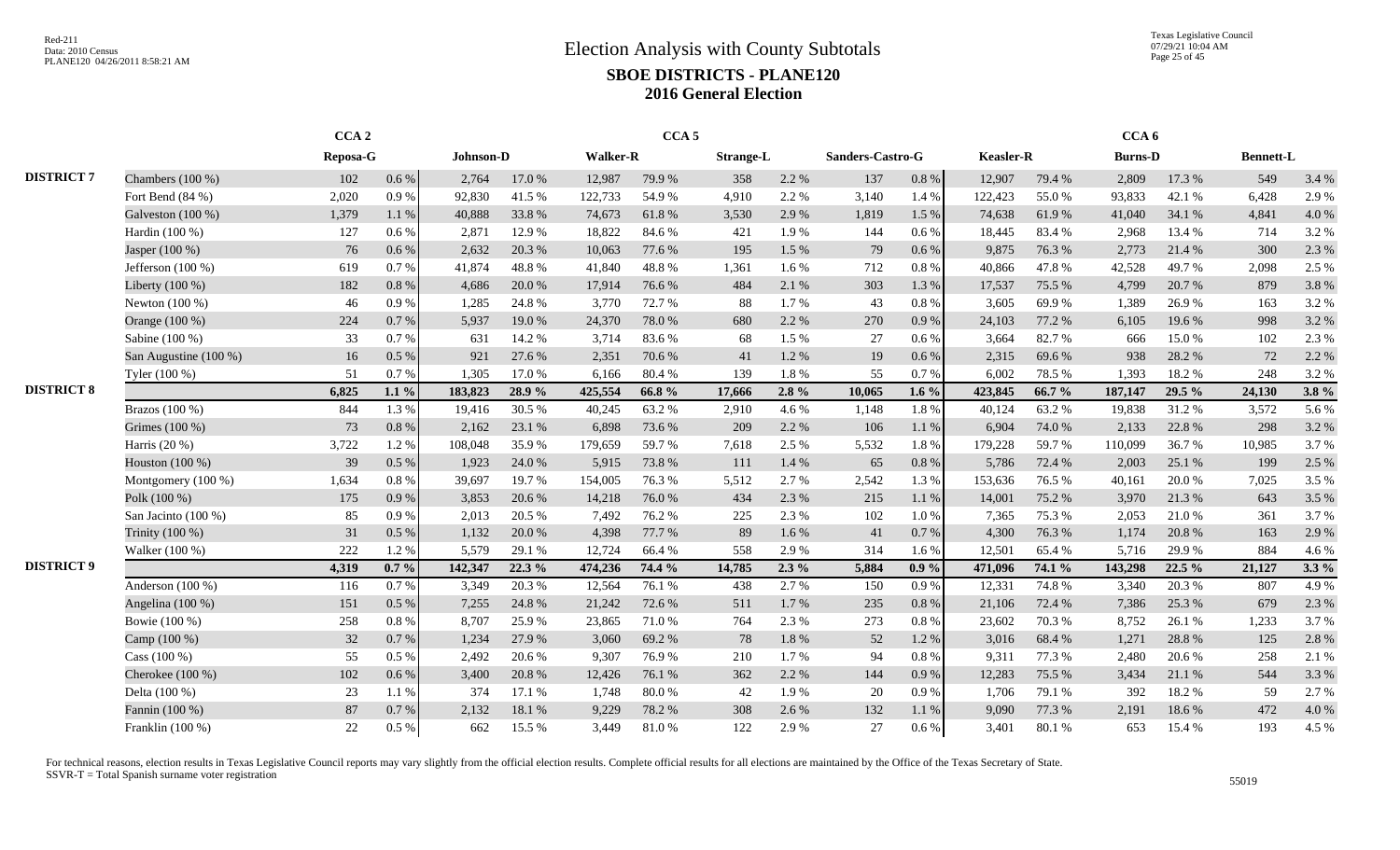|                    |                     |                  |        |         |        | <b>PRESIDENT</b> |       |         |           |                 |           |             |        | <b>RR COMM1</b>    |        |          |       |
|--------------------|---------------------|------------------|--------|---------|--------|------------------|-------|---------|-----------|-----------------|-----------|-------------|--------|--------------------|--------|----------|-------|
|                    |                     | <b>Clinton-D</b> |        | Trump-R |        | Johnson-L        |       | Stein-G |           | Write-In-W      |           | Yarbrough-D |        | <b>Christian-R</b> |        | Miller-L |       |
| <b>DISTRICT 9</b>  | Grayson (100 %)     | 10,301           | 21.6%  | 35,325  | 74.2 % | 1,258            | 2.6%  | 264     | 0.6 %     | 467             | $1.0\,\%$ | 9,412       | 20.4 % | 33,556             | 72.8%  | 2,331    | 5.1 % |
|                    | Gregg (100 %)       | 11,677           | 28.0%  | 28,764  | 68.9%  | 903              | 2.2%  | 150     | 0.4 %     | 255             | 0.6 %     | 10,940      | 26.6%  | 28,352             | 69.0%  | 1,375    | 3.3%  |
|                    | Harrison (100 %)    | 7,151            | 26.9%  | 18,749  | 70.6%  | 449              | 1.7%  | 76      | $0.3~\%$  | 123             | $0.5\ \%$ | 6,796       | 26.3 % | 18,033             | 69.7%  | 751      | 2.9%  |
|                    | Henderson $(100\%)$ | 5,669            | 18.9%  | 23,650  | 78.7%  | 535              | 1.8%  | 102     | 0.3%      | 87              | 0.3%      | 5,538       | 18.8%  | 22,724             | 77.0%  | 951      | 3.2%  |
|                    | Hopkins (100 %)     | 2,510            | 18.5 % | 10,707  | 79.1 % | 220              | 1.6%  | 44      | 0.3 %     | 57              | 0.4%      | 2,419       | 18.5 % | 9,968              | 76.1 % | 555      | 4.2%  |
|                    | Hunt $(100\%)$      | 6,396            | 20.3%  | 23,910  | 75.8%  | 862              | 2.7%  | 162     | $0.5\%$   | 224             | 0.7%      | 5,691       | 18.8%  | 22,303             | 73.8%  | 1,626    | 5.4 % |
|                    | Kaufman (100 %)     | 10,278           | 24.9%  | 29,587  | 71.7%  | 983              | 2.4 % | 197     | 0.5%      | 220             | 0.5%      | 9,584       | 23.7 % | 28,587             | 70.7%  | 1,657    | 4.1 % |
|                    | Lamar $(100\%)$     | 3,583            | 19.1 % | 14,561  | 77.8%  | 343              | 1.8%  | 70      | 0.4 %     | 157             | 0.8%      | 3,691       | 20.6 % | 13,267             | 73.9%  | 793      | 4.4 % |
|                    | Marion (100 %)      | 1,165            | 27.5 % | 2,983   | 70.4 % | 71               | 1.7%  | 13      | $0.3~\%$  | 6               | 0.1 %     | 1,144       | 27.6 % | 2,814              | 67.9%  | 136      | 3.3 % |
|                    | Morris (100 %)      | 1,425            | 28.5 % | 3,443   | 68.9%  | 77               | 1.5%  | 19      | 0.4%      | 30              | 0.6 %     | 1,514       | 31.7%  | 3,025              | 63.2%  | 183      | 3.8%  |
|                    | Nacogdoches (100 %) | 6,846            | 30.3%  | 14,771  | 65.3%  | 702              | 3.1%  | 159     | $0.7\ \%$ | 144             | $0.6\,\%$ | 6,013       | 27.2 % | 14,873             | 67.2%  | 808      | 3.6 % |
|                    | Panola (100 %)      | 1,835            | 17.6%  | 8,445   | 81.1%  | 109              | 1.0%  | 24      | 0.2 %     | 3               | $0.0\,\%$ | 1,831       | 17.9%  | 8,156              | 79.7%  | 172      | 1.7%  |
|                    | Rains (100 %)       | 628              | 13.4 % | 3,968   | 84.4 % | 80               | 1.7%  | 15      | $0.3~\%$  | $10\,$          | $0.2~\%$  | 644         | 14.0 % | 3,778              | 82.0%  | 139      | 3.0%  |
|                    | Red River $(100\%)$ | 1,149            | 22.3 % | 3,926   | 76.1 % | 67               | 1.3 % | 8       | $0.2~\%$  | -11             | 0.2%      | 1,167       | 24.0 % | 3,372              | 69.3%  | 280      | 5.8%  |
|                    | Rockwall (100 %)    | 9,633            | 24.0%  | 28,396  | 70.8%  | 1,293            | 3.2 % | 207     | 0.5%      | 562             | 1.4 %     | 7,955       | 20.3 % | 28,395             | 72.6 % | 2,108    | 5.4 % |
|                    | Rusk (100 %)        | 3,935            | 20.6%  | 14,675  | 76.7%  | 333              | 1.7%  | 51      | 0.3%      | 140             | 0.7%      | 3,722       | 20.2 % | 14,028             | 76.2%  | 497      | 2.7%  |
|                    | Shelby (100 %)      | 1,758            | 19.3 % | 7,179   | 79.0%  | 123              | 1.4 % | 21      | 0.2 %     | $7\phantom{.0}$ | 0.1%      | 1,695       | 18.9%  | 7,006              | 78.1 % | 204      | 2.3 % |
|                    | Smith (100 %)       | 22,300           | 26.3%  | 58,930  | 69.5 % | 2,076            | 2.4 % | 341     | 0.4%      | 1,121           | 1.3%      | 20.602      | 25.0%  | 58,217             | 70.6%  | 2,608    | 3.2%  |
|                    | Titus (100 %)       | 2,597            | 27.6 % | 6,511   | 69.1 % | 191              | 2.0%  | 44      | $0.5\ \%$ | 76              | $0.8\ \%$ | 2,465       | 27.2 % | 5,949              | 65.6%  | 436      | 4.8%  |
|                    | Upshur $(100\%)$    | 2,380            | 14.9%  | 13,209  | 82.5 % | 283              | 1.8%  | 59      | 0.4%      | 82              | $0.5\%$   | 2,382       | 15.1 % | 12,668             | 80.4%  | 560      | 3.6%  |
|                    | Van Zandt (100 %)   | 2,799            | 12.8%  | 18,473  | 84.4 % | 385              | 1.8%  | 77      | 0.4%      | 165             | 0.8 %     | 2,864       | 13.5 % | 17,290             | 81.4%  | 801      | 3.8%  |
|                    | Wood (100 %)        | 2,630            | 14.0%  | 15,700  | 83.8%  | 280              | 1.5%  | 64      | $0.3~\%$  | 53              | 0.3%      | 2,575       | 13.9%  | 15,314             | 82.6%  | 498      | 2.7%  |
| <b>DISTRICT 10</b> |                     | 287,936          | 42.5 % | 346,670 | 51.2 % | 28,054           | 4.1 % | 6,550   | $1.0 \%$  | 8,087           | $1.2\%$   | 243,623     | 37.0 % | 345,690            | 52.6 % | 45,793   | 7.0%  |
|                    | Austin (100 %)      | 2,320            | 18.8%  | 9,637   | 78.0%  | 248              | 2.0%  | 51      | 0.4 %     | 94              | 0.8%      | 2,089       | 17.4 % | 9,146              | 76.1 % | 591      | 4.9%  |
|                    | Bastrop (100 %)     | 10,569           | 36.9%  | 16,328  | 57.0%  | 1,063            | 3.7 % | 320     | 1.1 %     | 385             | 1.3%      | 9,646       | 34.7 % | 14,813             | 53.3%  | 2,140    | 7.7 % |
|                    | Bell (100 %)        | 37,801           | 39.5 % | 51,998  | 54.3 % | 3.824            | 4.0%  | 812     | 0.8%      | 1,266           | 1.3%      | 33,959      | 36.6 % | 51,302             | 55.3%  | 4,699    | 5.1%  |
|                    | Burleson $(100\%)$  | 1,491            | 21.4%  | 5,316   | 76.4 % | 118              | 1.7%  | 20      | 0.3 %     | 15              | 0.2 %     | 1,498       | 21.8%  | 5,121              | 74.6%  | 189      | 2.8%  |
|                    | Burnet (100 %)      | 3,797            | 19.8%  | 14,638  | 76.2 % | 564              | 2.9%  | 104     | 0.5 %     | 101             | $0.5\%$   | 3,455       | 18.2%  | 14,408             | 75.7%  | 870      | 4.6 % |
|                    | Falls (100 %)       | 1,684            | 32.1 % | 3,441   | 65.6%  | 90               | 1.7%  | 23      | 0.4%      | 10              | $0.2~\%$  | 1,675       | 33.2 % | 3,103              | 61.5%  | 190      | 3.8%  |
|                    | Fayette (100 %)     | 2,127            | 19.1 % | 8,648   | 77.8 % | 209              | 1.9%  | 45      | $0.4~\%$  | 86              | $0.8\ \%$ | 2,147       | 20.2 % | 7,901              | 74.2 % | 440      | 4.1%  |
|                    | Freestone (100 %)   | 1,471            | 19.1 % | 6,026   | 78.4%  | 139              | 1.8%  | 13      | $0.2~\%$  | 35              | 0.5 %     | 1,443       | 19.6%  | 5,621              | 76.5 % | 214      | 2.9%  |
|                    | Lee $(100\%)$       | 1,372            | 20.9%  | 4,997   | 76.2 % | 126              | 1.9%  | 28      | 0.4%      | 35              | 0.5 %     | 1,349       | 21.6%  | 4,527              | 72.4 % | 292      | 4.7%  |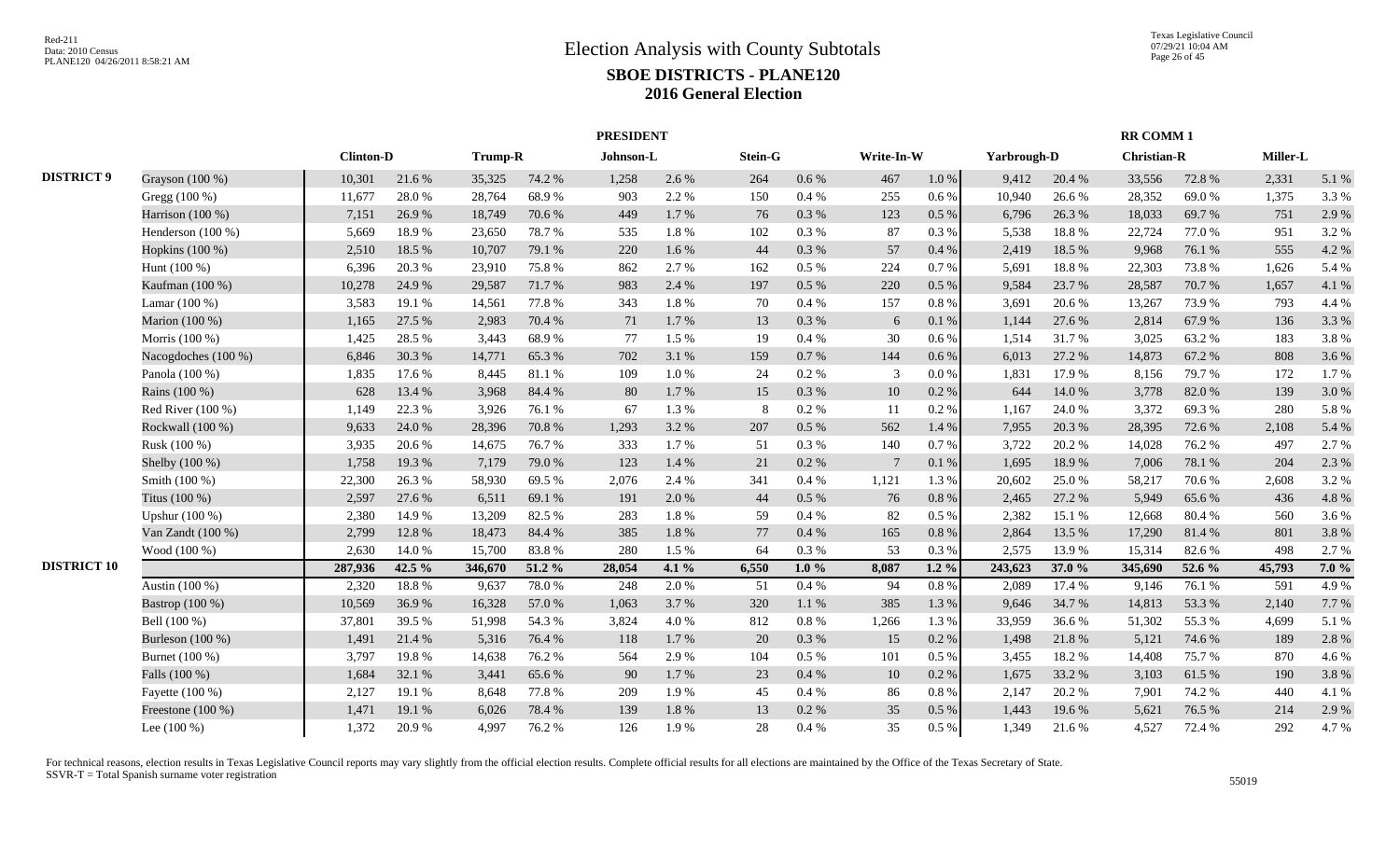|                    |                     | <b>RR COMM1</b> |           |            |        |                     | SUP CT 3 |                |       |                |         |         |        | SUP CT 5 |        |          |       |
|--------------------|---------------------|-----------------|-----------|------------|--------|---------------------|----------|----------------|-------|----------------|---------|---------|--------|----------|--------|----------|-------|
|                    |                     | Salinas-G       |           | Lehrmann-R |        | <b>Westergren-D</b> |          | <b>Glass-L</b> |       | <b>Munoz-G</b> |         | Green-R |        | Garza-D  |        | Oxford-L |       |
| <b>DISTRICT 9</b>  | Grayson $(100\%)$   | 764             | 1.7%      | 34,223     | 74.2 % | 9,399               | 20.4 %   | 1,909          | 4.1 % | 565            | 1.2%    | 34,320  | 74.6 % | 9,597    | 20.9%  | 1,628    | 3.5 % |
|                    | Gregg (100 %)       | 422             | $1.0\ \%$ | 28,641     | 69.8%  | 10,954              | 26.7%    | 1,079          | 2.6%  | 364            | 0.9%    | 28,761  | 70.1%  | 11,113   | 27.1 % | 937      | 2.3 % |
|                    | Harrison (100 %)    | 282             | 1.1%      | 18,055     | 70.1 % | 6,807               | 26.4 %   | 675            | 2.6 % | 230            | 0.9%    | 18,209  | 70.9%  | 6,742    | 26.2 % | 581      | 2.3 % |
|                    | Henderson $(100\%)$ | 311             | 1.1%      | 23,083     | 77.9%  | 5,425               | 18.3%    | 809            | 2.7 % | 301            | $1.0\%$ | 23,185  | 78.4%  | 5,471    | 18.5 % | 688      | 2.3 % |
|                    | Hopkins (100 %)     | 150             | 1.1%      | 10,179     | 77.5 % | 2,412               | 18.4%    | 397            | 3.0%  | 154            | 1.2%    | 10,275  | 78.3%  | 2,376    | 18.1 % | 378      | 2.9%  |
|                    | Hunt $(100\%)$      | 604             | 2.0%      | 22,878     | 75.7%  | 5,582               | 18.5 %   | 1,359          | 4.5 % | 422            | 1.4 %   | 22,914  | 76.0%  | 5,726    | 19.0%  | 1,217    | 4.0%  |
|                    | Kaufman (100 %)     | 630             | 1.6%      | 29,066     | 71.7%  | 9,506               | 23.5 %   | 1,449          | 3.6%  | 515            | 1.3 %   | 29,160  | 72.0%  | 9,761    | 24.1 % | 1,244    | 3.1 % |
|                    | Lamar $(100\%)$     | 204             | 1.1%      | 13,525     | 75.6 % | 3,625               | 20.3%    | 629            | 3.5 % | 122            | 0.7%    | 13,855  | 77.4 % | 3,423    | 19.1 % | 495      | 2.8%  |
|                    | Marion (100 %)      | 49              | 1.2%      | 2,847      | 68.3%  | 1,157               | 27.8%    | 106            | 2.5 % | 56             | 1.3%    | 2,869   | 69.3%  | 1,123    | 27.1 % | 115      | 2.8%  |
|                    | Morris (100 %)      | 61              | 1.3 %     | 3,081      | 64.6 % | 1,464               | 30.7%    | 175            | 3.7%  | 46             | 1.0%    | 3,182   | 66.8%  | 1,430    | 30.0%  | 120      | 2.5 % |
|                    | Nacogdoches (100 %) | 448             | 2.0%      | 14,578     | 66.8%  | 6,072               | 27.8%    | 809            | 3.7 % | 362            | 1.7%    | 14,622  | 67.1 % | 6,253    | 28.7%  | 664      | 3.0%  |
|                    | Panola (100 %)      | 71              | 0.7 %     | 8,096      | 79.8%  | 1,809               | 17.8 %   | 181            | 1.8%  | 61             | 0.6 %   | 8,150   | 80.4%  | 1,785    | 17.6 % | 152      | 1.5 % |
|                    | Rains (100 %)       | 45              | 1.0%      | 3,798      | 82.9%  | 632                 | 13.8%    | 128            | 2.8 % | 26             | 0.6 %   | 3,820   | 83.3%  | 625      | 13.6 % | 103      | 2.2 % |
|                    | Red River (100 %)   | 47              | $1.0\ \%$ | 3,457      | 71.6%  | 1,150               | 23.8%    | 180            | 3.7%  | 42             | 0.9%    | 3,540   | 73.6%  | 1,081    | 22.5 % | 145      | 3.0%  |
|                    | Rockwall (100 %)    | 665             | 1.7%      | 29,280     | 74.7%  | 7,904               | 20.2%    | 1,522          | 3.9%  | 490            | 1.3%    | 28,960  | 74.0%  | 8,584    | 21.9%  | 1,299    | 3.3%  |
|                    | Rusk (100 %)        | 153             | $0.8 \%$  | 14,105     | 77.0 % | 3,684               | 20.1 %   | 400            | 2.2 % | 130            | 0.7%    | 14,144  | 77.3 % | 3,686    | 20.1 % | 358      | 2.0 % |
|                    | Shelby (100 %)      | 62              | $0.7~\%$  | 6,809      | 77.7 % | 1,733               | 19.8%    | 167            | 1.9%  | 51             | 0.6 %   | 6,833   | 78.2%  | 1,719    | 19.7%  | 145      | 1.7%  |
|                    | Smith (100 %)       | 998             | 1.2 %     | 59,050     | 71.5 % | 20,334              | 24.6 %   | 2,366          | 2.9%  | 822            | 1.0%    | 59,019  | 71.6 % | 20,918   | 25.4 % | 2,034    | 2.5 % |
|                    | Titus (100 %)       | 216             | 2.4 %     | 6,076      | 67.0%  | 2,440               | 26.9%    | 305            | 3.4 % | 252            | 2.8%    | 6,205   | 68.6%  | 2,503    | 27.7 % | 268      | 3.0%  |
|                    | Upshur (100 %)      | 149             | 0.9%      | 12,757     | 81.0%  | 2,332               | 14.8%    | 536            | 3.4 % | 128            | 0.8 %   | 12,915  | 81.9%  | 2,278    | 14.5 % | 448      | 2.8%  |
|                    | Van Zandt (100 %)   | 280             | 1.3 %     | 17,480     | 82.4 % | 2,783               | 13.1 %   | 741            | 3.5 % | 198            | 0.9%    | 17,718  | 83.6%  | 2,651    | 12.5 % | 643      | 3.0%  |
|                    | Wood (100 %)        | 164             | 0.9%      | 15,406     | 83.0%  | 2,502               | 13.5 %   | 494            | 2.7%  | 165            | 0.9%    | 15,553  | 83.8%  | 2,503    | 13.5 % | 390      | 2.1 % |
| <b>DISTRICT 10</b> |                     | 22,543          | 3.4%      | 358,662    | 54.5 % | 248,850             | 37.8 %   | 36,724         | 5.6 % | 14,183         | $2.2\%$ | 353,670 | 53.8%  | 263,311  | 40.1 % | 30,939   | 4.7 % |
|                    | Austin (100 %)      | 186             | 1.5 %     | 9,473      | 79.0%  | 2,024               | 16.9%    | 341            | 2.8%  | 151            | 1.3%    | 9,474   | 79.1 % | 2,136    | 17.8%  | 290      | 2.4 % |
|                    | Bastrop (100 %)     | 1,179           | 4.2 %     | 15,380     | 55.6%  | 9,578               | 34.6 %   | 1,891          | 6.8%  | 833            | 3.0%    | 15,444  | 55.9%  | 10,287   | 37.2 % | 1,411    | 5.1%  |
|                    | Bell (100 %)        | 2,871           | 3.1 %     | 53,039     | 57.1 % | 33,023              | 35.6 %   | 4,643          | 5.0%  | 2,173          | 2.3%    | 52,440  | 56.5%  | 35,545   | 38.3%  | 3,626    | 3.9%  |
|                    | Burleson (100 %)    | 53              | $0.8~\%$  | 5,177      | 75.4 % | 1,456               | 21.2%    | 163            | 2.4 % | 73             | 1.1%    | 5,202   | 76.1 % | 1,452    | 21.2%  | 149      | 2.2 % |
|                    | Burnet (100 %)      | 297             | $1.6\%$   | 14,589     | 76.9%  | 3,432               | 18.1%    | 769            | 4.1 % | 187            | 1.0%    | 14,592  | 77.0%  | 3,543    | 18.7%  | 669      | 3.5 % |
|                    | Falls (100 %)       | 81              | 1.6%      | 3,205      | 63.9%  | 1,583               | 31.5%    | 158            | 3.1 % | 73             | 1.5 %   | 3,217   | 64.4 % | 1,629    | 32.6 % | 120      | 2.4 % |
|                    | Fayette (100 %)     | 158             | 1.5 %     | 8,246      | 77.6 % | 1,965               | 18.5 %   | 308            | 2.9%  | 105            | 1.0%    | 8,277   | 78.2%  | 1,985    | 18.7%  | 250      | 2.4 % |
|                    | Freestone $(100\%)$ | 74              | 1.0%      | 5,678      | 77.6 % | 1,386               | 18.9%    | 209            | 2.9 % | 42             | 0.6 %   | 5,712   | 78.3%  | 1,388    | 19.0 % | 160      | 2.2 % |
|                    | Lee $(100\%)$       | 81              | 1.3 %     | 4,651      | 74.5 % | 1,286               | 20.6 %   | 215            | 3.4 % | 91             | 1.5 %   | 4,665   | 75.5 % | 1,291    | 20.9%  | 179      | 2.9%  |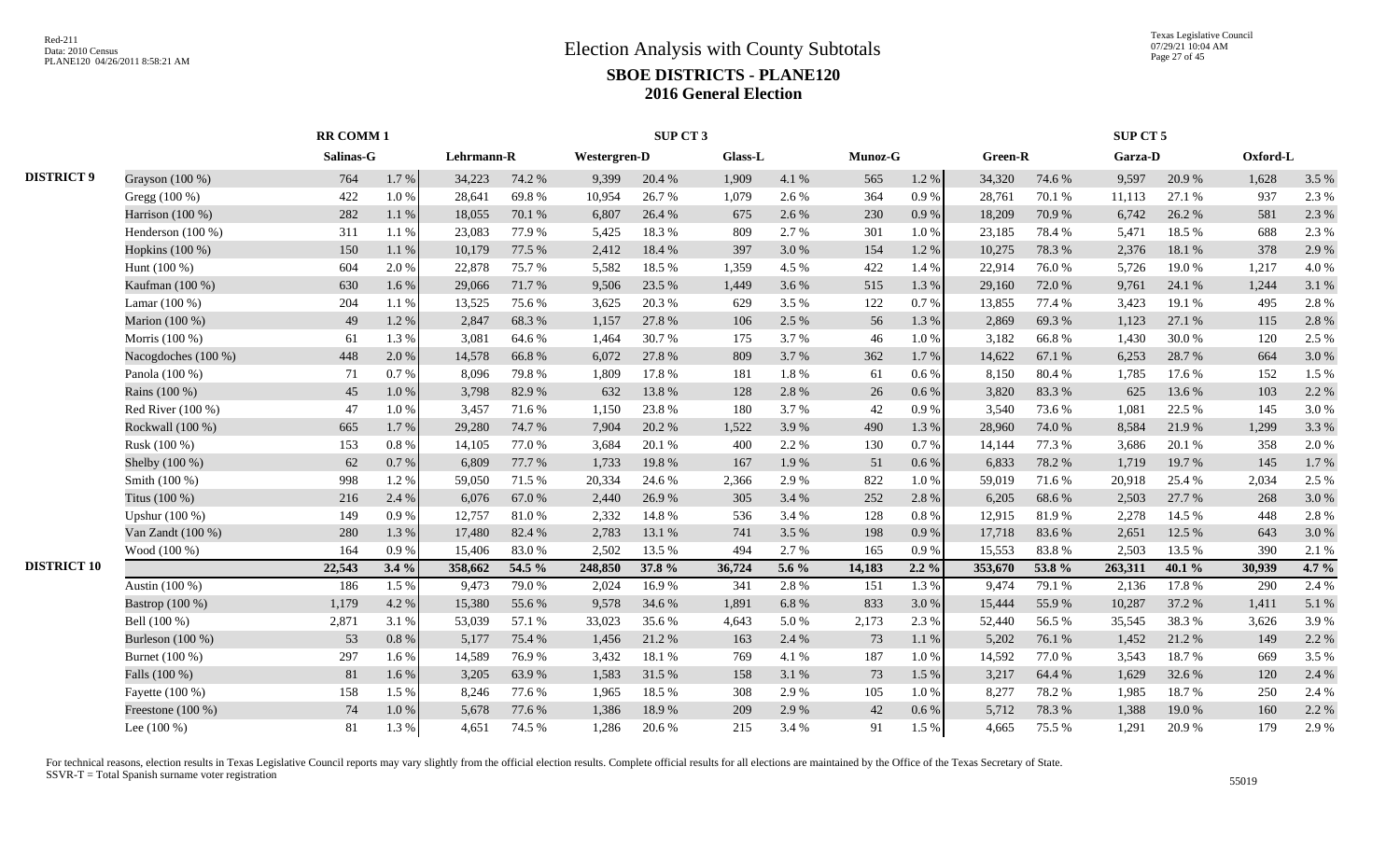|                    |                     | SUP CT 5           |           |                 |        |                   | SUP CT 9 |                 |          |                   |         |                 |           | CCA <sub>2</sub> |        |        |         |
|--------------------|---------------------|--------------------|-----------|-----------------|--------|-------------------|----------|-----------------|----------|-------------------|---------|-----------------|-----------|------------------|--------|--------|---------|
|                    |                     | <b>Waterbury-G</b> |           | <b>Guzman-R</b> |        | <b>Robinson-D</b> |          | <b>Fulton-L</b> |          | <b>Chisholm-G</b> |         | <b>Meyers-D</b> |           | Keel-R           |        | Ash-L  |         |
| <b>DISTRICT 9</b>  | Grayson (100 %)     | 468                | $1.0\ \%$ | 33,788          | 73.5 % | 9,734             | 21.2%    | 1,797           | 3.9%     | 642               | 1.4 %   | 9,857           | 21.5 %    | 33,849           | 73.7%  | 1,834  | 4.0%    |
|                    | Gregg (100 %)       | 224                | 0.5 %     | 28,603          | 69.6%  | 11,165            | 27.2 %   | 1,025           | 2.5 %    | 310               | 0.8%    | 11,112          | 27.2 %    | 28,624           | 70.0%  | 960    | 2.3 %   |
|                    | Harrison $(100\%)$  | 154                | 0.6 %     | 17,804          | 69.5 % | 6,871             | 26.8%    | 700             | 2.7 %    | 254               | 1.0%    | 6,842           | 26.7%     | 18,019           | 70.2 % | 652    | 2.5 %   |
|                    | Henderson (100 %)   | 219                | 0.7 %     | 22,914          | 77.5 % | 5,541             | 18.7%    | 823             | 2.8%     | 278               | 0.9%    | 5,564           | 18.9%     | 22,947           | 77.8%  | 815    | 2.8%    |
|                    | Hopkins $(100\%)$   | 86                 | 0.7%      | 10,057          | 76.8%  | 2,502             | 19.1 %   | 393             | 3.0%     | 135               | 1.0%    | 2,498           | 19.1 %    | 10,133           | 77.5 % | 365    | 2.8%    |
|                    | Hunt $(100\%)$      | 312                | $1.0\ \%$ | 22,431          | 74.5 % | 5,853             | 19.5 %   | 1,364           | 4.5 %    | 443               | 1.5 %   | 5,839           | 19.5 %    | 22,565           | 75.2 % | 1,320  | 4.4 %   |
|                    | Kaufman (100 %)     | 327                | 0.8%      | 29,067          | 71.7%  | 9,695             | 23.9%    | 1,343           | 3.3 %    | 438               | 1.1%    | 9,699           | 24.0 %    | 28,972           | 71.7 % | 1,413  | 3.5 %   |
|                    | Lamar (100 %)       | 123                | 0.7%      | 13,261          | 74.3 % | 3,669             | 20.6%    | 617             | 3.5 %    | 307               | 1.7%    | 3,696           | 20.8 %    | 13,361           | 75.0%  | 654    | 3.7%    |
|                    | Marion (100 %)      | 33                 | 0.8 %     | 2,806           | 67.8%  | 1,167             | 28.2 %   | 120             | 2.9%     | 46                | 1.1 %   | 1,157           | 28.0%     | 2,852            | 69.0%  | 98     | 2.4 %   |
|                    | Morris (100 %)      | 33                 | 0.7%      | 3,027           | 63.4 % | 1,505             | 31.5 %   | 171             | 3.6 %    | 71                | 1.5 %   | 1,513           | 31.8%     | 3,059            | 64.3%  | 141    | 3.0%    |
|                    | Nacogdoches (100 %) | 240                | 1.1 %     | 14,506          | 66.7%  | 6,256             | 28.8 %   | 671             | 3.1 %    | 300               | 1.4 %   | 6,170           | 28.5 %    | 14,479           | 66.8%  | 797    | 3.7 %   |
|                    | Panola (100 %)      | 53                 | 0.5 %     | 7,987           | 78.8%  | 1,851             | 18.3%    | 194             | 1.9%     | 102               | 1.0%    | 1,847           | 18.2%     | 8,038            | 79.4 % | 198    | 2.0 %   |
|                    | Rains (100 %)       | 36                 | $0.8~\%$  | 3,759           | 82.1 % | 646               | 14.1 %   | 122             | 2.7%     | 52                | 1.1 %   | 640             | 14.0 $\%$ | 3,779            | 82.6%  | 122    | 2.7 %   |
|                    | Red River $(100\%)$ | 44                 | 0.9%      | 3,383           | 70.4%  | 1.171             | 24.4 %   | 180             | 3.7%     | 71                | 1.5 %   | 1,143           | 23.8%     | 3,443            | 71.8%  | 186    | 3.9%    |
|                    | Rockwall (100 %)    | 285                | 0.7%      | 29,149          | 74.5 % | 8,191             | 20.9%    | 1,370           | 3.5 %    | 413               | 1.1 %   | 8,125           | 20.8 %    | 29,156           | 74.7 % | 1,427  | 3.7%    |
|                    | Rusk (100 %)        | 107                | 0.6 %     | 13,967          | 76.4 % | 3,716             | 20.3 %   | 447             | 2.4 %    | 162               | 0.9%    | 3,724           | 20.4 %    | 14,014           | 76.7%  | 441    | 2.4 %   |
|                    | Shelby (100 %)      | 37                 | 0.4%      | 6,683           | 76.3%  | 1,775             | 20.3%    | 195             | 2.2 %    | 104               | 1.2%    | 1,784           | 20.5 %    | 6.692            | 76.9%  | 189    | 2.2 %   |
|                    | Smith (100 %)       | 496                | 0.6 %     | 58,767          | 71.3%  | 20,789            | 25.2 %   | 2,241           | 2.7%     | 626               | 0.8%    | 20,995          | 25.5 %    | 58,559           | 71.2%  | 2,232  | 2.7 %   |
|                    | Titus (100 %)       | 66                 | 0.7 %     | 6,151           | 68.0%  | 2,475             | 27.4 %   | 287             | 3.2 %    | 129               | 1.4 %   | 2,614           | 29.0%     | 5.990            | 66.5%  | 336    | 3.7 %   |
|                    | Upshur (100 %)      | 119                | $0.8 \%$  | 12,671          | 80.4%  | 2,444             | 15.5 %   | 493             | 3.1%     | 154               | 1.0%    | 2,431           | 15.5 %    | 12,718           | 80.9%  | 474    | 3.0%    |
|                    | Van Zandt (100 %)   | 176                | 0.8 %     | 17,103          | 80.8%  | 2,845             | 13.4 %   | 798             | 3.8%     | 410               | 1.9%    | 2,898           | 13.7%     | 17,271           | 81.8%  | 790    | 3.7%    |
|                    | Wood (100 %)        | 115                | 0.6 %     | 15,368          | 82.9%  | 2,569             | 13.9%    | 458             | 2.5 %    | 150               | 0.8%    | 2,534           | 13.7%     | 15,465           | 83.4%  | 446    | 2.4 %   |
| <b>DISTRICT 10</b> |                     | 9,004              | $1.4\%$   | 359,220         | 54.7 % | 255,020           | 38.8%    | 32,512          | $5.0 \%$ | 9,948             | $1.5\%$ | 252,728         | 38.6 %    | 357,066          | 54.5 % | 34,775 | 5.3 $%$ |
|                    | Austin (100 %)      | 71                 | $0.6\%$   | 9,459           | 79.1 % | 2,061             | 17.2 %   | 334             | 2.8%     | 109               | 0.9%    | 2,139           | 17.9%     | 9,386            | 78.7%  | 320    | 2.7 %   |
|                    | Bastrop (100 %)     | 478                | 1.7%      | 15,356          | 55.6%  | 10,077            | 36.5 %   | 1,545           | 5.6%     | 636               | 2.3 %   | 9,960           | 36.1 %    | 15,413           | 55.9%  | 1,653  | 6.0 %   |
|                    | Bell (100 %)        | 1,124              | 1.2%      | 53,370          | 57.5 % | 34,313            | 37.0%    | 3,737           | 4.0%     | 1,417             | 1.5 %   | 34,433          | 37.2 %    | 52,549           | 56.8%  | 4,297  | 4.6 %   |
|                    | Burleson (100 %)    | 36                 | $0.5\ \%$ | 5,160           | 75.5 % | 1,459             | 21.3%    | 169             | 2.5 %    | 49                | 0.7%    | 1,507           | 22.1 %    | 5,142            | 75.3 % | 146    | 2.1 %   |
|                    | Burnet (100 %)      | 157                | $0.8\ \%$ | 14,478          | 76.3%  | 3,538             | 18.6%    | 734             | 3.9%     | 225               | 1.2%    | 3,471           | 18.4%     | 14,583           | 77.3 % | 670    | 3.5 %   |
|                    | Falls (100 %)       | 33                 | 0.7%      | 3,122           | 62.6 % | 1,609             | 32.2 %   | 200             | 4.0%     | 59                | 1.2%    | 1,647           | 33.0 %    | 3,167            | 63.5 % | 133    | 2.7 %   |
|                    | Fayette (100 %)     | 75                 | 0.7%      | 8,082           | 76.5 % | 2,053             | 19.4 %   | 312             | 3.0%     | 115               | 1.1 %   | 2,123           | 20.1 %    | 8,047            | 76.2 % | 300    | 2.8%    |
|                    | Freestone (100 %)   | 39                 | 0.5 %     | 5,569           | 76.4%  | 1,467             | 20.1 %   | 195             | 2.7 %    | 59                | 0.8 %   | 1,441           | 19.8%     | 5,623            | 77.3 % | 184    | 2.5 %   |
|                    | Lee $(100\%)$       | 46                 | 0.7 %     | 4,545           | 73.6%  | 1,327             | 21.5 %   | 219             | 3.5 %    | 81                | 1.3 %   | 1,373           | 22.3 %    | 4,545            | 73.7 % | 195    | 3.2%    |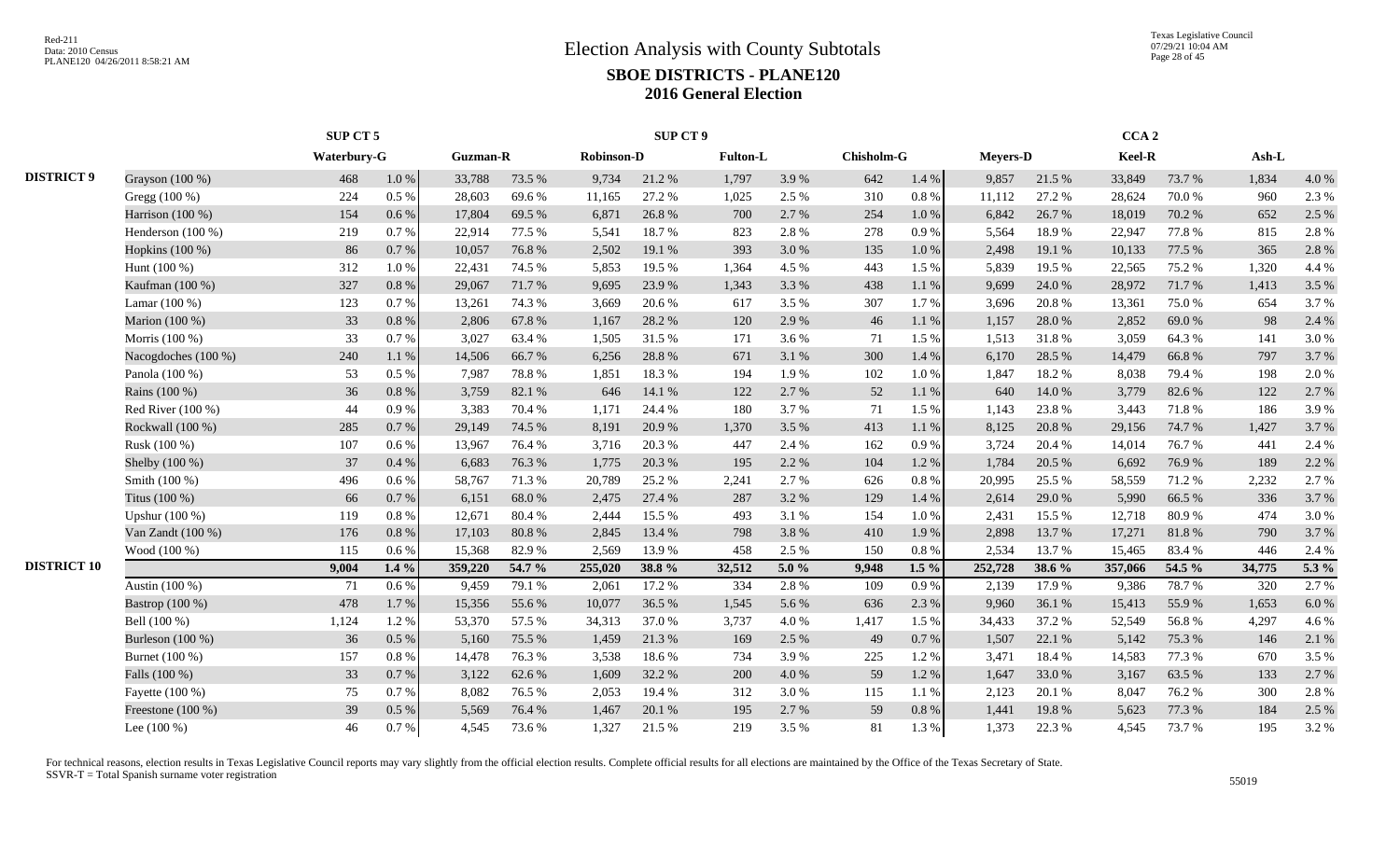Texas Legislative Council 07/29/21 10:04 AM Page 29 of 45

|                    |                     | CCA <sub>2</sub> |           |           |        |                 | CCA <sub>5</sub> |                  |         |                  |           |           |        | CCA <sub>6</sub> |        |                  |       |
|--------------------|---------------------|------------------|-----------|-----------|--------|-----------------|------------------|------------------|---------|------------------|-----------|-----------|--------|------------------|--------|------------------|-------|
|                    |                     | Reposa-G         |           | Johnson-D |        | <b>Walker-R</b> |                  | <b>Strange-L</b> |         | Sanders-Castro-G |           | Keasler-R |        | <b>Burns-D</b>   |        | <b>Bennett-L</b> |       |
| <b>DISTRICT 9</b>  | Grayson (100 %)     | 395              | 0.9 %     | 9,718     | 21.2%  | 34,269          | 74.6%            | 1,412            | 3.1 %   | 517              | 1.1%      | 34,101    | 74.4 % | 9,760            | 21.3%  | 1,944            | 4.2 % |
|                    | Gregg (100 %)       | 210              | $0.5\%$   | 11,171    | 27.2 % | 28,707          | 70.0%            | 830              | 2.0%    | 299              | 0.7%      | 28,668    | 70.0%  | 11,165           | 27.3 % | 1,093            | 2.7 % |
|                    | Harrison (100 %)    | 138              | $0.5\ \%$ | 6,896     | 26.9%  | 18,124          | 70.6%            | 471              | 1.8%    | 182              | 0.7%      | 18,038    | 70.4 % | 6,902            | 26.9%  | 683              | 2.7 % |
|                    | Henderson (100 %)   | 184              | $0.6\,\%$ | 5,551     | 18.8 % | 23,211          | 78.4%            | 585              | 2.0%    | 246              | 0.8%      | 23,025    | 78.1 % | 5,558            | 18.9%  | 888              | 3.0%  |
|                    | Hopkins (100 %)     | 77               | 0.6 %     | 2,492     | 19.0%  | 10,248          | 78.1 %           | 268              | 2.0%    | 115              | 0.9%      | 10,148    | 77.8 % | 2,534            | 19.4 % | 357              | 2.7 % |
|                    | Hunt (100 %)        | 282              | 0.9 %     | 5,842     | 19.4 % | 22,923          | 76.2%            | 917              | 3.0%    | 416              | 1.4 %     | 22,585    | 75.5 % | 5,926            | 19.8%  | 1,394            | 4.7%  |
|                    | Kaufman (100 %)     | 318              | $0.8~\%$  | 9,923     | 24.5 % | 29,071          | 71.8%            | 1,079            | 2.7 %   | 391              | 1.0%      | 29,051    | 72.0%  | 9,858            | 24.4 % | 1,461            | 3.6 % |
|                    | Lamar (100 %)       | 95               | $0.5\%$   | 3,556     | 19.9%  | 13,743          | 77.1 %           | 400              | 2.2 %   | 133              | 0.7%      | 13,478    | 75.6 % | 3.699            | 20.8%  | 648              | 3.6 % |
|                    | Marion (100 %)      | 25               | 0.6 %     | 1,164     | 28.0%  | 2,880           | 69.2%            | 86               | 2.1 %   | 31               | 0.7%      | 2,864     | 69.2%  | 1,166            | 28.2 % | 111              | 2.7 % |
|                    | Morris (100 %)      | 41               | 0.9%      | 1,479     | 31.0%  | 3,164           | 66.2%            | 98               | 2.1 %   | 35               | 0.7%      | 3,131     | 65.7%  | 1,492            | 31.3%  | 145              | 3.0%  |
|                    | Nacogdoches (100 %) | 239              | 1.1%      | 6,282     | 29.0%  | 14,554          | 67.1 %           | 537              | 2.5 %   | 318              | 1.5 %     | 14,424    | 66.9%  | 6,343            | 29.4 % | 798              | 3.7%  |
|                    | Panola (100 %)      | 44               | 0.4%      | 1,824     | 18.0%  | 8,135           | 80.2%            | 121              | 1.2%    | 61               | 0.6 %     | 8,078     | 79.8%  | 1,878            | 18.5%  | 171              | 1.7%  |
|                    | Rains (100 %)       | 35               | 0.8%      | 652       | 14.2 % | 3,804           | 83.0%            | 94               | 2.1 %   | 35               | 0.8%      | 3,735     | 81.8%  | 702              | 15.4 % | 129              | 2.8%  |
|                    | Red River $(100\%)$ | 21               | 0.4%      | 1,148     | 23.9%  | 3,504           | 73.0%            | 115              | 2.4 %   | 36               | 0.7%      | 3,427     | 71.9%  | 1,162            | 24.4 % | 180              | 3.8%  |
|                    | Rockwall (100 %)    | 326              | $0.8~\%$  | 8,380     | 21.4 % | 29,125          | 74.5 %           | 1,113            | 2.8%    | 468              | 1.2%      | 29,129    | 74.7%  | 8,325            | 21.4%  | 1,538            | 3.9%  |
|                    | Rusk (100 %)        | 92               | $0.5\%$   | 3,728     | 20.4 % | 14,130          | 77.2 %           | 324              | 1.8%    | 117              | $0.6\,\%$ | 14,056    | 77.0%  | 3,717            | 20.4 % | 487              | 2.7 % |
|                    | Shelby (100 %)      | 42               | $0.5\ \%$ | 1,748     | 20.0%  | 6,822           | 78.1 %           | 127              | 1.5 %   | 40               | 0.5 %     | 6,698     | 76.9%  | 1,830            | 21.0%  | 187              | 2.1 % |
|                    | Smith (100 %)       | 494              | 0.6 %     | 20,890    | 25.4 % | 58,823          | 71.4 %           | 1,931            | 2.3 %   | 708              | 0.9%      | 58,841    | 71.6%  | 20,954           | 25.5 % | 2,427            | 3.0%  |
|                    | Titus (100 %)       | 70               | 0.8 %     | 2,495     | 27.7 % | 6,153           | 68.2%            | 191              | 2.1 %   | 178              | 2.0%      | 6,110     | 67.7%  | 2,579            | 28.6%  | 335              | 3.7%  |
|                    | Upshur (100 %)      | 99               | 0.6 %     | 2,381     | 15.1 % | 12,859          | 81.7%            | 381              | 2.4 %   | 115              | 0.7%      | 12,738    | 81.2%  | 2,427            | 15.5 % | 530              | 3.4 % |
|                    | Van Zandt (100 %)   | 154              | $0.7\ \%$ | 2,841     | 13.5 % | 17,574          | 83.2%            | 521              | 2.5 %   | 186              | 0.9%      | 17,450    | 82.7%  | 2,863            | 13.6%  | 782              | 3.7 % |
|                    | Wood (100 %)        | 92               | $0.5\%$   | 2,581     | 13.9%  | 15,523          | 83.5 %           | 349              | 1.9%    | 130              | 0.7%      | 15,475    | 83.6%  | 2,559            | 13.8%  | 469              | 2.5 % |
| <b>DISTRICT 10</b> |                     | 10,260           | 1.6 $%$   | 258,078   | 39.5 % | 355,818         | 54.4 %           | 26,389           | 4.0 $%$ | 13,773           | 2.1%      | 356,703   | 54.7 % | 259,451          | 39.8 % | 35,677           | 5.5 % |
|                    | Austin (100 %)      | 81               | 0.7%      | 2,124     | 17.8%  | 9,437           | 79.0%            | 264              | 2.2 %   | 114              | 1.0%      | 9,418     | 79.0%  | 2,140            | 18.0%  | 358              | 3.0%  |
|                    | Bastrop (100 %)     | 554              | 2.0%      | 10,066    | 36.5 % | 15,505          | 56.2%            | 1,191            | 4.3 %   | 813              | 2.9%      | 15,384    | 56.1%  | 10,208           | 37.2 % | 1,852            | 6.7%  |
|                    | Bell (100 %)        | 1,247            | 1.3 %     | 34,961    | 37.7 % | 52,710          | 56.9%            | 3,077            | 3.3 %   | 1,872            | 2.0%      | 52,584    | 56.9%  | 35,239           | 38.2%  | 4,543            | 4.9%  |
|                    | Burleson (100 %)    | 35               | $0.5\%$   | 1,478     | 21.6 % | 5,197           | 75.9%            | 125              | 1.8%    | 49               | 0.7%      | 5,163     | 75.7%  | 1,481            | 21.7%  | 177              | 2.6 % |
|                    | Burnet (100 %)      | 150              | $0.8~\%$  | 3,548     | 18.8%  | 14,575          | 77.2 %           | 573              | 3.0%    | 194              | 1.0%      | 14,568    | 77.3 % | 3,520            | 18.7%  | 764              | 4.1 % |
|                    | Falls (100 %)       | 40               | 0.8 %     | 1,637     | 32.7 % | 3,227           | 64.5 %           | 86               | 1.7%    | 56               | 1.1%      | 3,139     | 63.3%  | 1.665            | 33.6 % | 156              | 3.1 % |
|                    | Fayette (100 %)     | 87               | $0.8 \%$  | 2,068     | 19.6%  | 8,194           | 77.5 %           | 200              | 1.9%    | 105              | 1.0%      | 8,135     | 77.2 % | 2,095            | 19.9%  | 314              | 3.0%  |
|                    | Freestone (100 %)   | 28               | $0.4~\%$  | 1,410     | 19.4 % | 5,681           | 78.0%            | 142              | 2.0%    | 49               | 0.7%      | 5,634     | 77.6 % | 1,431            | 19.7%  | 194              | 2.7 % |
|                    | Lee $(100\%)$       | 52               | $0.8~\%$  | 1,301     | 21.2%  | 4,606           | 75.0%            | 163              | 2.7 %   | 71               | 1.2%      | 4,601     | 74.6%  | 1,339            | 21.7%  | 227              | 3.7%  |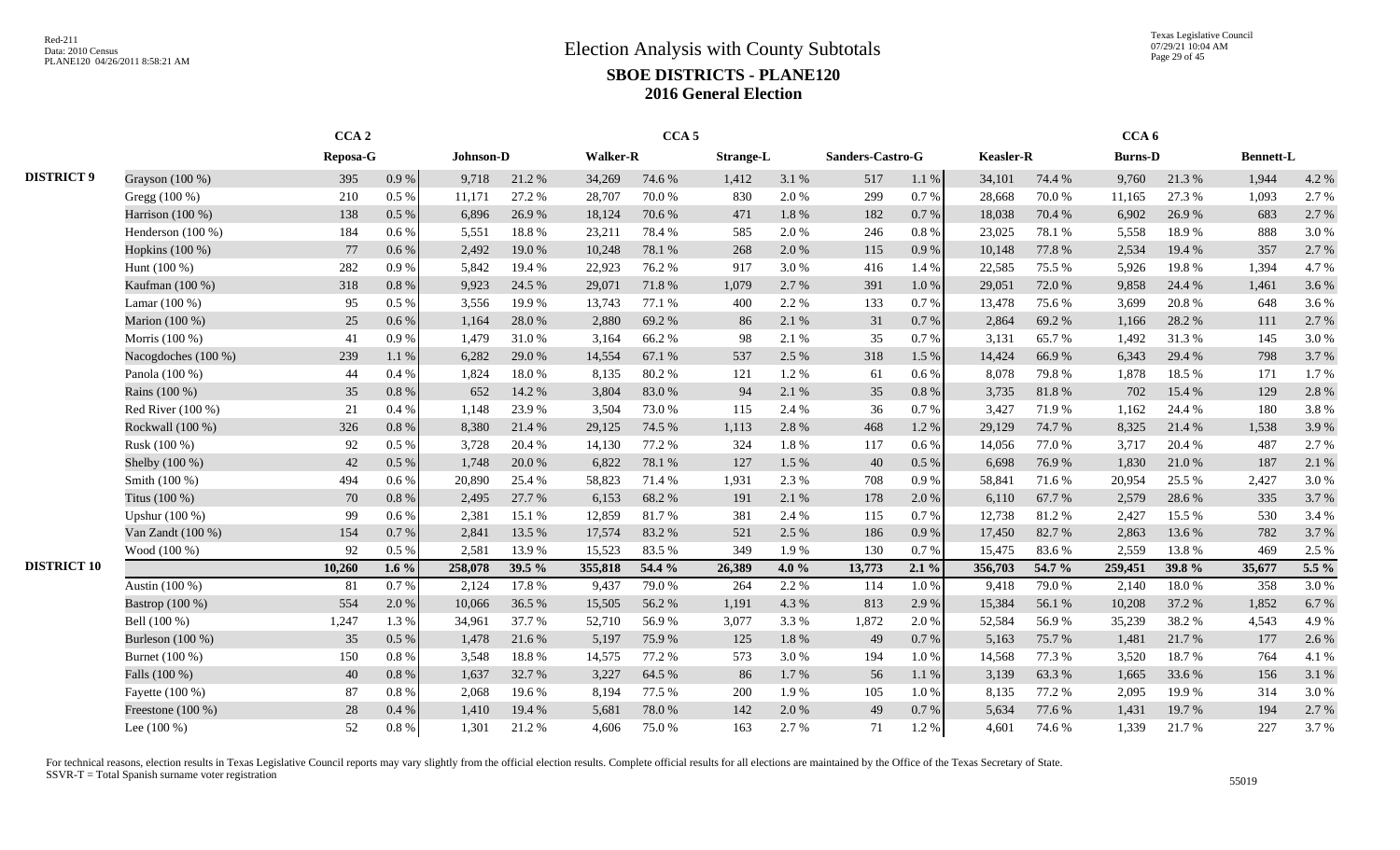|                    |                     |                  |        |         |        | <b>PRESIDENT</b> |           |         |           |                |           |             |            | <b>RR COMM1</b>    |        |          |         |
|--------------------|---------------------|------------------|--------|---------|--------|------------------|-----------|---------|-----------|----------------|-----------|-------------|------------|--------------------|--------|----------|---------|
|                    |                     | <b>Clinton-D</b> |        | Trump-R |        | Johnson-L        |           | Stein-G |           | Write-In-W     |           | Yarbrough-D |            | <b>Christian-R</b> |        | Miller-L |         |
| <b>DISTRICT 10</b> | Leon $(100\%)$      | 909              | 12.2 % | 6,391   | 85.9%  | 94               | 1.3%      | 13      | 0.2 %     | 32             | 0.4%      | 913         | 12.6 %     | 6,105              | 84.2%  | 178      | 2.5 %   |
|                    | Limestone $(100\%)$ | 1,778            | 22.9 % | 5,796   | 74.5 % | 128              | 1.6%      | 27      | 0.3%      | 48             | 0.6 %     | 1,798       | 23.8%      | 5,463              | 72.3 % | 206      | 2.7 %   |
|                    | Madison (100 %)     | 881              | 20.5 % | 3,351   | 78.1 % | 45               | $1.0\ \%$ | 8       | $0.2~\%$  | $\overline{4}$ | 0.1 %     | 878         | 20.9%      | 3,197              | 76.2 % | 88       | 2.1 %   |
|                    | Milam (100 %)       | 2,051            | 23.7%  | 6,364   | 73.5 % | 178              | 2.1%      | 49      | 0.6 %     | 22             | 0.3%      | 2,179       | 25.8%      | 5,862              | 69.3%  | 300      | 3.5 %   |
|                    | Robertson (100 %)   | 2,203            | 31.2%  | 4,668   | 66.2%  | 125              | $1.8\ \%$ | 17      | $0.2~\%$  | 40             | $0.6\,\%$ | 2,256       | 33.6 %     | 4,176              | 62.2%  | 195      | 2.9%    |
|                    | Travis $(46\%)$     | 123,884          | 58.3%  | 73,420  | 34.6 % | 10,180           | 4.8%      | 2,799   | 1.3%      | 2,032          | $1.0\ \%$ | 99,861      | 48.2%      | 78,294             | 37.8%  | 18,448   | 8.9%    |
|                    | Waller (100 %)      | 5,748            | 34.2 % | 10,531  | 62.7%  | 342              | 2.0%      | 104     | $0.6\,\%$ | 59             | 0.4%      | 5,429       | 32.5 %     | 10,420             | 62.4 % | 533      | 3.2%    |
|                    | Washington (100 %)  | 3,382            | 22.8%  | 10,945  | 73.8%  | 352              | 2.4 %     | 70      | 0.5 %     | 83             | 0.6 %     | 3,079       | 21.3%      | 10,584             | 73.3 % | 591      | 4.1 %   |
|                    | Williamson (100 %)  | 84,468           | 41.3%  | 104,175 | 50.9%  | 10,229           | 5.0%      | 2,047   | 1.0%      | 3,740          | 1.8%      | 69,969      | 35.4 %     | 105,647            | 53.5 % | 15,629   | 7.9 %   |
| <b>DISTRICT 11</b> |                     | 257,515          | 37.3 % | 397,155 | 57.6 % | 25,348           | 3.7%      | 5,296   | $0.8 \%$  | 4,657          | $0.7\%$   | 220,409     | 32.4 %     | 407,353            | 59.8%  | 35,835   | 5.3 $%$ |
|                    | Dallas $(14%)$      | 57,514           | 52.2%  | 47,494  | 43.1 % | 4,288            | 3.9%      | 988     | 0.9%      | $\overline{0}$ | 0.0 %     | 47,243      | 43.5 %     | 50,718             | 46.7%  | 6,963    | 6.4%    |
|                    | Parker (100 %)      | 8,344            | 14.7%  | 46,473  | 81.8%  | 1,439            | 2.5 %     | 215     | $0.4\ \%$ | 346            | 0.6 %     | 7,607       | 13.5 %     | 45,743             | 81.3%  | 2,223    | 4.0%    |
|                    | Tarrant (69 %)      | 191,657          | 36.7%  | 303,188 | 58.0%  | 19,621           | 3.8%      | 4,093   | $0.8\ \%$ | 4,311          | $0.8\ \%$ | 165,559     | 32.1 %     | 310,892            | 60.3%  | 26,649   | 5.2%    |
| <b>DISTRICT 12</b> |                     | 315,973          | 44.4 % | 356,576 | 50.1 % | 27,366           | 3.8%      | 5,275   | $0.7\%$   | 6,398          | $0.9\%$   | 256,713     | 37.0 %     | 375,341            | 54.2 % | 43,463   | $6.3\%$ |
|                    | Collin (100 %)      | 140,624          | 38.6%  | 201,014 | 55.2%  | 13,855           | 3.8%      | 2,539   | 0.7 %     | 6,398          | 1.8%      | 115,471     | 33.0%      | 209,056            | 59.7%  | 19,012   | 5.4 %   |
|                    | Dallas (39 %)       | 175,349          | 50.5 % | 155,562 | 44.8%  | 13,511           | 3.9%      | 2,736   | $0.8\ \%$ | $\overline{0}$ | 0.0 %     | 141,242     | 41.2%      | 166,285            | 48.5 % | 24,451   | 7.1 %   |
| <b>DISTRICT 13</b> |                     | 324,952          | 73.5 % | 102,622 | 23.2 % | 10,380           | $2.3\%$   | 3,710   | $0.8 \%$  | 702            | $0.2 \%$  | 296,753     | 68.2%      | 104,145            | 23.9%  | 17,083   | 3.9%    |
|                    | Dallas (47 %)       | 228,217          | 76.9%  | 59,889  | 20.2 % | 6,226            | 2.1%      | 2,390   | $0.8~\%$  | $\overline{0}$ | $0.0\,\%$ | 207,837     | 71.2%      | 60,647             | 20.8%  | 11,012   | 3.8%    |
|                    | Tarrant (31 %)      | 96,735           | 66.4%  | 42,733  | 29.3 % | 4,154            | 2.9%      | 1,320   | 0.9%      | 702            | $0.5\ \%$ | 88,916      | 62.1%      | 43,498             | 30.4 % | 6,071    | 4.2 %   |
| <b>DISTRICT 14</b> |                     | 195,965          | 28.8%  | 453,354 | 66.5 % | 21,652           | $3.2\%$   | 4,621   | $0.7 \%$  | 5,739          | $0.8 \%$  | 173,019     | 25.9%      | 449,322            | 67.2 % | 32,587   | 4.9%    |
|                    | Bosque (100 %)      | 1,277            | 16.3%  | 6,325   | 80.6%  | 155              | 2.0%      | 40      | 0.5 %     | 55             | 0.7%      | 1,290       | 16.9%      | 5,946              | 77.7 % | 318      | 4.2 %   |
|                    | Brown (100 %)       | 1,621            | 11.6%  | 12,017  | 85.7%  | 253              | $1.8\ \%$ | 65      | $0.5\ \%$ | 70             | 0.5 %     | 1,623       | $11.8\ \%$ | 11,521             | 83.8%  | 431      | 3.1 %   |
|                    | Comanche (100 %)    | 789              | 15.1 % | 4,333   | 82.7%  | 88               | 1.7%      | 21      | 0.4%      | -6             | $0.1\ \%$ | 822         | 16.1 %     | 4,025              | 78.9%  | 194      | 3.8%    |
|                    | Coryell (100 %)     | 5,064            | 27.7 % | 12,225  | 67.0%  | 704              | 3.9%      | 161     | $0.9\ \%$ | 99             | 0.5 %     | 4,774       | 26.6%      | 11,848             | 66.0%  | 897      | 5.0%    |
|                    | Denton $(100\%)$    | 110,890          | 37.1 % | 170,603 | 57.1 % | 11,583           | 3.9%      | 2,660   | 0.9 %     | 2,909          | $1.0%$    | 94,369      | 32.1 %     | 176,455            | 60.0%  | 15,906   | 5.4 %   |
|                    | Eastland (100 %)    | 776              | 11.1 % | 6,011   | 86.3%  | 120              | 1.7%      | 31      | $0.4\ \%$ | 25             | $0.4~\%$  | 784         | 11.4 %     | 5,805              | 84.3 % | 221      | 3.2%    |
|                    | Ellis $(100\%)$     | 16,253           | 25.4 % | 44,941  | 70.1 % | 1,747            | 2.7%      | 325     | 0.5 %     | 844            | 1.3%      | 14,744      | 23.5 %     | 43,546             | 69.5%  | 2,908    | 4.6%    |
|                    | Erath (100 %)       | 2,160            | 15.5 % | 11,210  | 80.7%  | 378              | 2.7 %     | 68      | 0.5%      | 77             | 0.6%      | 2,011       | 14.7 %     | 10,837             | 79.3%  | 633      | 4.6%    |
|                    | Hamilton (100 %)    | 479              | 13.3 % | 3,060   | 84.6%  | 64               | 1.8 %     | 10      | $0.3~\%$  | 2              | 0.1%      | 484         | 13.8 %     | 2,849              | 81.5%  | 128      | 3.7%    |
|                    | Hill (100 %)        | 2,547            | 19.5 % | 10,108  | 77.5 % | 256              | 2.0%      | 40      | $0.3~\%$  | 95             | 0.7%      | 2,443       | 19.3%      | 9,553              | 75.3 % | 527      | 4.2%    |
|                    | Hood (100 %)        | 4,008            | 15.2 % | 21,382  | 81.2%  | 641              | 2.4 %     | 113     | 0.4%      | 199            | 0.8%      | 3,669       | 14.3 %     | 20,437             | 79.8%  | 1,202    | 4.7%    |
|                    | Jack (100 %)        | 314              | 9.4%   | 2,973   | 88.7%  | 42               | 1.3%      | 10      | 0.3 %     | 11             | 0.3 %     | 335         | 10.3%      | 2,827              | 87.0%  | 67       | 2.1%    |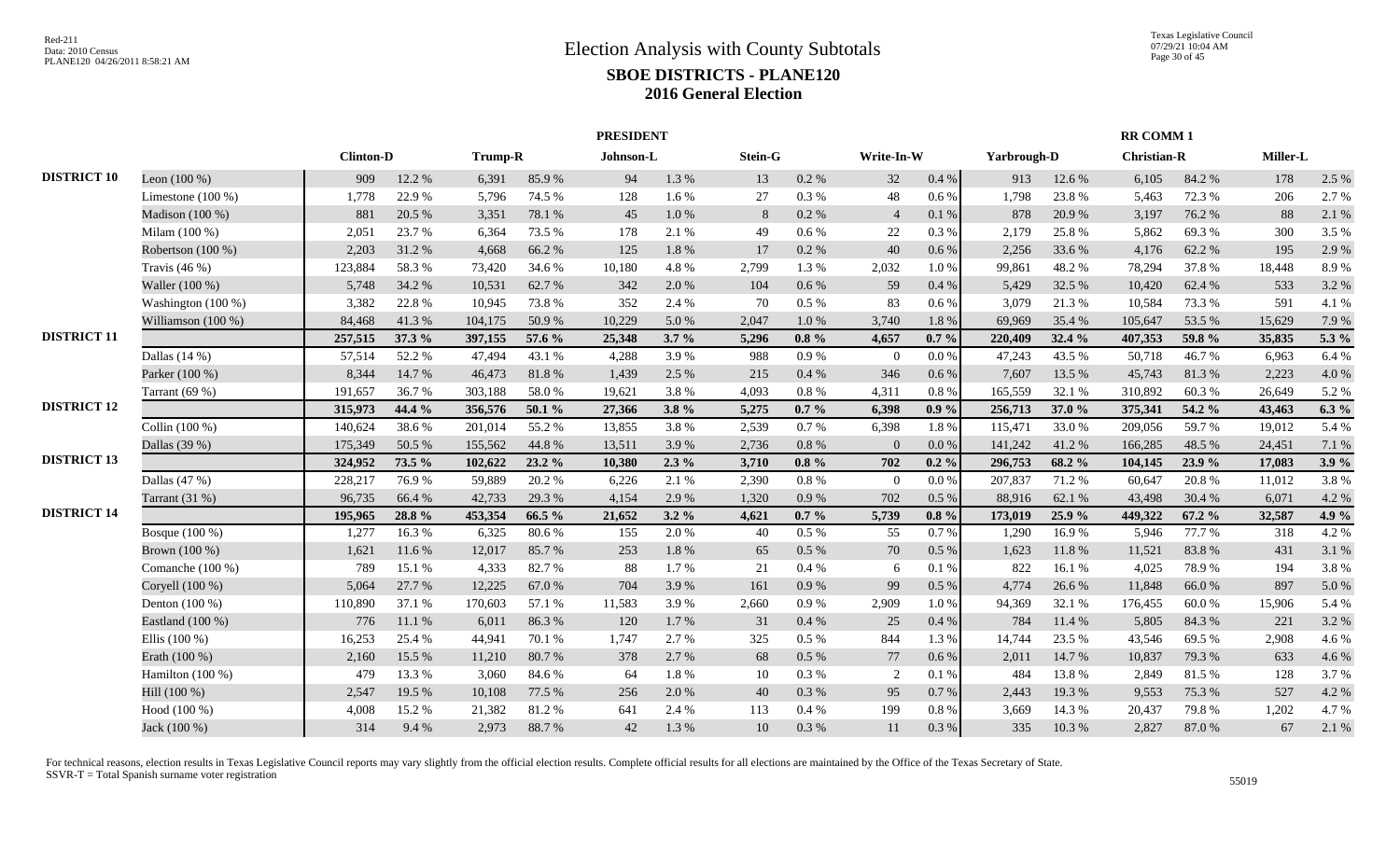|                    |                     | <b>RR COMM1</b> |          |            |        |              | SUP CT 3 |         |         |         |           |         |           | SUP CT 5 |        |          |         |
|--------------------|---------------------|-----------------|----------|------------|--------|--------------|----------|---------|---------|---------|-----------|---------|-----------|----------|--------|----------|---------|
|                    |                     | Salinas-G       |          | Lehrmann-R |        | Westergren-D |          | Glass-L |         | Munoz-G |           | Green-R |           | Garza-D  |        | Oxford-L |         |
| <b>DISTRICT 10</b> | Leon $(100\%)$      | 52              | 0.7 %    | 6,150      | 84.9%  | 876          | 12.1 %   | 179     | 2.5 %   | 38      | $0.5~\%$  | 6,172   | 85.3%     | 885      | 12.2 % | 149      | 2.1 %   |
|                    | Limestone $(100\%)$ | 94              | 1.2%     | 5,590      | 74.0%  | 1.740        | 23.0%    | 162     | 2.1 %   | 61      | 0.8 %     | 5,600   | 74.2 %    | 1.785    | 23.7 % | 127      | 1.7%    |
|                    | Madison (100 %)     | 34              | 0.8 %    | 3,203      | 75.9%  | 867          | 20.5 %   | 95      | 2.3 %   | 55      | 1.3%      | 3,247   | 76.9%     | 871      | 20.6%  | 77       | 1.8%    |
|                    | Milam (100 %)       | 113             | 1.3%     | 6,020      | 71.1 % | 2,037        | 24.1 %   | 315     | 3.7 %   | 96      | 1.1 %     | 6,097   | 72.2 %    | 2.047    | 24.2 % | 231      | 2.7%    |
|                    | Robertson (100 %)   | 90              | 1.3%     | 4,301      | 64.2%  | 2,152        | 32.1 %   | 154     | 2.3 %   | 97      | 1.4%      | 4,353   | 65.2%     | 2,147    | 32.2 % | 142      | 2.1%    |
|                    | Travis $(46\%)$     | 10,402          | 5.0%     | 82,485     | 39.8%  | 105,632      | 51.0%    | 13,603  | 6.6%    | 5,563   | 2.7%      | 79,855  | 38.6%     | 111,672  | 53.9%  | 11,704   | 5.7%    |
|                    | Waller (100 %)      | 318             | 1.9%     | 10,576     | 63.5%  | 5,405        | 32.5 %   | 416     | 2.5 %   | 253     | 1.5 %     | 10,586  | 63.5 %    | 5,606    | 33.6%  | 349      | 2.1%    |
|                    | Washington (100 %)  | 189             | 1.3%     | 10,950     | 75.8%  | 2,972        | 20.6 %   | 397     | 2.7%    | 128     | 0.9%      | 10,849  | 75.3 %    | 3,114    | 21.6 % | 340      | 2.4 %   |
|                    | Williamson (100 %)  | 6,271           | 3.2%     | 109.949    | 55.5 % | 71,436       | 36.0%    | 12,706  | 6.4%    | 4,164   | 2.1%      | 107,888 | 54.6 %    | 75,928   | 38.4%  | 10,966   | 5.6%    |
| <b>DISTRICT 11</b> |                     | 17,033          | $2.5\%$  | 420,040    | 61.6 % | 219,975      | 32.3 %   | 28,785  | 4.2 %   | 12,987  | 1.9%      | 414,865 | $60.8 \%$ | 234,203  | 34.3 % | 24,659   | $3.6\%$ |
|                    | Dallas $(14%)$      | 3,707           | 3.4 %    | 53,534     | 49.2%  | 47,452       | 43.6%    | 4,993   | 4.6 %   | 2,794   | 2.6%      | 51,391  | 47.3 %    | 51,868   | 47.8%  | 4,058    | 3.7%    |
|                    | Parker (100 %)      | 663             | 1.2%     | 46,415     | 82.3%  | 7,499        | 13.3 %   | 1,902   | 3.4 %   | 611     | $1.1~\%$  | 46,537  | 82.7%     | 7,634    | 13.6%  | 1,697    | 3.0%    |
|                    | Tarrant $(69%$      | 12,663          | 2.5 %    | 320,091    | 62.0%  | 165,024      | 31.9%    | 21,890  | 4.2 %   | 9,582   | 1.9%      | 316,937 | 61.3%     | 174,701  | 33.8%  | 18,904   | 3.7%    |
| <b>DISTRICT 12</b> |                     | 17,474          | $2.5\%$  | 394,073    | 56.7 % | 257,478      | 37.1 %   | 30,223  | 4.4 %   | 12,716  | $1.8\%$   | 382,584 | 55.2 %    | 277,710  | 40.0%  | 25,537   | 3.7%    |
|                    | Collin (100 %)      | 6,726           | 1.9%     | 216,317    | 61.6%  | 115,677      | 32.9 %   | 14,652  | 4.2 %   | 4,623   | 1.3%      | 212,048 | 60.5%     | 122,529  | 35.0%  | 12,706   | 3.6%    |
|                    | Dallas (39 %)       | 10,748          | 3.1 %    | 177,756    | 51.8%  | 141,801      | 41.3%    | 15,571  | 4.5 %   | 8,093   | 2.4 %     | 170,536 | 49.7%     | 155,181  | 45.3%  | 12,831   | 3.7%    |
| <b>DISTRICT 13</b> |                     | 17,271          | 4.0 $%$  | 109,296    | 25.1 % | 295,709      | 67.9%    | 14,758  | 3.4%    | 15,683  | $3.6\%$   | 106,512 | 24.5 %    | 311,715  | 71.6 % | 11,463   | $2.6\%$ |
|                    | Dallas $(47%)$      | 12,517          | 4.3 %    | 64,071     | 21.9%  | 207,125      | 70.9%    | 9,442   | 3.2 %   | 11,432  | 3.9%      | 62,074  | 21.3%     | 219,100  | 75.1 % | 7,202    | 2.5 %   |
|                    | Tarrant (31 %)      | 4,754           | 3.3 %    | 45,225     | 31.5 % | 88,584       | 61.8%    | 5,316   | 3.7%    | 4,251   | 3.0%      | 44,438  | 31.0%     | 92,615   | 64.6%  | 4,261    | 3.0%    |
| <b>DISTRICT 14</b> |                     | 14,012          | 2.1%     | 460,439    | 68.7 % | 171,902      | 25.7 %   | 27,140  | 4.1 $%$ | 10,450  | 1.6 $%$   | 458,258 | 68.5 %    | 180,268  | 27.0 % | 23,145   | $3.5\%$ |
|                    | Bosque (100 %)      | 95              | 1.2%     | 6,075      | 79.7%  | 1,223        | 16.0%    | 254     | 3.3 %   | 68      | 0.9%      | 6,090   | 80.2%     | 1,235    | 16.3%  | 221      | 2.9%    |
|                    | Brown (100 %)       | 173             | 1.3%     | 11,629     | 84.4 % | 1,557        | 11.3 %   | 414     | 3.0%    | 183     | 1.3%      | 11,691  | 85.0%     | 1,583    | 11.5 % | 362      | 2.6%    |
|                    | Comanche (100 %)    | 60              | 1.2%     | 4,072      | 79.8%  | 804          | 15.8%    | 160     | 3.1 %   | 67      | 1.3%      | 4,116   | 80.9%     | 770      | 15.1 % | 162      | 3.2 %   |
|                    | Coryell (100 %)     | 441             | 2.5 %    | 12,115     | 67.2 % | 4,709        | 26.1 %   | 804     | 4.5 %   | 400     | 2.2 %     | 12,126  | 67.5 %    | 4,884    | 27.2 % | 690      | 3.8%    |
|                    | Denton (100 %)      | 7,163           | 2.4 %    | 181,949    | 61.8%  | 94,535       | 32.1 %   | 13,333  | 4.5 %   | 4,831   | 1.6%      | 179,310 | 60.9%     | 100,082  | 34.0%  | 11,464   | 3.9%    |
|                    | Eastland (100 %)    | 78              | 1.1%     | 5,818      | 84.5 % | 778          | 11.3 %   | 209     | 3.0%    | 77      | $1.1~\%$  | 5,887   | 85.5%     | 753      | 10.9%  | 198      | 2.9%    |
|                    | Ellis $(100\%)$     | 1,475           | 2.4 %    | 44,551     | 71.1 % | 14,443       | 23.1 %   | 2,437   | 3.9%    | 1,193   | 1.9%      | 44,571  | 71.3%     | 15,286   | 24.5 % | 1,984    | 3.2%    |
|                    | Erath (100 %)       | 188             | 1.4 %    | 11,044     | 80.6%  | 1,998        | 14.6 %   | 492     | 3.6%    | 174     | 1.3 %     | 11,051  | 80.8%     | 2,022    | 14.8 % | 480      | 3.5 %   |
|                    | Hamilton $(100\%)$  | 36              | 1.0%     | 2,858      | 82.3%  | 458          | 13.2 %   | 126     | 3.6 %   | 32      | 0.9%      | 2,864   | 82.7%     | 457      | 13.2 % | 112      | 3.2%    |
|                    | Hill (100 %)        | 159             | 1.3%     | 9,752      | 77.1 % | 2,363        | 18.7%    | 409     | 3.2 %   | 126     | 1.0%      | 9,788   | 77.4 %    | 2,414    | 19.1 % | 347      | 2.7%    |
|                    | Hood (100 %)        | 293             | 1.1 %    | 20,802     | 81.2%  | 3,541        | 13.8%    | 1,068   | 4.2%    | 203     | $0.8\ \%$ | 20,761  | 81.3%     | 3,732    | 14.6 % | 852      | 3.3 %   |
|                    | Jack (100 %)        | 22              | $0.7~\%$ | 2,820      | 87.0%  | 320          | 9.9%     | 67      | 2.1 %   | 35      | 1.1 %     | 2,848   | 87.6%     | 308      | 9.5 %  | 65       | 2.0%    |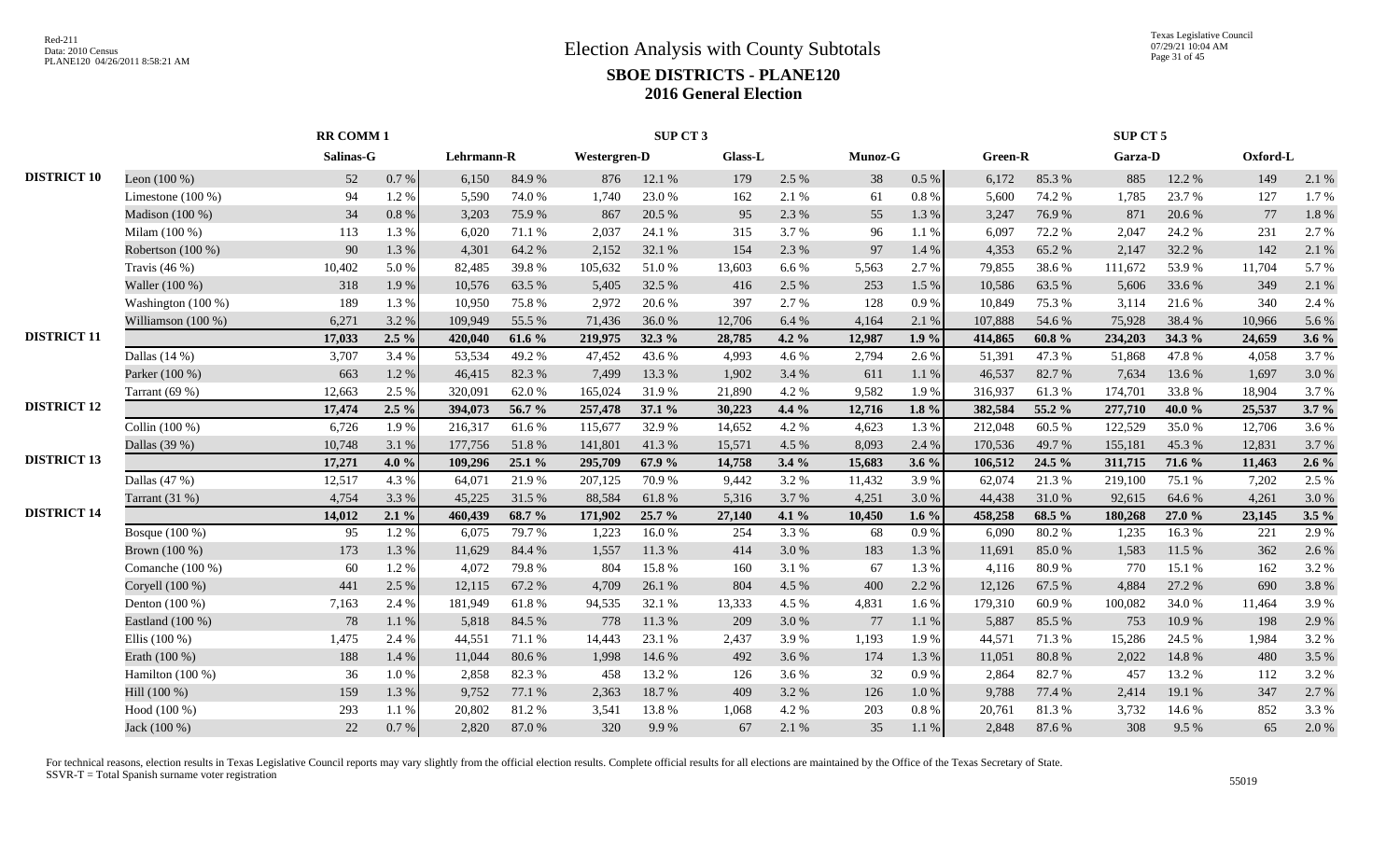|                    |                      | SUP CT 5    |          |                 |        |                   | <b>SUP CT 9</b> |                 |         |            |           |                 |        | CCA <sub>2</sub> |        |        |         |
|--------------------|----------------------|-------------|----------|-----------------|--------|-------------------|-----------------|-----------------|---------|------------|-----------|-----------------|--------|------------------|--------|--------|---------|
|                    |                      | Waterbury-G |          | <b>Guzman-R</b> |        | <b>Robinson-D</b> |                 | <b>Fulton-L</b> |         | Chisholm-G |           | <b>Meyers-D</b> |        | Keel-R           |        | Ash-L  |         |
| <b>DISTRICT 10</b> | Leon $(100\%)$       | 28          | 0.4 %    | 6,094           | 84.4 % | 914               | 12.7 %          | 179             | 2.5 %   | 37         | 0.5 %     | 917             | 12.7 % | 6,095            | 84.5 % | 184    | 2.6 %   |
|                    | Limestone $(100\%)$  | 35          | 0.5 %    | 5,486           | 72.8%  | 1,810             | 24.0%           | 166             | 2.2 %   | 69         | 0.9%      | 1,807           | 24.0%  | 5,512            | 73.3 % | 167    | 2.2 %   |
|                    | Madison (100 %)      | 25          | 0.6 %    | 3,214           | 76.1 % | 874               | 20.7%           | 92              | 2.2 %   | 41         | $1.0\ \%$ | 890             | 21.1%  | 3,219            | 76.3%  | 89     | 2.1 %   |
|                    | Milam (100 %)        | 72          | 0.9%     | 5,936           | 70.4%  | 2,102             | 24.9%           | 303             | 3.6 %   | 89         | $1.1~\%$  | 2,170           | 25.8%  | 5,905            | 70.2%  | 273    | 3.2 %   |
|                    | Robertson (100 %)    | 36          | $0.5\%$  | 4,224           | 63.1 % | 2,192             | 32.7%           | 202             | 3.0%    | 79         | 1.2%      | 2,254           | 33.8%  | 4,193            | 62.9%  | 175    | 2.6 %   |
|                    | Travis $(46\%)$      | 3,814       | 1.8%     | 83,942          | 40.6%  | 107,431           | 51.9%           | 11,899          | 5.8%    | 3,653      | 1.8%      | 105,758         | 51.2%  | 83,070           | 40.2%  | 13,154 | 6.4 %   |
|                    | Waller (100 %)       | 125         | 0.8%     | 10,654          | 63.8%  | 5,517             | 33.0%           | 389             | 2.3 %   | 146        | 0.9%      | 5,578           | 33.6%  | 10,536           | 63.4 % | 353    | 2.1 %   |
|                    | Washington (100 %)   | 96          | 0.7%     | 10,771          | 74.7%  | 3,115             | 21.6 %          | 381             | 2.6 %   | 156        | 1.1 %     | 3,147           | 21.9%  | 10,725           | 74.7 % | 397    | 2.8%    |
|                    | Williamson $(100\%)$ | 2,714       | 1.4 %    | 109,758         | 55.6 % | 73,161            | 37.1 %          | 11,456          | 5.8 %   | 2,928      | 1.5 %     | 72,113          | 36.7%  | 109,356          | 55.6%  | 12,085 | 6.1 %   |
| <b>DISTRICT 11</b> |                      | 8,173       | $1.2\%$  | 419,902         | 61.7 % | 226,787           | 33.3 %          | 25,446          | 3.7%    | 8,247      | $1.2\%$   | 226,637         | 33.4 % | 417,525          | 61.5 % | 26,735 | 3.9%    |
|                    | Dallas $(14%)$       | 1,302       | 1.2%     | 54,308          | 50.0%  | 48,740            | 44.9%           | 4,202           | 3.9%    | 1,306      | 1.2%      | 48,515          | 44.8%  | 53,710           | 49.6%  | 4,484  | 4.1 %   |
|                    | Parker (100 %)       | 433         | 0.8%     | 46,097          | 81.9%  | 7,807             | 13.9%           | 1,841           | 3.3 %   | 553        | 1.0%      | 7,815           | 13.9%  | 46,213           | 82.2 % | 1,809  | 3.2 %   |
|                    | Tarrant $(69%$       | 6,438       | 1.2%     | 319,497         | 62.0%  | 170,240           | 33.0 %          | 19,403          | 3.8%    | 6,388      | 1.2%      | 170,307         | 33.1 % | 317,602          | 61.7%  | 20,442 | 4.0%    |
| <b>DISTRICT 12</b> |                      | 7,605       | $1.1\%$  | 395,914         | 57.1 % | 263,120           | 38.0%           | 26,312          | 3.8%    | 7,662      | $1.1\%$   | 262,008         | 37.9 % | 392,713          | 56.8%  | 27,788 | 4.0 %   |
|                    | Collin (100 %)       | 3,270       | 0.9%     | 215,855         | 61.6%  | 117,962           | 33.7%           | 13,132          | 3.7 %   | 3,436      | $1.0\ \%$ | 116,922         | 33.5 % | 215,211          | 61.6%  | 13,640 | 3.9%    |
|                    | Dallas (39 %)        | 4,335       | 1.3%     | 180,059         | 52.6 % | 145,158           | 42.4 %          | 13,180          | 3.8%    | 4,226      | 1.2%      | 145,086         | 42.5 % | 177,502          | 52.0%  | 14,148 | 4.1 %   |
| <b>DISTRICT 13</b> |                      | 5,374       | $1.2\%$  | 116,571         | 26.8%  | 302,081           | 69.4 %          | 11,334          | $2.6\%$ | 5,185      | $1.2\%$   | 304,784         | 70.2 % | 109,481          | 25.2 % | 13,175 | 3.0%    |
|                    | Dallas $(47%)$       | 3,410       | 1.2%     | 70,056          | 24.0 % | 211,574           | 72.5 %          | 7,023           | 2.4 %   | 3,195      | 1.1 %     | 213,686         | 73.4 % | 64,580           | 22.2 % | 8,392  | 2.9 %   |
|                    | Tarrant (31 %)       | 1,964       | 1.4 %    | 46,515          | 32.5 % | 90,507            | 63.1 %          | 4,311           | 3.0%    | 1,990      | 1.4 %     | 91,098          | 63.7%  | 44,901           | 31.4%  | 4,783  | 3.3 %   |
| <b>DISTRICT 14</b> |                      | 7,174       | $1.1\%$  | 457,792         | 68.4 % | 177,794           | 26.6 %          | 24,863          | 3.7%    | 8,432      | $1.3\%$   | 176,805         | 26.5 % | 458,102          | 68.6 % | 25,441 | $3.8\%$ |
|                    | Bosque (100 %)       | 50          | 0.7%     | 5,945           | 78.2%  | 1,277             | 16.8%           | 283             | 3.7 %   | 102        | 1.3%      | 1,333           | 17.6 % | 5,959            | 78.6%  | 238    | 3.1 %   |
|                    | Brown (100 %)        | 115         | 0.8%     | 11,564          | 84.1 % | 1,619             | 11.8%           | 399             | 2.9 %   | 174        | 1.3%      | 1,623           | 11.8%  | 11,607           | 84.5 % | 395    | 2.9 %   |
|                    | Comanche $(100\%)$   | 40          | 0.8%     | 4,030           | 79.2 % | 837               | 16.5 %          | 154             | 3.0%    | 65         | 1.3%      | 820             | 16.1 % | 4,061            | 79.9%  | 167    | 3.3 %   |
|                    | Coryell (100 %)      | 270         | 1.5 %    | 12,101          | 67.3%  | 4,866             | 27.1 %          | 717             | 4.0%    | 300        | 1.7%      | 4,859           | 27.1 % | 12,078           | 67.3%  | 752    | 4.2 %   |
|                    | Denton $(100\%)$     | 3,515       | 1.2%     | 181,321         | 61.6%  | 97,550            | 33.1 %          | 11,735          | 4.0%    | 3,691      | 1.3%      | 95,959          | 32.7 % | 181,672          | 61.8%  | 12,354 | 4.2 %   |
|                    | Eastland (100 %)     | 45          | 0.7%     | 5,768           | 84.0%  | 799               | 11.6 %          | 230             | 3.3 %   | 72         | 1.0%      | 809             | 11.8%  | 5,784            | 84.3 % | 219    | 3.2 %   |
|                    | Ellis $(100\%)$      | 628         | 1.0%     | 44,420          | 71.0%  | 15,045            | 24.1 %          | 2,224           | 3.6 %   | 862        | 1.4 %     | 14,946          | 23.9%  | 44,552           | 71.4 % | 2,279  | 3.7%    |
|                    | Erath (100 %)        | 122         | 0.9%     | 10,925          | 79.8%  | 2,061             | 15.1 %          | 524             | 3.8%    | 173        | 1.3 %     | 2,052           | 15.0%  | 11,009           | 80.6%  | 481    | 3.5 %   |
|                    | Hamilton $(100\%)$   | 31          | 0.9%     | 2,818           | 81.3%  | 484               | 14.0%           | 112             | 3.2 %   | 52         | 1.5 %     | 499             | 14.4 % | 2.820            | 81.6%  | 116    | 3.4 %   |
|                    | Hill (100 %)         | 98          | 0.8%     | 9,624           | 76.2%  | 2,442             | 19.3%           | 423             | 3.3 %   | 148        | 1.2%      | 2,494           | 19.8%  | 9,637            | 76.4%  | 403    | 3.2 %   |
|                    | Hood (100 %)         | 201         | $0.8~\%$ | 20,640          | 80.8%  | 3,667             | 14.4 %          | 940             | 3.7%    | 286        | $1.1~\%$  | 3,718           | 14.6 % | 20,646           | 80.9%  | 994    | 3.9%    |
|                    | Jack (100 %)         | 29          | 0.9%     | 2,792           | 86.3%  | 340               | 10.5 %          | 75              | 2.3 %   | 28         | 0.9%      | 338             | 10.5 % | 2,819            | 87.2 % | 61     | 1.9%    |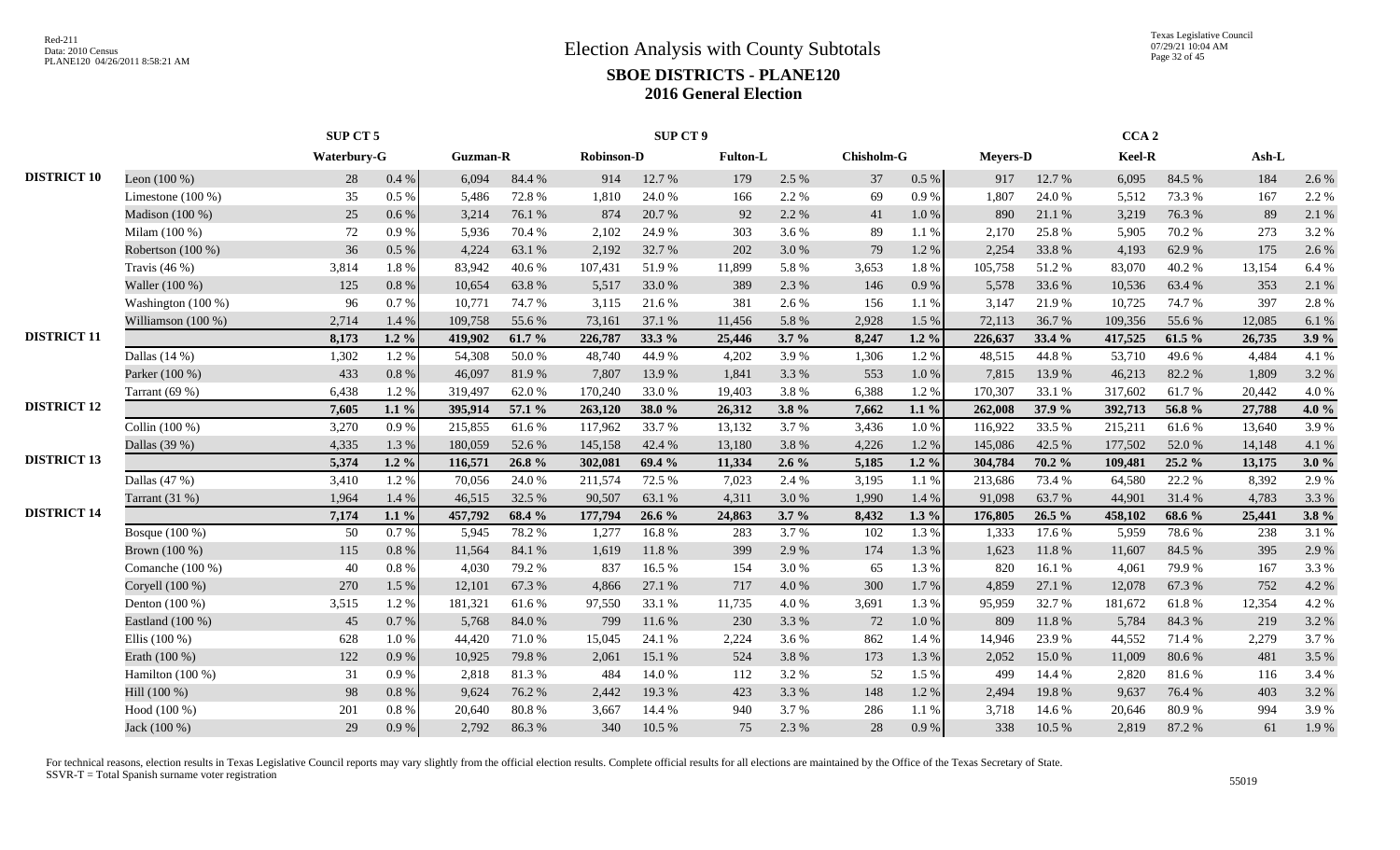Texas Legislative Council 07/29/21 10:04 AM Page 33 of 45

|                    |                     | CCA <sub>2</sub> |           |           |        |                 | CCA <sub>5</sub> |                  |         |                  |           |                  |        | CCA <sub>6</sub> |        |                  |          |
|--------------------|---------------------|------------------|-----------|-----------|--------|-----------------|------------------|------------------|---------|------------------|-----------|------------------|--------|------------------|--------|------------------|----------|
|                    |                     | Reposa-G         |           | Johnson-D |        | <b>Walker-R</b> |                  | <b>Strange-L</b> |         | Sanders-Castro-G |           | <b>Keasler-R</b> |        | <b>Burns-D</b>   |        | <b>Bennett-L</b> |          |
| <b>DISTRICT 10</b> | Leon $(100\%)$      | 16               | $0.2~\%$  | 910       | 12.6 % | 6,155           | 85.3%            | 125              | 1.7%    | 26               | 0.4 %     | 6,085            | 84.5 % | 912              | 12.7 % | 208              | 2.9 %    |
|                    | Limestone $(100\%)$ | 38               | $0.5\%$   | 1,795     | 23.8%  | 5,578           | 74.0%            | 120              | 1.6%    | 48               | 0.6 %     | 5,535            | 73.5 % | 1.804            | 24.0 % | 187              | 2.5 %    |
|                    | Madison (100 %)     | 23               | $0.5\%$   | 876       | 20.7 % | 3,252           | 76.8%            | 79               | 1.9%    | 27               | 0.6 %     | 3,197            | 75.9%  | 858              | 20.4 % | 157              | 3.7%     |
|                    | Milam (100 %)       | 62               | 0.7%      | 2,079     | 24.7 % | 6,034           | 71.6 %           | 214              | 2.5 %   | 100              | 1.2%      | 6,022            | 71.6%  | 2,095            | 24.9%  | 298              | 3.5 %    |
|                    | Robertson (100 %)   | 41               | 0.6%      | 2,166     | 32.4 % | 4,328           | 64.8%            | 125              | 1.9%    | 59               | 0.9%      | 4,281            | 64.3%  | 2,217            | 33.3 % | 161              | 2.4 %    |
|                    | Travis $(46%)$      | 4,469            | 2.2 %     | 108,663   | 52.9%  | 81,362          | 39.6%            | 9,658            | 4.7%    | 5,753            | 2.8%      | 82,520           | 40.3%  | 109,511          | 53.5%  | 12,752           | 6.2%     |
|                    | Waller (100 %)      | 154              | 0.9%      | 5,571     | 33.5 % | 10,574          | 63.5%            | 310              | 1.9%    | 189              | 1.1%      | 10,573           | 63.6%  | 5,605            | 33.7%  | 445              | 2.7 %    |
|                    | Washington (100 %)  | 87               | $0.6\%$   | 3,144     | 21.9%  | 10,764          | 75.0%            | 306              | 2.1 %   | 145              | 1.0%      | 10,788           | 75.2%  | 3,121            | 21.8%  | 440              | 3.1 %    |
|                    | Williamson (100 %)  | 3,096            | 1.6%      | 74,281    | 37.8%  | 108,639         | 55.2%            | 9,631            | 4.9%    | 4,103            | 2.1%      | 109,076          | 55.7%  | 74,210           | 37.9%  | 12,444           | 6.4 %    |
| <b>DISTRICT 11</b> |                     | 8,188            | $1.2\%$   | 234,590   | 34.5 % | 412,977         | $60.8 \%$        | 20,952           | 3.1%    | 11,039           | 1.6 $%$   | 416,354          | 61.5 % | 231,675          | 34.2 % | 29,133           | 4.3 %    |
|                    | Dallas $(14%)$      | 1,548            | 1.4 %     | 49,789    | 46.0%  | 52,499          | 48.5%            | 3,444            | 3.2%    | 2,482            | 2.3 %     | 52,792           | 48.9%  | 50,090           | 46.4%  | 5,028            | 4.7%     |
|                    | Parker (100 %)      | 381              | 0.7%      | 8,098     | 14.4 % | 46,350          | 82.2%            | 1,417            | 2.5 %   | 499              | 0.9%      | 46,302           | 82.6%  | 7,843            | 14.0 % | 1,902            | 3.4 %    |
|                    | Tarrant (69 %)      | 6,259            | 1.2%      | 176,703   | 34.3 % | 314,128         | 61.0%            | 16,091           | 3.1 %   | 8,058            | 1.6%      | 317,260          | 61.8%  | 173,742          | 33.9%  | 22,203           | 4.3 %    |
| <b>DISTRICT 12</b> |                     | 8,285            | $1.2 \%$  | 268,478   | 38.8%  | 388,303         | 56.2 %           | 22,091           | $3.2\%$ | 12,304           | $1.8 \%$  | 389,780          | 56.6 % | 269,113          | 39.1 % | 30,037           | 4.4 %    |
|                    | Collin (100 %)      | 3,488            | 1.0%      | 120,146   | 34.4 % | 213,475         | 61.1%            | 11,122           | 3.2 %   | 4,793            | 1.4 %     | 214,318          | 61.5%  | 119,549          | 34.3 % | 14,521           | 4.2 %    |
|                    | Dallas (39 %)       | 4,797            | 1.4 %     | 148,332   | 43.4 % | 174,828         | 51.2%            | 10,969           | 3.2 %   | 7,511            | 2.2 %     | 175,462          | 51.5%  | 149,564          | 43.9%  | 15,516           | 4.6 %    |
| <b>DISTRICT 13</b> |                     | 6,893            | $1.6\%$   | 307,278   | 70.7 % | 106.372         | 24.5 %           | 9.673            | $2.2\%$ | 11,440           | $2.6\%$   | 108,765          | 25.1%  | 309,166          | 71.4 % | 15,294           | $3.5 \%$ |
|                    | Dallas (47 %)       | 4,631            | 1.6%      | 214,754   | 73.6 % | 62,467          | 21.4 %           | 6,063            | 2.1 %   | 8,339            | 2.9 %     | 64.104           | 22.1 % | 216,772          | 74.6 % | 9,812            | 3.4 %    |
|                    | Tarrant (31 %)      | 2,262            | 1.6 %     | 92,524    | 64.6%  | 43,905          | 30.7%            | 3,610            | 2.5 %   | 3,101            | 2.2 %     | 44,661           | 31.3%  | 92,394           | 64.8%  | 5,482            | 3.8%     |
| <b>DISTRICT 14</b> |                     | 7,397            | $1.1\%$   | 180,277   | 27.0 % | 458,942         | 68.7 %           | 19,681           | 2.9%    | 9,130            | $1.4\%$   | 458,332          | 68.8%  | 180,729          | 27.1 % | 26,893           | 4.0 %    |
|                    | Bosque (100 %)      | 53               | 0.7%      | 1,311     | 17.3 % | 6,040           | 79.5 %           | 184              | 2.4 %   | 64               | 0.8 %     | 5,964            | 78.6%  | 1,369            | 18.0%  | 254              | 3.3 %    |
|                    | Brown (100 %)       | 119              | 0.9%      | 1,619     | 11.8%  | 11,709          | 85.1 %           | 306              | 2.2 %   | 132              | 1.0%      | 11,647           | 85.0%  | 1,632            | 11.9%  | 426              | 3.1 %    |
|                    | Comanche $(100\%)$  | 33               | $0.6\%$   | 803       | 15.8%  | 4,142           | 81.3%            | 105              | 2.1 %   | 45               | 0.9%      | 4,086            | 80.7%  | 819              | 16.2%  | 159              | 3.1 %    |
|                    | Coryell (100 %)     | 254              | 1.4 %     | 4,873     | 27.1 % | 12,196          | 67.7 %           | 610              | 3.4 %   | 326              | $1.8\ \%$ | 12,082           | 67.5 % | 4,952            | 27.7 % | 855              | 4.8 %    |
|                    | Denton $(100\%)$    | 3,872            | 1.3%      | 98,862    | 33.7%  | 180,117         | 61.4%            | 9,924            | 3.4 %   | 4,598            | 1.6 %     | 180,661          | 61.7%  | 99,079           | 33.8%  | 13,122           | 4.5 %    |
|                    | Eastland (100 %)    | 46               | 0.7%      | 780       | 11.3 % | 5,882           | 85.4 %           | 162              | 2.4 %   | 63               | 0.9%      | 5,842            | 85.3%  | 791              | 11.5 % | 216              | 3.2 %    |
|                    | Ellis $(100\%)$     | 658              | 1.1 %     | 15,445    | 24.7 % | 44,439          | 71.1 %           | 1,649            | 2.6 %   | 976              | 1.6 %     | 44,464           | 71.4 % | 15,294           | 24.5 % | 2,545            | 4.1 %    |
|                    | Erath (100 %)       | 111              | 0.8%      | 2,034     | 14.8%  | 11,139          | 81.3%            | 385              | 2.8%    | 144              | 1.1%      | 11,051           | 81.1%  | 2,104            | 15.4 % | 468              | 3.4 %    |
|                    | Hamilton $(100\%)$  | 22               | $0.6\%$   | 502       | 14.5 % | 2,839           | 82.2%            | 83               | 2.4 %   | 28               | 0.8 %     | 2,826            | 81.8%  | 502              | 14.5 % | 127              | 3.7%     |
|                    | Hill (100 %)        | 74               | $0.6\%$   | 2,467     | 19.5 % | 9,769           | 77.3 %           | 281              | 2.2 %   | 113              | 0.9%      | 9,718            | 77.2 % | 2,471            | 19.6%  | 405              | 3.2 %    |
|                    | Hood (100 %)        | 153              | $0.6\,\%$ | 3,789     | 14.8 % | 20,796          | 81.5%            | 718              | 2.8%    | 220              | 0.9%      | 20,828           | 81.8%  | 3,671            | 14.4 % | 957              | 3.8%     |
|                    | Jack (100 %)        | 14               | 0.4%      | 317       | 9.8%   | 2,855           | 88.1%            | 47               | 1.5 %   | 20               | 0.6 %     | 2,840            | 88.3%  | 315              | 9.8%   | 63               | 2.0%     |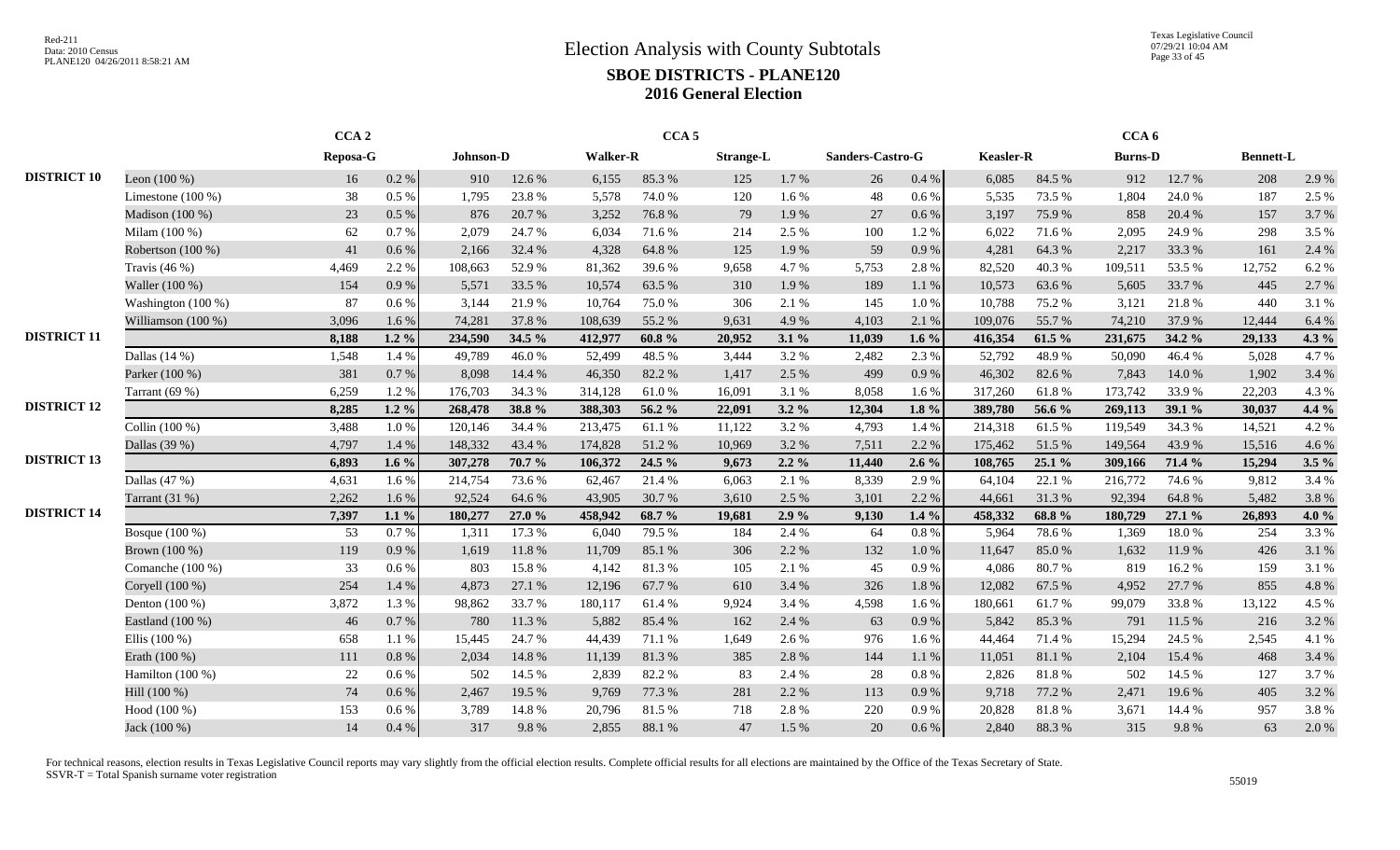|                    |                       |                  |        |         |        | <b>PRESIDENT</b> |           |                 |           |                 |         |             |        | <b>RR COMM1</b>    |        |          |       |
|--------------------|-----------------------|------------------|--------|---------|--------|------------------|-----------|-----------------|-----------|-----------------|---------|-------------|--------|--------------------|--------|----------|-------|
|                    |                       | <b>Clinton-D</b> |        | Trump-R |        | Johnson-L        |           | Stein-G         |           | Write-In-W      |         | Yarbrough-D |        | <b>Christian-R</b> |        | Miller-L |       |
| <b>DISTRICT 14</b> | Johnson $(100\%)$     | 10.988           | 19.1%  | 44,382  | 77.0 % | 1.605            | 2.8%      | 324             | $0.6\%$   | 307             | $0.5\%$ | 10,171      | 17.9%  | 42,804             | 75.5 % | 2,540    | 4.5 % |
|                    | Lampasas $(100\%)$    | 1,483            | 18.1%  | 6,385   | 77.8 % | 253              | 3.1 %     | 47              | 0.6 %     | 37              | $0.5\%$ | 1,343       | 16.6%  | 6,215              | 76.6%  | 398      | 4.9%  |
|                    | McLennan $(100\%)$    | 27,063           | 34.2 % | 48,260  | 61.0%  | 2,492            | 3.2 %     | 473             | $0.6\%$   | 787             | 1.0%    | 24,350      | 31.2%  | 48,053             | 61.6%  | 4,014    | 5.1 % |
|                    | Mills (100 %)         | 243              | 10.8%  | 1,951   | 86.9%  | 41               | $1.8\ \%$ | 6               | 0.3%      | $\overline{4}$  | 0.2 %   | 254         | 11.8 % | 1,783              | 82.8%  | 87       | 4.0%  |
|                    | Navarro (100 %)       | 4,002            | 24.3 % | 11,994  | 73.0 % | 343              | 2.1 %     | 58              | 0.4 %     | 41              | 0.2%    | 3,785       | 23.8%  | 11,317             | 71.2%  | 535      | 3.4 % |
|                    | Palo Pinto (100 %)    | 1,708            | 16.6%  | 8,284   | 80.4%  | 210              | 2.0%      | 48              | 0.5%      | 50              | $0.5\%$ | 1,641       | 16.5 % | 7,762              | 78.0%  | 377      | 3.8%  |
|                    | Somervell (100 %)     | 540              | 13.9%  | 3,206   | 82.3%  | 107              | 2.7 %     | 23              | $0.6\%$   | 20              | $0.5\%$ | 507         | 13.6 % | 2,994              | 80.2%  | 152      | 4.1 % |
|                    | Stephens $(100\%)$    | 348              | 10.1%  | 3,034   | 87.8%  | 65               | 1.9%      | $7\phantom{.0}$ | 0.2 %     | $\overline{3}$  | 0.1%    | 373         | 11.1 % | 2,812              | 83.9%  | 125      | 3.7%  |
|                    | Wise $(100\%)$        | 3,412            | 13.8%  | 20,670  | 83.4 % | 505              | 2.0 %     | 91              | 0.4 %     | 98              | 0.4%    | 3,247       | 13.3 % | 19,933             | 81.5 % | 927      | 3.8%  |
| <b>DISTRICT 15</b> |                       | 114,553          | 20.3%  | 426,441 | 75.5 % | 17,849           | $3.2\%$   | 2,757           | $0.5\%$   | 2,962           | $0.5\%$ | 103,748     | 18.9%  | 407,338            | 74.0 % | 26,186   | 4.8%  |
|                    | Andrews $(100\%)$     | 838              | 16.9%  | 3,924   | 79.4 % | 147              | 3.0%      | 20              | 0.4%      | 15              | 0.3%    | 758         | 15.7%  | 3,701              | 76.7%  | 198      | 4.1%  |
|                    | Archer (100 %)        | 394              | 9.2%   | 3,785   | 88.4 % | 80               | 1.9%      | 10              | 0.2 %     | 13              | 0.3%    | 475         | 11.4 % | 3,543              | 85.2%  | 107      | 2.6 % |
|                    | Armstrong (100 %)     | 58               | $6.0%$ | 875     | 91.2%  | 18               | 1.9%      | 5               | $0.5~\%$  | 3               | 0.3%    | 62          | 6.8%   | 797                | 87.5 % | 41       | 4.5 % |
|                    | Bailey (100 %)        | 397              | 22.2 % | 1,344   | 75.0%  | 39               | 2.2 %     | 5               | 0.3 %     | $7\phantom{.0}$ | 0.4%    | 352         | 20.3 % | 1,266              | 72.9%  | 58       | 3.3%  |
|                    | Baylor (100 %)        | 191              | 12.7%  | 1,267   | 84.5 % | 31               | 2.1 %     | 3               | $0.2~\%$  | $7\phantom{.0}$ | 0.5 %   | 230         | 16.4%  | 1,096              | 78.1 % | 59       | 4.2%  |
|                    | Borden (100 %)        | 31               | 8.5%   | 330     | 90.4%  | $\overline{3}$   | $0.8\ \%$ |                 | 0.3 %     | $\overline{0}$  | $0.0\%$ | 29          | 8.4 %  | 293                | 84.4 % | 18       | 5.2%  |
|                    | Briscoe $(100\%)$     | 91               | 12.3 % | 625     | 84.7%  | 14               | 1.9%      | $\overline{4}$  | $0.5\%$   | $\overline{4}$  | 0.5%    | 99          | 14.0%  | 571                | 81.0%  | 31       | 4.4 % |
|                    | Callahan (100 %)      | 569              | 10.2%  | 4,865   | 87.2%  | 107              | 1.9%      | 23              | 0.4%      | 15              | 0.3%    | 580         | 10.6%  | 4,636              | 84.4 % | 218      | 4.0%  |
|                    | Carson (100 %)        | 249              | 8.4%   | 2,617   | 88.4%  | 68               | 2.3 %     | 11              | 0.4 %     | 16              | 0.5 %   | 302         | 10.5 % | 2,428              | 84.1 % | 123      | 4.3 % |
|                    | Castro (100 %)        | 526              | 26.3 % | 1,414   | 70.8%  | 47               | 2.4 %     | 10              | 0.5%      | $\overline{0}$  | $0.0\%$ | 515         | 27.0 % | 1,280              | 67.0%  | 64       | 3.4 % |
|                    | Childress (100 %)     | 253              | 12.1 % | 1,802   | 86.5%  | 24               | 1.2%      | 5               | $0.2 \%$  | $\overline{0}$  | 0.0 %   | 254         | 12.6 % | 1,680              | 83.4 % | 49       | 2.4 % |
|                    | Clay (100 %)          | 536              | 10.7%  | 4,377   | 87.0%  | 87               | 1.7 %     | 12              | 0.2 %     | 18              | 0.4%    | 647         | 13.5 % | 3,943              | 82.1 % | 161      | 3.4 % |
|                    | Cochran (100 %)       | 190              | 21.1 % | 679     | 75.4 % | 29               | 3.2 %     | 3               | 0.3%      | $\overline{0}$  | 0.0 %   | 179         | 20.9%  | 604                | 70.6%  | 26       | 3.0%  |
|                    | Coke (100 %)          | 140              | 9.8%   | 1,267   | 88.9%  | 16               | 1.1%      | 2               | 0.1%      | $\overline{0}$  | $0.0\%$ | 144         | 10.5 % | 1,171              | 85.4%  | 42       | 3.1 % |
|                    | Coleman $(100\%)$     | 388              | 10.7%  | 3,177   | 87.2%  | 53               | 1.5 %     | 18              | $0.5\%$   | 7               | 0.2 %   | 390         | 11.0%  | 2,995              | 84.3%  | 114      | 3.2%  |
|                    | Collingsworth (100 %) | 145              | 12.5 % | 983     | 85.0%  | 22               | 1.9%      | $\overline{4}$  | 0.3%      | 2               | 0.2 %   | 156         | 14.4 % | 876                | 81.0%  | 32       | 3.0 % |
|                    | Cooke (100 %)         | 2,351            | 14.8%  | 13,178  | 82.8%  | 317              | 2.0%      | 60              | 0.4%      | $\overline{0}$  | 0.0 %   | 2,240       | 14.4 % | 12,548             | 80.4%  | 576      | 3.7 % |
|                    | Cottle (100 %)        | 91               | 14.9%  | 506     | 83.0%  | 12               | 2.0%      | $\mathbf{1}$    | 0.2 %     | $\overline{0}$  | 0.0 %   | 109         | 19.1 % | 437                | 76.4 % | 19       | 3.3 % |
|                    | Crosby (100 %)        | 468              | 27.1 % | 1,181   | 68.3%  | 60               | 3.5 %     | 5               | $0.3\ \%$ | 14              | 0.8%    | 498         | 29.2 % | 1,099              | 64.4 % | 63       | 3.7%  |
|                    | Dallam (100 %)        | 222              | 14.3 % | 1,261   | 81.4%  | 46               | 3.0%      | 9               | $0.6\%$   | 12              | 0.8%    | 195         | 13.0%  | 1,178              | 78.3%  | 79       | 5.3 % |
|                    | Dawson (100 %)        | 835              | 23.4 % | 2,636   | 74.0%  | 80               | 2.2 %     | 11              | 0.3%      |                 | $0.0\%$ | 762         | 22.1 % | 2,460              | 71.4%  | 117      | 3.4 % |
|                    | Deaf Smith (100 %)    | 1,185            | 28.1 % | 2,911   | 69.0%  | 91               | 2.2%      | 14              | 0.3%      | 15              | 0.4 %   | 1,015       | 24.7 % | 2,779              | 67.7%  | 122      | 3.0%  |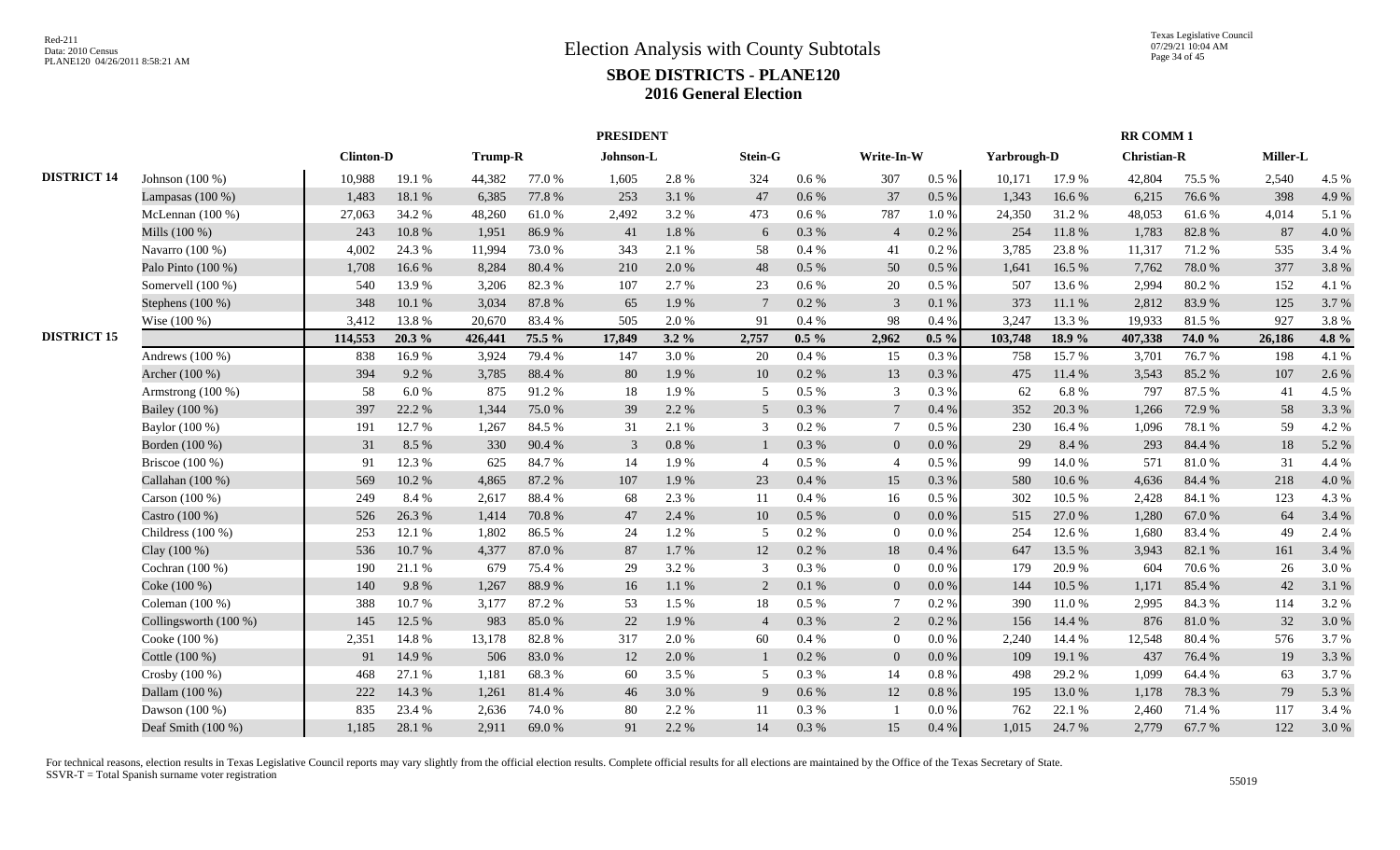|                    |                         | <b>RR COMM1</b> |       |            |        |              | SUP CT 3 |                |       |         |           |         |        | SUP CT 5 |        |                |         |
|--------------------|-------------------------|-----------------|-------|------------|--------|--------------|----------|----------------|-------|---------|-----------|---------|--------|----------|--------|----------------|---------|
|                    |                         | Salinas-G       |       | Lehrmann-R |        | Westergren-D |          | Glass-L        |       | Munoz-G |           | Green-R |        | Garza-D  |        | Oxford-L       |         |
| <b>DISTRICT 14</b> | Johnson $(100\%)$       | 1,156           | 2.0%  | 43,645     | 77.1 % | 9,942        | 17.6 %   | 2,226          | 3.9%  | 831     | 1.5 %     | 43,663  | 77.2 % | 10,440   | 18.5 % | 1,909          | 3.4 %   |
|                    | Lampasas $(100\%)$      | 153             | 1.9%  | 6,281      | 77.2 % | 1,350        | 16.6%    | 374            | 4.6 % | 127     | 1.6 %     | 6,304   | 77.7 % | 1,423    | 17.5 % | 304            | 3.7%    |
|                    | McLennan $(100\%)$      | 1,580           | 2.0 % | 49,868     | 63.8%  | 24,239       | 31.0%    | 2,794          | 3.6 % | 1,296   | 1.7 %     | 49,607  | 63.6 % | 25,143   | 32.3 % | 2,326          | 3.0%    |
|                    | Mills (100 %)           | 30              | 1.4 % | 1,808      | 84.0%  | 252          | 11.7%    | 70             | 3.3 % | 22      | $1.0\ \%$ | 1,834   | 85.5 % | 247      | 11.5 % | 53             | 2.5 %   |
|                    | Navarro (100 %)         | 255             | 1.6%  | 11,467     | 72.2 % | 3,731        | 23.5 %   | 460            | 2.9%  | 218     | 1.4 %     | 11,594  | 73.0%  | 3,778    | 23.8%  | 393            | 2.5 %   |
|                    | Palo Pinto (100 %)      | 172             | 1.7%  | 7,847      | 78.8%  | 1,619        | 16.3%    | 361            | 3.6 % | 127     | 1.3%      | 7,891   | 79.4 % | 1,644    | 16.5 % | 299            | 3.0%    |
|                    | Somervell (100 %)       | 79              | 2.1 % | 3,023      | 81.4%  | 490          | 13.2 %   | 128            | 3.4 % | 74      | 2.0%      | 3.044   | 82.1 % | 517      | 13.9%  | 103            | 2.8%    |
|                    | Stephens $(100\%)$      | 41              | 1.2%  | 2,813      | 84.4 % | 363          | 10.9%    | 116            | 3.5 % | 40      | 1.2%      | 2,838   | 85.4%  | 369      | 11.1 % | 94             | 2.8%    |
|                    | Wise (100 %)            | 363             | 1.5%  | 20,202     | 82.3%  | 3,187        | 13.0%    | 838            | 3.4 % | 326     | 1.3 %     | 20,380  | 83.2%  | 3,181    | 13.0%  | 727            | 3.0%    |
| <b>DISTRICT 15</b> |                         | 12,996          | 2.4%  | 415,885    | 75.6 % | 100,232      | 18.2 %   | 22,185         | 4.0%  | 12,106  | $2.2 \%$  | 417,666 | 76.0%  | 107,680  | 19.6 % | 18,789         | 3.4%    |
|                    | Andrews $(100\%)$       | 168             | 3.5 % | 3,748      | 78.0%  | 716          | 14.9%    | 166            | 3.5 % | 173     | 3.6%      | 3,775   | 78.7%  | 836      | 17.4 % | 151            | 3.1 %   |
|                    | Archer (100 %)          | 34              | 0.8%  | 3,594      | 86.4%  | 415          | 10.0%    | 108            | 2.6 % | 42      | 1.0%      | 3,624   | 87.2%  | 402      | 9.7%   | 95             | 2.3 %   |
|                    | Armstrong $(100\%)$     | -11             | 1.2%  | 808        | 89.3%  | 56           | 6.2 %    | 33             | 3.6%  | 8       | 0.9%      | 810     | 89.9%  | 54       | 6.0%   | 27             | 3.0%    |
|                    | Bailey (100 %)          | 60              | 3.5 % | 1,277      | 73.9%  | 343          | 19.8%    | 40             | 2.3 % | 69      | $4.0\,\%$ | 1,302   | 75.2 % | 390      | 22.5 % | 28             | 1.6%    |
|                    | Baylor (100 %)          | 19              | 1.4 % | 1,120      | 80.5%  | 211          | 15.2%    | 39             | 2.8%  | $21\,$  | 1.5 %     | 1,131   | 81.2%  | 201      | 14.4 % | 43             | 3.1 %   |
|                    | Borden (100 %)          | $7\phantom{.0}$ | 2.0 % | 301        | 89.6%  | 29           | 8.6%     | $\overline{4}$ | 1.2%  | 2       | 0.6 %     | 307     | 90.8%  | 24       | 7.1 %  | $\overline{4}$ | 1.2%    |
|                    | Briscoe $(100\%)$       | $\overline{4}$  | 0.6%  | 583        | 82.6%  | 90           | 12.7 %   | 24             | 3.4 % | -9      | 1.3%      | 586     | 83.1 % | 93       | 13.2 % | 22             | 3.1 %   |
|                    | Callahan (100 %)        | 61              | 1.1 % | 4,691      | 85.5 % | 548          | 10.0%    | 173            | 3.2 % | 75      | 1.4 %     | 4,760   | 86.9%  | 525      | 9.6%   | 144            | 2.6%    |
|                    | Carson (100 %)          | 34              | 1.2%  | 2,477      | 86.2%  | 277          | 9.6%     | 93             | 3.2 % | 25      | 0.9%      | 2,517   | 87.6%  | 265      | 9.2%   | 67             | 2.3 %   |
|                    | Castro (100 %)          | 51              | 2.7 % | 1,284      | 67.7%  | 494          | 26.1%    | 55             | 2.9 % | 63      | 3.3%      | 1,303   | 68.9%  | 515      | 27.2 % | 53             | 2.8 %   |
|                    | Childress $(100\%)$     | 32              | 1.6%  | 1.696      | 84.2%  | 245          | 12.2 %   | 49             | 2.4 % | 25      | 1.2%      | 1,707   | 84.4 % | 260      | 12.9 % | 33             | $1.6\%$ |
|                    | Clay (100 %)            | 50              | 1.0%  | 4,000      | 83.8%  | 572          | 12.0%    | 160            | 3.4 % | 44      | 0.9%      | 4,041   | 84.7%  | 533      | 11.2 % | 148            | 3.1%    |
|                    | Cochran (100 %)         | 47              | 5.5 % | 613        | 72.0%  | 164          | 19.3 %   | 33             | 3.9%  | 41      | 4.8 %     | 631     | 74.1 % | 182      | 21.4 % | 27             | 3.2%    |
|                    | Coke (100 %)            | 14              | 1.0%  | 1,187      | 86.3%  | 131          | 9.5%     | 41             | 3.0%  | 17      | 1.2%      | 1,205   | 88.1 % | 122      | 8.9%   | 32             | 2.3 %   |
|                    | Coleman $(100\%)$       | 55              | 1.5%  | 3,014      | 85.3%  | 370          | 10.5 %   | 110            | 3.1 % | 39      | 1.1%      | 3,036   | 86.0%  | 367      | 10.4 % | 93             | 2.6 %   |
|                    | Collingsworth $(100\%)$ | 18              | 1.7%  | 892        | 83.3%  | 142          | 13.3 %   | 21             | 2.0%  | 16      | 1.5 %     | 903     | 85.5 % | 124      | 11.7 % | 23             | 2.2 %   |
|                    | Cooke (100 %)           | 237             | 1.5 % | 12,681     | 81.5%  | 2,172        | 14.0%    | 542            | 3.5 % | 173     | 1.1%      | 12,752  | 82.0%  | 2,194    | 14.1 % | 440            | 2.8%    |
|                    | Cottle (100 %)          | $7\phantom{.0}$ | 1.2%  | 441        | 78.2%  | 95           | 16.8%    | 22             | 3.9%  | 6       | 1.1%      | 450     | 79.5 % | 98       | 17.3 % | 14             | 2.5 %   |
|                    | Crosby (100 %)          | 47              | 2.8%  | 1,115      | 65.4%  | 477          | 28.0%    | 50             | 2.9%  | 62      | 3.6%      | 1,134   | 66.9%  | 513      | 30.3%  | 38             | 2.2 %   |
|                    | Dallam (100 %)          | 52              | 3.5 % | 1,200      | 79.7%  | 202          | 13.4 %   | 56             | 3.7 % | 47      | 3.1 %     | 1,225   | 81.2%  | 223      | 14.8%  | 46             | 3.0%    |
|                    | Dawson $(100\%)$        | 104             | 3.0%  | 2,478      | 72.3 % | 730          | 21.3%    | 102            | 3.0%  | 119     | 3.5 %     | 2,515   | 73.5 % | 798      | 23.3 % | 88             | 2.6%    |
|                    | Deaf Smith (100 %)      | 186             | 4.5 % | 2,797      | 68.4%  | 995          | 24.3 %   | 103            | 2.5 % | 197     | 4.8%      | 2,801   | 68.1 % | 1,184    | 28.8%  | 96             | 2.3 %   |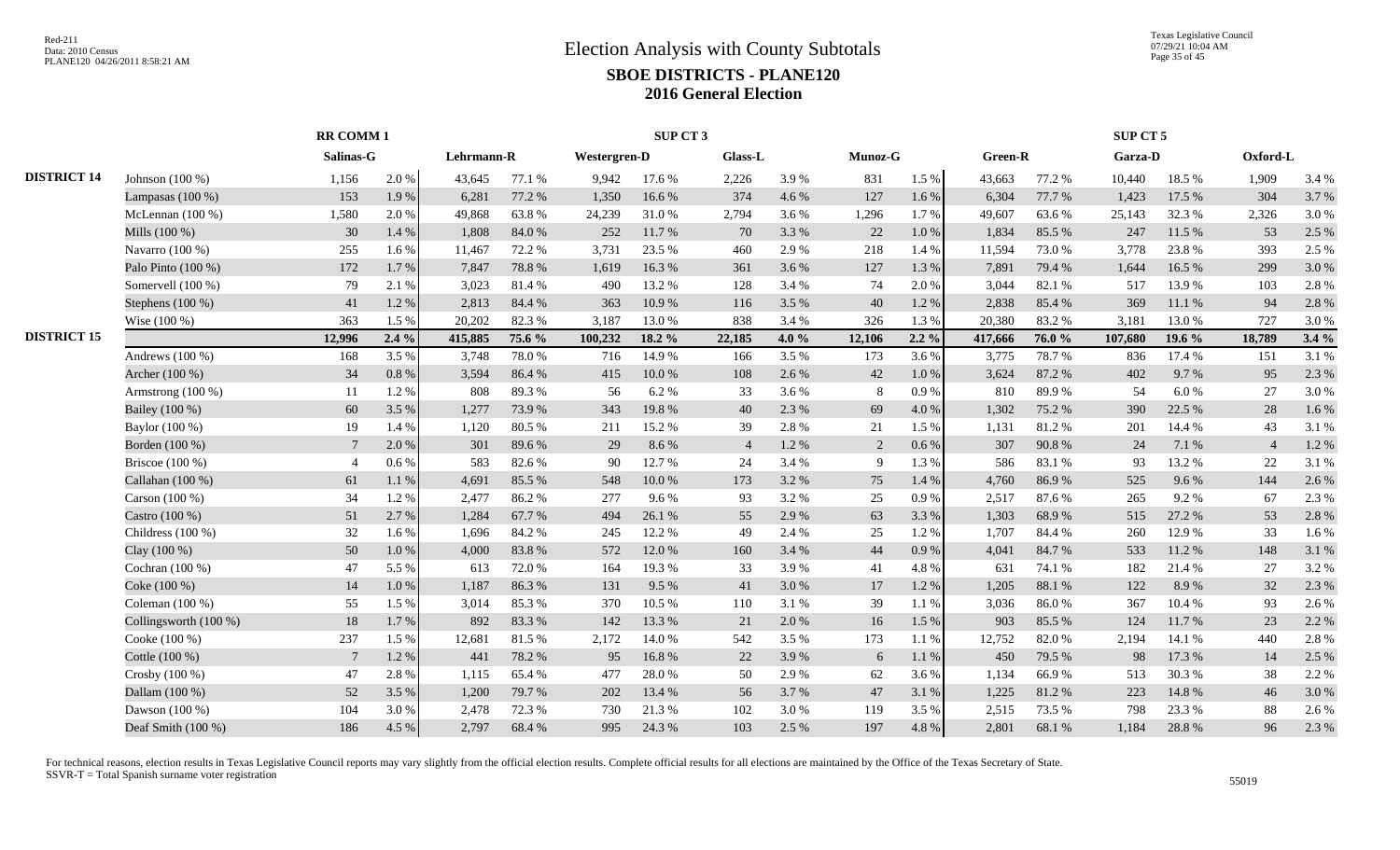Texas Legislative Council 07/29/21 10:04 AM Page 36 of 45

|                    |                       | SUP CT 5       |           |                 |        |                   | <b>SUP CT 9</b> |                 |       |                |         |                 |        | CCA <sub>2</sub> |        |         |       |
|--------------------|-----------------------|----------------|-----------|-----------------|--------|-------------------|-----------------|-----------------|-------|----------------|---------|-----------------|--------|------------------|--------|---------|-------|
|                    |                       | Waterbury-G    |           | <b>Guzman-R</b> |        | <b>Robinson-D</b> |                 | <b>Fulton-L</b> |       | Chisholm-G     |         | <b>Meyers-D</b> |        | Keel-R           |        | $Ash-L$ |       |
| <b>DISTRICT 14</b> | Johnson $(100\%)$     | 570            | 1.0%      | 43,208          | 76.3%  | 10,446            | 18.5 %          | 2,141           | 3.8%  | 814            | 1.4 %   | 10,404          | 18.4%  | 43,123           | 76.4 % | 2,212   | 3.9%  |
|                    | Lampasas $(100\%)$    | 83             | 1.0%      | 6,272           | 77.3 % | 1,417             | 17.5 %          | 335             | 4.1 % | 93             | 1.1%    | 1,394           | 17.2 % | 6,277            | 77.6 % | 337     | 4.2 % |
|                    | McLennan $(100\%)$    | 877            | 1.1%      | 49,646          | 63.6%  | 24,993            | 32.0%           | 2,585           | 3.3%  | 802            | 1.0%    | 25,534          | 32.8%  | 49,089           | 63.0%  | 2,542   | 3.3 % |
|                    | Mills (100 %)         | 11             | 0.5 %     | 1,779           | 83.4 % | 268               | 12.6 %          | 72              | 3.4 % | 15             | 0.7%    | 255             | 11.9%  | 1,796            | 84.0%  | 69      | 3.2 % |
|                    | Navarro (100 %)       | 113            | 0.7%      | 11,332          | 71.5 % | 3,822             | 24.1 %          | 511             | 3.2 % | 188            | 1.2%    | 3,877           | 24.5 % | 11,383           | 71.9%  | 458     | 2.9%  |
|                    | Palo Pinto (100 %)    | 104            | 1.0%      | 7,773           | 78.4%  | 1,669             | 16.8%           | 328             | 3.3 % | 150            | 1.5 %   | 1,684           | 17.0%  | 7,821            | 79.0%  | 324     | 3.3 % |
|                    | Somervell (100 %)     | 45             | 1.2%      | 3,022           | 81.5%  | 501               | 13.5 %          | 119             | 3.2 % | 67             | 1.8%    | 513             | 13.9%  | 3.008            | 81.6%  | 126     | 3.4 % |
|                    | Stephens $(100\%)$    | 24             | 0.7%      | 2,769           | 83.4 % | 365               | 11.0%           | 127             | 3.8%  | 59             | 1.8%    | 388             | 11.7%  | 2,787            | 84.1 % | 115     | 3.5 % |
|                    | Wise (100 %)          | 203            | 0.8%      | 20,043          | 81.8%  | 3,326             | 13.6 %          | 829             | 3.4 % | 291            | 1.2%    | 3,306           | 13.5 % | 20,174           | 82.5 % | 799     | 3.3 % |
| <b>DISTRICT 15</b> |                       | 5,709          | $1.0\%$   | 415,648         | 75.6 % | 104,275           | 19.0 %          | 21,442          | 3.9%  | 8,226          | $1.5\%$ | 105,313         | 19.2 % | 415,478          | 75.8%  | 21,347  | 3.9%  |
|                    | Andrews $(100\%)$     | 35             | 0.7 %     | 3,825           | 79.7%  | 739               | 15.4 %          | 186             | 3.9%  | 50             | 1.0%    | 785             | 16.5%  | 3,770            | 79.0%  | 172     | 3.6 % |
|                    | Archer (100 %)        | 35             | 0.8%      | 3,544           | 85.6%  | 447               | $10.8~\%$       | 107             | 2.6 % | 44             | 1.1 %   | 458             | 11.1 % | 3,542            | 85.9%  | 103     | 2.5 % |
|                    | Armstrong $(100\%)$   | 10             | 1.1%      | 783             | 86.4%  | 54                | 6.0%            | 33              | 3.6 % | 36             | 4.0%    | 56              | 6.2%   | 797              | 88.9%  | 37      | 4.1 % |
|                    | Bailey (100 %)        | 11             | 0.6%      | 1,302           | 75.3 % | 356               | 20.6 %          | 39              | 2.3%  | 31             | 1.8%    | 381             | 22.2 % | 1,271            | 73.9%  | 42      | 2.4 % |
|                    | Baylor (100 %)        | 18             | 1.3 %     | 1,090           | 78.2%  | 227               | 16.3%           | 59              | 4.2 % | 18             | 1.3%    | 238             | 17.2 % | 1,081            | 78.3%  | 51      | 3.7 % |
|                    | Borden (100 %)        | 3              | 0.9%      | 298             | 88.2%  | 29                | 8.6%            | 7               | 2.1 % | $\overline{4}$ | 1.2%    | 24              | 7.3 %  | 292              | 88.2%  | 13      | 3.9%  |
|                    | Briscoe (100 %)       | $\overline{4}$ | 0.6%      | 560             | 80.0%  | 94                | 13.4 %          | 25              | 3.6 % | 21             | 3.0%    | 104             | 14.9%  | 566              | 81.1%  | 24      | 3.4 % |
|                    | Callahan (100 %)      | 51             | 0.9%      | 4,642           | 84.7%  | 599               | 10.9%           | 176             | 3.2 % | 66             | 1.2%    | 575             | 10.5 % | 4,707            | 85.8%  | 170     | 3.1 % |
|                    | Carson (100 %)        | 24             | 0.8%      | 2,425           | 84.3 % | 292               | 10.2%           | 82              | 2.9%  | 77             | 2.7 %   | 289             | 10.1%  | 2,479            | 86.6%  | 81      | 2.8%  |
|                    | Castro (100 %)        | 19             | 1.0%      | 1,290           | 68.2%  | 508               | 26.8%           | 61              | 3.2%  | 33             | 1.7%    | 528             | 28.2%  | 1,272            | 67.9%  | 57      | 3.0%  |
|                    | Childress $(100\%)$   | 22             | 1.1%      | 1,683           | 83.4 % | 253               | 12.5 %          | 42              | 2.1 % | 40             | 2.0%    | 256             | 12.7%  | 1,704            | 84.5 % | 44      | 2.2 % |
|                    | Clay (100 %)          | 51             | 1.1 %     | 3,942           | 82.7%  | 591               | 12.4 %          | 168             | 3.5 % | 68             | 1.4 %   | 612             | 12.9 % | 3,946            | 83.0%  | 164     | 3.5 % |
|                    | Cochran (100 %)       | 12             | 1.4 %     | 650             | 76.7%  | 148               | 17.5 %          | 32              | 3.8%  | 18             | 2.1 %   | 171             | 20.3%  | 617              | 73.4 % | 40      | 4.8%  |
|                    | Coke (100 %)          | 9              | 0.7%      | 1,177           | 86.5%  | 135               | 9.9%            | 35              | 2.6%  | 14             | 1.0%    | 135             | 9.9%   | 1,188            | 86.9%  | 32      | 2.3 % |
|                    | Coleman (100 %)       | 35             | 1.0%      | 2,984           | 84.9%  | 373               | 10.6%           | 104             | 3.0%  | 53             | 1.5%    | 389             | 11.1 % | 3,009            | 85.5%  | 95      | 2.7 % |
|                    | Collingsworth (100 %) | 6              | 0.6%      | 859             | 82.1 % | 137               | 13.1 %          | 27              | 2.6 % | 23             | 2.2 %   | 151             | 14.2 % | 881              | 82.9%  | 22      | 2.1 % |
|                    | Cooke (100 %)         | 160            | 1.0%      | 12,567          | 80.8%  | 2,243             | 14.4 %          | 524             | 3.4 % | 216            | 1.4 %   | 2,221           | 14.3 % | 12,674           | 81.7%  | 495     | 3.2 % |
|                    | Cottle (100 %)        | $\overline{4}$ | 0.7%      | 427             | 76.0%  | 102               | 18.1 %          | 23              | 4.1 % | 10             | 1.8%    | 105             | 18.7%  | 437              | 77.9%  | 17      | 3.0%  |
|                    | Crosby (100 %)        | 10             | 0.6 %     | 1,112           | 65.6%  | 501               | 29.5 %          | 60              | 3.5 % | 23             | 1.4 %   | 503             | 29.8%  | 1,105            | 65.4 % | 68      | 4.0%  |
|                    | Dallam (100 %)        | 15             | 1.0%      | 1,216           | 81.0%  | 192               | 12.8 %          | 56              | 3.7%  | 38             | 2.5 %   | 200             | 13.4 % | 1,210            | 80.8%  | 64      | 4.3 % |
|                    | Dawson (100 %)        | 22             | $0.6\,\%$ | 2,522           | 73.7%  | 756               | 22.1 %          | 113             | 3.3%  | 32             | 0.9%    | 778             | 22.9 % | 2,488            | 73.2 % | 103     | 3.0%  |
|                    | Deaf Smith (100 %)    | 33             | 0.8%      | 2,929           | 71.1 % | 1,017             | 24.7 %          | 112             | 2.7%  | 59             | 1.4 %   | 1,078           | 26.4 % | 2,835            | 69.3%  | 112     | 2.7 % |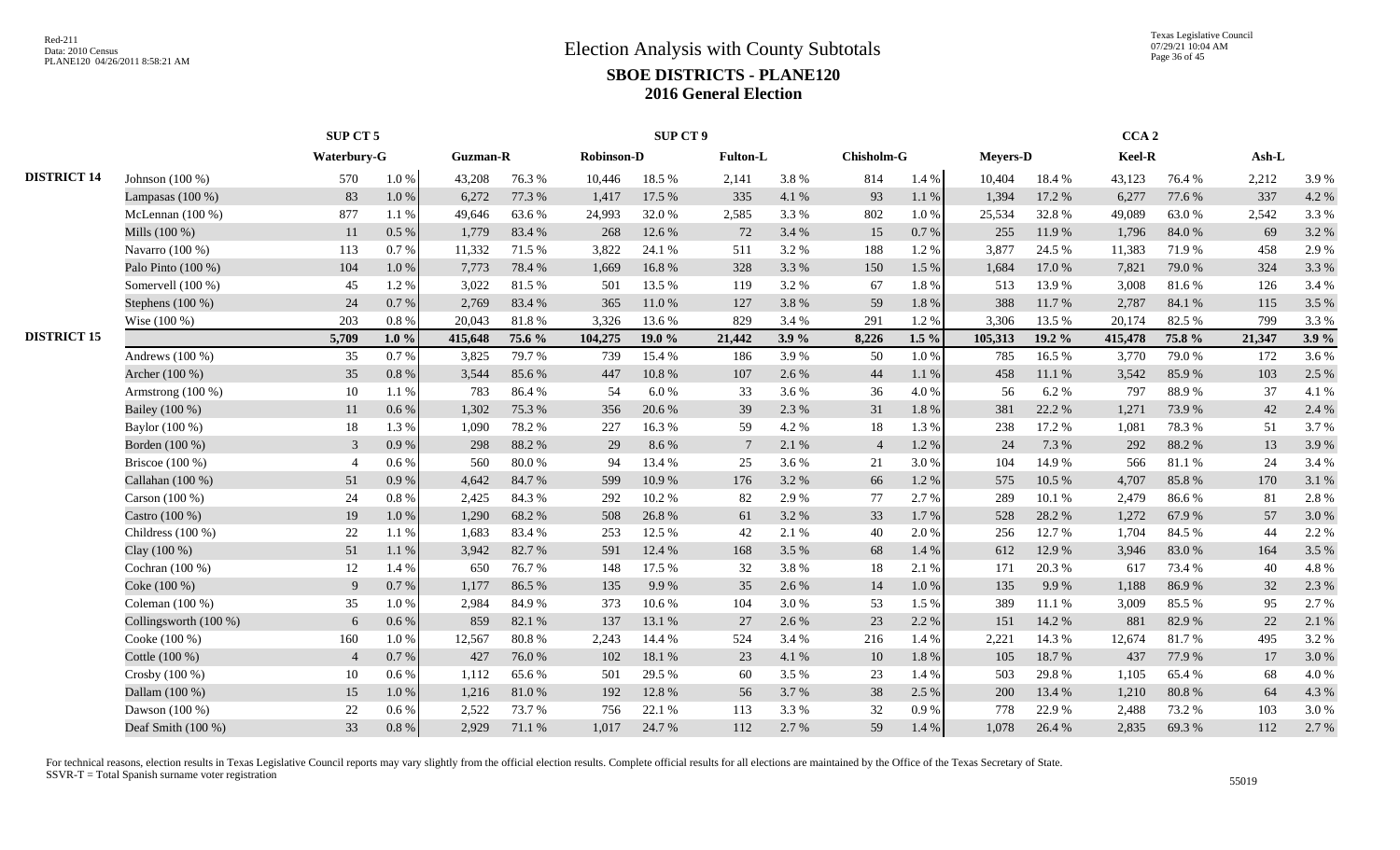Texas Legislative Council 07/29/21 10:04 AM Page 37 of 45

|                    |                       | CCA <sub>2</sub> |          |           |        |                 | CCA <sub>5</sub> |                  |       |                  |           |                  |        | CCA <sub>6</sub> |        |                  |       |
|--------------------|-----------------------|------------------|----------|-----------|--------|-----------------|------------------|------------------|-------|------------------|-----------|------------------|--------|------------------|--------|------------------|-------|
|                    |                       | Reposa-G         |          | Johnson-D |        | <b>Walker-R</b> |                  | <b>Strange-L</b> |       | Sanders-Castro-G |           | <b>Keasler-R</b> |        | <b>Burns-D</b>   |        | <b>Bennett-L</b> |       |
| <b>DISTRICT 14</b> | Johnson $(100\%)$     | 739              | 1.3 %    | 10.871    | 19.2 % | 43,409          | 76.8%            | 1,568            | 2.8%  | 690              | 1.2%      | 43,146           | 76.5 % | 10.902           | 19.3 % | 2,366            | 4.2 % |
|                    | Lampasas $(100\%)$    | 84               | 1.0 %    | 1,433     | 17.6 % | 6,328           | 77.8 %           | 280              | 3.4 % | 91               | $1.1\ \%$ | 6,299            | 78.0%  | 1,450            | 18.0%  | 326              | 4.0%  |
|                    | McLennan $(100\%)$    | 708              | 0.9%     | 25,190    | 32.3 % | 49,844          | 63.9%            | 1,964            | 2.5 % | 985              | 1.3 %     | 49,671           | 64.0%  | 25,267           | 32.6%  | 2,675            | 3.4 % |
|                    | Mills (100 %)         | 17               | 0.8%     | 252       | 11.7 % | 1,835           | 85.3%            | 43               | 2.0 % | 21               | $1.0\ \%$ | 1,798            | 84.6 % | 264              | 12.4 % | 64               | 3.0%  |
|                    | Navarro (100 %)       | 124              | $0.8~\%$ | 3,827     | 24.1 % | 11,504          | 72.6 %           | 357              | 2.3 % | 164              | 1.0%      | 11,457           | 72.5 % | 3,879            | 24.5 % | 471              | 3.0%  |
|                    | Palo Pinto (100 %)    | 76               | 0.8 %    | 1,675     | 16.9%  | 7,880           | 79.6%            | 244              | 2.5 % | 106              | $1.1\ \%$ | 7,828            | 79.1 % | 1,717            | 17.4 % | 351              | 3.5 % |
|                    | Somervell (100 %)     | 41               | 1.1%     | 513       | 13.9%  | 3,032           | 82.1 %           | 85               | 2.3 % | 64               | 1.7%      | 3,047            | 82.8%  | 512              | 13.9%  | 122              | 3.3 % |
|                    | Stephens (100 %)      | 22               | 0.7%     | 347       | 10.4 % | 2,882           | 86.8%            | 64               | 1.9%  | 29               | 0.9%      | 2,854            | 85.9%  | 362              | 10.9%  | 107              | 3.2 % |
|                    | Wise $(100\%)$        | 177              | 0.7%     | 3,367     | 13.7 % | 20,305          | 82.7%            | 622              | 2.5 % | 251              | 1.0%      | 20,223           | 82.8%  | 3,377            | 13.8%  | 814              | 3.3 % |
| <b>DISTRICT 15</b> |                       | 5,650            | $1.0\%$  | 105,092   | 19.2 % | 418,324         | 76.3 %           | 15,969           | 2.9%  | 9,125            | $1.7\%$   | 417,090          | 76.3 % | 107,022          | 19.6 % | 22,651           | 4.1 % |
|                    | Andrews $(100\%)$     | 44               | 0.9%     | 765       | 16.0%  | 3,813           | 79.7%            | 109              | 2.3 % | 97               | 2.0 %     | 3,798            | 79.5 % | 769              | 16.1 % | 208              | 4.4 % |
|                    | Archer (100 %)        | 22               | 0.5%     | 425       | 10.3%  | 3,578           | 86.8%            | 87               | 2.1 % | 32               | 0.8%      | 3,582            | 87.2%  | 423              | 10.3%  | 101              | 2.5 % |
|                    | Armstrong $(100\%)$   | $\overline{7}$   | 0.8%     | 63        | 7.0%   | 792             | 88.0%            | 33               | 3.7%  | 12               | 1.3%      | 793              | 88.9%  | 60               | 6.7 %  | 39               | 4.4 % |
|                    | Bailey (100 %)        | 25               | 1.5 %    | 364       | 21.1 % | 1,285           | 74.6 %           | 27               | 1.6%  | 47               | 2.7%      | 1,303            | 76.1%  | 360              | 21.0%  | 50               | 2.9 % |
|                    | Baylor (100 %)        | 11               | 0.8%     | 216       | 15.6 % | 1,131           | 81.6%            | 25               | 1.8%  | 14               | 1.0%      | 1,111            | 80.2%  | 210              | 15.2 % | 64               | 4.6 % |
|                    | Borden (100 %)        | 2                | 0.6 %    | 24        | 7.1 %  | 305             | 90.2%            | 5                | 1.5 % | $\overline{4}$   | 1.2%      | 306              | 90.8%  | 22               | 6.5 %  | 9                | 2.7 % |
|                    | Briscoe (100 %)       | $\overline{4}$   | 0.6 %    | 92        | 13.1 % | 567             | $81.0\ \%$       | 37               | 5.3%  | $\overline{4}$   | 0.6 %     | 573              | 82.4 % | 96               | 13.8%  | 26               | 3.7%  |
|                    | Callahan (100 %)      | 33               | $0.6\%$  | 583       | 10.6%  | 4,752           | 86.3%            | 122              | 2.2 % | 48               | 0.9%      | 4,723            | 86.3%  | 569              | 10.4 % | 183              | 3.3 % |
|                    | Carson (100 %)        | 15               | 0.5 %    | 280       | 9.8%   | 2,499           | 87.1 %           | 65               | 2.3 % | 24               | $0.8~\%$  | 2,470            | 86.2%  | 306              | 10.7%  | 91               | 3.2 % |
|                    | Castro (100 %)        | 17               | 0.9%     | 500       | 26.5 % | 1,294           | 68.5 %           | 54               | 2.9%  | 40               | 2.1 %     | 1,291            | 68.3%  | 523              | 27.7 % | 75               | 4.0%  |
|                    | Childress (100 %)     | 13               | 0.6 %    | 249       | 12.3 % | 1,715           | 84.9%            | 34               | 1.7%  | 21               | 1.0%      | 1,712            | 85.1%  | 259              | 12.9%  | 40               | 2.0%  |
|                    | Clay (100 %)          | 30               | 0.6 %    | 577       | 12.1 % | 4,024           | 84.6%            | 115              | 2.4 % | 39               | 0.8 %     | 3,989            | 84.0%  | 587              | 12.4 % | 174              | 3.7 % |
|                    | Cochran $(100\%)$     | 13               | 1.5 %    | 161       | 19.1 % | 636             | 75.5 %           | 19               | 2.3 % | 26               | 3.1 %     | 624              | 74.1 % | 184              | 21.9%  | 34               | 4.0%  |
|                    | Coke (100 %)          | 12               | 0.9%     | 124       | 9.0%   | 1,212           | 88.4%            | 23               | 1.7%  | 12               | 0.9%      | 1,182            | 86.8%  | 145              | 10.7%  | 34               | 2.5 % |
|                    | Coleman $(100\%)$     | 27               | 0.8%     | 381       | 10.8%  | 3,030           | 86.2%            | 70               | 2.0 % | 36               | 1.0%      | 3,020            | 86.0%  | 398              | 11.3 % | 95               | 2.7 % |
|                    | Collingsworth (100 %) | 9                | 0.8%     | 146       | 13.6 % | 899             | 84.0%            | 12               | 1.1 % | 13               | 1.2%      | 884              | 82.9%  | 162              | 15.2 % | 20               | 1.9%  |
|                    | Cooke (100 %)         | 118              | 0.8%     | 2,253     | 14.5 % | 12,773          | 82.2%            | 347              | 2.2 % | 167              | 1.1 %     | 12,707           | 82.0%  | 2,239            | 14.4 % | 552              | 3.6 % |
|                    | Cottle (100 %)        | 2                | 0.4%     | 102       | 18.2%  | 442             | 79.1 %           | 13               | 2.3 % | 2                | 0.4%      | 436              | 78.3%  | 106              | 19.0%  | 15               | 2.7 % |
|                    | Crosby (100 %)        | 13               | 0.8%     | 504       | 29.7%  | 1.131           | 66.6%            | 39               | 2.3 % | 23               | 1.4 %     | 1,121            | 66.3%  | 519              | 30.7 % | 50               | 3.0%  |
|                    | Dallam (100 %)        | 24               | 1.6%     | 219       | 14.6 % | 1,214           | 80.9%            | 38               | 2.5 % | 29               | 1.9%      | 1,218            | 81.3%  | 214              | 14.3 % | 67               | 4.5 % |
|                    | Dawson $(100\%)$      | 30               | 0.9%     | 752       | 22.0 % | 2,533           | 74.2 %           | 59               | 1.7%  | 70               | 2.1 %     | 2,515            | 74.1 % | 776              | 22.9%  | 105              | 3.1 % |
|                    | Deaf Smith $(100\%)$  | 66               | 1.6 %    | 1,033     | 25.2 % | 2,831           | 69.1 %           | 88               | 2.1 % | 147              | 3.6 %     | 2,852            | 69.7%  | 1,117            | 27.3 % | 122              | 3.0%  |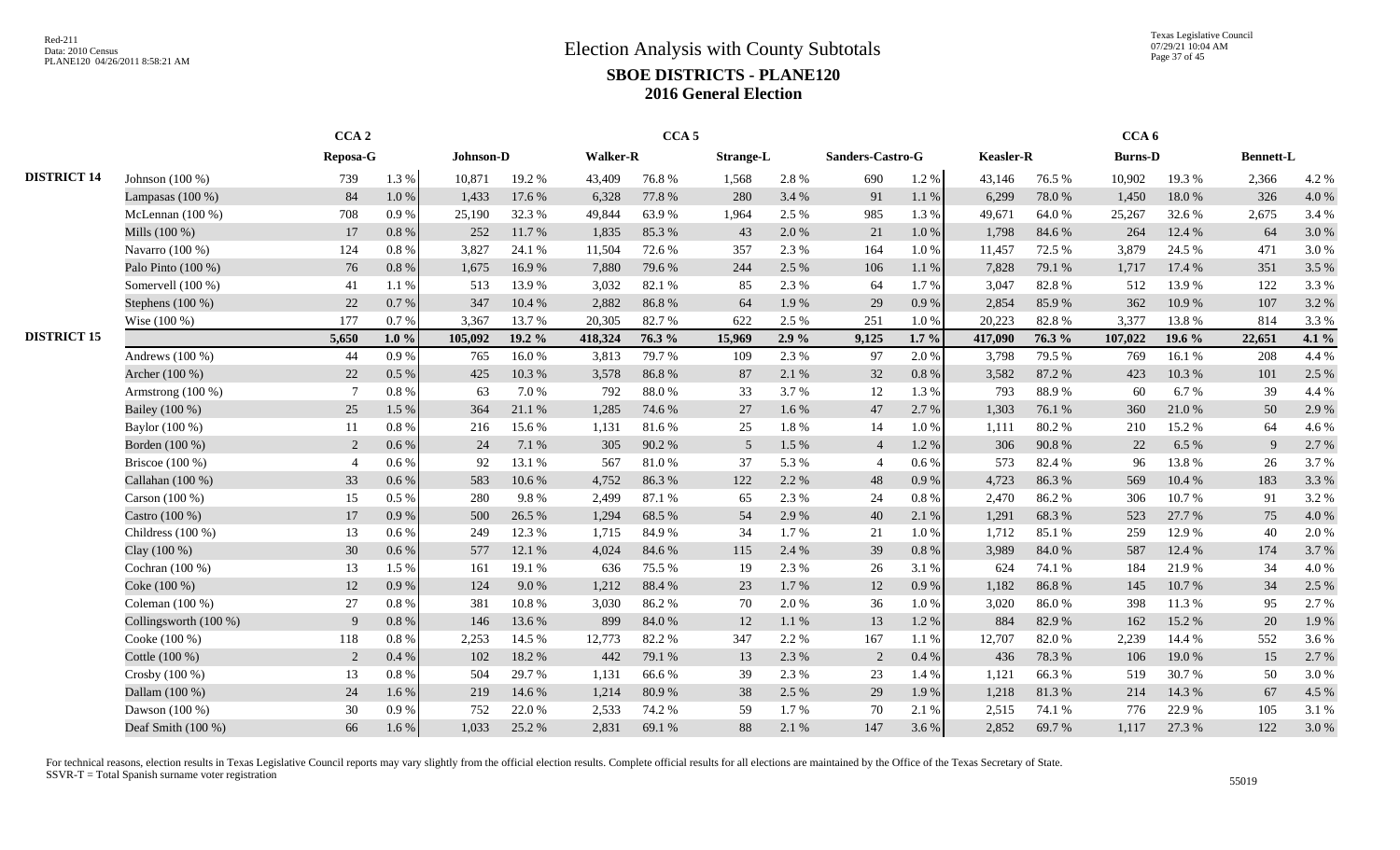|                    |                    |                  |          |         |        | <b>PRESIDENT</b> |       |                 |           |                 |           |                |        | <b>RR COMM1</b>    |        |          |       |
|--------------------|--------------------|------------------|----------|---------|--------|------------------|-------|-----------------|-----------|-----------------|-----------|----------------|--------|--------------------|--------|----------|-------|
|                    |                    | <b>Clinton-D</b> |          | Trump-R |        | Johnson-L        |       | Stein-G         |           | Write-In-W      |           | Yarbrough-D    |        | <b>Christian-R</b> |        | Miller-L |       |
| <b>DISTRICT 15</b> | Dickens (100 %)    | 128              | 14.1 %   | 755     | 83.1 % | 23               | 2.5 % | $\mathfrak{Z}$  | 0.3%      | $\overline{0}$  | $0.0\,\%$ | 136            | 15.8%  | 685                | 79.7%  | 25       | 2.9 % |
|                    | Donley (100 %)     | 191              | 13.0%    | 1,225   | 83.6%  | 40               | 2.7%  | 5               | $0.3\ \%$ | $\overline{4}$  | 0.3 %     | 184            | 13.1 % | 1,142              | 81.3%  | 65       | 4.6 % |
|                    | Fisher (100 %)     | 403              | 23.3 %   | 1,265   | 73.1 % | 44               | 2.5 % | 10              | $0.6\,\%$ | 8               | 0.5%      | 468            | 29.3 % | 1,026              | 64.3%  | 64       | 4.0%  |
|                    | Floyd (100 %)      | 435              | 22.2 %   | 1,474   | 75.2 % | 47               | 2.4 % | $\overline{3}$  | 0.2 %     | $\mathbf{0}$    | 0.0 %     | 413            | 21.6 % | 1,382              | 72.2 % | 84       | 4.4 % |
|                    | Foard (100 %)      | 113              | 22.0%    | 383     | 74.7%  | 14               | 2.7 % |                 | 0.2 %     | 2               | 0.4 %     | 135            | 28.0%  | 328                | 67.9%  | 15       | 3.1 % |
|                    | Gaines (100 %)     | 597              | 12.9%    | 3,907   | 84.6%  | 85               | 1.8%  | 20              | 0.4%      | 11              | 0.2 %     | 574            | 12.8%  | 3,699              | 82.7%  | 120      | 2.7%  |
|                    | Garza (100 %)      | 230              | 15.5 %   | 1,225   | 82.5 % | 21               | 1.4 % | $7\phantom{.0}$ | 0.5 %     |                 | 0.1%      | 223            | 15.7%  | 1,123              | 79.2 % | 39       | 2.8%  |
|                    | Gray (100 %)       | 701              | 9.5%     | 6,500   | 87.8%  | 144              | 1.9%  | 22              | $0.3\ \%$ | 38              | 0.5 %     | 691            | 9.5%   | 6,245              | 85.7%  | 259      | 3.6%  |
|                    | Hale (100 %)       | 2,101            | 23.7%    | 6,366   | 71.8%  | 324              | 3.7 % | 43              | $0.5\%$   | 37              | 0.4%      | 1,923          | 22.1 % | 6,113              | 70.3%  | 390      | 4.5 % |
|                    | Hall (100 %)       | 164              | 15.0%    | 893     | 81.9%  | 34               | 3.1 % | $\overline{0}$  | 0.0 %     | $\overline{0}$  | $0.0\,\%$ | 185            | 18.1 % | 779                | 76.4%  | 39       | 3.8%  |
|                    | Hansford $(100\%)$ | 171              | $8.8~\%$ | 1,730   | 88.9%  | 37               | 1.9%  | 9               | $0.5\%$   | $\mathbf{0}$    | 0.0 %     | 136            | 7.3 %  | 1,644              | 88.0%  | 59       | 3.2%  |
|                    | Hardeman (100 %)   | 249              | 16.4%    | 1,207   | 79.7%  | 48               | 3.2 % | $\tau$          | $0.5\ \%$ | $\overline{4}$  | 0.3%      | 276            | 20.4 % | 978                | 72.3 % | 66       | 4.9%  |
|                    | Hartley $(100\%)$  | 172              | 8.8%     | 1,727   | 88.3%  | 43               | 2.2%  | 3               | 0.2 %     | 11              | 0.6 %     | 192            | 10.0%  | 1,632              | 85.2%  | 72       | 3.8%  |
|                    | Haskell (100 %)    | 314              | 17.8%    | 1,403   | 79.5 % | 42               | 2.4 % | 6               | $0.3\ \%$ | $\overline{0}$  | 0.0 %     | 355            | 22.9%  | 1,092              | 70.5 % | 75       | 4.8%  |
|                    | Hemphill $(100\%)$ | 181              | 10.7%    | 1,462   | 86.6%  | 44               | 2.6 % | 2               | 0.1%      | $\bf{0}$        | 0.0 %     | 147            | 9.4 %  | 1,306              | 83.1%  | 83       | 5.3%  |
|                    | Hockley (100 %)    | 1,257            | 17.2 %   | 5,782   | 78.9%  | 200              | 2.7 % | 33              | 0.5%      | 56              | $0.8\ \%$ | 1,198          | 16.8%  | 5,402              | 75.6%  | 299      | 4.2 % |
|                    | Howard $(100\%)$   | 1,768            | 20.2%    | 6,635   | 75.9%  | 232              | 2.7 % | 56              | $0.6\%$   | 55              | 0.6 %     | 1,686          | 19.9%  | 6,159              | 72.8%  | 374      | 4.4 % |
|                    | Hutchinson (100 %) | 854              | 10.5 %   | 7,042   | 86.4%  | 210              | 2.6%  | 23              | 0.3%      | 26              | $0.3\%$   | 878            | 11.0%  | 6,616              | 82.6%  | 408      | 5.1%  |
|                    | Jones $(100\%)$    | 936              | 15.6%    | 4,819   | 80.5%  | 162              | 2.7 % | 21              | 0.4%      | 51              | 0.9%      | 975            | 16.9%  | 4.380              | 76.0%  | 297      | 5.2%  |
|                    | Kent (100 %)       | 59               | 13.6 %   | 360     | 82.9%  | 14               | 3.2 % | $\overline{0}$  | 0.0 %     |                 | 0.2 %     | 76             | 19.4 % | 290                | 74.0%  | 19       | 4.8%  |
|                    | King (100 %)       | 5                | 3.1 %    | 149     | 93.7%  | -5               | 3.1 % | $\overline{0}$  | $0.0\ \%$ | $\Omega$        | $0.0\%$   | $\overline{4}$ | 3.2 %  | 115                | 91.3%  | 5        | 4.0%  |
|                    | Knox (100 %)       | 247              | 18.1%    | 1,078   | 78.9%  | 28               | 2.0%  | $\overline{5}$  | 0.4%      | 9               | 0.7 %     | 254            | 19.7%  | 968                | 75.2 % | 34       | 2.6%  |
|                    | Lamb $(100\%)$     | 770              | 19.3%    | 3.040   | 76.4 % | 87               | 2.2 % | 8               | 0.2 %     | 76              | 1.9%      | 758            | 19.9%  | 2,790              | 73.3 % | 130      | 3.4 % |
|                    | Lipscomb $(100\%)$ | 135              | 10.1%    | 1,159   | 87.0%  | 25               | 1.9%  | 3               | 0.2 %     | 10              | 0.8 %     | 137            | 10.6 % | 1,117              | 86.2%  | 31       | 2.4 % |
|                    | Lubbock (100 %)    | 28,023           | 28.3 %   | 65,651  | 66.3%  | 3,917            | 4.0%  | 633             | $0.6\,\%$ | 789             | $0.8~\%$  | 23,844         | 24.7 % | 64,664             | 67.1 % | 5,119    | 5.3 % |
|                    | Lynn $(100\%)$     | 403              | 20.0%    | 1,546   | 76.9%  | 41               | 2.0%  | $7\phantom{.0}$ | 0.3 %     | 13              | $0.6\%$   | 379            | 19.7%  | 1,390              | 72.1 % | 87       | 4.5 % |
|                    | Martin (100 %)     | 266              | 15.1 %   | 1,455   | 82.6%  | 31               | 1.8 % | 5               | $0.3~\%$  | $5\overline{)}$ | 0.3 %     | 236            | 13.8%  | 1,349              | 78.8%  | 78       | 4.6%  |
|                    | Midland (100 %)    | 10,025           | 20.5 %   | 36,973  | 75.7%  | 1,667            | 3.4 % | 203             | 0.4%      | $\overline{0}$  | $0.0\,\%$ | 8,278          | 17.2 % | 35,463             | 73.5 % | 3,426    | 7.1 % |
|                    | Mitchell (100 %)   | 354              | 16.1%    | 1,780   | 80.8%  | 50               | 2.3 % | $7\phantom{.0}$ | $0.3~\%$  | 13              | $0.6\%$   | 351            | 16.6%  | 1,602              | 76.0%  | 90       | 4.3 % |
|                    | Montague (100 %)   | 885              | 10.2%    | 7,526   | 86.9%  | 170              | 2.0%  | 23              | $0.3\ \%$ | 52              | 0.6 %     | 961            | 11.6 % | 6,914              | 83.3%  | 333      | 4.0%  |
|                    | Moore (100 %)      | 1,098            | 20.7%    | 3,977   | 75.0%  | 166              | 3.1 % | 26              | $0.5 \%$  | 35              | 0.7%      | 962            | 18.8%  | 3,813              | 74.5 % | 204      | 4.0%  |
|                    | Motley (100 %)     | 40               | 6.5%     | 566     | 92.0 % | 9                | 1.5 % | $\overline{0}$  | $0.0\%$   | $\theta$        | $0.0\,\%$ | 44             | 7.5 %  | 520                | 88.1%  | 18       | 3.1 % |
|                    |                    |                  |          |         |        |                  |       |                 |           |                 |           |                |        |                    |        |          |       |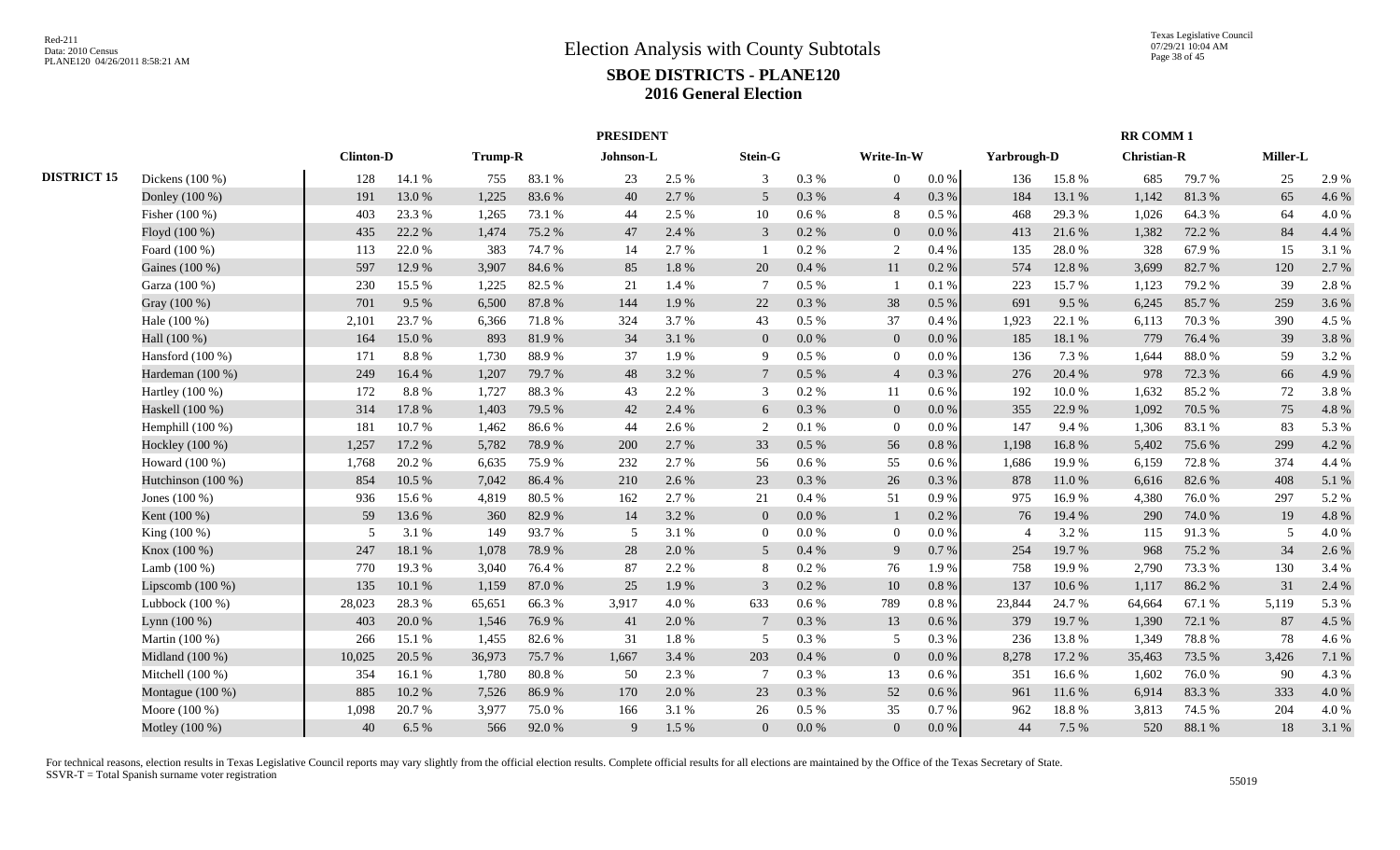|                    |                 |           |                              |        |            |        |                              |                     |                |           |         |        |               |            | Oxford-L            |       |
|--------------------|-----------------|-----------|------------------------------|--------|------------|--------|------------------------------|---------------------|----------------|-----------|---------|--------|---------------|------------|---------------------|-------|
| Dickens (100 %)    | 13              | 1.5 %     | 683                          | 79.5 % | 129        | 15.0%  | 28                           | 3.3%                | 19             | 2.2 %     | 691     | 80.9%  | 134           | 15.7%      | 22                  | 2.6 % |
| Donley (100 %)     | 14              | 1.0%      | 1,152                        | 82.3%  | 178        | 12.7 % | 52                           | 3.7 %               | 17             | 1.2 %     | 1,179   | 84.2%  | 173           | 12.3 %     | 41                  | 2.9%  |
| Fisher (100 %)     | 37              | 2.3 %     | 1,081                        | 68.4%  | 404        | 25.6 % | 59                           | 3.7 %               | 37             | 2.3 %     | 1,100   | 70.1 % | 420           | 26.8%      | 37                  | 2.4 % |
| Floyd (100 %)      | 35              | 1.8%      | 1,391                        | 73.0%  | 400        | 21.0%  | 56                           | 2.9 %               | 58             | 3.0%      | 1,431   | 75.2 % | 424           | 22.3 %     | 36                  | 1.9%  |
| Foard (100 %)      | 5               | $1.0\ \%$ | 338                          | 69.8%  | 131        | 27.1 % | 10                           | 2.1 %               | 5              | 1.0%      | 337     | 70.9%  | 121           | 25.5 %     | 12                  | 2.5 % |
| Gaines (100 %)     | 79              | 1.8%      | 3,704                        | 82.6%  | 546        | 12.2 % | 111                          | 2.5 %               | 122            | 2.7%      | 3,760   | 84.2 % | 594           | 13.3 %     | 78                  | 1.7%  |
| Garza (100 %)      | 33              | 2.3 %     | 1,155                        | 82.6%  | 189        | 13.5 % | 25                           | 1.8%                | 29             | 2.1%      | 1,149   | 82.1 % | 208           | 14.9%      | 24                  | 1.7%  |
| Gray (100 %)       | 94              | 1.3%      | 6,310                        | 86.3%  | 678        | 9.3%   | 225                          | 3.1 %               | 98             | 1.3 %     | 6,357   | 86.9%  | 679           | 9.3 %      | 195                 | 2.7%  |
| Hale (100 %)       | 269             | 3.1 %     | 6,237                        | 71.5 % | 1,861      | 21.3%  | 273                          | 3.1 %               | 356            | 4.1 %     | 6,306   | 72.5 % | 2.084         | 24.0 %     | 242                 | 2.8%  |
| Hall (100 %)       | 17              | 1.7%      | 797                          | 78.5 % | 175        | 17.2 % | 33                           | 3.3 %               | 10             | 1.0%      | 807     | 79.7%  | 171           | 16.9%      | 26                  | 2.6 % |
| Hansford $(100\%)$ | 30              | 1.6%      | 1.639                        | 88.2%  | 133        | 7.2 %  | 59                           | 3.2 %               | 27             | 1.5 %     | 1,656   | 89.1 % | 135           | 7.3 %      | 44                  | 2.4 % |
| Hardeman (100 %)   | 32              | 2.4 %     | 1,016                        | 75.3 % | 255        | 18.9%  | 52                           | 3.9%                | 27             | 2.0%      | 1,030   | 76.8%  | 241           | $18.0\ \%$ | 49                  | 3.7%  |
| Hartley (100 %)    | 20              | 1.0%      | 1,675                        | 87.7%  | 173        | 9.1 %  | 48                           | 2.5 %               | 15             | 0.8%      | 1,678   | 87.7%  | 178           | 9.3%       | 45                  | 2.4 % |
| Haskell (100 %)    | 26              | 1.7%      | 1,148                        | 74.6%  | 330        | 21.4 % | 45                           | 2.9%                | 16             | 1.0%      | 1,130   | 75.7%  | 299           | 20.0%      | 46                  | 3.1%  |
| Hemphill $(100\%)$ | 35              | 2.2 %     | 1,308                        | 84.6 % | 147        | 9.5%   | 62                           | 4.0%                | 30             | 1.9%      | 1,328   | 86.2%  | 151           | 9.8%       | 45                  | 2.9%  |
| Hockley (100 %)    | 244             | 3.4 %     | 5,526                        | 77.7 % | 1,087      | 15.3 % | 258                          | 3.6 %               | 237            | 3.3 %     | 5,588   | 78.6%  | 1,258         | 17.7 %     | 191                 | 2.7%  |
| Howard (100 %)     | 241             | 2.8%      | 6,274                        | 74.3 % | 1,584      | 18.8%  | 364                          | 4.3 %               | 225            | 2.7 %     | 6,375   | 75.4 % | 1,731         | 20.5 %     | 263                 | 3.1 % |
| Hutchinson (100 %) | 108             | 1.3%      | 6,742                        | 84.4 % | 850        | 10.6%  | 291                          | 3.6%                | 104            | 1.3%      | 6,824   | 85.3%  | 832           | 10.4 %     | 267                 | 3.3 % |
| Jones (100 %)      | 109             | 1.9%      | 4,512                        | 78.3%  | 931        |        | 203                          | 3.5 %               | 113            | 2.0%      | 4,538   | 79.2 % | 962           | 16.8%      | 168                 | 2.9%  |
| Kent (100 %)       | $7\phantom{.0}$ | 1.8%      | 299                          | 77.5 % | 67         | 17.4 % | 12                           | 3.1 %               | 8              | 2.1 %     | 310     | 80.9%  | 58            | 15.1 %     | 11                  | 2.9%  |
| King (100 %)       | 2               | 1.6%      | 121                          | 93.8%  | 2          | 1.6 %  | $\overline{4}$               | 3.1 %               | 2              | 1.6 %     | 122     | 96.1%  | $\mathcal{D}$ | 1.6 %      | 3                   | 2.4 % |
| Knox (100 %)       | 32              | 2.5 %     | 977                          | 76.4 % | 236        | 18.5 % | 37                           | 2.9 %               | 28             | 2.2 %     | 988     | 77.7 % | 242           | 19.0%      | 32                  | 2.5 % |
| Lamb $(100\%)$     | 127             | 3.3 %     | 2,872                        | 75.7%  | 676        | 17.8%  | 105                          | 2.8%                | 139            | 3.7 %     | 2,927   | 77.5 % | 746           | 19.7%      | 78                  | 2.1 % |
| Lipscomb $(100\%)$ | 11              | 0.8%      | 1,121                        | 86.6%  | 132        | 10.2%  | 24                           | 1.9%                | 17             | 1.3%      | 1,116   | 87.2 % | 134           | 10.5 %     | 22                  | 1.7%  |
| Lubbock (100 %)    | 2,718           | 2.8%      | 66,301                       | 68.5%  | 23,501     | 24.3 % | 4,456                        | 4.6%                | 2,488          | 2.6 %     | 66,322  | 68.6%  | 25,394        | 26.3%      | 3,862               | 4.0%  |
| Lynn (100 %)       | 72              | 3.7%      | 1,442                        | 75.5 % | 362        | 18.9%  | 53                           | 2.8%                | 54             | 2.8 %     | 1,479   | 77.6 % | 374           | 19.6 %     | 33                  | 1.7%  |
| Martin (100 %)     | 50              | 2.9 %     | 1,378                        | 80.8%  | 215        | 12.6 % | 56                           | 3.3%                | 56             | 3.3%      | 1,378   | 80.9%  | 265           | 15.6%      | 44                  | 2.6 % |
| Midland (100 %)    | 1,059           | 2.2 %     | 36,648                       | 76.1 % | 8,185      | 17.0 % | 2,331                        | 4.8 %               | 1,006          | 2.1 %     | 36,495  | 75.9%  | 9,204         | 19.1 %     | 2,023               | 4.2 % |
| Mitchell $(100\%)$ | 66              | 3.1 %     | 1,630                        | 77.6 % | 320        | 15.2 % | 77                           | 3.7 %               | -74            | 3.5 %     | 1,662   | 79.5 % | 349           | 16.7 %     | 62                  | 3.0%  |
| Montague $(100\%)$ | 90              | 1.1 %     | 7,009                        | 84.6 % | 920        | 11.1 % | 292                          | 3.5 %               | 62             | 0.7 %     | 7,080   | 85.4%  | 880           | 10.6%      | 233                 | 2.8%  |
| Moore (100 %)      | 140             | 2.7%      | 3,833                        | 75.1 % | 960        | 18.8%  | 169                          | 3.3%                | 145            | 2.8%      | 3,880   | 75.9%  | 1,025         | 20.1 %     | 155                 | 3.0%  |
| Motley (100 %)     | 8               | 1.4%      | 525                          | 90.4 % | 37         | 6.4 %  | 14                           | 2.4 %               | $\overline{5}$ | $0.9\ \%$ | 512     | 90.0%  | 39            | 6.9%       | 16                  | 2.8%  |
|                    |                 |           | <b>RR COMM1</b><br>Salinas-G |        | Lehrmann-R |        | <b>Westergren-D</b><br>16.2% | SUP CT <sub>3</sub> | Glass-L        |           | Munoz-G |        | Green-R       |            | SUP CT 5<br>Garza-D |       |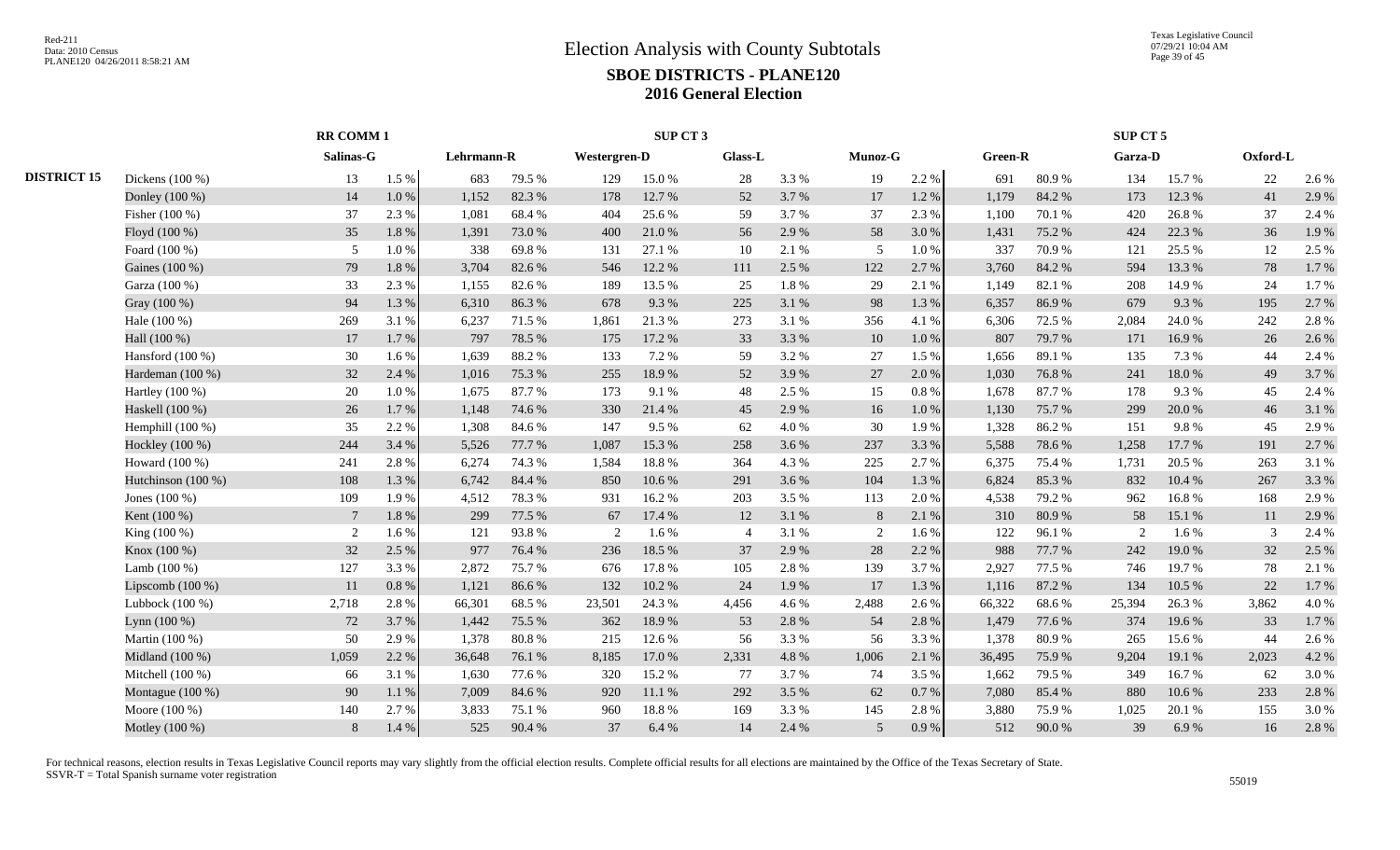|                    |                    | SUP CT 5       |           |                 |        |                   | <b>SUP CT 9</b> |                 |       |            |          |                 |        | CCA <sub>2</sub> |        |         |       |
|--------------------|--------------------|----------------|-----------|-----------------|--------|-------------------|-----------------|-----------------|-------|------------|----------|-----------------|--------|------------------|--------|---------|-------|
|                    |                    | Waterbury-G    |           | <b>Guzman-R</b> |        | <b>Robinson-D</b> |                 | <b>Fulton-L</b> |       | Chisholm-G |          | <b>Meyers-D</b> |        | Keel-R           |        | $Ash-L$ |       |
| <b>DISTRICT 15</b> | Dickens (100 %)    | 7              | $0.8~\%$  | 664             | 77.8%  | 152               | 17.8%           | 25              | 2.9%  | 12         | 1.4 %    | 147             | 17.5 % | 671              | 79.8%  | 21      | 2.5 % |
|                    | Donley (100 %)     | 8              | 0.6%      | 1,131           | 80.8%  | 169               | 12.1 %          | 59              | 4.2 % | 40         | 2.9%     | 178             | 12.8 % | 1,146            | 82.2 % | 57      | 4.1 % |
|                    | Fisher (100 %)     | 13             | 0.8 %     | 1,046           | 66.6%  | 451               | 28.7%           | 49              | 3.1 % | 25         | 1.6%     | 451             | 28.8%  | 1.050            | 67.0%  | 51      | 3.3%  |
|                    | Floyd (100 %)      | 11             | $0.6\%$   | 1,398           | 73.7%  | 426               | 22.5 %          | 53              | 2.8%  | 20         | 1.1%     | 446             | 23.5 % | 1,399            | 73.7%  | 44      | 2.3 % |
|                    | Foard (100 %)      | 5              | 1.1 %     | 324             | 68.2%  | 129               | 27.2 %          | 16              | 3.4 % | 6          | 1.3 %    | 132             | 28.1 % | 320              | 68.2%  | 14      | 3.0%  |
|                    | Gaines (100 %)     | 32             | 0.7%      | 3,728           | 83.6%  | 569               | 12.8 %          | 115             | 2.6 % | 47         | 1.1 %    | 582             | 13.1 % | 3,738            | 83.9%  | 103     | 2.3 % |
|                    | Garza (100 %)      | 19             | 1.4 %     | 1,131           | 80.4%  | 202               | 14.4 %          | 52              | 3.7%  | 22         | 1.6 %    | 200             | 14.3 % | 1,137            | 81.4%  | 43      | 3.1 % |
|                    | Gray (100 %)       | 81             | 1.1%      | 6,247           | 85.5%  | 706               | 9.7%            | 221             | 3.0%  | 134        | 1.8%     | 705             | 9.7%   | 6,315            | 86.6%  | 210     | 2.9%  |
|                    | Hale (100 %)       | 69             | $0.8\%$   | 6,312           | 72.7%  | 1,987             | 22.9%           | 294             | 3.4 % | 93         | 1.1 %    | 2,006           | 23.1 % | 6,290            | 72.4 % | 292     | 3.4 % |
|                    | Hall (100 %)       | 9              | 0.9%      | 773             | 76.4%  | 186               | 18.4%           | 35              | 3.5 % | 18         | 1.8%     | 183             | 18.2%  | 786              | 78.1 % | 31      | 3.1%  |
|                    | Hansford $(100\%)$ | 24             | 1.3 %     | 1,638           | 87.8%  | 130               | 7.0%            | 53              | 2.8%  | 45         | 2.4 %    | 134             | 7.3 %  | 1,640            | 88.7%  | 57      | 3.1 % |
|                    | Hardeman (100 %)   | 21             | 1.6%      | 995             | 73.5 % | 272               | 20.1 %          | 56              | 4.1 % | 30         | 2.2 %    | 271             | 20.4 % | 986              | 74.2 % | 57      | 4.3 % |
|                    | Hartley $(100\%)$  | 13             | 0.7%      | 1,635           | 85.7%  | 195               | 10.2%           | 56              | 2.9%  | 22         | 1.2%     | 185             | 9.7%   | 1,665            | 87.5 % | 40      | 2.1 % |
|                    | Haskell (100 %)    | 18             | 1.2%      | 1,084           | 69.9%  | 361               | 23.3 %          | 72              | 4.6 % | 33         | 2.1 %    | 360             | 24.0 % | 1,067            | 71.3 % | 62      | 4.1%  |
|                    | Hemphill (100 %)   | 17             | 1.1 %     | 1,290           | 83.8%  | 149               | 9.7%            | 55              | 3.6 % | 46         | 3.0%     | 144             | 9.4 %  | 1,313            | 85.5%  | 61      | 4.0%  |
|                    | Hockley (100 %)    | 69             | 1.0%      | 5,594           | 78.5%  | 1.112             | 15.6%           | 292             | 4.1 % | 127        | 1.8%     | 1,211           | 17.1 % | 5,522            | 77.9 % | 278     | 3.9%  |
|                    | Howard (100 %)     | 81             | 1.0%      | 6,318           | 74.9%  | 1.659             | 19.7%           | 326             | 3.9%  | 127        | 1.5 %    | 1,710           | 20.3 % | 6.286            | 74.7 % | 321     | 3.8%  |
|                    | Hutchinson (100 %) | 74             | 0.9%      | 6,663           | 83.4%  | 839               | 10.5 %          | 302             | 3.8%  | 186        | 2.3 %    | 853             | 10.7%  | 6,768            | 84.8%  | 303     | 3.8%  |
|                    | Jones $(100\%)$    | 59             | 1.0%      | 4,401           | 77.0%  | 992               | 17.3 %          | 206             | 3.6%  | 120        | 2.1%     | 993             | 17.4 % | 4,447            | 78.0%  | 208     | 3.6%  |
|                    | Kent (100 %)       | $\overline{4}$ | 1.0%      | 283             | 74.3 % | 70                | 18.4 %          | 18              | 4.7%  | 10         | 2.6%     | 66              | 17.6 % | 286              | 76.5 % | 18      | 4.8 % |
|                    | King (100 %)       | $\Omega$       | $0.0\%$   | 112             | 90.3%  | 6                 | 4.8%            | 5               | 4.0%  |            | 0.8%     | 3               | 2.5 %  | 111              | 92.5%  | 5       | 4.2%  |
|                    | Knox (100 %)       | 10             | 0.8 %     | 973             | 76.5 % | 251               | 19.7%           | 34              | 2.7 % | 14         | 1.1 %    | 252             | 20.0%  | 965              | 76.4%  | 36      | 2.9%  |
|                    | Lamb $(100\%)$     | 28             | 0.7%      | 2,894           | 76.4%  | 707               | 18.7%           | 114             | 3.0%  | 74         | 2.0%     | 745             | 19.7%  | 2,855            | 75.6%  | 115     | 3.0%  |
|                    | Lipscomb $(100\%)$ | 8              | 0.6 %     | 1,102           | 86.0%  | 133               | 10.4 %          | 20              | 1.6%  | 27         | 2.1 %    | 131             | 10.2 % | 1,120            | 87.3%  | 23      | 1.8%  |
|                    | Lubbock $(100\%)$  | 1,087          | 1.1 %     | 66,559          | 68.8%  | 24,430            | 25.3 %          | 4,286           | 4.4 % | 1,435      | 1.5 %    | 24,452          | 25.4 % | 66,339           | 69.0%  | 4,182   | 4.3 % |
|                    | Lynn (100 %)       | 20             | 1.0%      | 1,429           | 75.3%  | 371               | 19.5 %          | 68              | 3.6%  | 31         | 1.6 %    | 397             | 20.9%  | 1,423            | 75.0%  | 60      | 3.2%  |
|                    | Martin (100 %)     | 16             | $0.9\ \%$ | 1,389           | 81.9%  | 231               | 13.6%           | 63              | 3.7%  | 14         | $0.8~\%$ | 247             | 14.6 % | 1,375            | 81.4%  | 54      | 3.2%  |
|                    | Midland (100 %)    | 358            | 0.7%      | 36,888          | 76.8%  | 8,466             | 17.6 %          | 2,228           | 4.6 % | 469        | 1.0%     | 8,644           | 18.0%  | 36,689           | 76.5 % | 2,217   | 4.6%  |
|                    | Mitchell (100 %)   | 18             | 0.9%      | 1,635           | 77.9 % | 338               | 16.1 %          | 85              | 4.1 % | 40         | 1.9%     | 357             | 17.2 % | 1,612            | 77.7 % | 92      | 4.4 % |
|                    | Montague (100 %)   | 97             | 1.2%      | 6,926           | 83.9%  | 926               | 11.2%           | 282             | 3.4 % | 124        | 1.5 %    | 946             | 11.5 % | 6.947            | 84.2%  | 300     | 3.6%  |
|                    | Moore (100 %)      | 49             | 1.0%      | 3,865           | 75.7%  | 971               | 19.0%           | 171             | 3.4 % | 96         | 1.9%     | 999             | 19.6%  | 3,857            | 75.7%  | 179     | 3.5 % |
|                    | Motley (100 %)     | 2              | $0.4~\%$  | 508             | 87.7%  | 41                | 7.1 %           | 19              | 3.3%  | 11         | 1.9%     | 67              | 11.2 % | 479              | 80.0%  | 48      | 8.0%  |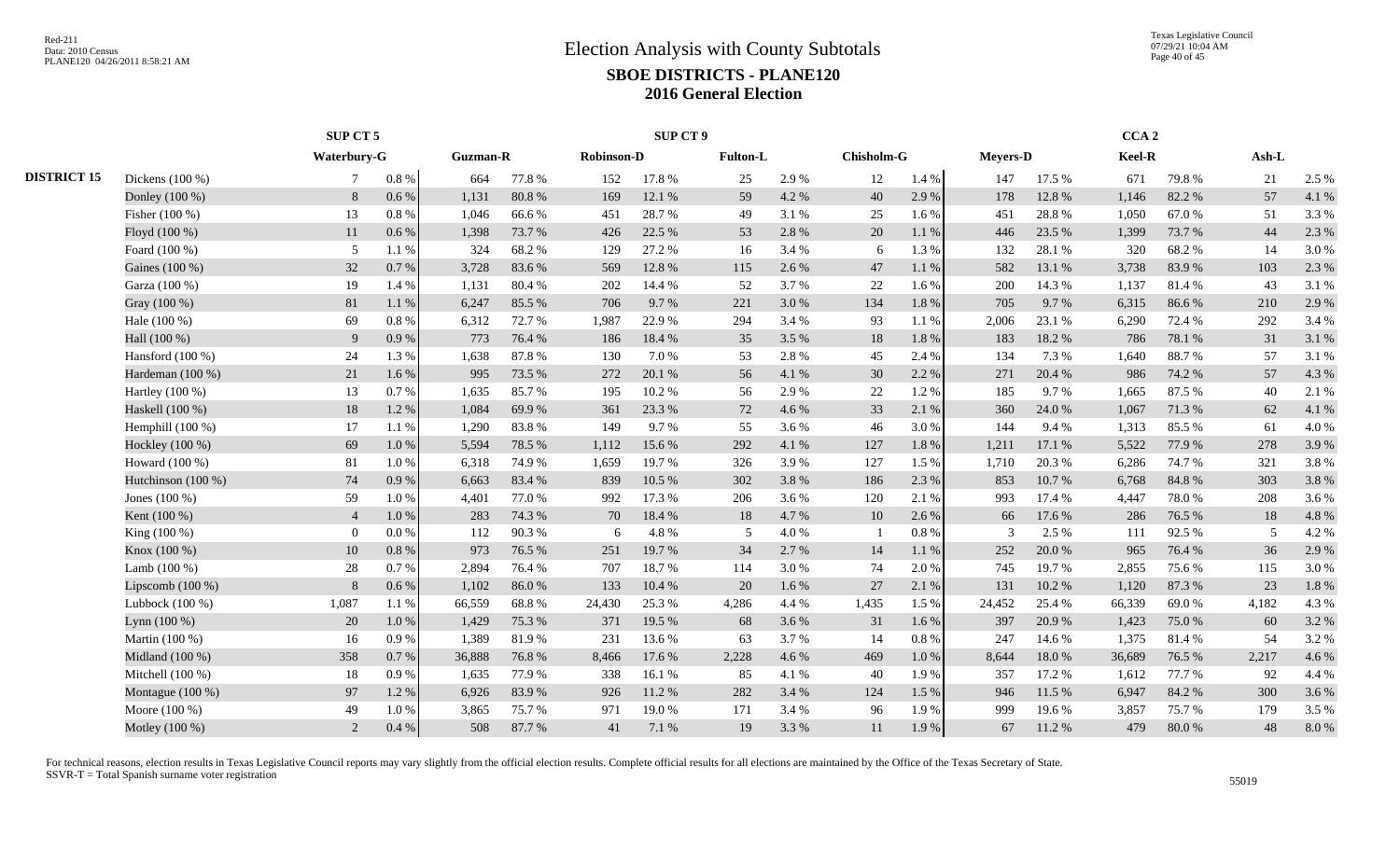Texas Legislative Council 07/29/21 10:04 AM Page 41 of 45

|                    |                    | CCA <sub>2</sub> |           |           |        |                 | CCA <sub>5</sub> |                  |       |                  |           |                  |        | CCA <sub>6</sub> |        |                  |       |
|--------------------|--------------------|------------------|-----------|-----------|--------|-----------------|------------------|------------------|-------|------------------|-----------|------------------|--------|------------------|--------|------------------|-------|
|                    |                    | Reposa-G         |           | Johnson-D |        | <b>Walker-R</b> |                  | <b>Strange-L</b> |       | Sanders-Castro-G |           | <b>Keasler-R</b> |        | <b>Burns-D</b>   |        | <b>Bennett-L</b> |       |
| <b>DISTRICT 15</b> | Dickens (100 %)    | 2                | 0.2 %     | 137       | 16.1%  | 689             | 81.1 %           | 16               | 1.9%  | 8                | $0.9\ \%$ | 682              | 80.6%  | 142              | 16.8%  | 22               | 2.6 % |
|                    | Donley (100 %)     | 13               | 0.9%      | 173       | 12.4 % | 1,166           | 83.6%            | 43               | 3.1 % | 13               | 0.9%      | 1,142            | 82.4 % | 183              | 13.2 % | 61               | 4.4 % |
|                    | Fisher (100 %)     | 14               | 0.9%      | 416       | 26.5 % | 1,090           | 69.5%            | 37               | 2.4 % | 25               | 1.6 %     | 1,071            | 68.6%  | 438              | 28.0%  | 53               | 3.4 % |
|                    | Floyd (100 %)      | 9                | 0.5 %     | 421       | 22.1 % | 1,420           | 74.6 %           | 36               | 1.9%  | 26               | 1.4 %     | 1,411            | 74.6%  | 431              | 22.8%  | 50               | 2.6 % |
|                    | Foard (100 %)      | $\mathfrak{Z}$   | $0.6\%$   | 127       | 27.0%  | 330             | 70.1 %           | 11               | 2.3 % | 3                | 0.6 %     | 323              | 69.2%  | 130              | 27.8%  | 14               | 3.0%  |
|                    | Gaines (100 %)     | 34               | 0.8%      | 562       | 12.5 % | 3,776           | 84.2%            | 77               | 1.7 % | 68               | 1.5 %     | 3,769            | 84.5 % | 576              | 12.9%  | 115              | 2.6 % |
|                    | Garza (100 %)      | 17               | 1.2%      | 186       | 13.3 % | 1,169           | 83.4%            | 22               | 1.6%  | 25               | 1.8%      | 1,157            | 83.1%  | 201              | 14.4 % | 35               | 2.5 % |
|                    | Gray (100 %)       | 64               | 0.9%      | 714       | 9.8%   | 6,361           | 86.9%            | 170              | 2.3 % | 74               | 1.0%      | 6,323            | 86.8%  | 722              | 9.9%   | 243              | 3.3 % |
|                    | Hale (100 %)       | 102              | 1.2%      | 1,969     | 22.6%  | 6,315           | 72.4 %           | 220              | 2.5 % | 220              | 2.5 %     | 6,350            | 73.2 % | 2,005            | 23.1 % | 316              | 3.6 % |
|                    | Hall (100 %)       | 6                | $0.6\%$   | 174       | 17.3 % | 802             | 79.9%            | 21               | 2.1%  | $7\phantom{.0}$  | 0.7 %     | 797              | 79.7%  | 175              | 17.5 % | 28               | 2.8 % |
|                    | Hansford $(100\%)$ | 17               | 0.9%      | 132       | 7.1 %  | 1,677           | 89.7%            | 40               | 2.1 % | 21               | 1.1 %     | 1,649            | 88.9%  | 132              | 7.1 %  | 73               | 3.9%  |
|                    | Hardeman (100 %)   | 14               | 1.1 %     | 261       | 19.4 % | 1,027           | 76.5 %           | 38               | 2.8 % | 17               | 1.3%      | 1,022            | 75.4 % | 267              | 19.7%  | 66               | 4.9%  |
|                    | Hartley (100 %)    | 13               | 0.7%      | 189       | 9.9%   | 1,671           | 87.9%            | 28               | 1.5 % | 13               | 0.7%      | 1,663            | 87.7%  | 186              | 9.8%   | 48               | 2.5 % |
|                    | Haskell (100 %)    | 8                | 0.5%      | 338       | 22.1 % | 1,132           | 74.2 %           | 43               | 2.8 % | 13               | 0.9%      | 1,121            | 74.3 % | 340              | 22.5 % | 48               | 3.2 % |
|                    | Hemphill $(100\%)$ | 18               | 1.2 %     | 164       | 10.7%  | 1,313           | 85.5%            | 43               | 2.8%  | 16               | 1.0%      | 1,301            | 85.6%  | 156              | 10.3%  | 62               | 4.1 % |
|                    | Hockley (100 %)    | 78               | 1.1 %     | 1,156     | 16.3%  | 5,624           | 79.1 %           | 173              | 2.4 % | 157              | 2.2 %     | 5,565            | 78.6%  | 1,233            | 17.4 % | 286              | 4.0%  |
|                    | Howard (100 %)     | 103              | 1.2%      | 1,653     | 19.6%  | 6,365           | 75.5 %           | 242              | 2.9%  | 169              | 2.0 %     | 6,301            | 75.1 % | 1,736            | 20.7 % | 351              | 4.2 % |
|                    | Hutchinson (100 %) | 55               | 0.7%      | 862       | 10.8%  | 6,819           | 85.4 %           | 230              | 2.9%  | 70               | 0.9%      | 6,784            | 85.2%  | 865              | 10.9%  | 310              | 3.9%  |
|                    | Jones $(100\%)$    | 52               | 0.9%      | 961       | 16.8%  | 4,539           | 79.4 %           | 146              | 2.6 % | 70               | 1.2%      | 4,490            | 78.8%  | 989              | 17.4 % | 216              | 3.8%  |
|                    | Kent (100 %)       | $\overline{4}$   | 1.1 %     | 53        | 14.0 % | 305             | 80.7%            | 10               | 2.6 % | 10               | 2.6%      | 295              | 78.5 % | 63               | 16.8%  | 18               | 4.8 % |
|                    | King (100 %)       |                  | 0.8%      | 3         | 2.5 %  | 115             | 95.0%            | 2                | 1.7%  |                  | 0.8%      | 112              | 93.3%  | .5               | 4.2 %  | 3                | 2.5 % |
|                    | Knox (100 %)       | 10               | 0.8%      | 247       | 19.5 % | 981             | 77.5 %           | 20               | 1.6 % | 18               | 1.4 %     | 966              | 76.4%  | 253              | 20.0%  | 46               | 3.6 % |
|                    | Lamb $(100\%)$     | 59               | $1.6\%$   | 696       | 18.4 % | 2,915           | 77.1 %           | 70               | 1.9%  | 100              | 2.6 %     | 2,889            | 76.6%  | 747              | 19.8%  | 134              | 3.6 % |
|                    | Lipscomb $(100\%)$ | 9                | 0.7%      | 134       | 10.4 % | 1,116           | 86.9%            | 19               | 1.5 % | 15               | 1.2%      | 1,113            | 87.4 % | 130              | 10.2%  | 31               | 2.4 % |
|                    | Lubbock $(100\%)$  | 1,168            | 1.2 %     | 24,818    | 25.8%  | 66,386          | 68.9%            | 3,176            | 3.3 % | 1,921            | 2.0 %     | 66,704           | 69.5 % | 24,899           | 25.9%  | 4,439            | 4.6 % |
|                    | Lynn $(100\%)$     | 17               | 0.9%      | 366       | 19.2%  | 1,475           | 77.5 %           | 22               | 1.2%  | 39               | 2.1 %     | 1,449            | 76.6%  | 389              | 20.6%  | 53               | 2.8%  |
|                    | Martin (100 %)     | 14               | 0.8 %     | 227       | 13.3 % | 1,399           | 82.2%            | 40               | 2.4 % | 36               | 2.1 %     | 1,396            | 82.6%  | 234              | 13.8%  | 60               | 3.6 % |
|                    | Midland (100 %)    | 397              | 0.8 %     | 8,765     | 18.3 % | 36,656          | 76.4%            | 1,800            | 3.8%  | 744              | 1.6%      | 36,604           | 76.5 % | 8,960            | 18.7%  | 2,280            | 4.8 % |
|                    | Mitchell (100 %)   | 13               | $0.6\%$   | 325       | 15.6%  | 1,663           | 79.7%            | 55               | 2.6%  | 44               | 2.1 %     | 1,638            | 78.9%  | 355              | 17.1 % | 82               | 4.0%  |
|                    | Montague $(100\%)$ | 57               | 0.7%      | 911       | 11.0%  | 7,072           | 85.7%            | 203              | 2.5 % | 68               | 0.8%      | 6,992            | 85.2%  | 933              | 11.4 % | 282              | 3.4 % |
|                    | Moore (100 %)      | 57               | 1.1 %     | 969       | 19.0%  | 3,883           | 76.2%            | 131              | 2.6%  | 112              | 2.2 %     | 3,905            | 76.8%  | 1,004            | 19.8%  | 174              | 3.4 % |
|                    | Motley (100 %)     | 5 <sup>5</sup>   | $0.8\ \%$ | 36        | 6.4 %  | 514             | 91.3%            | 10               | 1.8%  | 3                | $0.5\%$   | 514              | 91.1%  | 36               | 6.4 %  | 14               | 2.5 % |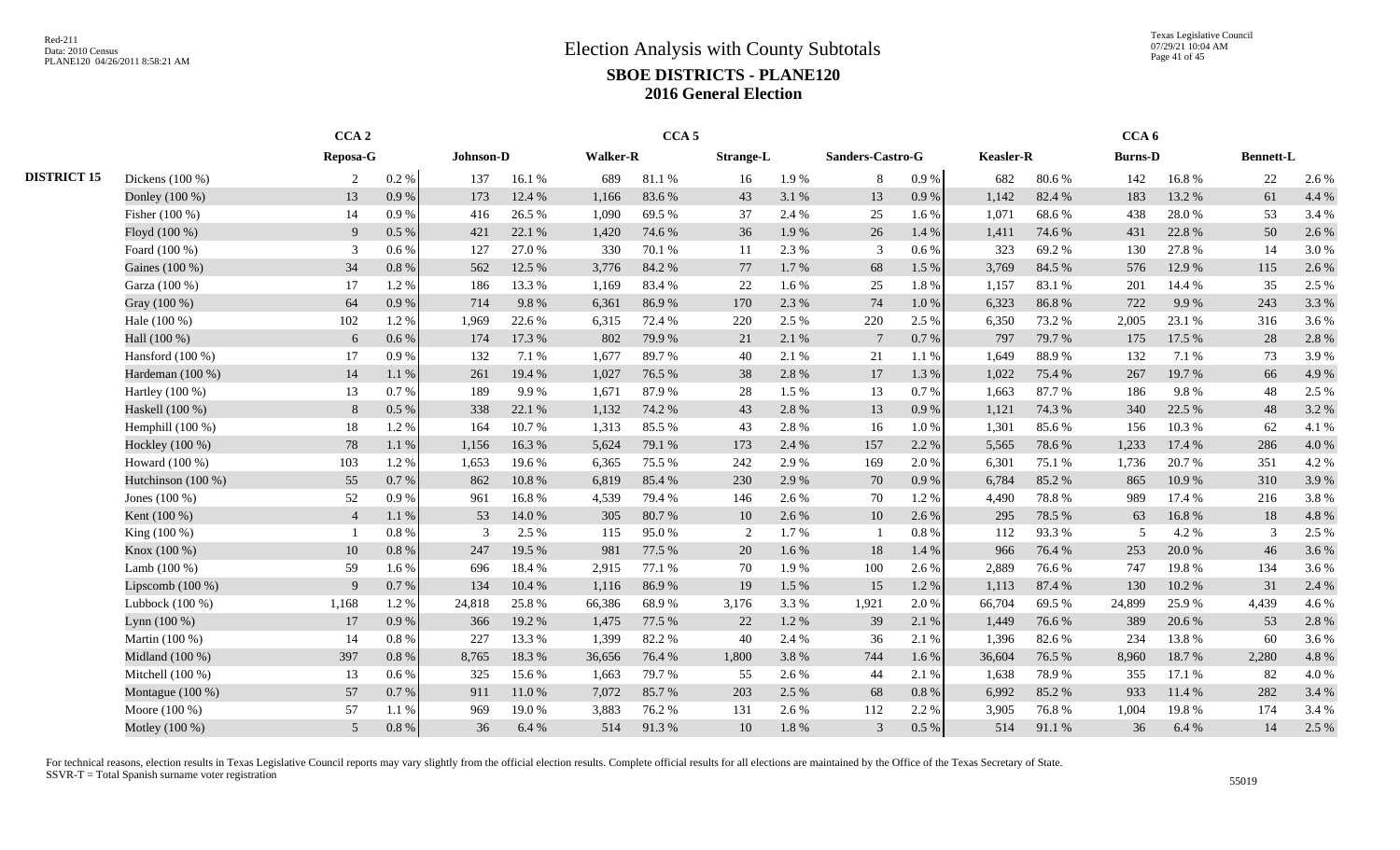|                    |                      |                  |        |         |        | <b>PRESIDENT</b> |       |                |           |                |           |             |        | <b>RR COMM 1</b>   |        |                 |       |
|--------------------|----------------------|------------------|--------|---------|--------|------------------|-------|----------------|-----------|----------------|-----------|-------------|--------|--------------------|--------|-----------------|-------|
|                    |                      | <b>Clinton-D</b> |        | Trump-R |        | Johnson-L        |       | <b>Stein-G</b> |           | Write-In-W     |           | Yarbrough-D |        | <b>Christian-R</b> |        | <b>Miller-L</b> |       |
| <b>DISTRICT 15</b> | Nolan (100 %)        | 1,029            | 21.4 % | 3,552   | 73.7 % | 142              | 2.9%  | 22             | 0.5 %     | 73             | 1.5 %     | 1,015       | 22.0%  | 3,272              | 70.9%  | 190             | 4.1 % |
|                    | Ochiltree (100 %)    | 274              | 9.1%   | 2,628   | 87.3%  | 75               | 2.5 % | 5              | $0.2 \%$  | 29             | $1.0\ \%$ | 263         | 9.0%   | 2,497              | 85.5 % | 106             | 3.6 % |
|                    | Oldham (100 %)       | 78               | 8.2%   | 850     | 89.2%  | 14               | 1.5 % | 3              | $0.3\ \%$ | 8              | $0.8\ \%$ | 84          | 9.2%   | 786                | 85.9%  | 38              | 4.2 % |
|                    | Parmer (100 %)       | 484              | 19.6 % | 1,911   | 77.2 % | 55               | 2.2 % | $\overline{4}$ | $0.2 \%$  | 21             | $0.8~\%$  | 399         | 16.6 % | 1,853              | 77.0 % | 76              | 3.2 % |
|                    | Potter $(100\%)$     | 7,657            | 26.7 % | 19,630  | 68.5 % | 1,028            | 3.6 % | 190            | 0.7%      | 149            | 0.5%      | 6,847       | 24.6 % | 18,685             | 67.2 % | 1,411           | 5.1 % |
|                    | Randall (100 %)      | 8,367            | 15.4 % | 43,462  | 80.0%  | 1,872            | 3.4 % | 228            | 0.4%      | 376            | $0.7\,\%$ | 7,527       | 14.0%  | 42,725             | 79.5 % | 2,478           | 4.6 % |
|                    | Roberts $(100\%)$    | 20               | 3.6%   | 524     | 94.6 % | 6                | 1.1%  | $\overline{0}$ | 0.0 %     |                | 0.7%      | 23          | 4.3 %  | 494                | 91.7%  | 19              | 3.5 % |
|                    | Runnels (100 %)      | 453              | 12.0 % | 3,250   | 85.9%  | 60               | 1.6%  | 13             | 0.3%      | 6              | 0.2 %     | 459         | 12.5 % | 3,020              | 82.5 % | 116             | 3.2 % |
|                    | Scurry $(100\%)$     | 733              | 13.8%  | 4,410   | 83.0%  | 103              | 1.9%  | 22             | 0.4%      | 44             | $0.8\ \%$ | 729         | 14.2 % | 4,101              | 79.9%  | 203             | 4.0 % |
|                    | Shackelford (100 %)  | 103              | 6.8%   | 1,378   | 91.6 % | 21               | 1.4 % | $\overline{0}$ | 0.0 %     | 2              | $0.1\ \%$ | 108         | 7.5 %  | 1,275              | 88.1 % | 59              | 4.1 % |
|                    | Sherman $(100\%)$    | 95               | 10.2%  | 807     | 86.3%  | 27               | 2.9%  | 3              | 0.3 %     | $\mathbf{3}$   | $0.3~\%$  | 106         | 11.9%  | 718                | 80.6%  | 54              | 6.1 % |
|                    | Sterling $(100\%)$   | 70               | 11.1 % | 549     | 86.7%  | 9                | 1.4 % | 5              | 0.8%      | $\overline{0}$ | 0.0 %     | 52          | 8.7%   | 514                | 86.0%  | 20              | 3.3 % |
|                    | Stonewall (100 %)    | 135              | 19.3%  | 555     | 79.2 % | 10               | 1.4 % |                | 0.1%      | $\overline{0}$ | $0.0\%$   | 163         | 26.2 % | 433                | 69.5 % | 19              | 3.0%  |
|                    | Swisher (100 %)      | 462              | 20.9%  | 1,671   | 75.6 % | 51               | 2.3 % | 6              | 0.3%      | 19             | 0.9%      | 485         | 22.9 % | 1,461              | 68.9%  | 112             | 5.3 % |
|                    | Taylor (100 %)       | 10,085           | 22.0 % | 33,250  | 72.7 % | 1,763            | 3.9%  | 289            | $0.6\%$   | 372            | 0.8%      | 8,756       | 19.5 % | 32,620             | 72.6 % | 2,445           | 5.4 % |
|                    | Terry $(100\%)$      | 753              | 22.4 % | 2,459   | 73.3 % | 112              | 3.3 % | 21             | 0.6%      | 10             | 0.3 %     | 724         | 22.4 % | 2,234              | 69.1 % | 121             | 3.7%  |
|                    | Throckmorton (100 %) | 84               | 10.4 % | 715     | 88.5 % |                  | 0.9%  | 2              | 0.2 %     | $\Omega$       | 0.0 %     | 94          | 12.3 % | 633                | 82.9%  | 31              | 4.1 % |
|                    | Tom Green $(100\%)$  | 9,173            | 23.8%  | 27,494  | 71.5 % | 1.402            | 3.6 % | 218            | $0.6\%$   | 192            | 0.5 %     | 8,450       | 22.3 % | 26,781             | 70.7 % | 1,689           | 4.5 % |
|                    | Wheeler $(100\%)$    | 194              | 8.4%   | 2,087   | 90.5 % | 21               | 0.9%  |                | 0.2 %     | $\Omega$       | 0.0 %     | 201         | 9.1 %  | 1,922              | 86.6%  | 77              | 3.5 % |
|                    | Wichita (100 %)      | 8,770            | 23.0%  | 27,631  | 72.5 % | 1,308            | 3.4 % | 256            | 0.7 %     | 154            | $0.4\ \%$ | 8,189       | 22.1 % | 26,209             | 70.7%  | 1,747           | 4.7%  |
|                    | Wilbarger $(100\%)$  | 809              | 19.7%  | 3,166   | 77.1 % | 115              | 2.8%  | 13             | $0.3\ \%$ | $\overline{2}$ | 0.0 %     | 799         | 20.2 % | 2,926              | 74.1 % | 143             | 3.6 % |
|                    | Yoakum (100 %)       | 426              | 18.4 % | 1,797   | 77.8%  | 73               | 3.2 % | 3              | 0.1 %     | 11             | $0.5\ \%$ | 383         | 17.5 % | 1,629              | 74.2 % | 92              | 4.2 % |
|                    | Young (100 %)        | 876              | 11.4 % | 6,601   | 85.6%  | 180              | 2.3%  | 19             | 0.2 %     | 31             | 0.4%      | 842         | 11.1 % | 6,443              | 85.1 % | 216             | 2.9%  |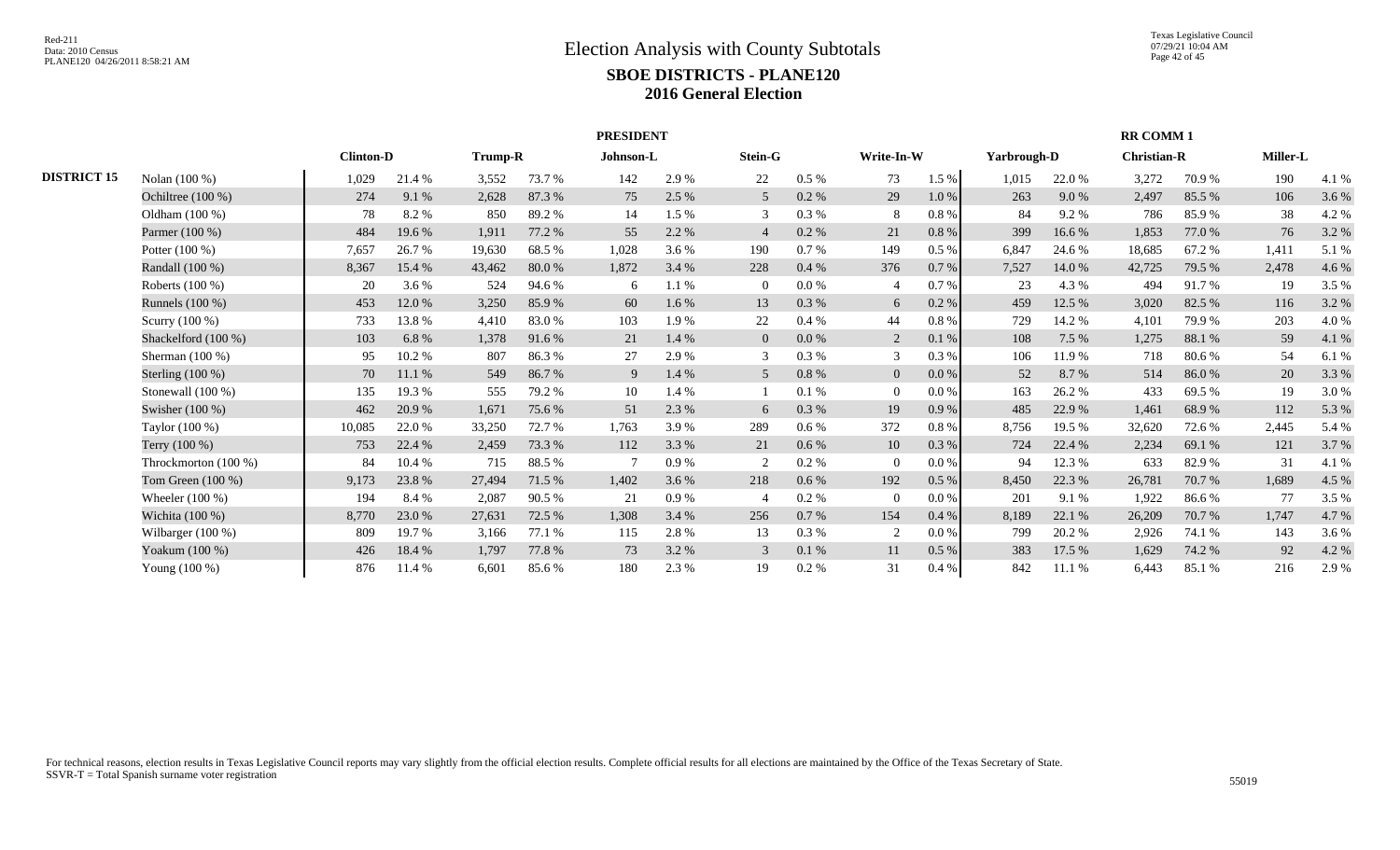Texas Legislative Council 07/29/21 10:04 AM Page 43 of 45

|                    |                      | <b>RR COMM1</b> |       |            |        |              | SUP CT 3 |         |       |                |           |         |        | SUP CT 5       |        |          |       |
|--------------------|----------------------|-----------------|-------|------------|--------|--------------|----------|---------|-------|----------------|-----------|---------|--------|----------------|--------|----------|-------|
|                    |                      | Salinas-G       |       | Lehrmann-R |        | Westergren-D |          | Glass-L |       | <b>Munoz-G</b> |           | Green-R |        | <b>Garza-D</b> |        | Oxford-L |       |
| <b>DISTRICT 15</b> | Nolan (100 %)        | 138             | 3.0%  | 3,325      | 72.3 % | 972          | 21.1 %   | 193     | 4.2 % | 112            | 2.4 %     | 3,417   | 74.4 % | 1,003          | 21.8%  | 131      | 2.9 % |
|                    | Ochiltree $(100\%)$  | 56              | 1.9%  | 2,541      | 87.0 % | 243          | 8.3%     | 78      | 2.7 % | 59             | 2.0%      | 2,533   | 86.8%  | 271            | 9.3 %  | 73       | 2.5 % |
|                    | Oldham $(100\%)$     |                 | 0.8%  | 809        | 88.0%  | 79           | 8.6%     | 23      | 2.5 % | 8              | 0.9%      | 815     | 88.7%  | 80             | 8.7%   | 22       | 2.4 % |
|                    | Parmer (100 %)       | 77              | 3.2 % | 1,864      | 77.6 % | 401          | 16.7%    | 66      | 2.7 % | 70             | 2.9%      | 1,898   | 79.1 % | 433            | 18.1 % | 48       | 2.0 % |
|                    | Potter (100 %)       | 879             | 3.2 % | 19,227     | 69.0%  | 6,563        | 23.6 %   | 1,270   | 4.6 % | 788            | 2.8%      | 19,240  | 69.2%  | 7,117          | 25.6 % | 1,031    | 3.7%  |
|                    | Randall (100 %)      | 1,018           | 1.9%  | 43,568     | 80.9%  | 7,121        | 13.2 %   | 2,304   | 4.3 % | 842            | 1.6 %     | 43,693  | 80.9%  | 7,757          | 14.4 % | 1,922    | 3.6 % |
|                    | Roberts (100 %)      | 3               | 0.6%  | 503        | 93.5 % | 18           | 3.3 %    | 13      | 2.4 % |                | 0.7%      | 504     | 93.7%  | 18             | 3.3 %  | 12       | 2.2 % |
|                    | Runnels (100 %)      | 65              | 1.8%  | 3,080      | 83.4 % | 425          | 11.5 %   | 114     | 3.1 % | 75             | 2.0%      | 3,128   | 85.2%  | 445            | 12.1 % | 70       | 1.9%  |
|                    | Scurry $(100\%)$     | 101             | 2.0%  | 4,172      | 81.4 % | 693          | 13.5 %   | 160     | 3.1 % | 99             | 1.9 %     | 4,211   | 82.3%  | 736            | 14.4 % | 125      | 2.4 % |
|                    | Shackelford (100 %)  | 6               | 0.4%  | 1,302      | 89.5 % | 96           | 6.6 %    | 42      | 2.9 % | 14             | $1.0\ \%$ | 1,311   | 90.6%  | 91             | 6.3%   | 35       | 2.4 % |
|                    | Sherman $(100\%)$    | 13              | 1.5 % | 737        | 82.8%  | 97           | 10.9%    | 43      | 4.8%  | 13             | 1.5 %     | 750     | 84.4 % | 90             | 10.1 % | 37       | 4.2 % |
|                    | Sterling $(100\%)$   | 12              | 2.0 % | 512        | 84.9%  | 50           | 8.3%     | 21      | 3.5 % | 20             | 3.3 %     | 521     | 86.5 % | 59             | 9.8%   | 13       | 2.2 % |
|                    | Stonewall $(100\%)$  | 8               | 1.3 % | 449        | 73.6 % | 138          | 22.6 %   | 18      | 3.0%  | .5             | $0.8 \%$  | 458     | 75.2 % | 131            | 21.5 % | 17       | 2.8 % |
|                    | Swisher (100 %)      | 64              | 3.0%  | 1,526      | 72.0 % | 466          | 22.0 %   | 71      | 3.4 % | 55             | 2.6 %     | 1,554   | 73.5 % | 483            | 22.9 % | 56       | 2.7 % |
|                    | Taylor $(100\%)$     | 1,092           | 2.4 % | 33,580     | 74.8%  | 8,449        | 18.8%    | 1,931   | 4.3 % | 946            | 2.1 %     | 33,516  | 74.8%  | 9,147          | 20.4 % | 1,683    | 3.8%  |
|                    | Terry $(100\%)$      | 155             | 4.8%  | 2,254      | 70.1 % | 666          | 20.7 %   | 105     | 3.3 % | 189            | 5.9%      | 2,322   | 72.4 % | 773            | 24.1 % | 78       | 2.4 % |
|                    | Throckmorton (100 %) | 6               | 0.8%  | 653        | 84.7%  | 95           | 12.3 %   | 14      | 1.8%  | -9             | 1.2%      | 651     | 85.5 % | 95             | 12.5 % | -9       | 1.2%  |
|                    | Tom Green $(100\%)$  | 963             | 2.5 % | 27,162     | 71.7 % | 8,199        | 21.6 %   | 1,689   | 4.5 % | 854            | 2.3 %     | 27,243  | 71.9 % | 8,819          | 23.3 % | 1,459    | 3.9%  |
|                    | Wheeler $(100\%)$    | 19              | 0.9%  | 1,919      | 86.4 % | 206          | 9.3 %    | -69     | 3.1 % | 26             | 1.2%      | 1,959   | 88.6 % | 186            | 8.4 %  | 54       | 2.4 % |
|                    | Wichita (100 %)      | 950             | 2.6 % | 26,799     | 72.0 % | 8,009        | 21.5 %   | 1,650   | 4.4 % | 750            | 2.0%      | 26,737  | 71.9 % | 8,485          | 22.8 % | 1,439    | 3.9%  |
|                    | Wilbarger $(100\%)$  | 79              | 2.0%  | 2,968      | 75.1 % | 780          | 19.7 %   | 132     | 3.3 % | 74             | 1.9%      | 3,024   | 76.4 % | 790            | 19.9%  | 105      | 2.7 % |
|                    | Yoakum (100 %)       | 90              | 4.1 % | 1,662      | 76.2 % | 342          | 15.7 %   | 75      | 3.4 % | 102            | 4.7 %     | 1,677   | 76.9%  | 420            | 19.3 % | 67       | 3.1 % |
|                    | Young (100 %)        | 74              | 1.0%  | 6,432      | 84.9%  | 856          | 11.3 %   | 196     | 2.6 % | 90             | 1.2%      | 6,454   | 85.5 % | 841            | 11.1 % | 186      | 2.5 % |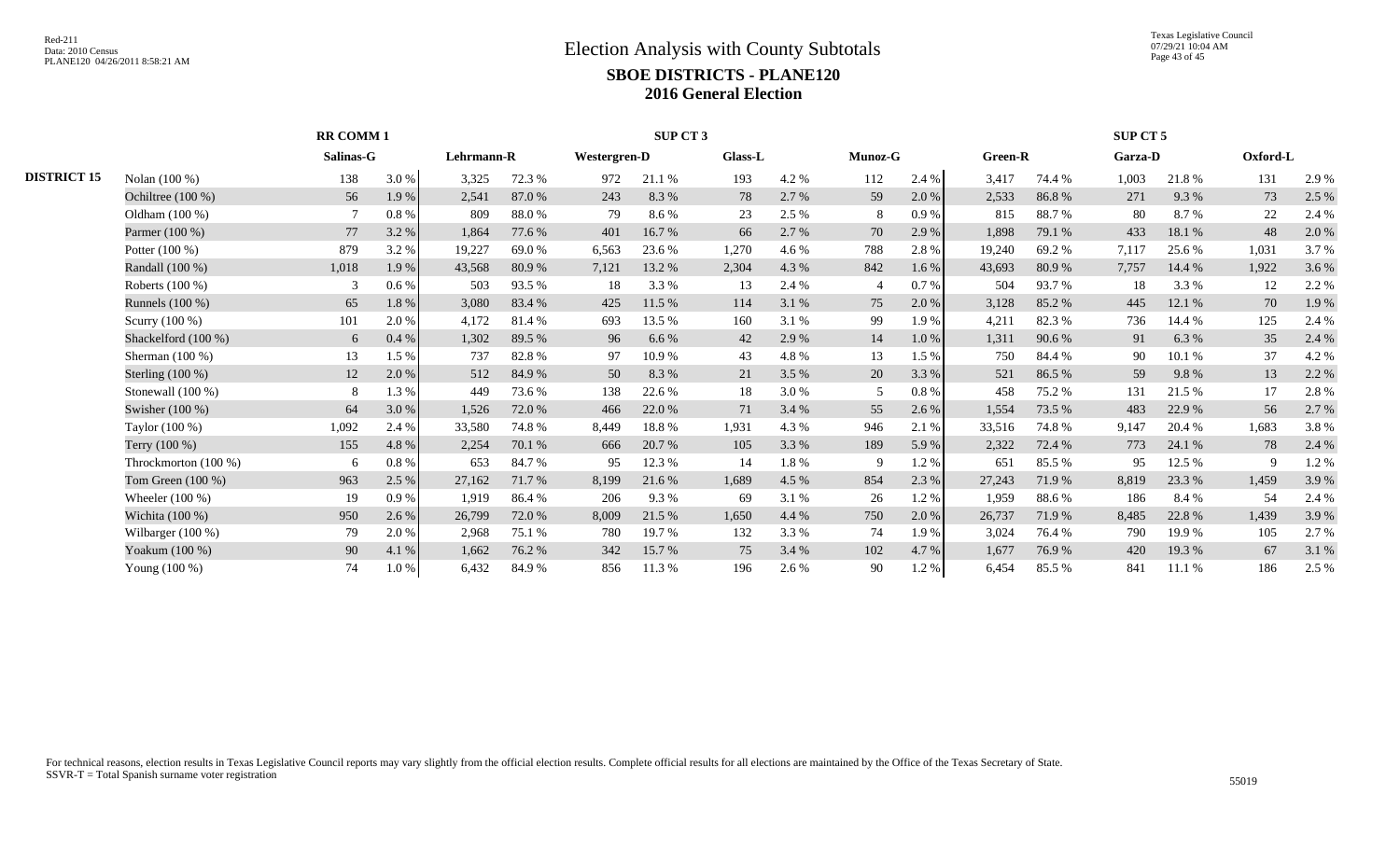Texas Legislative Council 07/29/21 10:04 AM Page 44 of 45

|                      |     |           |                         |        |                 |         |                   |          |                 |       |                   |        |                 |        | $Ash-L$                    |       |
|----------------------|-----|-----------|-------------------------|--------|-----------------|---------|-------------------|----------|-----------------|-------|-------------------|--------|-----------------|--------|----------------------------|-------|
| Nolan (100 %)        | 44  | 1.0%      | 3,337                   | 72.6 % | 1,006           | 21.9%   | 166               | 3.6 %    | 85              | 1.9%  | 1,058             | 23.2 % | 3,291           | 72.2 % | 168                        | 3.7%  |
| Ochiltree (100 %)    | 42  | 1.4 %     | 2,523                   | 86.9%  | 248             | 8.5 %   | 76                | 2.6 %    | 57              | 2.0%  | 245               | 8.4 %  | 2,536           | 87.2%  | 104                        | 3.6 % |
| Oldham (100 %)       | 2   | 0.2 %     | 796                     | 86.7%  | 85              | 9.3%    | 24                | 2.6 %    | 13              | 1.4 % | 82                | 8.9%   | 803             | 87.5 % | 28                         | 3.1%  |
| Parmer (100 %)       | 19  | 0.8%      | 1,887                   | 78.7%  | 411             | 17.1%   | 66                | 2.8%     | 33              | 1.4 % | 431               | 18.0%  | 1,852           | 77.6 % | 78                         | 3.3 % |
| Potter (100 %)       | 397 | 1.4 %     | 19,256                  | 69.3%  | 6,881           | 24.7 %  | 1,128             | 4.1 %    | 540             | 1.9%  | 6,815             | 24.6 % | 19,316          | 69.7 % | 1,171                      | 4.2 % |
| Randall (100 %)      | 619 | 1.1%      | 43,291                  | 80.5 % | 7,620           | 14.2 %  | 2,120             | 3.9%     | 765             | 1.4 % | 7,413             | 13.8%  | 43,708          | 81.3%  | 2,128                      | 4.0%  |
| Roberts (100 %)      |     | $0.7\%$   | 488                     | 91.0%  | 22              | 4.1 %   | 21                | 3.9%     | 5               | 0.9%  | 20                | 3.7 %  | 499             | 93.1 % | 17                         | 3.2%  |
| Runnels $(100\%)$    | 30  | $0.8\ \%$ | 3,050                   | 83.3%  | 450             | 12.3 %  | 112               | 3.1 %    | 51              | 1.4 % | 459               | 12.5 % | 3,066           | 83.7 % | 102                        | 2.8%  |
| Scurry (100 %)       | 46  | 0.9%      | 4,135                   | 81.1%  | 723             | 14.2 %  | 166               | 3.3 %    | 77              | 1.5 % | 751               | 14.7 % | 4,131           | 81.1 % | 164                        | 3.2%  |
| Shackelford (100 %)  | 10  | 0.7 %     | 1,281                   | 88.5 % | 100             | 6.9%    | 51                | 3.5 %    | 16              | 1.1 % | 94                | 6.5 %  | 1,291           | 89.7%  | 47                         | 3.3 % |
| Sherman $(100\%)$    | 12  | 1.3 %     | 723                     | 82.1 % | 101             | 11.5 %  | 37                | 4.2%     | 20              | 2.3 % | 113               | 12.8%  | 725             | 82.2%  | 36                         | 4.1 % |
| Sterling $(100\%)$   | 9   | 1.5 %     | 525                     | 87.5 % | 52              | 8.7 %   | 14                | 2.3 %    | 9               | 1.5 % | 54                | 9.0%   | 520             | 87.0%  | 15                         | 2.5 % |
| Stonewall $(100\%)$  | 3   | $0.5\%$   | 422                     | 69.4%  | 151             | 24.8 %  | 21                | 3.5%     | 14              | 2.3 % | 169               | 27.9 % | 413             | 68.2 % | 18                         | 3.0 % |
| Swisher $(100\%)$    | 20  | 0.9%      | 1,495                   | 70.7 % | 486             | 23.0 %  | 81                | 3.8%     | 52              | 2.5 % | 484               | 23.0 % | 1,529           | 72.7 % | 73                         | 3.5 % |
| Taylor (100 %)       | 486 | 1.1%      | 33,391                  | 74.5 % | 8,826           | 19.7 %  | 1,936             | 4.3 %    | 647             | 1.4 % | 8,910             | 19.9%  | 33,403          | 74.6 % | 1,901                      | 4.2 % |
| Terry $(100\%)$      | 35  | 1.1 %     | 2,363                   | 73.5 % | 678             | 21.1 %  | 112               | 3.5 %    | 61              | 1.9%  | 757               | 23.8%  | 2,263           | 71.2 % | 116                        | 3.7%  |
| Throckmorton (100 %) | 6   | 0.8 %     | 643                     | 84.4 % | 95              | 12.5 %  | 10                | 1.3 %    | 14              | 1.8%  | 96                | 12.6 % | 645             | 84.9 % | 13                         | 1.7%  |
| Tom Green (100 %)    | 357 | 0.9%      | 27,487                  | 72.5 % | 8.410           | 22.2 %  | 1,547             | 4.1 %    | 485             | 1.3%  | 8,562             | 22.7 % | 27,305          | 72.3 % | 1,544                      | 4.1 % |
| Wheeler $(100\%)$    | 12  | $0.5\%$   | 1,902                   | 86.4%  | 209             | $9.5\%$ | 56                | 2.5 %    | 34              | 1.5 % | 217               | 9.9%   | 1,913           | 87.1 % | 53                         | 2.4 % |
| Wichita (100 %)      | 518 | 1.4 %     | 26,832                  | 72.1 % | 8,298           | 22.3 %  | 1,475             | 4.0 %    | 611             | 1.6 % | 8,244             | 22.3 % | 26,776          | 72.3 % | 1,587                      | 4.3 % |
| Wilbarger $(100\%)$  | 41  | 1.0%      | 2,942                   | 75.0%  | 798             | 20.4 %  | 131               | 3.3 %    | 50              | 1.3%  | 829               | 21.1 % | 2,951           | 75.2 % | 117                        | 3.0%  |
| Yoakum (100 %)       | 16  | 0.7 %     | 1,727                   | 79.2 % | 343             | 15.7 %  | 77                | 3.5 %    | 33              | 1.5 % | 381               | 17.6 % | 1,683           | 77.7 % | 82                         | 3.8%  |
| Young (100 %)        | 65  | 0.9%      | 6.390                   | 84.7%  | 862             | 11.4 %  | 214               | 2.8%     | 81              | 1.1%  | 895               | 11.9%  | 6,384           | 84.8%  | 197                        | 2.6%  |
|                      |     |           | SUP CT 5<br>Waterbury-G |        | <b>Guzman-R</b> |         | <b>Robinson-D</b> | SUP CT 9 | <b>Fulton-L</b> |       | <b>Chisholm-G</b> |        | <b>Mevers-D</b> |        | CCA <sub>2</sub><br>Keel-R |       |